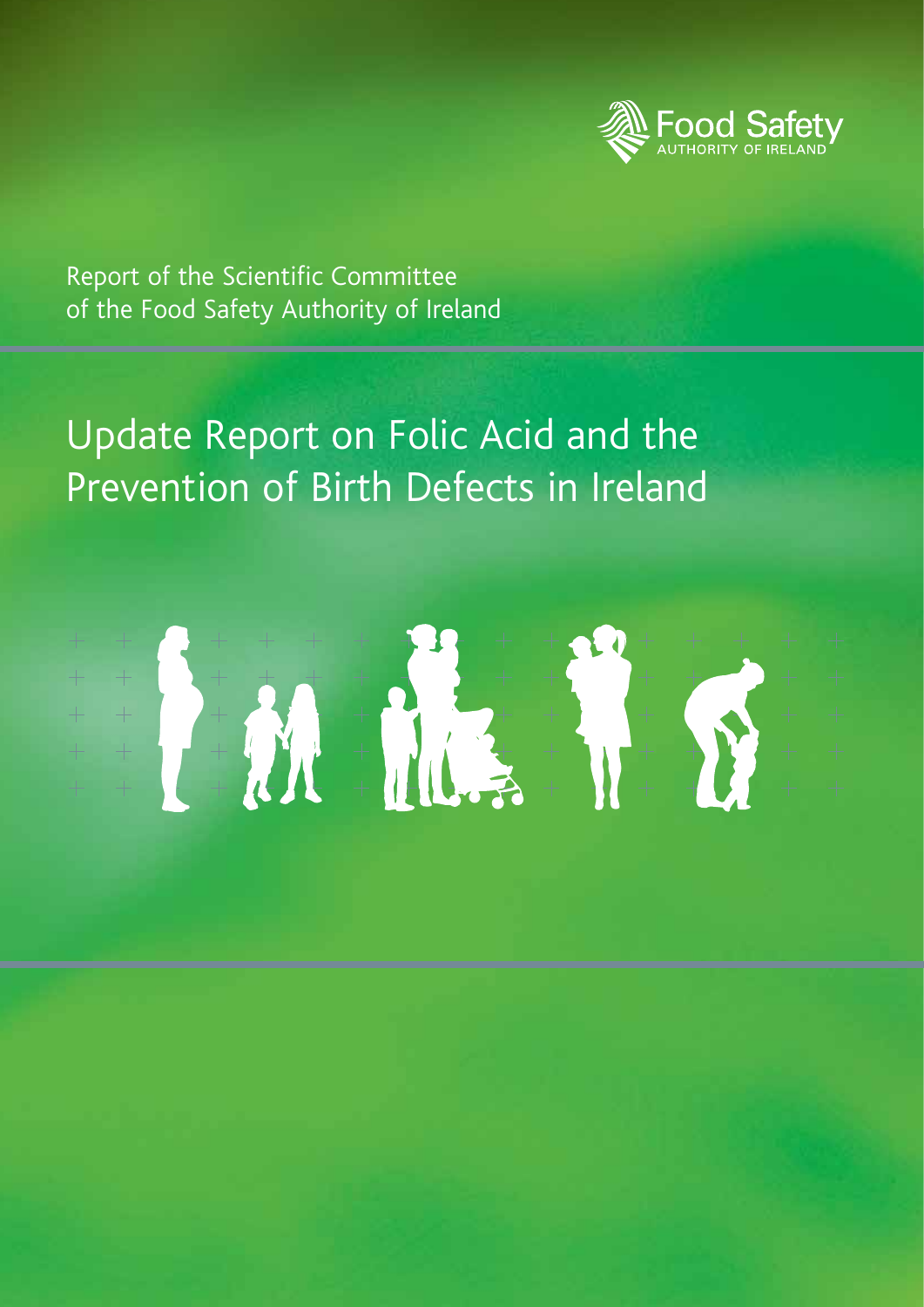Report of the Scientific Committee of the Food Safety Authority of Ireland

**Update Report on Folic Acid and the Prevention of Birth Defects in Ireland**

Published by: Food Safety Authority of Ireland Abbey Court, Lower Abbey St Dublin 1 DO1 W2H4

Advice Line: 1890 336677 Tel: +353 1 8171300 info@fsai.ie www.fsai.ie

©FSAI 2016

Applications for reproduction should be made to the FSAI Information Unit ISBN 978-1-910348-04-8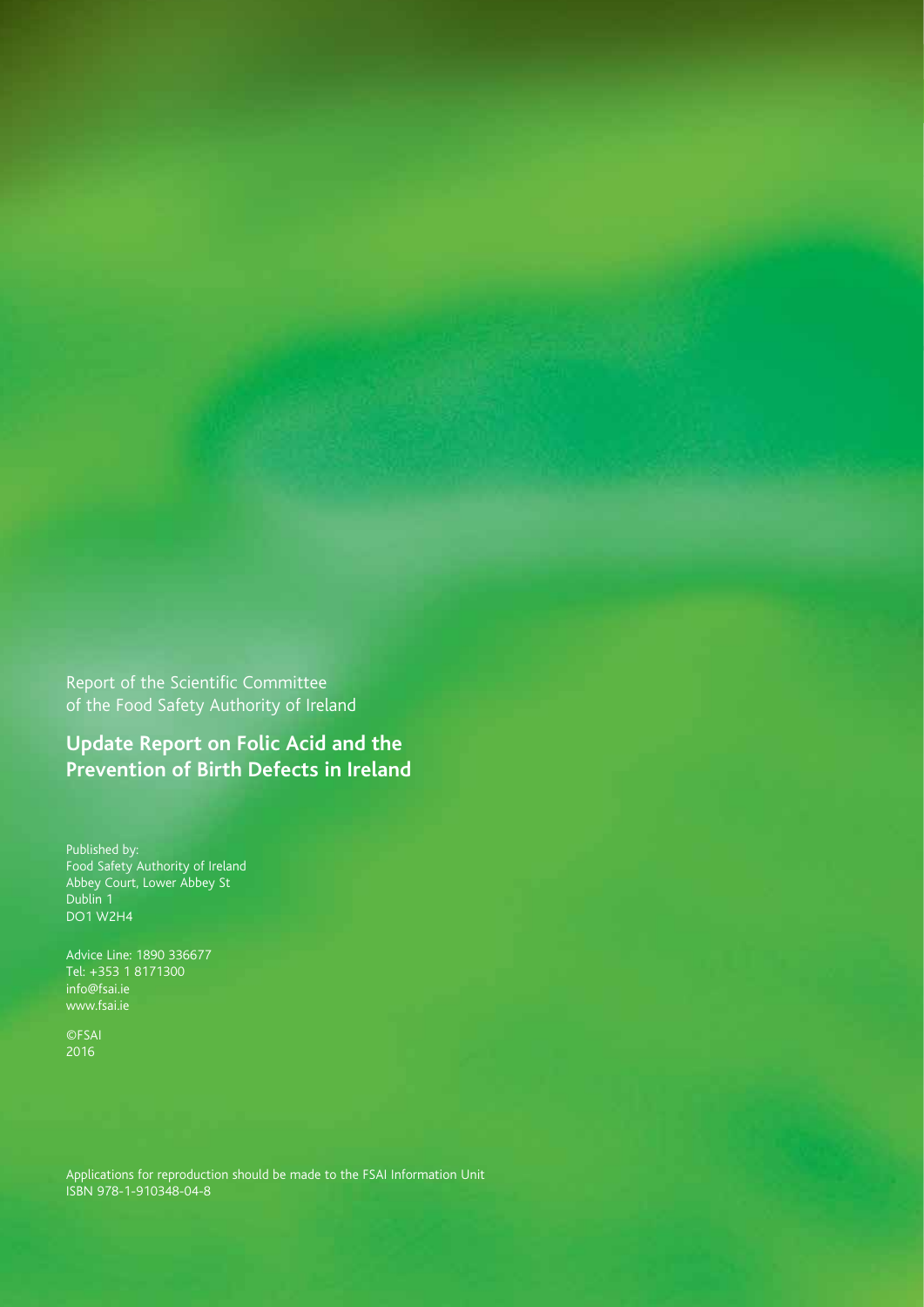# Update Report on Folic Acid and the Prevention of Birth Defects in Ireland

# **CONTENTS**

|                 | <b>ABBREVIATIONS</b>                                                | 3  |  |  |  |  |
|-----------------|---------------------------------------------------------------------|----|--|--|--|--|
|                 | <b>FOREWORD</b><br>4                                                |    |  |  |  |  |
|                 | <b>EXECUTIVE SUMMARY</b>                                            | 6  |  |  |  |  |
|                 |                                                                     |    |  |  |  |  |
| <b>GLOSSARY</b> |                                                                     | 8  |  |  |  |  |
|                 | <b>CHAPTER 1. INTRODUCTION</b>                                      | 9  |  |  |  |  |
| 1.1             |                                                                     |    |  |  |  |  |
| 1.7             |                                                                     |    |  |  |  |  |
| 1.3             |                                                                     |    |  |  |  |  |
| 14              | Folic Acid Fortification and the Prevention of Birth Defects;       |    |  |  |  |  |
| 1.5             |                                                                     |    |  |  |  |  |
| 1.6             |                                                                     |    |  |  |  |  |
|                 | <b>CHAPTER 2. INCIDENCE OF NTDs IN IRELAND</b>                      | 14 |  |  |  |  |
| 2.1             |                                                                     |    |  |  |  |  |
| 2.2             |                                                                     |    |  |  |  |  |
| 2.3             |                                                                     |    |  |  |  |  |
| 2.4             |                                                                     |    |  |  |  |  |
|                 | <b>CHAPTER 3. FOLIC ACID FOOD ENVIRONMENT</b>                       | 19 |  |  |  |  |
| 3.1             |                                                                     |    |  |  |  |  |
| 3.2             |                                                                     |    |  |  |  |  |
| 3.3             |                                                                     |    |  |  |  |  |
| 3.4             |                                                                     |    |  |  |  |  |
|                 | <b>CHAPTER 4. HEALTH PROMOTION</b>                                  | 26 |  |  |  |  |
| 4.1             |                                                                     |    |  |  |  |  |
| 4.2             |                                                                     |    |  |  |  |  |
| 4.3             | Evaluation of Effectiveness of Advising Women to take Folic Acid    |    |  |  |  |  |
|                 | Supplements in Order to Protect Against NTD-affected Pregnancies 31 |    |  |  |  |  |
| 4.4<br>4.5      |                                                                     |    |  |  |  |  |
|                 |                                                                     |    |  |  |  |  |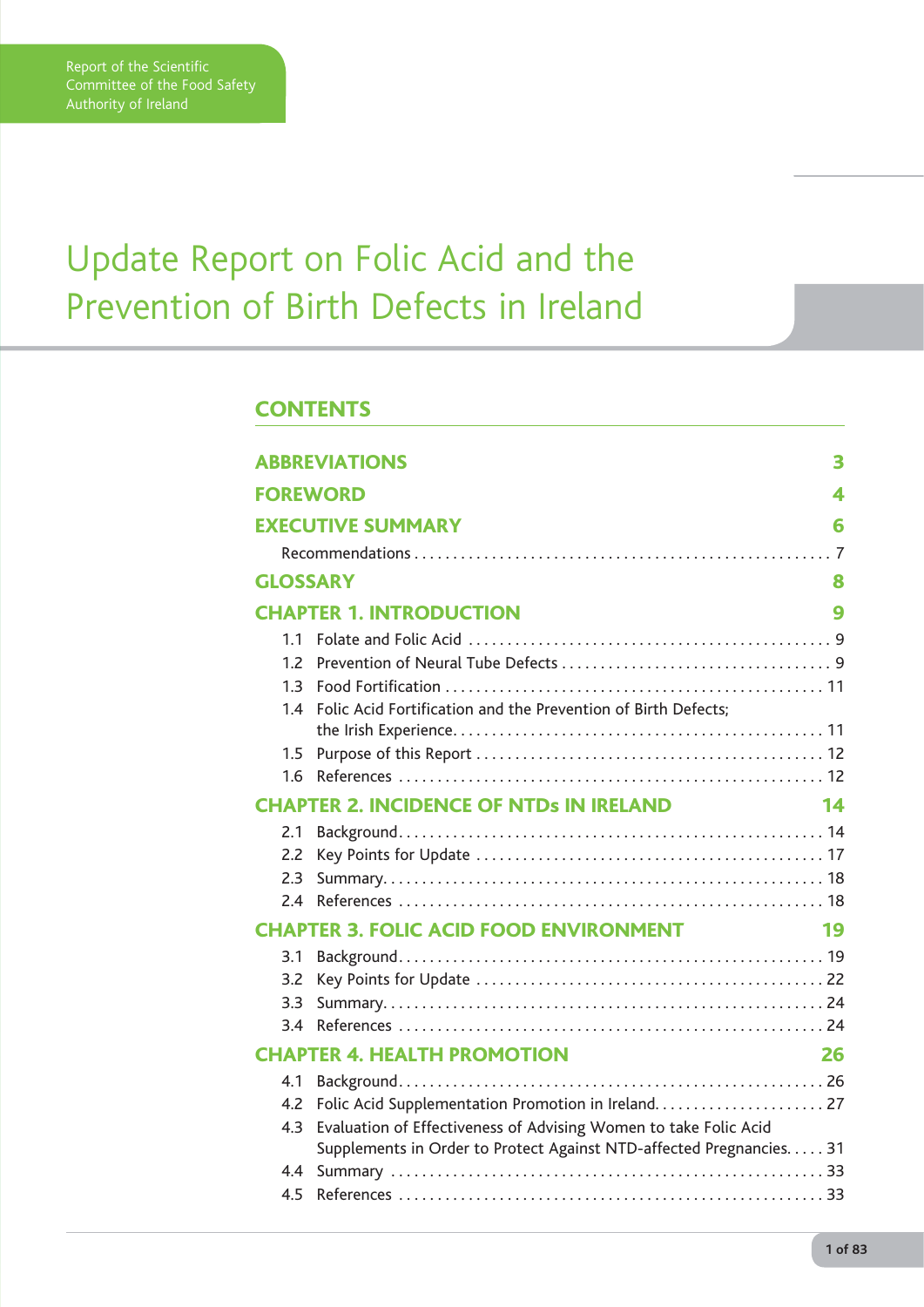|           | <b>CHAPTER 5. BLOOD FOLATE STATUS</b>                                                              | 35 |
|-----------|----------------------------------------------------------------------------------------------------|----|
| 5.1       |                                                                                                    |    |
| 5.2       |                                                                                                    |    |
| 5.3       |                                                                                                    |    |
| 5.4       |                                                                                                    |    |
|           | <b>CHAPTER 6. DIETARY FOLATE INTAKES IN RELATION</b><br><b>TO BIOMARKER STATUS IN IRISH ADULTS</b> | 45 |
| 6.1       |                                                                                                    |    |
| 6.2       |                                                                                                    |    |
| 6.3       |                                                                                                    |    |
| 6.4       |                                                                                                    |    |
|           | <b>CHAPTER 7. SCIENTIFIC DEVELOPMENTS</b>                                                          | 53 |
| 7.1       |                                                                                                    |    |
| 7.2       |                                                                                                    |    |
| 7.3       |                                                                                                    |    |
| 7.4       |                                                                                                    |    |
| 7.5       |                                                                                                    |    |
|           | <b>CHAPTER 8. OPTIONS FOR THE PREVENTION</b><br><b>OF NTDs IN IRELAND</b>                          | 62 |
| 8.1       |                                                                                                    |    |
| 8.2       | Option 1. Mandatory Fortification Together with Voluntary                                          |    |
| 8.3       | Option 2. Voluntary Fortification Together with Advice                                             |    |
|           |                                                                                                    |    |
|           |                                                                                                    |    |
|           | <b>CHAPTER 9. CONCLUSIONS AND RECOMMENDATIONS</b>                                                  | 66 |
| 9.1       |                                                                                                    |    |
| 9.2       |                                                                                                    |    |
|           | <b>APPENDIX I: BLOOD FOLATE STATUS MODELLING METHOD 69</b>                                         |    |
| А.        |                                                                                                    |    |
| <b>B.</b> |                                                                                                    |    |
|           | <b>APPENDIX II. IMPACT OF MANDATORY FORTIFICATION</b><br>OF BREAD AND FLOUR WITH FOLIC ACID IN THE |    |
|           | <b>REPUBLIC OF IRELAND</b>                                                                         | 72 |
|           | <b>TERMS OF REFERENCE - FOLIC ACID WORKING GROUP</b>                                               | 80 |
|           | <b>MEMBERSHIP OF THE SCIENTIFIC COMMITTEE OF THE FSAI</b>                                          | 81 |
|           | <b>MEMBERSHIP OF THE PUBLIC HEALTH</b>                                                             |    |
|           | <b>NUTRITION SUB-COMMITTEE</b>                                                                     | 82 |
|           | <b>MEMBERSHIP OF THE FOLIC ACID WORKING GROUP</b>                                                  | 83 |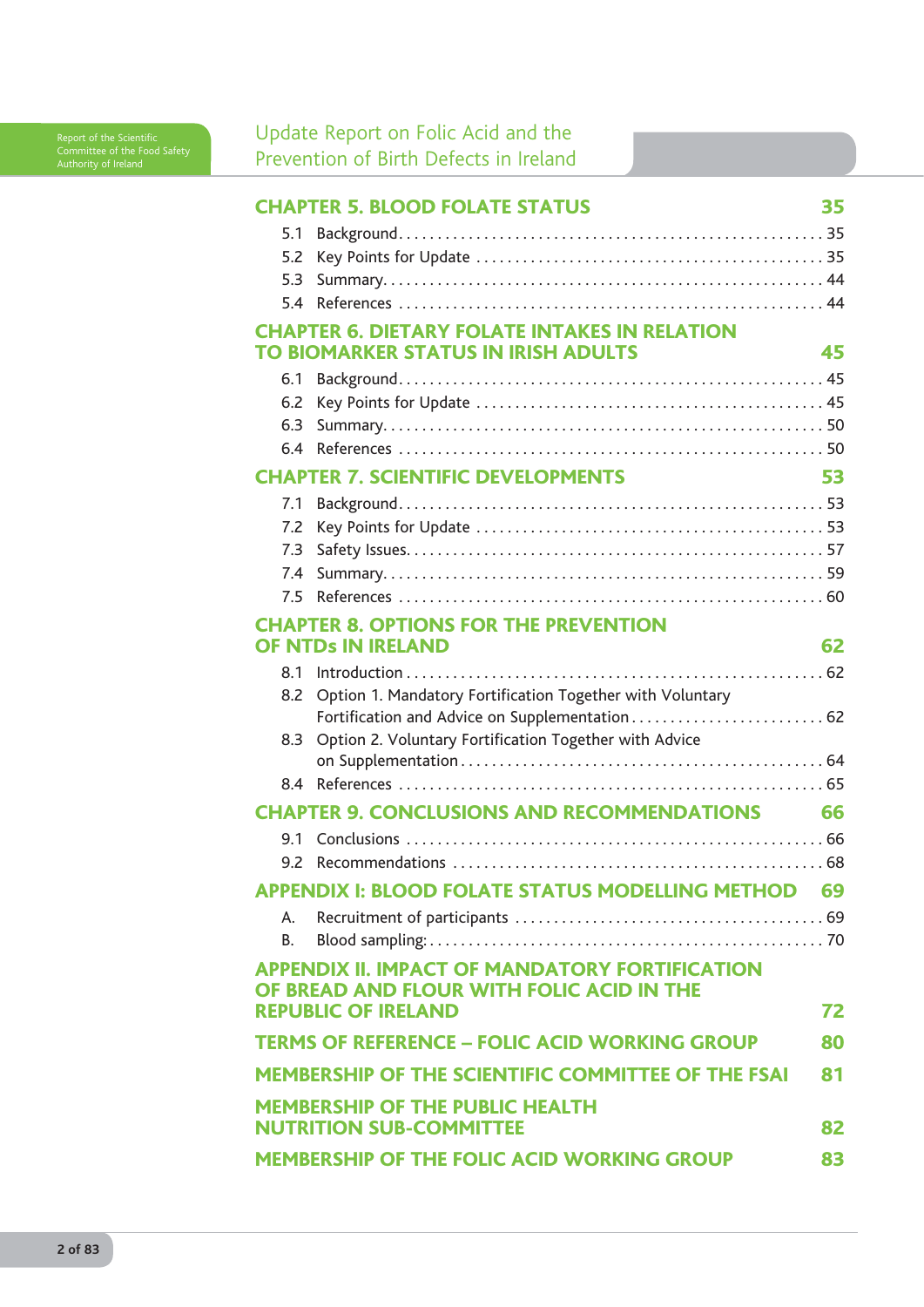# <span id="page-4-0"></span>ABBREVIATIONS

| μg             | Microgram                                           |
|----------------|-----------------------------------------------------|
| <b>DFEs</b>    | Dietary Folate Equivalents                          |
| EU             | European Union                                      |
| <b>EUROCAT</b> | European Network of Congenital Anomaly Registries   |
| <b>FSAI</b>    | Food Safety Authority of Ireland                    |
| g              | Gram                                                |
| <b>HSE</b>     | Health Service Executive                            |
| ml             | Millilitre                                          |
| <b>MSL</b>     | Maximum Safe Level                                  |
| <b>NANS</b>    | National Adult Nutrition Survey                     |
| <b>NCFAFF</b>  | National Committee on Folic Acid Food Fortification |
| ng             | Nanogram                                            |
| nM             | Nanomolar                                           |
| <b>NTDs</b>    | <b>Neural Tube Defects</b>                          |
| <b>PAL</b>     | Public Analyst Laboratory                           |
| tHcy           | Total Homocysteine                                  |
| <b>TUDA</b>    | Trinity-Ulster Department of Agriculture Project    |
| UL             | Tolerable Upper Intake Level                        |
| US             | <b>United States</b>                                |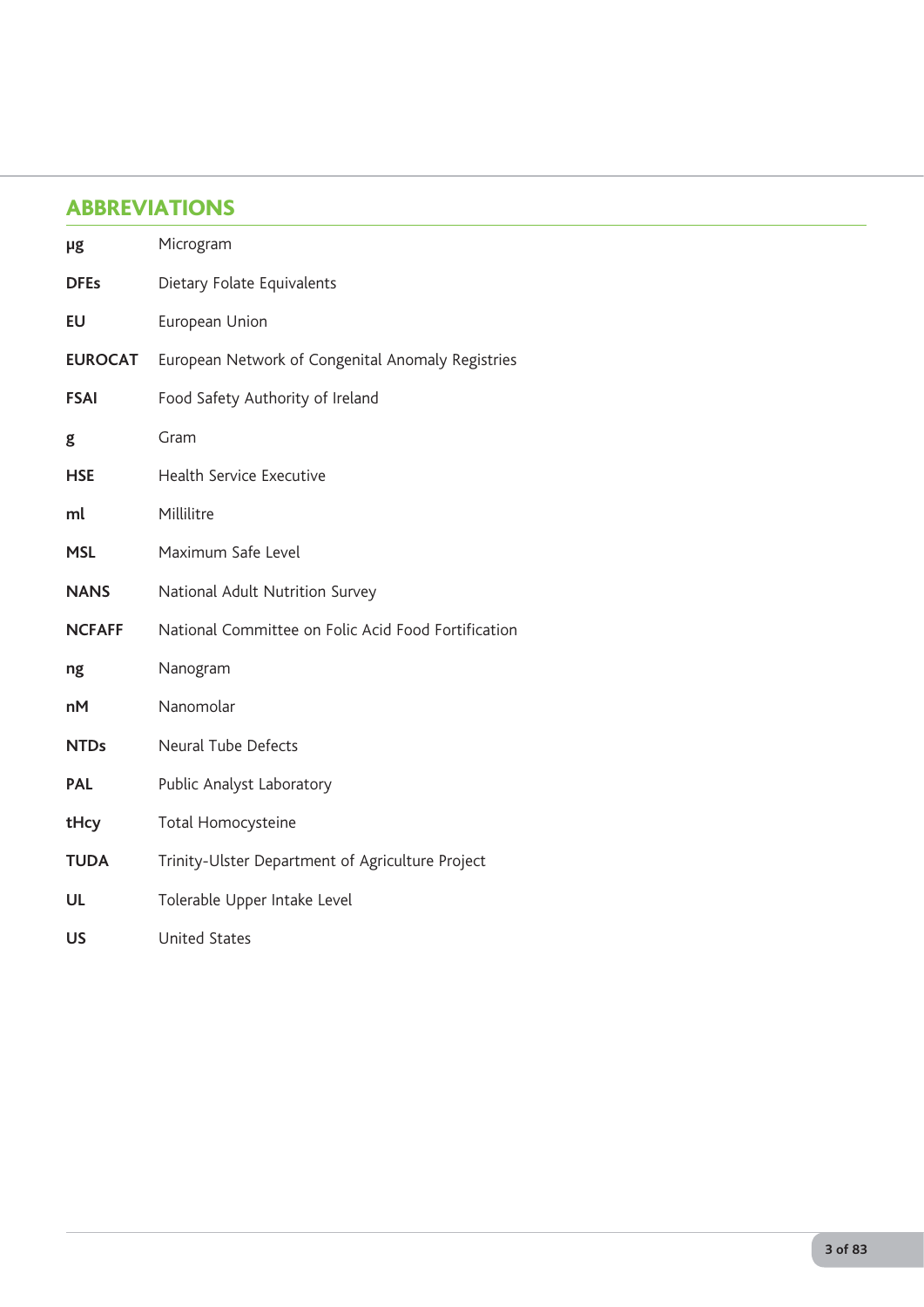# <span id="page-5-0"></span>FOREWORD

This report deals with folic acid, the synthetic form of the B vitamin known as folate. Folic acid is found in the human diet only in fortified foods and supplements; it is however readily converted to the natural forms of folate after ingestion. Folates found naturally in foods are inherently unstable and can have poor bioavailability; as a result their ability to influence blood folate levels (and thus health outcomes) is limited. Fortified foods can overcome these challenges because folic acid (the vitamin form used for fortification) is highly stable and bioavailable.

The achievement of optimal folate status is an important public health goal for Ireland as it is for populations worldwide. This is primarily because of conclusive scientific evidence linking low folate status with spina bifida and related birth defects, collectively known as neural tube defects (NTDs). These are major birth defects occurring as a result of a failure of the neural tube to close properly in the first few weeks of pregnancy, leading to death of the foetus or newborn, or to varying degrees of disability involving the spinal cord.

Nearly 25 years ago it was proven beyond doubt that maternal folic acid supplementation in early pregnancy protects against NTDs. Such evidence has led to very clear folic acid recommendations for women of reproductive age which are in place worldwide. For the prevention of NTDs, women are recommended to take 400 micrograms (µg) per day of folic acid from preconception until the end of the first trimester of pregnancy.

Folic acid supplementation is a highly effective means to optimise folate status in individual women who take their supplements as recommended. However, international evidence shows that in practice, very few women in Ireland or elsewhere, take folic acid supplements as recommended and there is particular concern that women from lower socioeconomic backgrounds are the least likely to follow current recommendations. Despite active health promotion campaigns over many years encouraging women to follow the recommendations, it is evident that promoting folic acid supplementation has had little impact in preventing NTDs. This is primarily because the neural tube closes in the first few weeks of pregnancy (by day 28 post-conception), and therefore the timing of folic acid usage by women is critical to preventing NTD-affected pregnancies. For many women, the period from preconception until the 28th day of the pregnancy (when folic acid is protective against NTDs) may have passed before folic acid supplements are even started. Thus, the benefit of folic acid supplementation is confined to those women (the minority) who follow the recommendations correctly.

Folate inadequacy remains a significant problem in European countries including Ireland, and this has resulted in an unacceptably high rate of NTDs. In fact, the evidence (as reported to international medical and scientific communities in 2005 and in 2015) shows that the prevalence of NTDs has not decreased in any European country over the 21 year period from 1990 to 2011 (a period during which folic acid supplementation was actively promoted). Of note, a total of 8,400 NTDs cases were documented in Europe in the 10-year period 2000-2010 (8.16 per 10,000 births); this is itself widely considered to be a gross underestimate of true rates of NTDs. The lifetime direct costs for spina bifidaaffected live births for Germany in 2009 alone were estimated at €65.5 million. Of particular concern are reports that the incidence of NTDs in Ireland is increasing in recent years. In addition, rates of NTDs in Ireland are among the highest in the world. Addressing NTDs in Ireland should therefore be an urgent priority.

The average rate of NTDs in Europe was recently estimated to be 1.6 times higher than in regions of the world with mandatory folic acid-fortification policies in place. Such evidence makes a strong case for adopting a new food fortification policy in Ireland. Indeed, the World Health Organization (WHO) and the Food and Agricultural Organization of the United Nations (FAO) recognise that the purpose of food fortification, i.e. the process of adding essential micronutrients to foods, is *"to improve the nutritional quality of the food supply and to provide a public health benefit with minimal risk to health"*.

Folic acid, the form of folate used for food fortification, is cheap to produce, is very stable once added to foods and is highly bioavailable when ingested. Folic acid fortification, like folic acid supplementation, is therefore highly effective as a means of optimising folate status in people who choose to consume fortified foods. In countries such as Ireland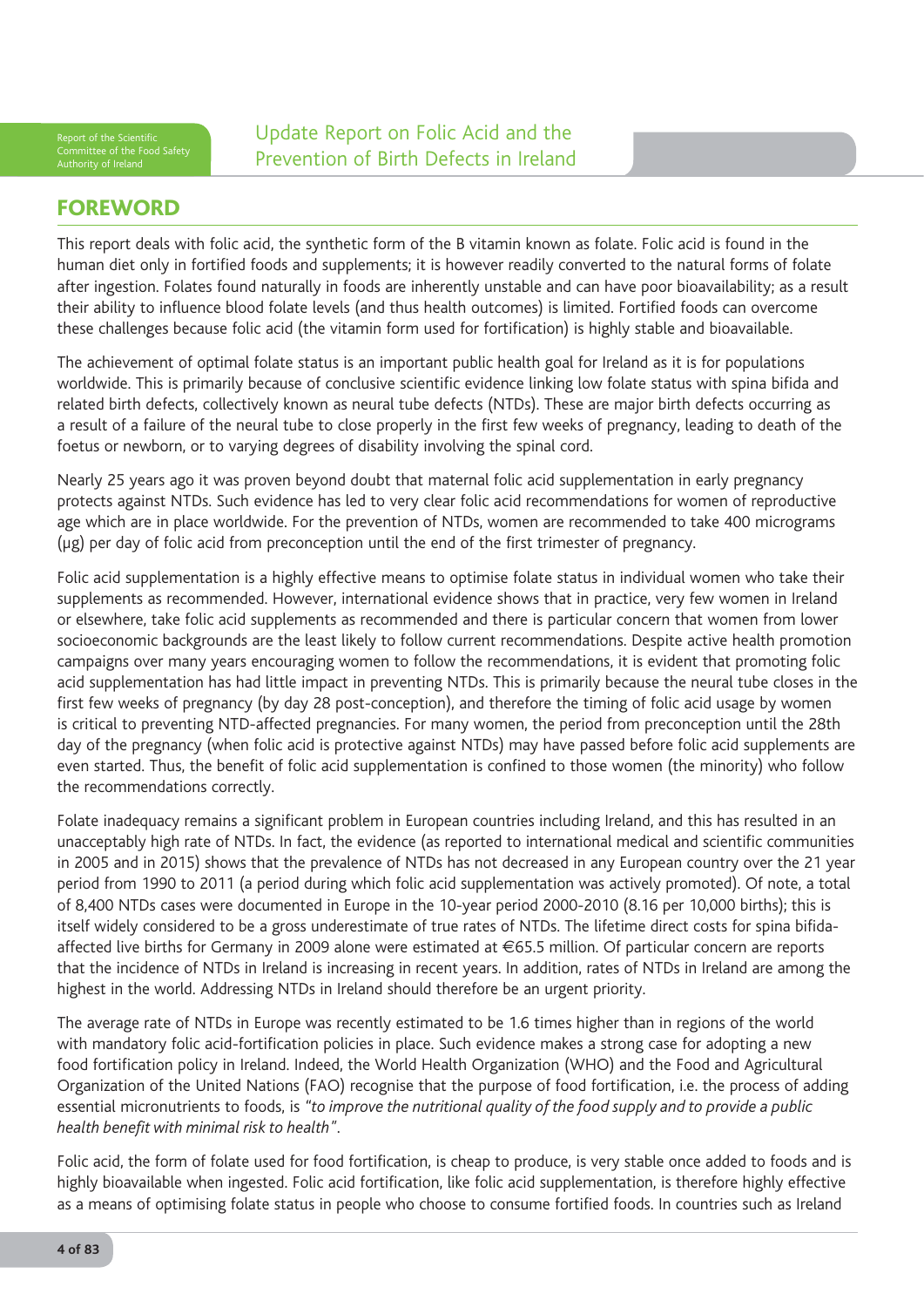with voluntary fortification in place, folic acid fortified foods lead to improved folate status in regular consumers of these foods. Fortification has the advantage over supplementation that it can also be highly effective for populations.

When folic acid-fortification is undertaken on a mandatory basis, it has proven itself to be effective in increasing folate status in that population and in turn reducing rates of NTDs. Over 80 countries worldwide to date (including the United States, Canada and Australia) have passed regulations for the mandatory fortification of staple foods with folic acid. Those countries where mandatory folic acid fortification has been introduced have experienced significant increases in blood folate levels and marked reductions in NTDs. Reported rates of NTDs have declined by between 27% and 50% in the USA, Canada and Chile in response to mandatory folic acid fortification of food. In comparison to voluntary fortification (in place in Ireland and most European countries), a policy of mandatory fortification of foods with folic acid does not rely on individual food choices and thus reaches all sectors, ensuring a better and even distribution of folate status in the general population. Such policy has proven itself, wherever it has been introduced, in terms of lowering the risk of NTDs.

It is evident that folic acid fortified foods, since they were first introduced in Ireland in the early 1980s, have improved folate levels and in turn, have contributed to an important decline in NTDs which we experienced in the 10-15 year period starting in the early 1980s. The question therefore arises as to the impact of voluntary fortification and whether this would be adequate as a means to address NTDs in Ireland. The National Adult Nutrition Survey (NANS; funded by the Department of Agriculture Food and the Marine under its FIRM initiative) has recently provided the answer. The results of the NANS survey in relation to folate (published in 2015 in a leading international journal) show that under current fortification practice in Ireland, folic acid-fortified foods contribute very significantly to improving dietary and blood folate levels in Irish adults, with an overall 36% of women of reproductive age achieving a folate level required for optimal protection against NTDs. There is however, much individual variation and many women have inadequate status. Of particular concern, among young women who were non-consumers of fortified foods or supplements (one in five Irish women), only 16% had attained a blood folate concentration for optimal protection against NTDs.

What this latest population-based evidence shows is that voluntary fortification as it exists in Ireland, while undoubtedly having an important impact on folate status, is less effective than a mandatory fortification policy in terms of optimising folate status particularly in women in the target age group. Mandatory fortification with folic acid can be predicted to bring about a reduction in NTDs in Ireland. Of note, the experience of mandatory fortification of foods with folic acid in the USA since 1996 has shown that there is no evidence for the occurrence of adverse health effects in any population group since the introduction of this mandatory policy. Such a policy, were it to be introduced in Ireland, would therefore meet the WHO/FAO goal of food fortification *"to improve the nutritional quality of the food supply and to provide a public health benefit with minimal risk to health."*

Finally, although the preventative role of folic acid in NTDs is the major focus of public health efforts worldwide, it is worth bearing in mind that folate's role in human health extends throughout the lifecycle from conception to old age. Therefore, apart from preventing NTDs, there are anticipated health benefits of optimising folate status (arising through new fortification policy) for sub-groups in the population other than women of reproductive age.

Al M. Nul

**Helene McNulty PhD RD MRIA** Chair of the Folic Acid Working Group Director of Northern Ireland Centre for Food and Health (NICHE) Professor of Human Nutrition & Dietetics Biomedical Sciences Research Institute Ulster University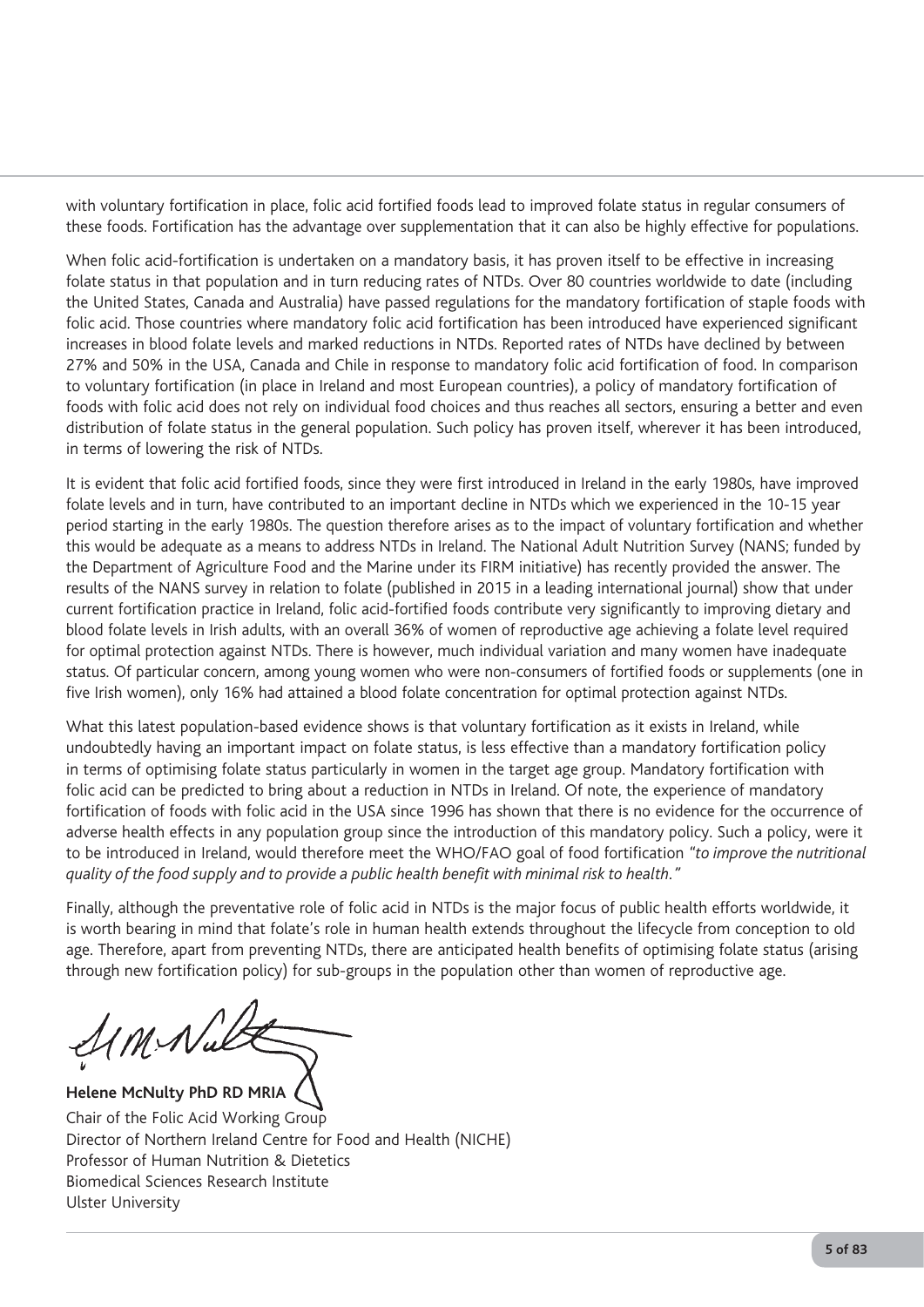# <span id="page-7-0"></span>EXECUTIVE SUMMARY

Neural tube defects (NTDs), including spina bifida, anencephaly and related defects, are the most common major malformations of the central nervous system. There was a large decrease in incidence rate of NTDs in Ireland from the early 1980s (about 3.5 per 1,000 births) to the mid-1990s; however, the rate has remained relatively stable since then at about 1 per 1,000 births (about 80 cases per annum), similar to the UK. Recent studies suggest that the incidence of pregnancies in Ireland affected by NTDs may have increased between 2005-6 and 2010-11.

About 70% of NTDs are preventable with folic acid, a form of the B-vitamin folate, if taken from before conception until about the fourth week of pregnancy. Since 1993, the policy in Ireland has been to provide advice to all women of childbearing age who are capable of becoming pregnant, whether planning to do so or not, to take 400 µg of folic acid daily as a supplement. To date, this has had limited effectiveness and the rate of NTDs in Ireland remains significantly higher than in countries with mandatory fortification such as the United States (about 0.6 per 1,000 births). This is because compliance by women of childbearing age in Ireland with the recommendation to take a daily supplement of folic acid is generally poor, similar to experiences in other European countries. Voluntary fortification of food with folic acid by manufacturers makes a significant contribution to reduction in risk of NTD-affected pregnancies in Ireland (about 11-14%). It is estimated that about 36% of women of childbearing age in Ireland have blood folate levels that are adequate for optimal protection against NTDs.

Mandatory fortification of food staples, such as flour or cereals, has proved effective in decreasing the prevalence of pregnancies affected by NTDs in over 80 countries that have implemented this approach, e.g. by 35% in the USA. The experience of mandatory fortification of foods with folic acid in the USA since 1996 has shown that there is no evidence for the occurrence of adverse health effects in any population group following introduction of fortification. This report shows that in Ireland mandatory fortification of bread or flour to provide about 150 µg of folic acid per day in women of childbearing age could reduce the prevalence of NTDs by approximately 30%. Provided voluntary fortification of foods was continued, the benefit for reduction in the risk of occurrence of NTD-affected pregnancies by these foods could be retained. Mandatory fortification of flour or bread with folic acid would require legislation. An implementation programme would be needed to address legislation, consumer acceptability and consumer choice, technical issues, cost, and trade implications.

While voluntary food fortification with folic acid does make a significant contribution to reduction in risk of NTDs in Ireland, the lower level and uneven distribution of intake of folic acid among women of childbearing age makes it less effective than mandatory fortification. There is potential to improve the effectiveness of voluntary fortification by providing guidance on voluntary fortification of selected foods with folic acid by manufacturers, e.g. for levels of fortification and the range of foods fortified, in conjunction with a voluntary labelling scheme.

As mandatory or voluntary fortification of food with folic acid would only provide women with a proportion of the recommended amount to prevent occurrence of NTDs, the current policy of providing advice to all women of childbearing age who are capable of becoming pregnant to take an additional 400 µg folic acid daily as a food supplement would need to be continued. Ongoing campaigns are required to promote folic acid supplement use to all women in the target group. Regular evaluation studies of these campaigns should be undertaken to develop strategies that are most effective.

It is difficult to obtain reliable estimates of the current incidence of NTDs in Ireland due to the absence of a comprehensive register of pregnancies affected by NTDs. Such a register is needed to evaluate the continuing effectiveness of national policy for prevention of NTDs. In addition, accurate data are needed on current levels of NTDs in Ireland prior to introduction of any new policy as recommended in the current report.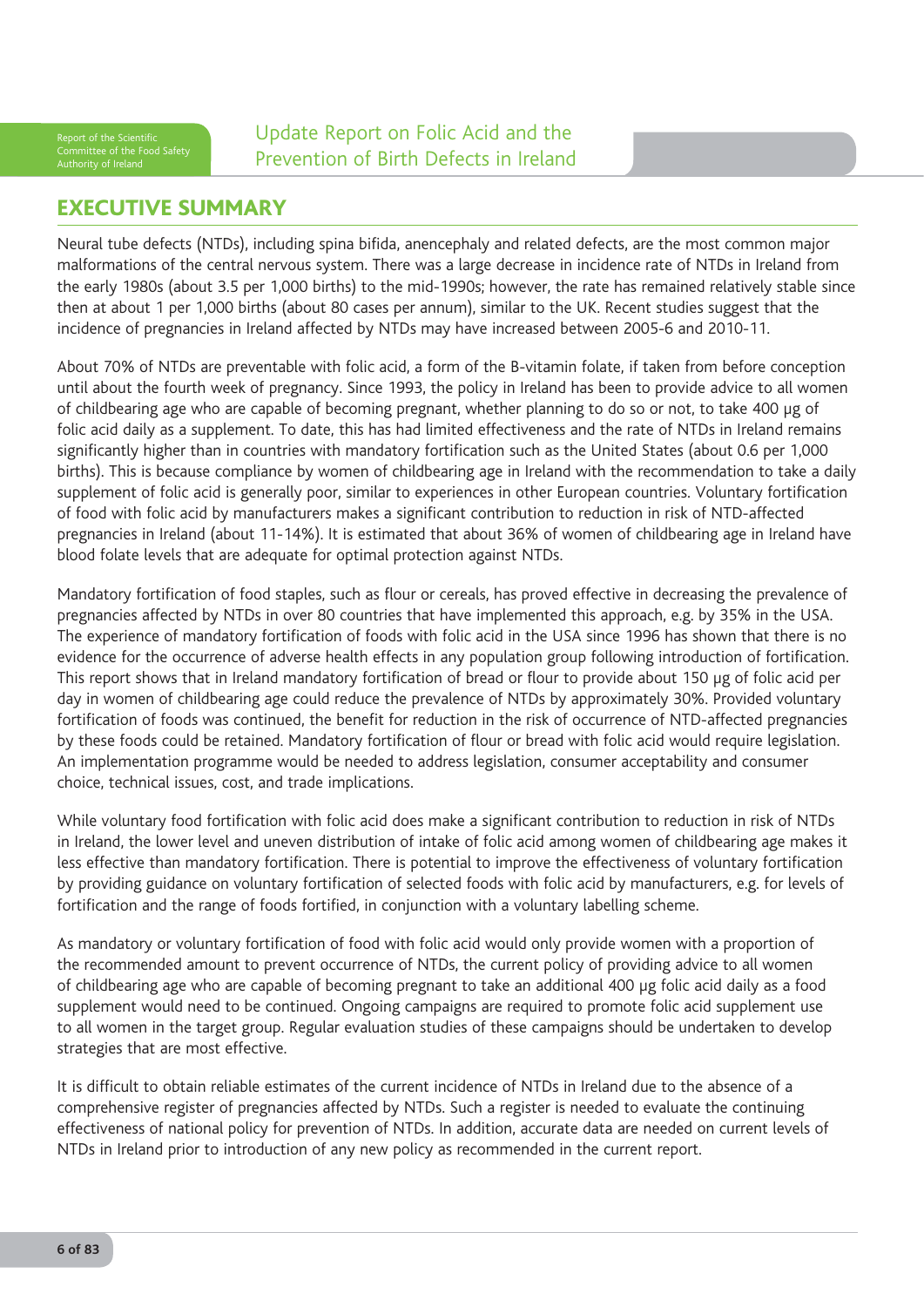<span id="page-8-0"></span>There is a need for ongoing monitoring of folic acid levels in foods and food supplements, and dietary intakes of folate (natural food folate and added folic acid) and blood folate levels in women of childbearing years as well as all other population groups. This is in order to provide the data required to assess the effectiveness and safety of the national policy for prevention of NTDs.

The policy for prevention of NTDs should be reviewed on a regular basis to assess its effectiveness and safety. This should be based on outcomes of monitoring of the rate of NTDs, compliance with advice on supplements, dietary intake and blood levels of folate for all population groups and updates on research related to safety.

This report presents two possible options to reduce risk of NTD-affected pregnancies in Ireland. For both options the available evidence shows that the levels of intake of folic acid that would occur would not increase the risk of adverse health effects in the population.

# Recommendations

1. One of the following two options should be implemented to reduce risk of NTD-affected pregnancies in Ireland:

### Option 1: Mandatory fortification together with voluntary fortification and advice on supplementation

Mandatory fortification of bread or flour with folic acid. This should be accompanied by advice to all women of childbearing age who are capable of becoming pregnant to take an additional 400 µg folic acid daily as a food supplement. Voluntary fortification of foods with folic acid would continue. Mandatory fortification of flour or bread with folic acid would require legislation. Compared to the other option, this option has stronger evidence to support its effectiveness in further reducing the rate of NTD-affected pregnancies from the current rate

### Option 2: Voluntary fortification together with advice on supplementation

Continuation of current policy to advise all women of childbearing age who are capable of becoming pregnant to take an additional 400 µg folic acid daily as a food supplement. Voluntary fortification of foods with folic acid would continue. Compared to the other option, this option has weaker evidence to support its possible effectiveness in further reducing rates of NTD-affected pregnancies from the current rate

- 2. Guidance should be provided to food manufacturers for voluntary food fortification with folic acid to support the effectiveness of the chosen national policy.
- 3. Advice to women of childbearing age capable of becoming pregnant to take an additional 400 µg folic acid daily as a food supplement should be actively promoted and its effectiveness monitored.
- 4. A comprehensive nationwide register of pregnancies affected by congenital birth defects including NTDs, underpinned by specific legislation, needs to be introduced in Ireland. In addition, a national retrospective study on the incidence of NTDs in Ireland since 2012, should be undertaken.
- 5. There should be ongoing monitoring, informed by international best practice, of dietary intake and blood levels of folate, including:
	- a) Folic acid in the food supply (folic acid in flour/bread products, other fortified foods and food supplements) and
	- b) Total folate intake (natural food folate and added folic acid) and corresponding blood folate status for the target group (women of childbearing age) in addition to other population sub-groups
- 6. The policy should be reviewed on a regular basis to assess its effectiveness and safety.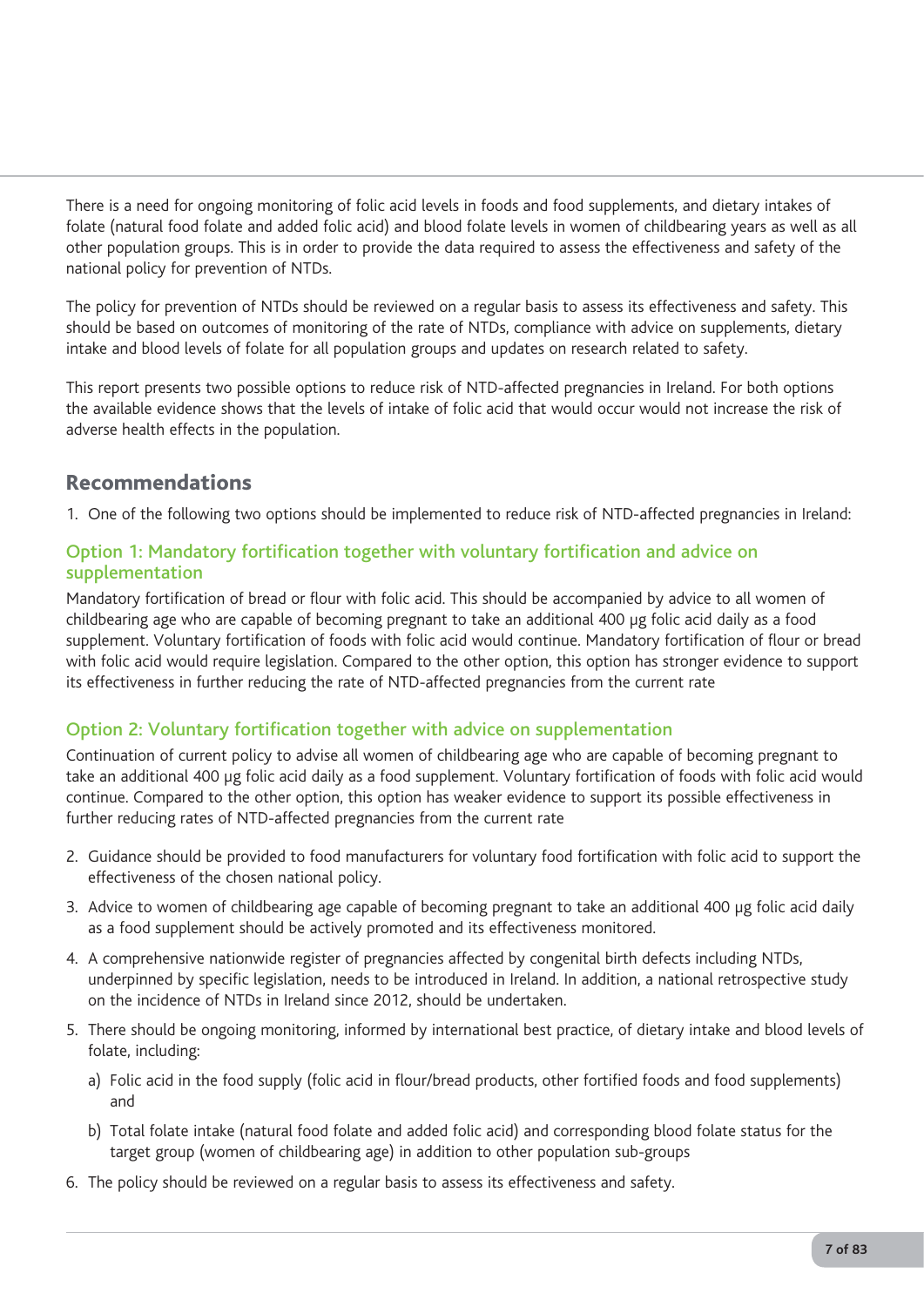<span id="page-9-0"></span>Report of the Scientifi Authority of Ireland

### GLOSSARY

**Folate:** A B vitamin found naturally occurring in foods such as green leafy vegetables, liver and beans

**Folic acid:** Synthetic form of the vitamin found in food supplements and fortified foods

**Total folic acid:** Used to describe folic acid from both fortified foods and supplements, excluding any folate from natural food sources, i.e. total folic acid =  $\mu$ g folic acid as fortified food +  $\mu$ g folic acid as supplements

**Folate vs folic acid:** Natural folate is usually found in the polyglutamyl form with varying numbers of glutamate residues. In contrast, folic acid is a monoglutamate containing just one glutamate moiety and is fully oxidised. As folic acid is the more stable form, this is the form of the vitamin which is used in food fortification and in supplements. Once ingested, folic acid is readily converted to the natural co-factor forms. Natural folates and folic acid also differ in terms of bioavailability as they are absorbed at different rates. Supplemental folic acid has been shown to have 100% bioavailability with folic acid fortified foods having 85% bioavailability and natural folate having the lowest bioavailability at just 50%

**NTDs:** Neural tube defects; caused by the failure of the neural tube to close properly during the first 21-28 days after conception

**DFE:** Dietary folate equivalents; only applies to food. Dietary folate equivalents have been devised based on differences in bioavailability between folates naturally occurring in foods and folic acid added to foods (DFE = µg natural food folate + 1.7 times  $\mu$ g folic acid from fortified foods)<sup>1</sup>

**Voluntary folic acid food fortification:** The voluntary addition of varying amounts of folic acid to various food types

**Mandatory folic acid food fortification:** The mandatory addition of a specific amount of folic acid to a certain food type

**UL:** Tolerable upper intake level; a UL is the highest level of long term daily intake of a nutrient, from all sources, judged to be unlikely to pose a risk of adverse health effects to humans.

**Occurrence:** Carrying or giving birth to a baby with an NTD

**Recurrence:** Carrying or giving birth to a baby with an NTD having previously carried or given birth to a baby with an NTD

<sup>1</sup> Institute of Medicine (1998) DRI Reference Intakes for Thiamin, Riboflavin, Niacin, Vitamin B<sub>6</sub>, Folate, Vitamin B<sub>12</sub>, Pantothenic Acid, Biotin, and Choline. Washington, D.C.: National Academy Press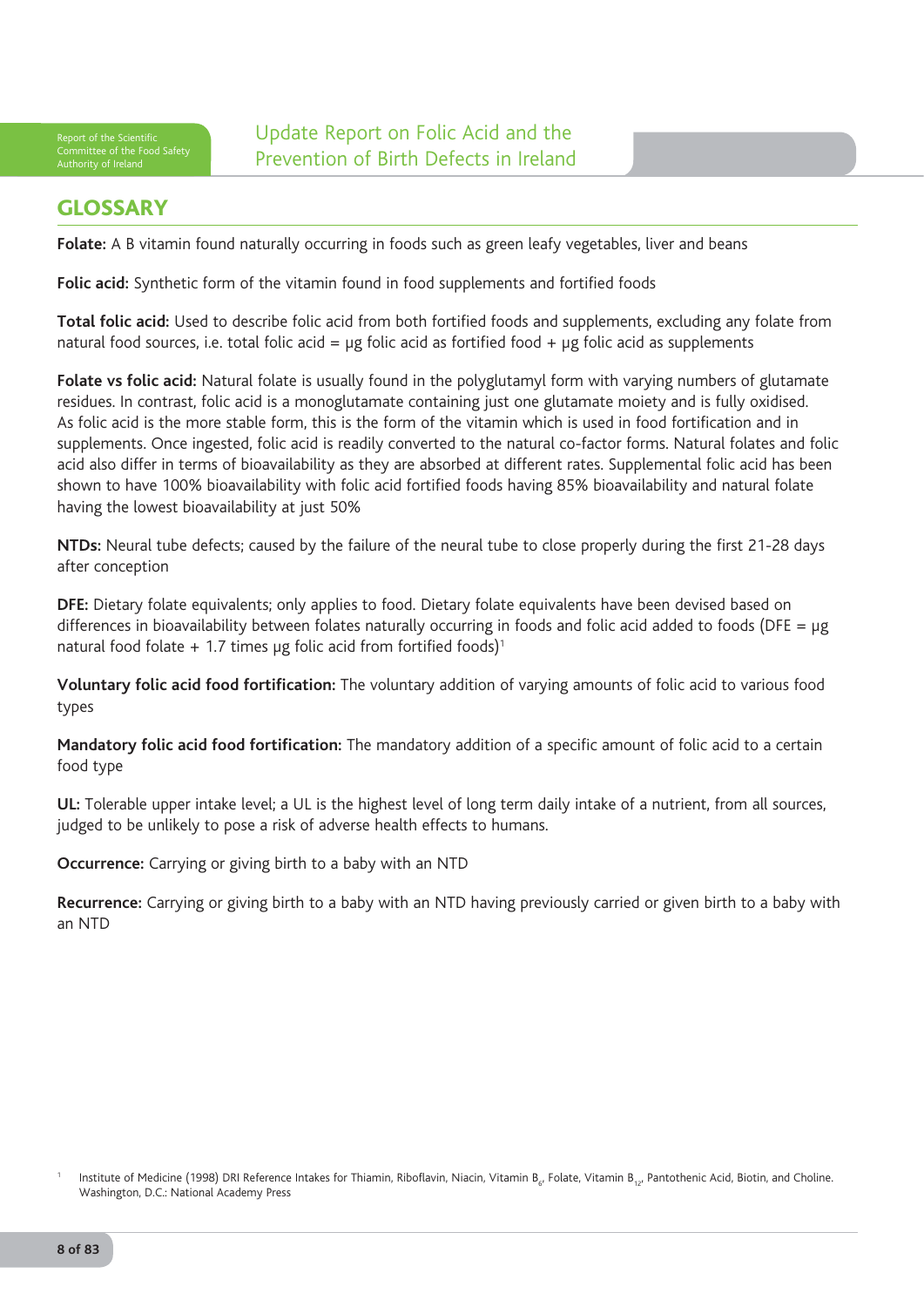# <span id="page-10-0"></span>CHAPTER 1. INTRODUCTION

# 1.1 Folate and Folic Acid

Folate is a B vitamin which is essential to the normal development and functioning of the human body. The terms folate and folic acid are often used interchangeably, however there are important differences. Folate is the natural form found naturally occurring in foods such as green leafy vegetables, asparagus, liver and beans. Folic acid is the synthetic form of the vitamin. Folic acid is the form found in food supplements (either as folic acid alone or as part of a multi-nutrient complex) and the form added to fortified foods.

It is important to note that it is only folic acid, the synthetic form of the vitamin, which when taken prior to conception and for the first few weeks of pregnancy, can protect against an NTD-affected pregnancy. Folate, the natural form of the vitamin, while it can improve blood folate status, is not effective in protecting against NTDaffected pregnancies.

Folic acid, the synthetic form of the vitamin, is more stable and bioavailable than natural folate. This is as a result of the chemical differences between the two (see Glossary). No adverse effects have been associated with the consumption of excess folate from foods therefore there is no UL for naturally occurring food folates. The UL applies only to folic acid intakes, i.e. folic acid fortified food or supplemental folic acid, or a combination of both.

# 1.2 Prevention of Neural Tube Defects

NTDs are the most common major malformation of the central nervous system. They arise at a very early stage of pregnancy - between 21 to 28 days after conception - a time when most women do not yet know they are pregnant. At this stage in early pregnancy, the cells are developing, forming a tube-like structure known as the neural tube, from which the entire nervous system develops. The neural tube eventually becomes the brain and spinal cord. The development and closure of this neural tube is vital to the normal development of the baby. Failure of the proper closure of the neural tube results in an NTD which can involve the brain, spinal cord, meninges (covering membranes), skull and spine (1). There are many different malformations involved and the terms used to describe them are based on clinical descriptions and the presumed embryological defect. These defects include spina bifida (accounting for approximately 51% of NTDs), anencephaly (40%), encephalocoele (8%) and iniencephaly (1%). different malformations involved and the terms used to describe them are based on clinical descriptions and the presumed embryological defect. These defects include spina bifida (accounting for approximately 51% of NTDs), anencephaly (40%), encephalocoele (8%) and iniencephaly (1%).

### 1.2.1 Form

The form of the vitamin is very important when it comes to protecting against the development of an NTD. The synthetic form, folic acid, is more bioavailable and stable than folate and is therefore, the only form which is effective in raising blood folate levels to the level required to protect against NTD-affected pregnancies. Folate is not as bioavailable or stable and cannot effectively raise blood folate levels to those required to protect against NTDaffected pregnancies.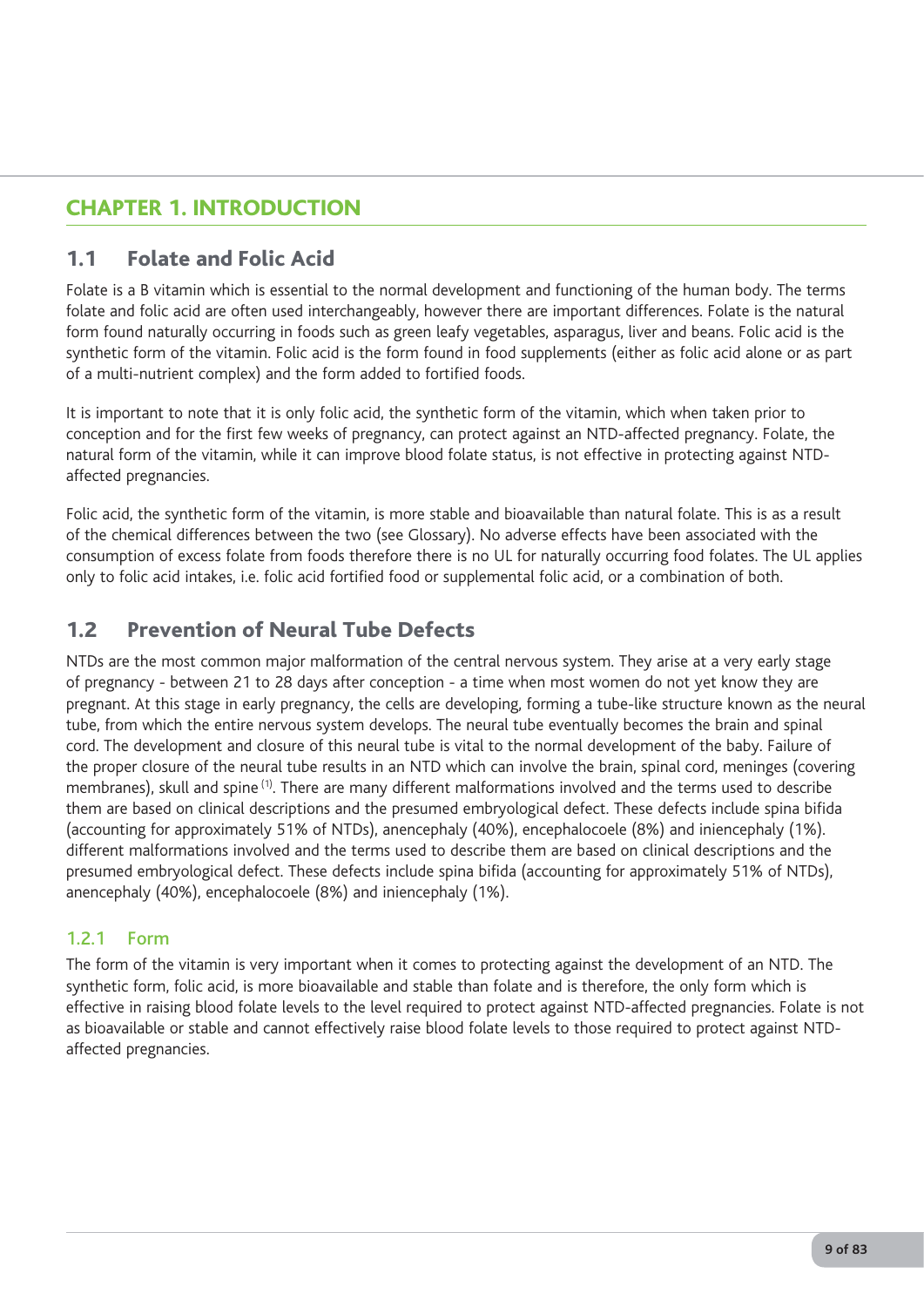Committee of the Food Safety Authority of Ireland

### Update Report on Folic Acid and the Prevention of Birth Defects in Ireland

It has been known since the early 1990s that folic acid intake taken prior to conception and during the very early stages of pregnancy can prevent up to 70% of NTDs. Two landmark randomised controlled trials provided the scientific evidence for the effectiveness of folic acid in preventing NTDs: the Medical Research Council (MRC) UK-based trial on NTDs recurrence (2) and the Hungarian trial on NTDs occurrence (3). The MRC UK-based trial showed that a medicinal dose of 4 mg of folic acid (four times greater than the UL for food) protected against 70% recurrence of NTDs in women with a previously affected pregnancy. The causes of the 30% of NTDs that are not prevented by folic acid supplementation are unknown, but are likely to include genetic factors and environmental factors other than folic acid. Successful results from the Hungarian trial (which showed no NTDs births in women who received 800 µg of folic acid as part of a multivitamin supplement), and from an earlier study using 360 µg of folic acid, provided the scientific support for the recommended dose of 400 µg of folic acid for the prevention of NTDs occurrence. These findings have led to the establishment of worldwide public health campaigns aimed at increasing blood folate status of women of childbearing age. Throughout the world it has been recommended that **all women of childbearing age who are capable of becoming pregnant, take a 400 µg folic acid supplement every day** in order to reduce the risk of an NTD-affected pregnancy. Women who have had a previous NTD-affected pregnancy require higher doses of folic acid to prevent recurrence (see Section 1.2.3). However, the majority of these public health campaigns have been unsuccessful (4). As a result, mandatory folic acid food fortification policies have been introduced by some countries including the United States (US) and Canada.

### 1.2.2 Timing

The short timeframe for the normal development of the neural tube means women need increased intakes of folic acid before conception. The most important aspect of the timeframe for the development and normal closure of the neural tube relates to the fact that it occurs at such an early stage in embryonic life - at a time when many women do not yet realise they are pregnant. In addition, most women do not present to their doctor at this very early stage in pregnancy and so there is no opportunity for medical intervention. As increased intakes of folic acid have been proven to reduce the risk of NTDs, the pre-conception period is the crucial time for strategies that increase women's intake of folic acid and so promote the normal closure of the neural tube. This is a significant challenge, because in spite of the major advances in contraception in developed countries, less than half of all pregnancies are planned in Ireland and elsewhere. Studies in Ireland have revealed that only between 40 and 45% of women have planned their pregnancy <sup>(5,6,7)</sup>. Therefore, to reduce the number of babies born with NTDs, all women of childbearing age who are sexually active and capable of becoming pregnant are advised to take a daily supplement of 400 µg folic acid.

### 1.2.3 Special cases

To prevent a recurrence of an NTD-affected pregnancy, and in some special circumstances, a medicinal level (4-5 mg) of folic acid is recommended. This is only appropriate for women under medical supervision. This level of folic acid is available under prescription only and is not available as a single-dose food supplement. Therefore, as this is a clinical issue, it will not be addressed in this report.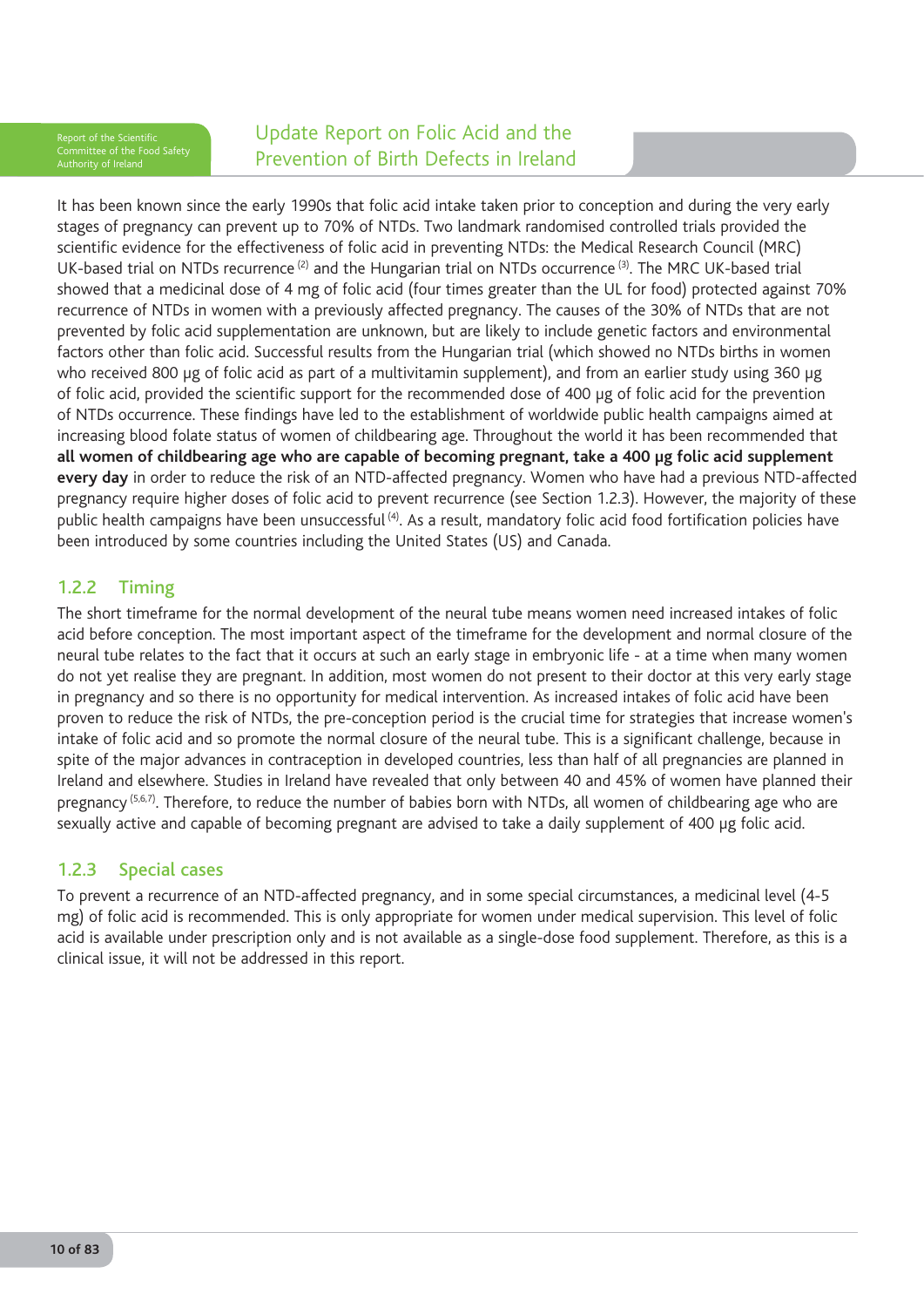# <span id="page-12-0"></span>1.3 Food Fortification

### 1.3.1 Voluntary fortification

The voluntary fortification of foods for general consumption in Ireland allows folic acid to be added to food at any level (provided there is no unsafe food placed on the market (Regulation 178/2002)<sup>(8)</sup>. This means that there are different amounts of folic acid present in various categories of foods depending on whether the manufacturer decides to voluntarily add folic acid or not. For example, as outlined in Chapter 3, some breakfast cereals are fortified with folic acid and some have none added. Those that are fortified can contain various levels of folic acid. Whether women consume folic acid from fortified foods, and the amount they consume, depends entirely on their food choice (see Chapter 6).

### 1.3.2 Mandatory fortification

The difference with mandatory folic acid fortification of a staple food eaten by most, e.g. bread or flour, is that it would be fortified at a specific level and controlled by the Government. This would result in all foods in that category having the same specific amount of folic acid. The advantage of this is that it would ensure a fairly even distribution of intake of folic acid among all women of childbearing age. Since the late 1990s, over 80 countries, including the US and Canada, have implemented mandatory fortification of flour or cereals with folic acid in order to increase the amount of folic acid being consumed by women of childbearing age. Since the implementation of the mandatory folic acid food fortification policy, data from these countries have shown a significant reduction in the number of NTDs; ranging from 35% of births affected by NTDs in the US<sup>(9)</sup> and 50-78% in Canada<sup>(10,11,12,13)</sup>. The areas with the highest incidence rate have observed the greatest reduction of the numbers of pregnancies affected by NTDs. The number of people consuming fortified foods and the blood folate status of the population before the introduction of mandatory fortification also play a role in the high proportion of reduction of NTDs observed in these countries (14). Data from Canada, South Africa, Costa Rica, Chile, Argentina, and Brazil have also suggested that an incidence rate of 5-6 cases per 10,000 pregnancies is the lowest rate achievable through folic acid fortification (14). The experience of mandatory fortification of foods with folic acid in the US and other countries has shown that there is no evidence of adverse health effects in any population group following introduction of fortification.

# 1.4 Folic Acid Fortification and the Prevention of Birth Defects; the Irish Experience

Ireland is recognised as having one of the highest incidence rates of NTD-affected pregnancies in the world (15). Studies have also shown that almost 50% of the indigenous Irish population has variations in the gene coding for an enzyme involved in folate metabolism, 5, 10 – methylenetetrahydrofolate reductase  $(16,17)$ . This genetic variation may account for up to one in four (26%) of NTD-affected pregnancies in Ireland (18). As the Irish population is at particular risk of NTD-affected pregnancies due to this genetic make-up, it is vital that best practice for achieving adequate folic acid intake to ensure blood folate status is at protective levels for women of childbearing age is addressed.

In 2006, the National Committee on Folic Acid Food Fortification was established by the Minister for Health and Children to assess the introduction of a mandatory folic acid food fortification policy in Ireland in order to prevent the occurrence of NTD-affected pregnancies (19). The National Committee on Folic Acid Food Fortification made the recommendation to introduce mandatory fortification of bread with folic acid at a level providing 120 µg per 100 g of bread. It was estimated that this would reduce the incidence of NTD-affected pregnancies by about 24% while ensuring that other population sub-groups do not consume excessive amounts of folic acid. Following on from this in 2008, an implementation group was convened (20), chaired by the Food Safety Authority of Ireland (FSAI), to put into effect the recommendations provided by the National Committee on Folic Acid Food Fortification in 2006. The implementation group undertook baseline monitoring work, recommended by the National Committee on Folic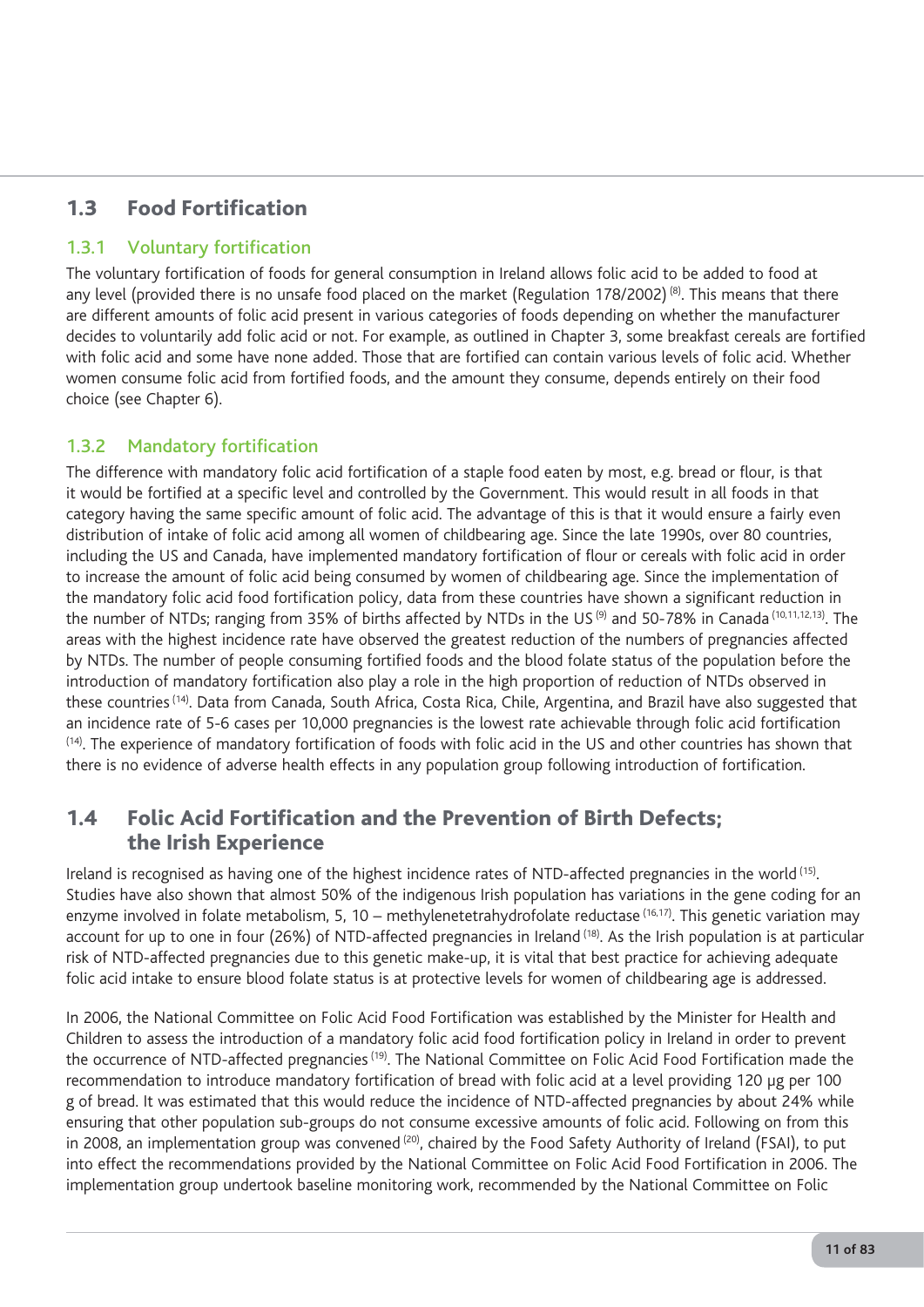# Update Report on Folic Acid and the Prevention of Birth Defects in Ireland

<span id="page-13-0"></span>Acid Food Fortification, which was carried out between November 2006 and June 2008. Following a new scientific assessment by the FSAI Implementation Group on Folic Acid Fortification which concluded that there would be no benefits to public health at that time to introduce mandatory folic acid fortification, it was recommended that mandatory fortification should be put 'on hold' and it was strongly recommended that all women of childbearing age would continue to be advised to take 400 µg folic acid in form of a food supplement. The reasons were threefold:

- A reduction in the incidence of NTDs in Ireland to 0.93 per 1,000 births, approaching the lowest achievable rate of 0.6-0.7 per 1,000 births, likely to be due to an increased amount of folic acid in the food supply. This was considered to be due to the increased voluntary fortification of foods on the Irish market
- The folate status of Irish women of childbearing age had improved
- Scientific studies, which were new at that time, suggested a possible relationship between high folic acid intakes and cancer risk, although this association was inconsistent and not conclusive

The implementation committee recommended that in order to ensure an even intake of folic acid across all population sub-groups, controls would have to be developed for voluntary fortification, both in terms of limits on the range of foods that could be fortified and on maximum amounts of folic acid that could be added to fortified foods. Controls on the amount of folic acid provided in supplements were also recommended. The implementation committee also recommended ongoing monitoring of the following:

- 1. Incidence of NTDs
- 2. Blood folate status of the various population sub-groups
- 3. Food supplements notified and tested to ascertain levels of overage
- 4. Fortified foods tested to ascertain levels of folic acid added
- 5. Health promotion campaigns to promote the use of folic acid supplements in women of childbearing age

# 1.5 Purpose of this Report

The purpose of this report is to provide:

- An update on the data relevant to the prevention of pregnancies affected by NTDs in Ireland and to provide recommendations on 'best practice' monitoring systems necessary to generate these data into the future
- An update on the latest scientific developments relevant to safe and effective dietary intakes of folic acid for the target group (women of childbearing age) in addition to other population groups
- Recommendations on suitable options for the prevention of NTDs in Ireland

### 1.6 References

- 1. Molnar, G.E., Murphy, K.P., In: Molnar, G.E., Alexander, M.A. editors (1999) Pediatric Rehabilitation. Philadelphia: Hanley-Belfus; pp. 219-40
- 2. MRC Vitamin Study Research Group (1991) Prevention of neural tube defects: Results of the Medical Research Council Vitamin Study. *Lancet* 338, 131–137
- 3. Czeizel, A.E., Dudas, I. (1992) Prevention of the first occurrence of neural-tube defects by periconceptional vitamin supplementation. *N Engl J Med* 327, 1832–5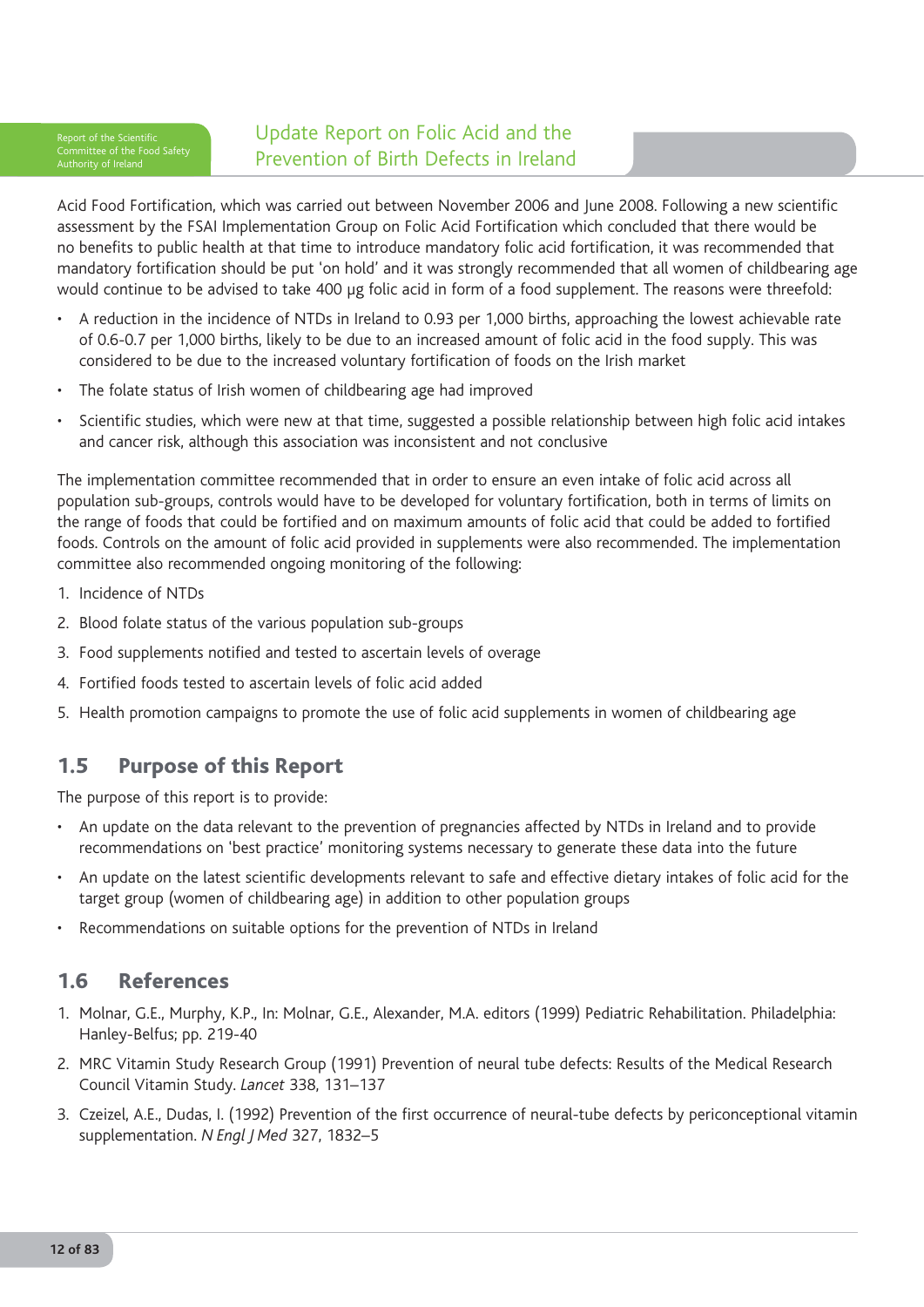- 4. Khoshnood, B., Loane, M., Walle, H., *et al*. (2015) Long term trends in prevalence of neural tube defects in Europe: population based study. *BMJ*, p.h5949
- 5. Sayers, G., Scallan, E., McDonnell, R., Johnson, Z. (1997) Knowledge and use of peri-conceptional folic acid among antenatal patients. *Ir Med J*, 90, 236-8
- 6. McDonnell, R., Ward, M., O'Leary, M. (2000) Trends in Knowledge and Use of Folic Acid in the Five Year Period 1996-2000
- 7. Milner, M., Slevin, J., Morrow, A., Fawzy, M., Clarke, T., McKenna, P. (1996) Suboptimal compliance with periconceptual folic acid in an Irish hospital population. *Ir Med J* 89, 28-30
- 8. Regulation (EC) 178/2002 laying down the general principles and requirements of food law, establishing the European Food Safety laying down procedures in matters of food safety
- 9. Williams J, Mai CT, Mulinare J, Isenburg J, Flood TJ, Ethen M, Frohnert B, Kirby RS. (2015) Updated estimates of neural tube defects prevented by mandatory folic acid fortification - United States, 1995-2011. Morbidity and Mortality Weekly Report (MMWR), Centers for Disease Control and Prevention. January 16, 2015 / 64(01);1-5
- 10. Ray, J., Meier, C., Vermeulen, M., Boss, S., Wyatt, P. and Cole, D. (2002) Association of neural tube defects and folic acid food fortification in Canada. *Lancet* 360, 2047–2048
- 11. Gucciardi E, Pietrusiak MA, Reynolds DL, Rouleau J. Incidence of neural tube defects in Ontario, 1986-1999. *CMAJ* 2002 Aug 6;167(3):237-40
- 12. Liu S,West R, Randell E, Longerich L, O'Connor KS, Scott H, *et al*. A comprehensive evaluation of food fortification with folic acid for the primary prevention of neural tube defects. *BMC Pregnancy Childbirth* 2004 Sep 27;4(1):20
- 13. Persad VL,Van den Hof MC,Dube JM, Zimmer P. Incidence of open neural tube defects in Nova Scotia after folic acid fortification. *CMAJ* 2002 Aug 6;167(3):241-5
- 14. Crider, K.S., Bailey, L.B., Berry, R.J. (2011) Folic Acid Food Fortification—Its History, Effect, Concerns, and Future Directions. *Nutrients* 3, 370-384; doi: 10.3390/nu3030370
- 15. Botto, L.D., Lisi, A., Robert-Gnansia, E. *et al*. (2005) International retrospective cohort study of neural tube defects in relation to folic acid recommendations: are the recommendations working? *Br Med J* 330, 571
- 16. Molloy, A.M., Daly, S., Mills, J.L., Kirke, P.N., Whitehead, A.S., Ramsbottom, D., Conley, M.R., Weir, D.G. & Scott, J.M. (1997). Thermolabile variant of 5,10-methylenetetrahydrofolate reductase associated with low red-cell folates: implications for folate intake recommendations. *Lancet* 349, 1591–1593
- 17. Whitehead, A.S., Gallagher, P., Mills, J.L., Kirke, P.N., Burke, H., Molloy, A.M., Weir, D.G., Shields, D.C. & Scott, J.M. (1995) A genetic defect in 5,10 methylenetetrahydrofolate reductase in neural tube defects. *Q J Med* 88, 763– 766.
- 18. Kirke, P.N., Mills, J.L., Molloy, A.M. *et al*. (2004) Impact of the MTHFR C677T polymorphism on risk of neural tube defects: case-control study. *Br Med J* 328, 1535–1536
- 19. National Committee on Folic Acid Food Fortification (2006) Report of the National Committee on Folic Acid Food Fortification. Dublin: Food Safety Authority of Ireland; available at http://www.fsai.ie/publications/reports/ folic\_acid.pdf
- 20. Food Safety Authority of Ireland (2008) Report of the implementation group on folic acid food fortification to the Department of Health and Children. Dublin: Food Safety Authority of Ireland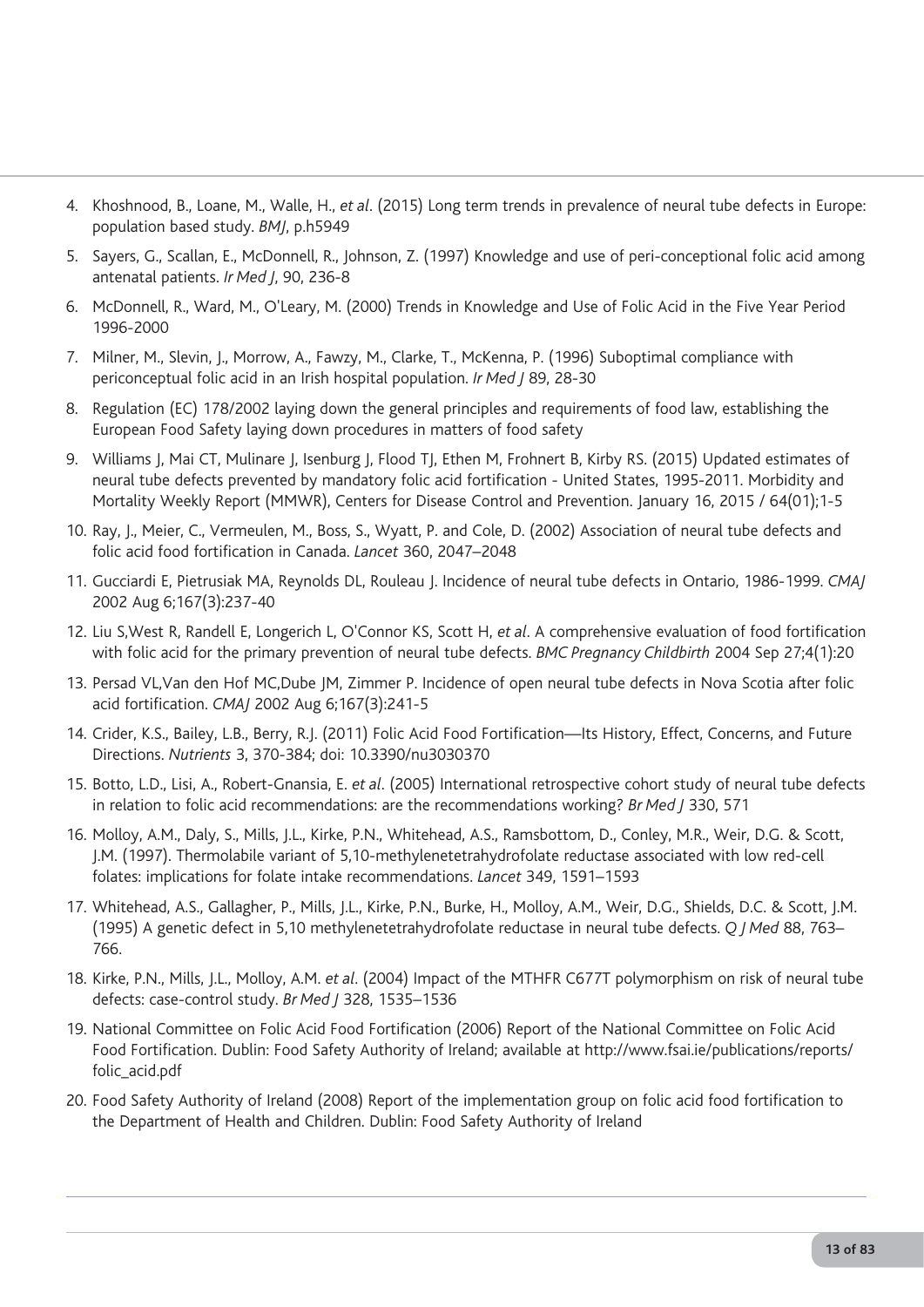# <span id="page-15-0"></span>CHAPTER 2. INCIDENCE OF NTDS IN IRELAND

### 2.1 Background

Ireland had an extremely high incidence rate of NTDs in the 1980s, falling gradually during that decade and in the 1990s (Figure 2.1). The reasons for this decline are not known; however, it is likely that it was partly due to the introduction of foods voluntarily fortified with folic acid during the 1980s. While the rate stabilised in the mid-1990s, it continued to remain above that in the rest of Europe as a whole (excluding the United Kingdom); the NTD rate in all the regions of the UK is similar to that of Ireland. Overall, NTD rates in Ireland are significantly higher than in countries with mandatory fortification such as the United States and South America.



### Figure 2.1 Trends in NTDs in Ireland and Europe, 1981-2004

Data Source: EUROCAT - EU Joint Research Centre

Ireland is in a unique situation within Europe with regard to NTDs. In addition to having a higher rate of NTDaffected pregnancies than in the rest of Europe, Ireland also has the highest proportion of children with spina bifida that are live-born (Figure 2.2), with an average of 86% live-born from 2007-2011. This contrasts with the UK, where the proportion of spina bifida live births is similar to that in the rest of Europe (approximately 37%). The fact that this high proportion of children affected with spina bifida are live-born in Ireland is of particular importance, not only because of the huge impact on the individual, the family, health, social and educational services, but it is also important because NTDs are largely preventable through adequate intake of folic acid peri-conceptionally by women of childbearing age.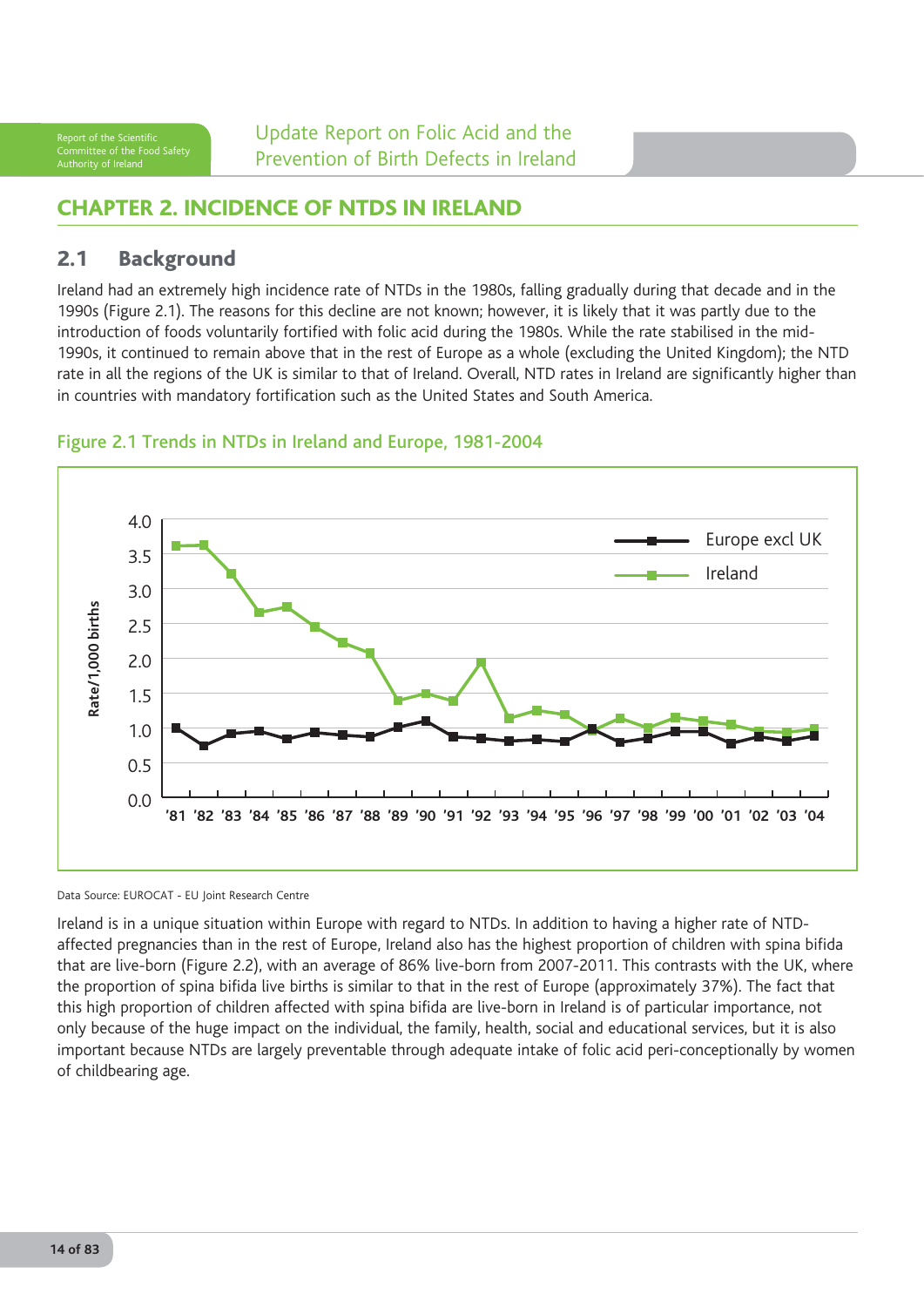

### Figure 2.2 Proportions of live births for spina bifida in Ireland and Europe

In 2011, the estimated total lifetime costs (including direct medical costs, special education and development services and indirect costs, i.e. increased morbidity and premature mortality) for each patient with spina bifida was more than half a million euro<sup>(1)</sup>. Apart from the impact on the individual with spina bifida, this highlights the huge impact of an NTDs-affected baby on the health, social and educational services within a country and on the patients' own family. It is imperative that (1) every effort is made to ensure that women of childbearing age are aware of the importance of peri-conceptual folic acid supplementation, (2) have an adequate daily intake of folic acid supplements, and (3) have adequate dietary folate intakes, particularly in the absence of mandatory folic acid fortification of food. However, virtually all studies in the past 20 years in Ireland have shown that supplement intake in women of childbearing age is very far below ideal (generally less than 50% of women take folic acid supplements).

Essential to the reduction of the number of pregnancies affected by NTDs annually is:

- 1. Documentation of the proportion of women of childbearing age who are complying with advice, compared with those who are not, in order to determine whether folic acid supplementation is being used by a sufficient amount of women to lower the rate of NTDs in Ireland
- 2. Accurate up-to-date data on the numbers of NTD-affected pregnancies must routinely be available for each year on an ongoing basis for the entire Republic of Ireland. This requires a registry that is adequately resourced and includes information on the number of new cases of NTDs each year. This is necessary in order to plan services for children who are born with an NTD
- 3. Data on whether current preventative strategies are reaching the target groups and working effectively

In the UK and many other European countries, information on the number of NTD cases is actively being gathered and made available.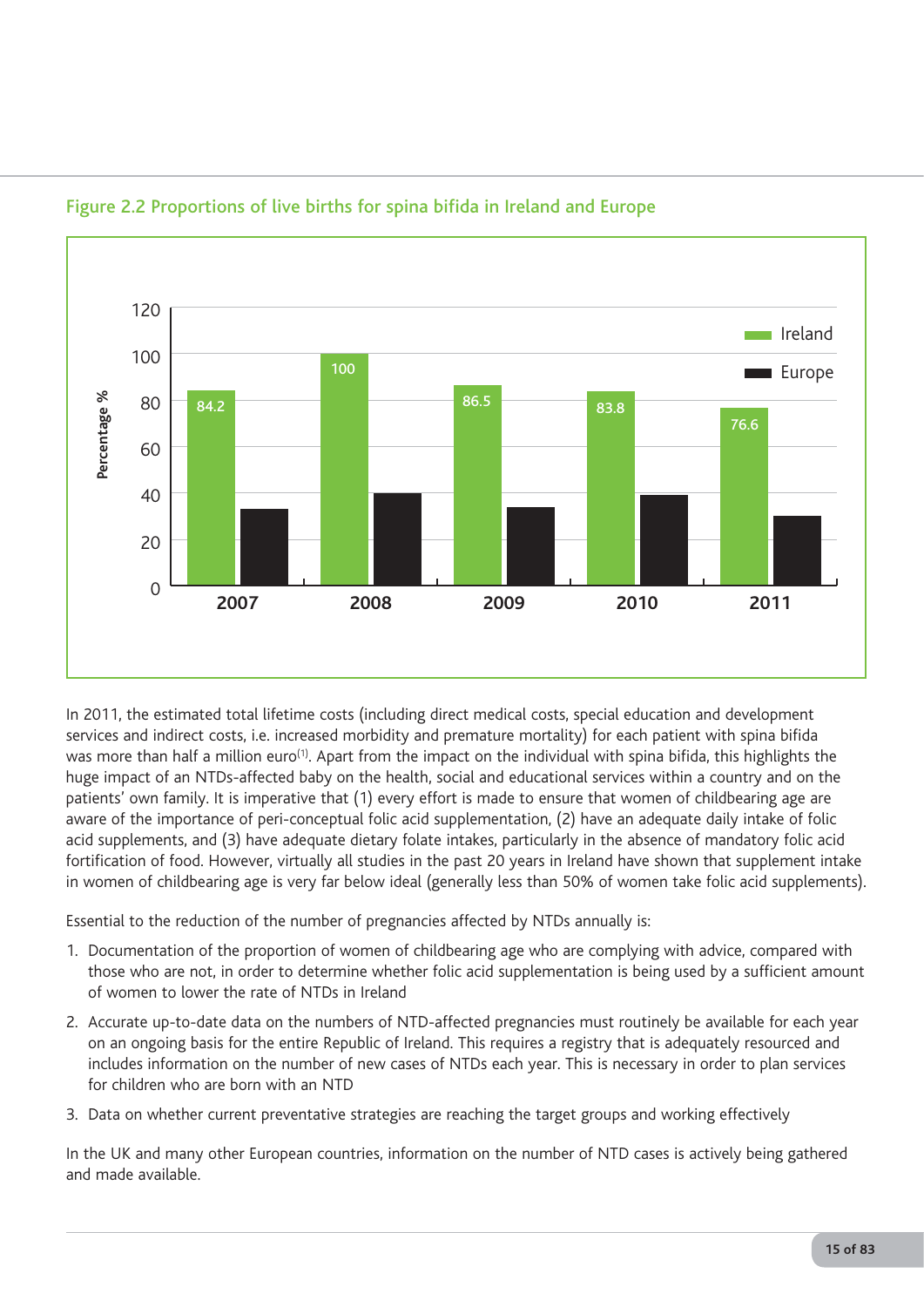#### 2.1.1 Monitoring the incidence of NTDs in Ireland

Until recently, there were three active regional Health Service Executive (HSE) registries monitoring NTDs (and other major congenital anomalies) within Ireland. The three registries are located in the East, Southeast and South. Each is a member of the European Network of Congenital Anomaly Registries (EUROCAT). The Irish registries provide routine surveillance on 62% of births nationally. The largest registry is in the East (37% of births), followed by the South (14%) and the Southeast (11%).

However, there has been no routine surveillance of NTDs among births in the remaining 38% of the country (Midlands, Midwest, West, Northwest and Northeast) and the total annual number of cases of NTDs in Ireland as a whole is therefore, unknown.

The primary objective of the registries is to monitor the number and rate of congenital anomaly cases born each year in their regions, both live-born and still-born. However, as much as a quarter of cases are missed because some women, particularly those whose pregnancies are affected by NTDs which are incompatible with survival, i.e. anencephaly, go abroad for a termination and are lost to follow-up. Much of the information on these cases is currently not available to the registries, but it is an essential component that needs to be included so that accurate numbers are ascertained, thereby providing an accurate overall picture.

### 2.1.2 Difficulties in monitoring the numbers of NTDs

During the past decade, a tightening of the interpretation of data protection regulations by the Data Protection Commissioner's Office has meant that routine gathering of accurate information on the numbers of NTDs in the East is no longer possible and has also prevented expansion of NTDs surveillance into other regions. These data protection limitations are expected to be addressed in the long-awaited Health Information Bill. This should provide a mechanism through which the registries could obtain data on congenital anomalies that would be compliant with data protection legislation. The draft Health Information Bill was published in November 2015 as the Health Information and Patient Safety Bill (HIPS) but has yet to be enacted <sup>(2)</sup>. Prior to this, intermediate data-gathering measures that have been in place have proved ineffective.

The end result is that by 2015, surveillance of NTDs has been greatly limited in the East of the country, with a knock-on effect in the other two regional registries. Therefore, no reliable national data (or estimate) of NTDs incidence in Ireland, or reliable data from the largest registry in the East of the country are available.

With the publication of the draft 'Revised General Scheme' of the HIPS Bill, the current EUROCAT registries will now be in a position to plan for approval of their congenital anomaly surveillance operations under the terms of the Bill. However, it is not clear when the Bill will be enacted, and ascertainment of NTD cases until then will remain incomplete and inaccurate.

<sup>2</sup> Can be found online at<http://health.gov.ie/wp-content/uploads/2015/11/Revised-General-Scheme-HIPS-Bill.pdf>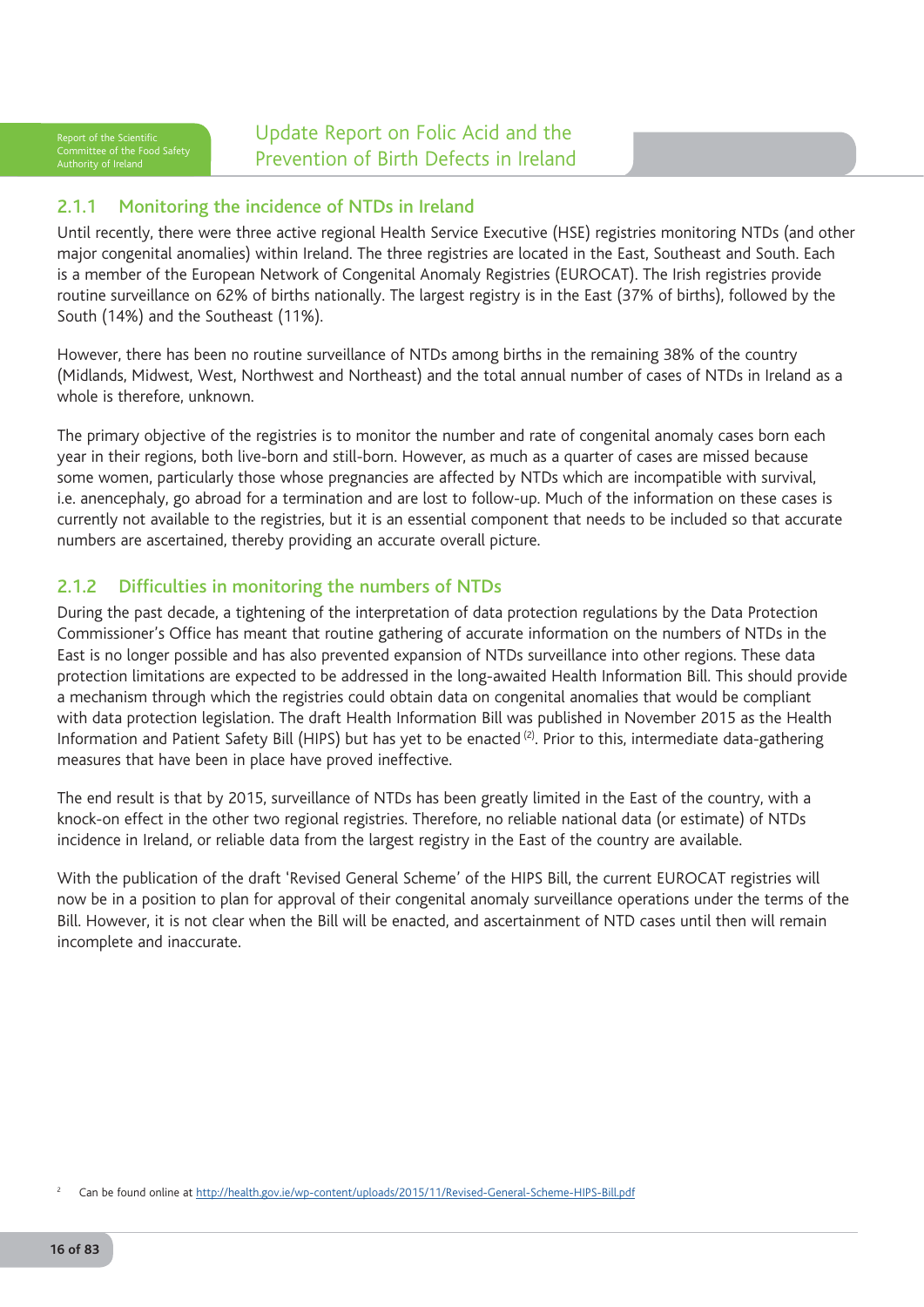# <span id="page-18-0"></span>2.1.3 National Registry for Congenital Anomaly surveillance

A national congenital anomaly registry would allow routine monitoring on an ongoing basis of NTDs and all other major congenital anomalies. A national registry would enable coordination of the data-gathering activities of the current regional registries as well as expansion of surveillance to the remainder of the country. A national registry would have to be underpinned by specific legislation that would allow unhindered data collection. In the UK, a new government body, underpinned by specific legislation, has been established by Public Health England to register all cases of congenital anomaly and rare diseases, the National Congenital Anomaly and Rare Diseases Registration Services (NCARDRS): [https://www.gov.uk/guidance/the-national-congenital-anomaly-and-rare-disease-registration](https://www.gov.uk/guidance/the-national-congenital-anomaly-and-rare-disease-registration-service-ncardrs)[service-ncardrs](https://www.gov.uk/guidance/the-national-congenital-anomaly-and-rare-disease-registration-service-ncardrs). NCARDRS could serve as a useful template for a centrally co-ordinated and regionally operated model for national congenital anomaly and rare diseases surveillance in Ireland.

# 2.2 Key Points for Update

### 2.2.1 National studies of NTDs total prevalence in Ireland

Although there is routine regional monitoring of NTDs in two of the three HSE registries (the South and Southeast; covering a quarter of the births nationally), there is no routine monitoring of NTDs in the remaining 75% of the country (including the East). The only national information on NTDs comes from two major studies during the past decade, the first of which was undertaken for the years 2005-2006 and the second for the years 2009-2011.

### 2.2.2 2005-2006 study

The 2005-2006 research was conducted by the FSAI. The aim of this study was to determine the rates of NTDs in Ireland prior to the introduction of mandatory folic acid food fortification (later postponed). In this study, obstetricians in all maternity units in the country were asked to complete an online form on every new case of NTDs they encountered between 2005 and 2006. The 2005-2006 study showed that there were 116 cases of NTDs during the two-year period. Of these, 45% were cases of anencephaly and 42% were spina bifida. The overall incident rate of NTDs during the two year period was 0.93/1,000 births. In almost 25% of cases, the outcome was a termination of pregnancy.

The NTDs rate of 0.93/1,000 was lower than the rates of NTDs from the regional HSE EUROCAT registries for the previous decade, though not as low as countries with mandatory fortification  $(0.5/1,000$  births) <sup>(2)</sup>. This was considered to be due to a variety of factors. These included much higher than expected blood levels of folate and high levels of voluntary folic acid food fortification. This information was one of a number of factors that led to the postponement of mandatory folic acid food fortification.

### 2.2.3 2009-2011 study

In 2010, paediatricians and obstetricians reported (anecdotally) that the numbers of new cases of NTDs being diagnosed and treated in maternity and paediatric hospitals were showing a noticeable increase compared with previous years, particularly among non-Irish born mothers. In response to this, and in order to inform further deliberations in a review of the mandatory folic acid fortification issue in Ireland, a more comprehensive national study on the birth prevalence of NTDs was undertaken by the HSE's Clinical Programme for Obstetrics and Gynaecology with the three EUROCAT registries.

In this study, obstetricians in all of the maternity units in the country were asked to complete a form for each new case of NTD they had become aware of during the three year study period. This was backed up by information from paediatricians, and the National Spina Bifida Centre in the Children's University Hospital in Temple St, Dublin. Results were collated for the three years and are summarised in the Table 2.1.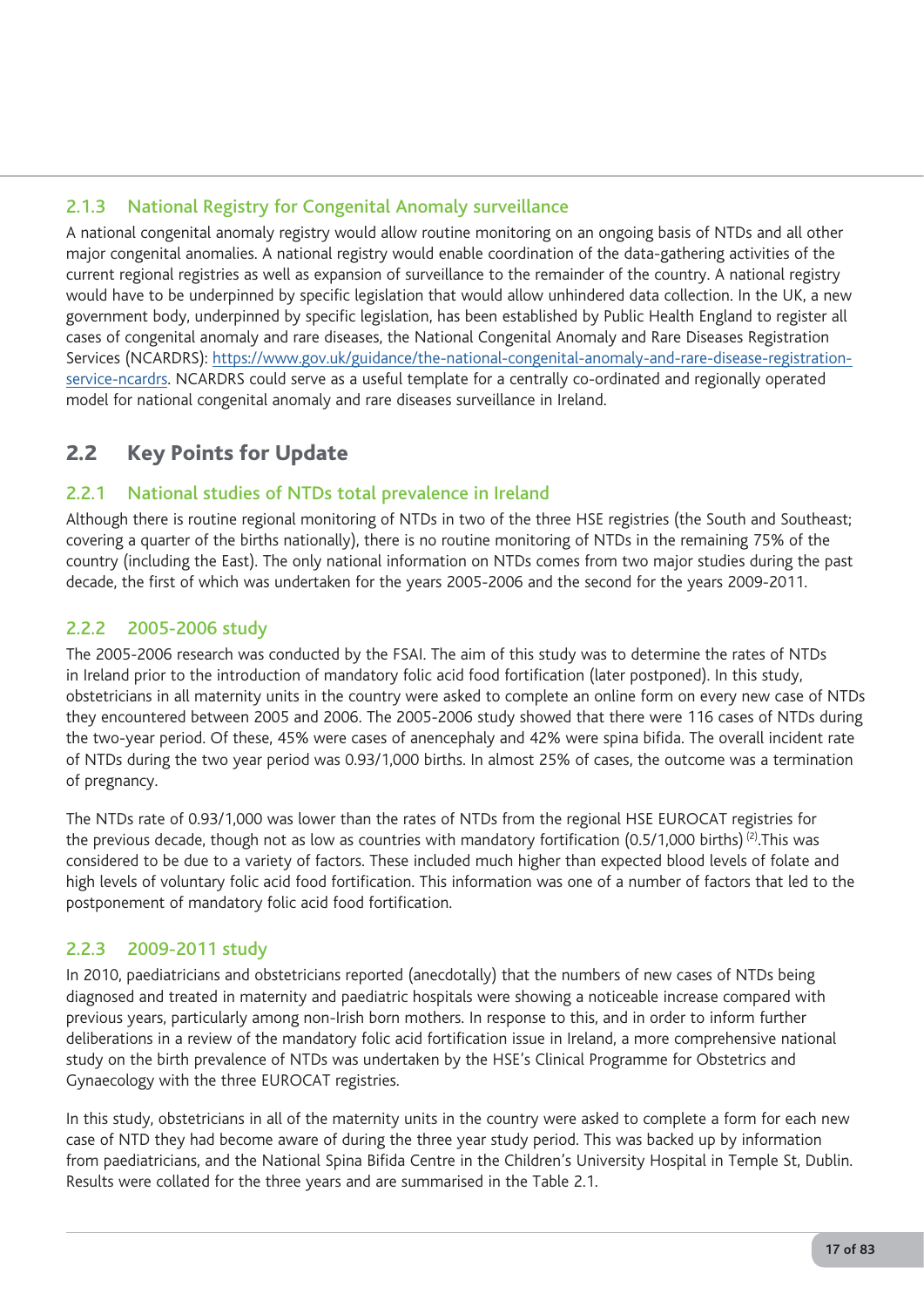<span id="page-19-0"></span>Authority of Ireland

|         | Anencephaly |        |       | Spina Bifida |        | Encephalocoele |    |       | All NTDs |    |          |
|---------|-------------|--------|-------|--------------|--------|----------------|----|-------|----------|----|----------|
|         | N           | (% )   | Rate* | N            | (%)    | Rate*          | N  | (% )  | Rate*    | N. | Rate*    |
| 2009    | 30          | (42.9) | 0.39  | 37           | (52.9) | 0.49           |    | (4.3) | 0.04     | 70 | 0.92     |
| 2010    | 43          | (54.4) | 0.57  | 31           | (39.2) | 0.41           |    | (6.3) | 0.07     | 79 | 1.04     |
| 2011    | 33          | (37.9) | 0.44  | 47           | (54.0) | 0.63           |    | (8.0) | 0.09     | 87 | 1.17     |
| 2009-11 | 106         | (44.9) | 0.47  | 115          | (48.7) | 0.51           | 15 | (6.4) | 0.07     |    | 236 1.04 |

#### Table 2.1 Summary of results of NTD study for years 2009-2011

\* Rate per 1,000 pregnancies

Results from this research showed that:

- The incident rate of NTDs increased from the 0.92 per 1,000 births in 2009, to 1.17 per 1,000 births in 2011
- Although there appeared to be a reversal of the lower rate in the 2005-2006 study, there were not enough data to determine if there was a now definite upward trend, i.e. further years of study from 2012 and beyond are needed to see if the rate is continuing to rise
- New cases were particularly apparent among non-Irish born mothers
- The overall rate was 1.04 per 1,000 births for the three year period. In almost 22% of cases, the outcome was a termination of pregnancy

# 2.3 Summary

It appears that the incidence of NTDs may be increasing again. However, at present, there is no reliable mechanism for gathering national data on NTDs incidence on an ongoing basis. National incidence data are only available in Ireland from two special studies (2005-6 and 2009-11).

It is essential that a national monitoring programme (national registry) for NTDs and other congenital anomalies, and rare diseases be introduced. Prior to this, appropriate legislation, e.g. the HIPS Bill, must be enacted to allow effective, unhindered and accurate ascertainment of the numbers of NTD-affected pregnancies and cases, including live-births, stillbirths and terminations of pregnancy.

National monitoring of the NTDs incidence will allow better planning of services for children born with an NTD and will also assist in the evaluation of NTDs prevention measures such as folic acid supplementation and fortification if introduced in Ireland.

# 2.4 References

- 1. Yunni Y, Lindemann M, Colligs A, Snowball C. Economic burden of neural tube defects and impact of prevention with folic acid: a literature review. *Eur J Pediatr* 2011; 170:1391-1400
- 2. Crider KS, Bailey LB, Berry RJ (2011) Folic Acid Food Fortification—Its History, Effect, Concerns, and Future Directions. *Nutrients* 2011, 3, 370-384; doi: 10.3390/nu3030370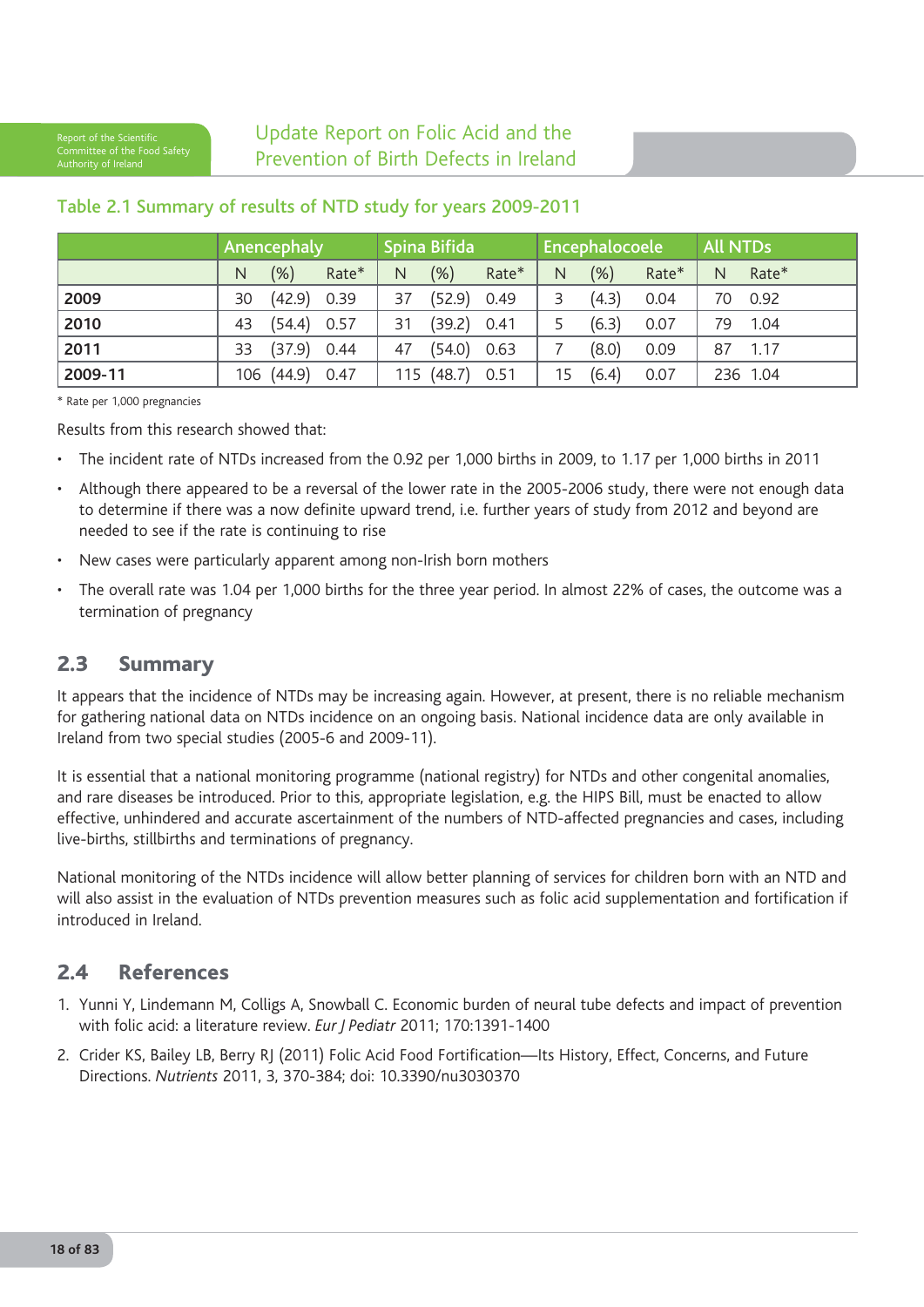# <span id="page-20-0"></span>CHAPTER 3. FOLIC ACID FOOD ENVIRONMENT

# 3.1 Background

As outlined in Chapter 2, Ireland is recognised as having one of the highest rates of NTD-affected pregnancies in the world (1). Since the early 1990s it has been well established that the consumption of 400 µg folic acid preconception and for the first three months of pregnancy can prevent the occurrence of NTD-affected pregnancies by up to 70%  $(2,3)$ . Some countries, such as the US and Canada, have introduced a mandatory folic acid food fortification policy which has resulted in a 20-70% reduction in pregnancies affected by NTDs<sup>(4,5)</sup>. In Ireland, folate can be obtained from the diet in three ways:

- 1. Natural sources of folate, e.g. leafy green vegetables, broccoli, asparagus, avocado, beans, seeds and nuts
- 2. Voluntarily fortified foods; there are various types and brands of food on the Irish market which are voluntarily fortified with folic acid
- 3. Food supplements; folic acid can be obtained from food supplements either as a multi-nutrient complex or as a supplement containing folic acid alone

### 3.1.1 Voluntary folic acid food fortification

As outlined in Chapter 1, folic acid may be added to foods in Ireland at the discretion of the manufacturer (provided there is no unsafe food placed on the market (Regulation 178/2002))<sup>(6)</sup>. There is no regulatory requirement in Ireland to notify the authorities of fortified foods being placed on the market or levels of fortification.

The prevalence and level of fortification can affect the overall dietary intake of vitamins and minerals. The legislation on nutrition and health claims on foods (Regulation 1924/2006)<sup>(7)</sup> requires that foods must contain minimum levels to bear claims. For example, fortified foods claiming to be a 'source of' a particular vitamin or mineral must contain at least 15% of the Nutrient Reference Value (NRV) for that nutrient per 100 g (in the case of beverages it is 7.5% of the NRV per 100 ml). Similarly, fortified foods claiming to be 'high' in vitamins or minerals must contain 30% of the NRV per 100 g for that nutrient (in the case of beverages it is 15% of the NRV per 100ml). This legislation may encourage the fortification of foods in order to bear claims and could result in increased intakes of folic acid.

There has been an increase in the numbers of foods voluntarily fortified with folic acid on the Irish market. The numbers and types of foods fortified with folic acid, as well as the levels of folic acid being added to foods, have fluctuated in recent years, as outlined in the study (see Section 3.2.1b).

Currently, voluntary fortification of foods with folic acid makes a significant contribution to protection against NTDs. It is estimated that the risk of NTDs is approximately 11-14% lower as a result of consumption of voluntarily fortified foods, e.g. ready-to-eat breakfast cereals, resulting from an additional average daily intake of 50-63 µg folic acid in women of childbearing age (Appendix II). Some sectors of the food industry have reduced the amounts of folic acid in their products, e.g. fat spreads, over recent years in partial compliance with recommendations of the UK Scientific Advisory Committee on Nutrition in 2006 and 2009, and this may have reduced folic acid intakes and worsened the folate status of the Irish population as has occurred in the UK $^{(8)}$ . Ireland and UK are treated as a single market by some manufacturers of fortified foods, e.g. breakfast cereals, fat spreads.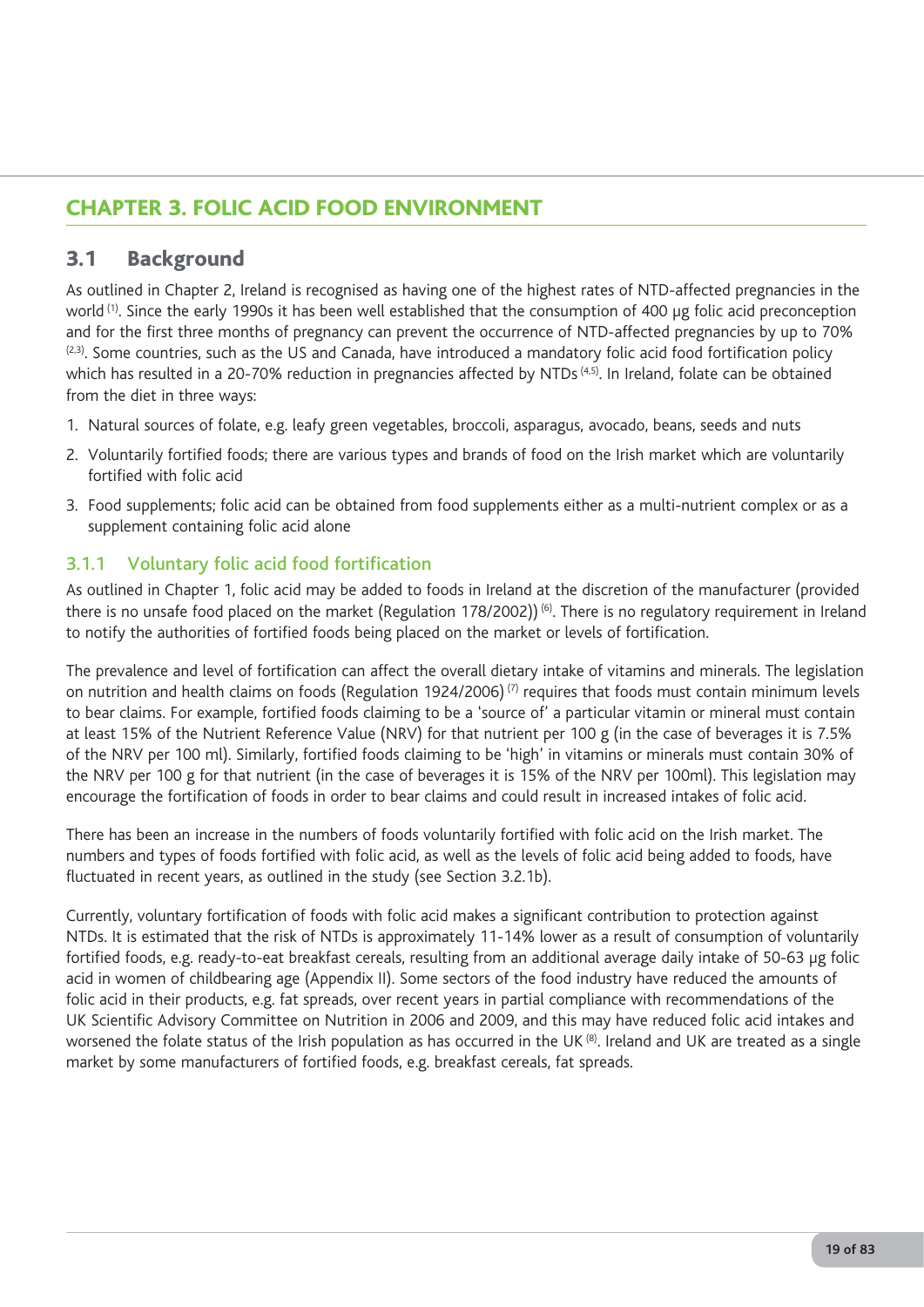Authority of Ireland

In the past, the FSAI administered a 'Flash Labelling Scheme' for voluntary labelling of folic acid fortified foods. Manufacturers could use one of two logos on their products:

- 1. With extra folic acid used where the amount of the foodstuff likely to be consumed in one day provides one sixth of the recommended daily amount (RDA) (RDA =  $200 \mu g/day$ )
- 2. Contains folic acid used on food labels where the amount of the foodstuff likely to be consumed in one day provides one half of the RDA

### 3.1.2 Mandatory folic acid food fortification

Many countries such as Canada, the US and Chile have introduced mandatory fortification of foods with folic acid. These countries have observed a significant reduction on the number of NTD-affected pregnancies, as outlined in Chapter 1. Although data from these countries found a significant reduction in NTD-affected pregnancies through mandatory fortification, western European countries have yet to implement mandatory fortification partly due to concerns about possible adverse health effects. However, the experience of mandatory fortification of foods with folic acid in the US and other countries has shown that there is no evidence for the occurrence of adverse health effects in any population group following introduction of fortification.

#### 3.1.3 Food fortification legislation

Under EU legislation, in Ireland, food manufacturers are permitted to voluntarily fortify foods with vitamins and minerals at any level providing there are no unsafe foods placed on the market (Regulation 178/2002)<sup>(6)</sup>. Although Member States can request food manufacturers to notify the competent authority when placing a fortified food on the market or altering the level of fortification in an already fortified food (Regulation (EC) No 1925/2006 (Article 15))  $^{(9)}$ , Ireland has no notification system in place. When newly fortified foods are placed on the market or if levels of fortification in an already existing fortified food are altered, there is no requirement of the food manufacturer to notify the FSAI.

#### 3.1.2 Food supplement legislation

In Ireland, all food supplements must be notified to the competent authority, the FSAI. This comes from European rules on food supplements (Directive 2002/46/EC) which have been transposed into Irish law (S.I. No. 506 of 2007 as amended)<sup>(10,11)</sup>. A copy of the model label used for the product must be provided to the FSAI. This allows the FSAI to monitor compliance with the relevant legislation and enforce rules as necessary.

**Food supplements are concentrated sources of micronutrients or other substances with a nutritional or physiological effect whose purpose is to supplement the normal diet (Directive 2002/46/EC).**

### 3.1.3 Labelling and tolerances permitted around labelled amounts

In 2012, the European Commission Health and Consumers Directorate General published a guidance document on the setting of tolerances for nutrient values declared on a label in compliance with EU legislation (12). Tolerances for nutrition labelling purposes refer to the acceptable differences between the nutrient values declared on a label and the measured values in the food or food supplement. The accepted tolerances are outlined in the EU guidance document for micronutrient values. For foods, the accepted tolerances permit measured levels of vitamins or minerals, in this case folic acid, to be up to a maximum of 50% greater than the labelled value and no more than 35% below the labelled value. For food supplements, the tolerances permit measured levels of vitamins or minerals, to be up to a maximum of 50% greater than the labelled value and no more than 20% below the labelled value. It is important to note that these acceptable tolerance levels are to provide guidance only and are not legislated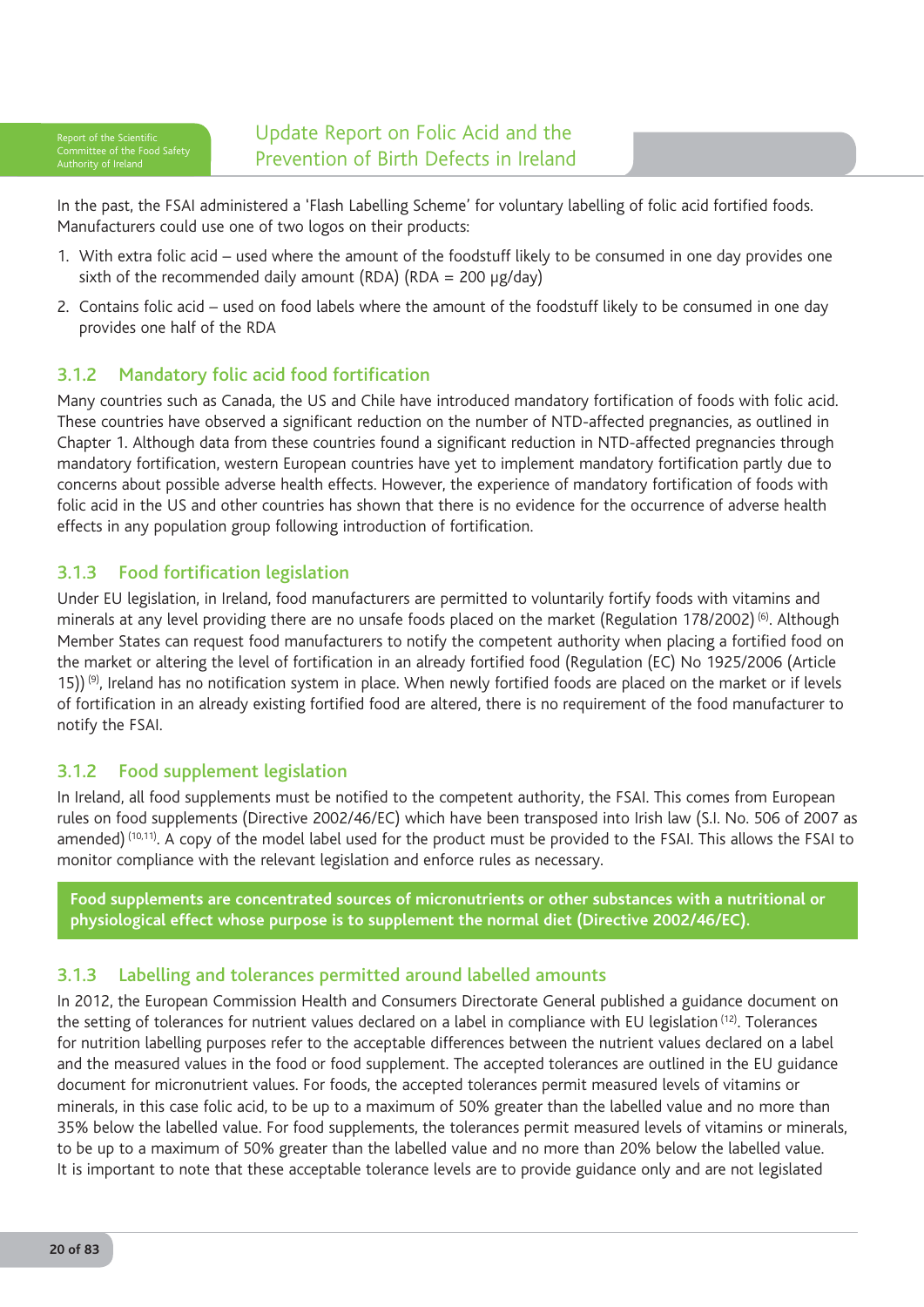for. This guidance is very important for food businesses to consider when labelling nutrient values in a food or food supplement and authoritative bodies when measuring nutrient levels in a product.

The current EU regulations that govern vitamin and mineral addition to foods and use in the manufacture of food supplements allow for the setting of maximum amounts of these added micronutrients (Article 6 (1) of Regulation 1925/2006 and Art. 5 (1) of Directive 2002/46/EC) (9,10) however, no maximum amounts have been established to date.

The EU guidance document on the setting of tolerances for nutrient values declared on a label  $(12)$ , states that (1) the accepted tolerances for the addition of vitamins or minerals to foods and food supplements is no more than 50% greater than the labelled value and no more than 35% or 20% below the labelled value, respectively and (2) the measured amount of the micronutrient cannot exceed the maximum amount, these maximum amounts have yet to be established by the EU.

In the absence of European maximum amounts, national rules apply; however, Ireland has no such national rules. Therefore, currently there is no maximum specified in EU legislation or Irish rules for vitamins and minerals added to food or food supplements. Vitamins and minerals can be added to foods and used in the manufacture of food supplements at the discretion of the manufacturer (provided there is no unsafe food placed on the market (Regulation 178).

Food supplements are regularly and randomly tested to determine how much of a given nutrient is in the product in comparison to the labelled value. This testing is carried out by a Public Analyst Laboratory (PAL). Currently, risk assessments are completed on food supplements notified to the FSAI with nutrient content per daily amount approaching the tolerable upper level (UL). As there are no maximum amounts currently specified in the food supplement regulations, the FSAI must consider internationally established ULs to support enforcement decisions. The ULs are considered in an Irish context taking into consideration Irish dietary intake of vitamins and minerals.

The FSAI is currently (2015) in the process of compiling a report to establish the safe upper levels for vitamins and minerals permitted to be used in food in Ireland. The safe upper levels correspond to the ULs which have been established by international scientific bodies; the European Food Safety Authority (EFSA) and the Institute of Medicine (IOM).

### 3.1.4 Nutrition and health claims legislation

The composition of foods and food supplements must meet strict criteria in order to bear a legally authorised claim. This includes the condition that a food must contain the beneficial nutrient for which the claim is made in the final product in a specific quantity. In order to bear a claim, the food must provide a minimum amount of the relevant micronutrient, usually equivalent to 15% or 30% of the NRV per 100 g/100 ml and 7.5% or 15% of the NRV per 100 ml for beverages. In addition, nutrition claims such as 'source' of (vitamin/mineral) and 'high' in (vitamin/mineral) can only be made on foods and food supplements containing a minimum of 15% and 30% of the of the NRV per 100 g/100 ml, respectively, for foods and 7.5% and 15% of the NRV, respectively, for beverages. Food supplements marketed in Ireland usually provide at least 100% of the NRV per daily amount. The minimum amounts outlined for foods also apply to the daily amount of a food supplement. This legislation may encourage the addition of vitamins and minerals to foods and food supplements in order to bear claims and could result in increased intakes of vitamins and minerals.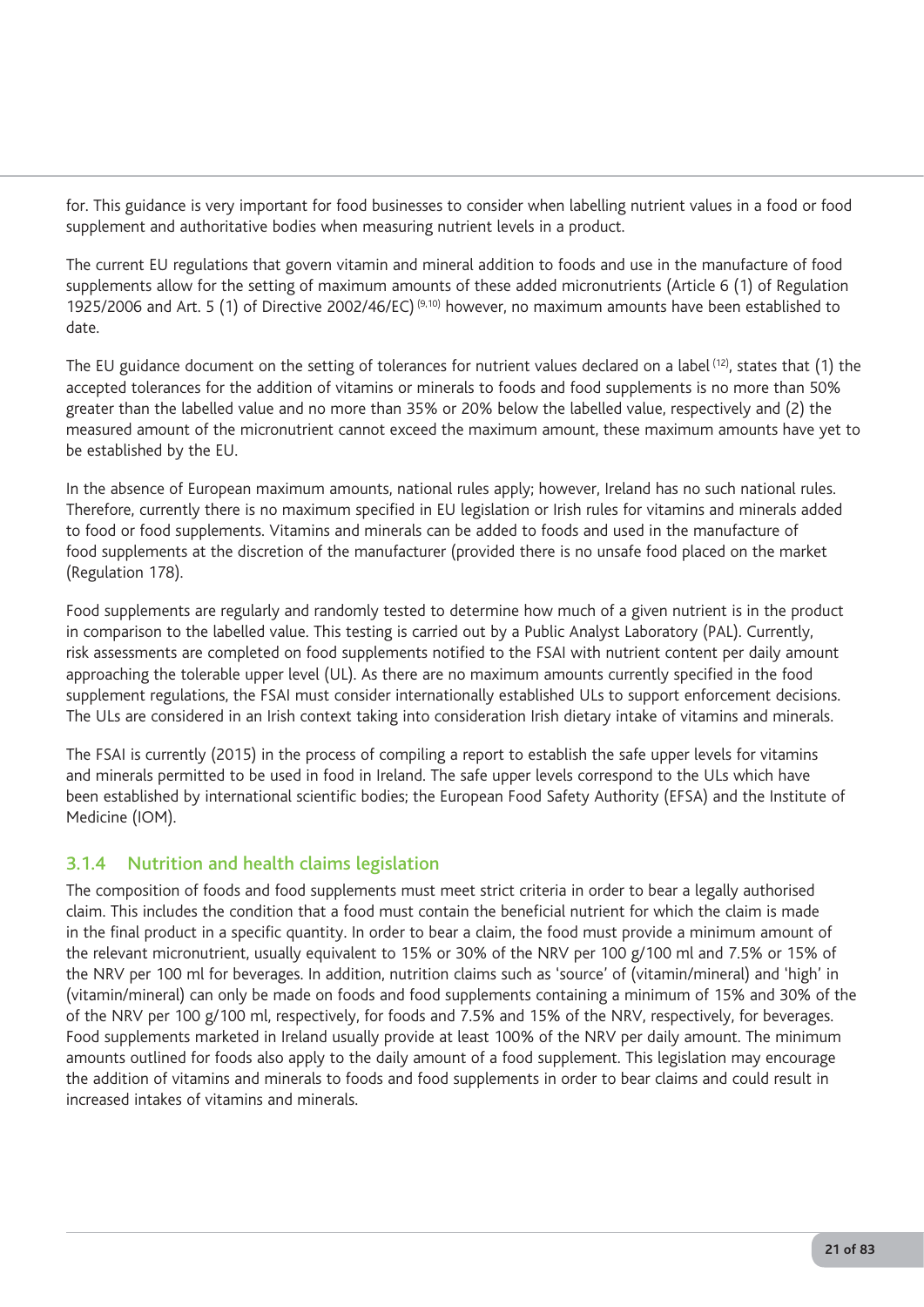<span id="page-23-0"></span>Authority of Ireland

In the case of folic acid, there is an authorised health claim in the EU:

*"Supplemental folic acid intake increases maternal folate status. Low maternal folate status is a risk factor in the development of neural tube defects in the developing foetus."* The claim may be used only for food supplements which provide at least 400 µg of folic acid per daily portion. Information shall be provided to the consumer that the target population is women of childbearing age and the beneficial effect is obtained with a supplemental folic acid daily intake of 400 µg for at least one month before and up to three months after conception <sup>(13)</sup>.

# 3.2 Key Points for Update

### 3.2.1 Voluntary folic acid food fortification

#### 3.2.1 (a) 2007 study

In 2007, the FSAI carried out a food label survey of five major supermarkets to assess the extent of foods voluntarily fortified with folic acid on the Irish market <sup>(14)</sup>. The amounts of foods voluntarily fortified with folic acid as well as the levels of folic acid declared on the food labels (per 100 g or 100 ml) were recorded. A range of these fortified foods were used to develop daily meal plans in order to assess the feasibility of achieving the recommended 400 µg folic acid per day. The levels of folic acid were obtained from the portion size information on the product label or calculated using average food portion sizes (15) where only folic acid content per 100 g or 100 ml was provided. The majority of the fortified foods were found to be breakfast cereals followed by cereal bars, fat spreads, and juices. The daily meal plans created found that the recommended daily intake of 400 µg folic acid was easily achieved using a combination of the fortified foods. However, these meals plans are not typical of patterns of consumption of folic acid containing foods by women of childbearing age in Ireland and few women achieve 400 µg of folic acid from foods (Chapter 6).

#### 3.2.1 (b) 2014 study

In 2014, the FSAI undertook a follow-up study to assess the changes in numbers of foods voluntarily fortified with folic acid and changes in the levels of folic acid added to fortified foods in 2007 compared with 2014 (16). The same methods were used; the amounts of foods voluntarily fortified with folic acid as well as the level of folic acid in the product as declared on the label (per 100 g or 100 ml) were recorded in a scan of six major supermarkets. This research was also carried out online to give a national snapshot of all folic acid fortified foods on the market in Ireland. Foods were assigned to the same specific categories namely: breakfast cereals, cereal bars, milks and milky drinks, fat spreads, and miscellaneous. The numbers of foods fortified with folic acid in 2007 and in 2014 were comparable. However, it was found that there was an overall significant decrease in the amount of folic acid added to fortified foods in 2014 compared with 2007. When fortified foods which were available at both time points were assessed, it was found that there were much fewer fat spreads fortified and there was a significant decrease in the amount of folic acid added to the fat spreads.

Table 3.1 shows the differences in levels of folic acid in fortified foods which were on the market in both 2007 and 2014.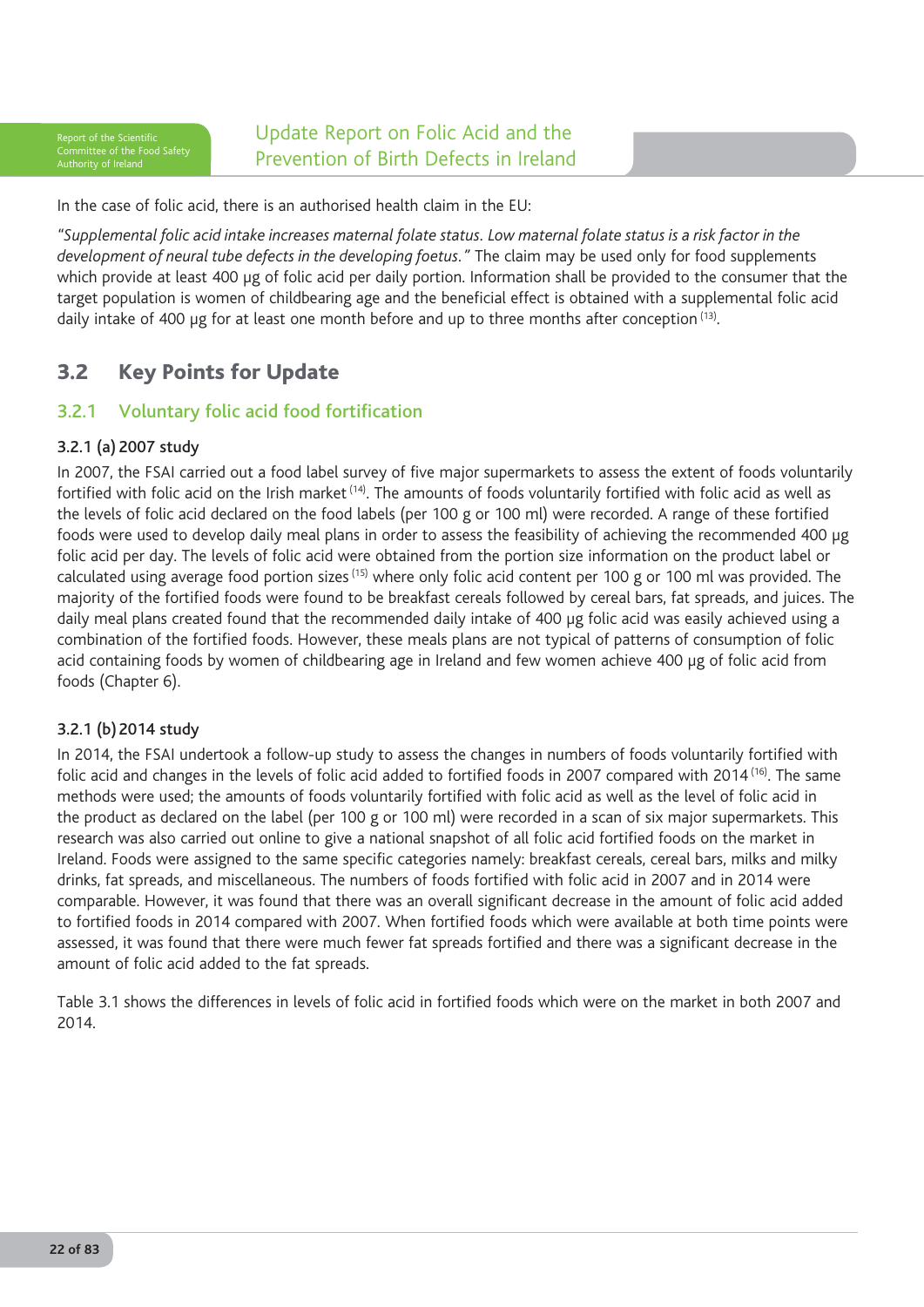|                    | Anencephaly | 2007                             | 2014                             |
|--------------------|-------------|----------------------------------|----------------------------------|
|                    | (n)         | Median (Range)<br>$(\mu$ g/100g) | Median (Range)<br>$(\mu$ g/100g) |
| <b>Cereals</b>     | 61          | 200 (111-400)                    | 212 (0-741)                      |
| <b>Cereal Bars</b> | 13          | 135 (90-200)                     | 135 (90-290)                     |
| <b>Fat Spreads</b> | 6           | 1000 (500-1,000)                 | $0(0-500)*$                      |
| <b>Milks</b>       |             | 70 (70-70)                       | 70 (70-70)                       |
| Miscellaneous ‡    |             | 30 (18-200)                      | 18 (0-200)                       |

Table 3.1 Levels of folic acid in fortified foods which were on the Irish market at both time points (2007 and 2014)

Wilcoxon Signed Rank Test: \*p<0.05

‡ includes juices, breads and dried soups

### 3.2.2 Food supplements

In 2014, the FSAI carried out a study to assess folic acid-containing food supplements on the Irish market <sup>(16)</sup>. Folic acid food supplements were assessed in terms of daily amount, type of supplement and the target population. The FSAI food supplement database was used to identify all food supplements containing folic acid (*n*1,494). The target populations were grouped into six categories: infants, children, men, women of childbearing age, pregnant women and adults (target population was determined using product labels). The types of folic acid supplements were grouped into three different categories: folic acid alone, folic acid within a B-vitamin complex and folic acid within a multi-nutrient complex. As there is a national policy for women of childbearing age to take a daily 400 µg folic acid supplement, PAL Galway testing is regularly carried out on a random sample of food supplements containing folic acid. This is done in order to assess the amount of folic acid in the supplement compared with the labelled amount, allowing for the tolerance range of +50% and -20%. For this study, data on folic acid-containing food supplements tested between 2010 and 2014 were provided by the PAL for analysis.

Folic acid-containing supplements were found to represent 16% of annual food supplement notifications (*n*1,494 from a total of n9,483). Folic acid was found to be most common within a multi-nutrient complex (*n*1,347), with a small number found within a B-vitamin preparation (*n*105). The median daily amount of folic acid found for all supplements was 200 µg. Significantly higher median daily amounts of folic acid were found in the supplements containing folic acid alone in comparison with those containing folic acid within a multi-nutrient complex.

When the labelled amount of folic acid in food supplements was examined, it was found that 39% was labelled to provide the recommended daily dose of 400 µg folic acid.

The majority of supplements containing folic acid were found to be aimed at adults (*n*1,094), with just 7% targeted at women of childbearing age (*n*111). Of the supplements targeted at adults, most contained less than 400 µg folic acid (*n*647). Of all the supplements targeted at women of childbearing age (*n*111), 68 provided 400 µg folic acid, representing 5% of the total number of folic acid containing food supplements notified to the FSAI (*n*1,494). Three folic acid containing food supplements notified contained 400 µg folic acid alone.

Table 3.3 below shows the numbers of supplements aimed at the different population groups and whether they were labelled to contain  $<$  400 µg, 400 µg or  $>$  400 µg of folic acid.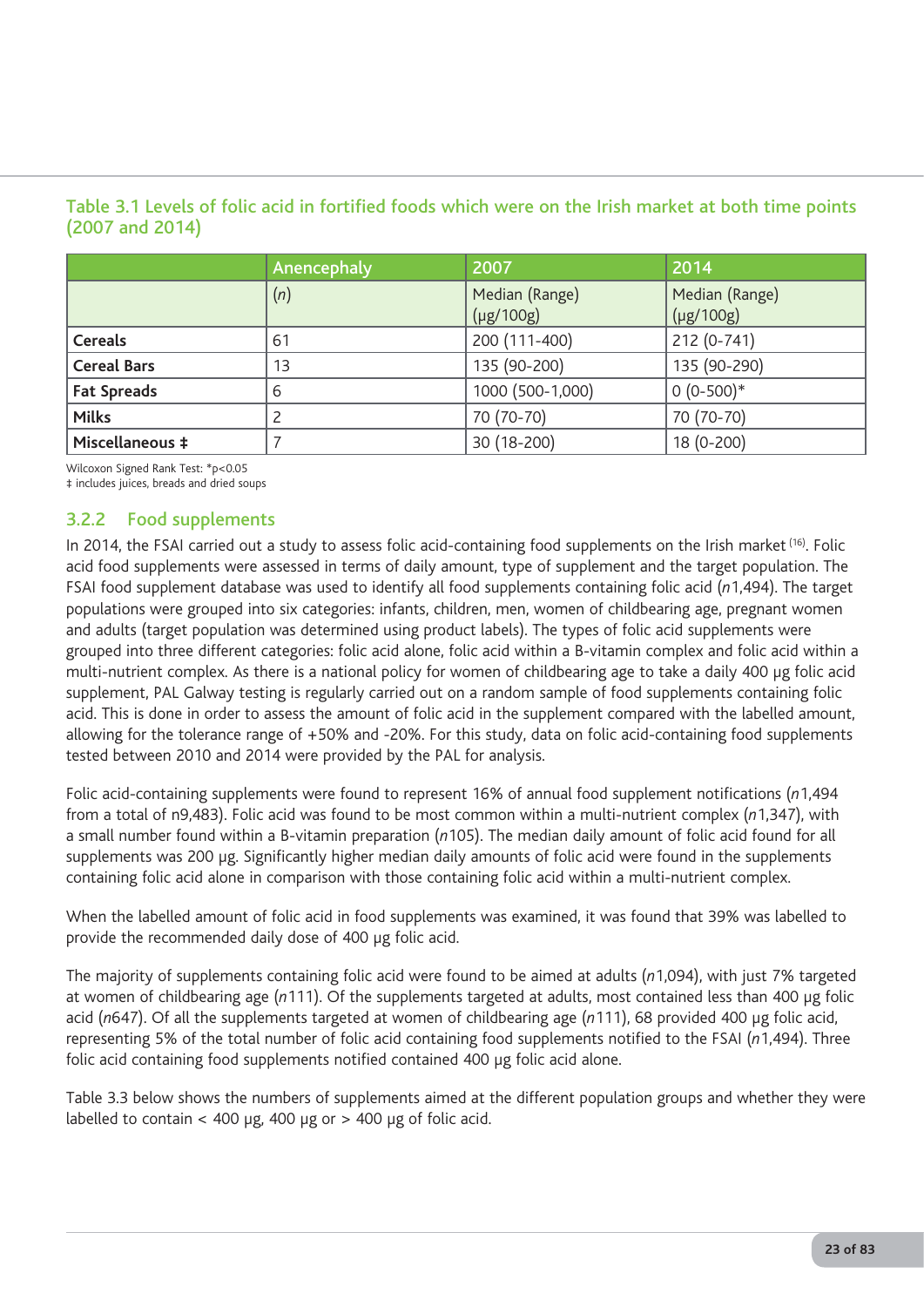<span id="page-25-0"></span>

| Target population*                  | Labelled amount of folic acid provided daily in food supplements notified to<br>the FSAI (n1,720) |             |               |  |  |  |  |  |
|-------------------------------------|---------------------------------------------------------------------------------------------------|-------------|---------------|--|--|--|--|--|
|                                     | $< 400 \mu g$                                                                                     | $400 \mu g$ | $> 400 \mu g$ |  |  |  |  |  |
| Infants $(n8)$                      | 8                                                                                                 | 0           |               |  |  |  |  |  |
| Children (n372)                     | 304                                                                                               | 61          |               |  |  |  |  |  |
| Men (n73)                           | 26                                                                                                | 41          | 6             |  |  |  |  |  |
| Women of childbearing<br>age (n111) | 38                                                                                                | 68          |               |  |  |  |  |  |
| Pregnant women (n62)                |                                                                                                   | 48          | 12            |  |  |  |  |  |
| Adults (n1,094)                     | 647                                                                                               | 359         | 88            |  |  |  |  |  |
| Total (n1,720)                      | 1,025                                                                                             | 577         | 118           |  |  |  |  |  |

\* Deciphered using on pack labelling

### 3.3 Summary

These studies show that the numbers and types of foods fortified with folic acid, as well as the levels of folic acid being added to foods, have fluctuated in Ireland in recent years.

There were 68 supplements aimed at women of childbearing age and labelled to provide 400 µg of folic acid (in line with national policy), three of which contained folic acid alone.

### 3.4 References

- 1. Botto LD, Lisi A, Robert-Gnansia E *et al*. (2005) International retrospective cohort study of neural tube defects in relation to folic acid recommendations: are the recommendations working? *Br Med J* 330, 571
- 2. MRC Vitamin Study Research Group (1991) Prevention of neural tube defects: Results of the Medical Research Council Vitamin Study. *Lancet* 338, 131–137
- 3. Czeizel AE, Dudas I (1992) Prevention of the first occurrence of neural-tube defects by periconceptional vitamin supplementation. *N Engl J Med*; 327:1832–5
- 4. Honein, M.A.; Paulozzi, L.J.; Mathews, T.J.; Erickson, J.D.; Wong, L.Y. Impact of folic acid fortification of the US food supply on the occurrence of neural tube defects. *JAMA* 2001, 285, 2981–2986
- 5. Ray, J.; Meier, C.; Vermeulen, M.; Boss, S.; Wyatt, P.; Cole, D. Association of neural tube defects and folic acid food fortification in Canada. *Lancet* 2002, 360, 2047–2048
- 6. Regulation (EC) 178/2002 laying down the general principles and requirements of food law, establishing the European Food Safety laying down procedures in matters of food safety
- 7. European Parliament and of the Council Regulation (EC) No 1924/2006 on nutrition and health claims made on foods. 2006
- 8. Scientific Advisory Committee on Nutrition (2006) Folate and disease prevention. London: The Stationery Office, 2006 <https://www.gov.uk/government/publications/sacn-folate-and-disease-prevention-report>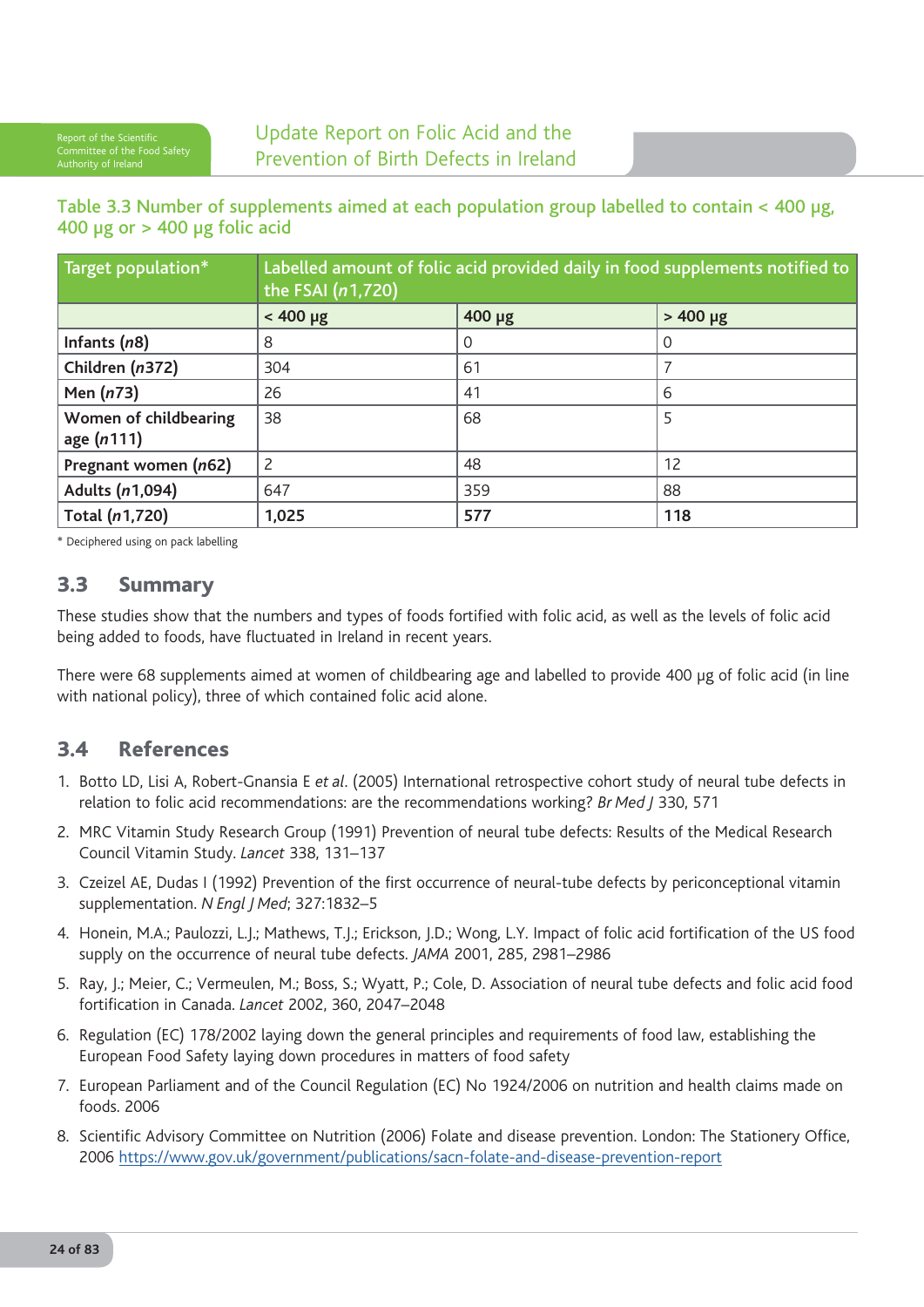- 9. Regulation (EC) 1925/2006 on the addition of vitamins and minerals and of certain other substances to foods
- 10.European Parliament and of the Council. Directive 2002/46/EC Approximation of the laws of 627 the Member States relating to food supplements
- 11.European Parliament and of the Council European Communities (Food Supplements) Regulations, S.I. No. 506 of 2007
- 12.European Commission (2012) Guidance document for competent authorities for the control of compliance with EU legislation on: Regulation (EU) No 1169/2011 of the European Parliament and of the Council of 25 October 2011 on the provision of food information to consumers, amending Regulations (EC) No 1924/2006 and (EC) No 1925/2006 of the European Parliament and of the Council, and repealing Commission Directive 87/250/ EEC, Council Directive 90/496/EEC, Commission Directive 1999/10/EC, Directive 2000/13/EC of the European Parliament and of the Council, Commission Directives 2002/67/EC and 2008/5/EC and Commission Regulation (EC) No 608/2004 and Council Directive 90/496/EEC of 24 September 1990 on nutrition labelling of foodstuffs and Directive 2002/46/EC of the European Parliament and of the Council of 10 June 2002 on the approximation of the laws of the Member States relating to food supplements with regard to the setting of tolerances for nutrient values declared on a label
- 13.European Commission (2014) COMMISSION REGULATION (EU) No 1135/2014 of 24 October 2014 on the authorisation of a health claim made on foods and referring to the reduction of disease risk. Official Journal of the European Union, 28.10.2014, L 307/23
- 14.McMenamin UC, Flynn MAT & Burke SJ (2008) Can fortified foods provide 400 mg folic acid daily? Proc Nutr Soc 67
- 15.Food Standards Agency (2002) Food Portion Sizes, 3rd ed. London: H M Stationery Office
- 16.Kielthy SE, Emerson KA, Ussher GD *et al* (2015) Folic acid and the prevention of neural tube defects: exploring the Irish food supply from 2007 to 2014 (In Press)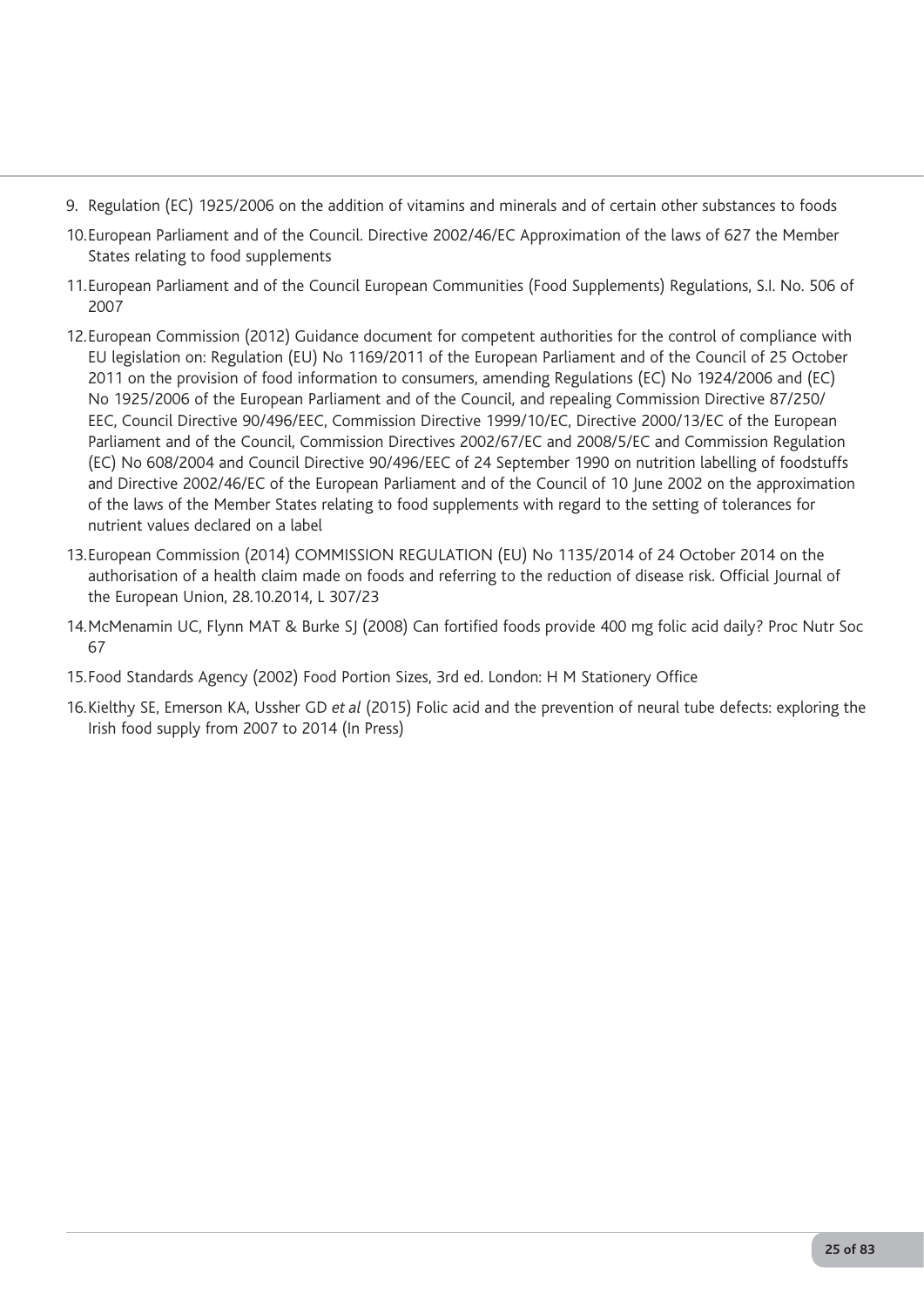# <span id="page-27-0"></span>CHAPTER 4. HEALTH PROMOTION

# 4.1 Background

Ireland's current national policy recommends that all women of child bearing age who are capable of becoming pregnant, whether planning to do so or not, should consume 400 µg of a folic acid supplement every day. This is to reduce the occurrence of NTDs in Ireland. This policy has evolved since the early 1990s when it was previously recommended that:

- Women of childbearing age increase their intake of foods naturally rich in folate *and/or*
- Consume a higher number of foods fortified with folic acid *and/or*
- Women of childbearing age should take a folic acid supplement daily (400 µg) if there is any possibility of becoming pregnant

This recommendation was updated during the 1990s due to emerging research in the area;

- 1. It is now known that natural sources of folate do not provide enough folate to protect against NTDs
- 2. For women of childbearing age, daily intake of folic acid from voluntarily fortified foods is generally much less than  $400 \mu g$
- 3. The fact that NTDs develop at a very early stage in pregnancy, necessitated adoption of the national policy in its current format. The policy is now aimed at all women capable of becoming pregnant. This is because, similar to other developed countries, over half of all pregnancies in Ireland are unplanned

In spite of the existence of this policy, only a proportion of women in Ireland are regular consumers of folic acid supplements <sup>(1)</sup>. Research from the FSAI has found that there are 68 supplements on the Irish market which are aimed at women of childbearing age and labelled to provide 400 µg of folic acid (in line with national policy), three of which contained folic acid alone (see Chapter 3).

Ireland does not currently have a mandatory folic acid fortification policy. Voluntary fortification of foods with folic acid does occur; however, the numbers and types of foods fortified with folic acid, as well as the levels of folic acid being added to foods, have fluctuated in Ireland in recent years (see Chapter 3). Mandatory folic acid food fortification of a staple food (cereal-grain products such as bread) occurs in North America. This approach is an effective means of increasing women's folate status at the time of conception. The amount provided, on average, is about 160 µg daily. As the fortified food does not provide the full recommended amount of folic acid for women of childbearing age who are capable of becoming pregnant, daily folic acid supplementation is still required.

Current UK policy for the prevention of NTD-affected pregnancies is similar to that in the Republic of Ireland, i.e. to advise all women of childbearing age who are capable of becoming pregnant to take an additional 400 µg folic acid as a supplement <sup>(2)</sup>. However, the UK Scientific Advisory Committee on Nutrition (SACN) has recommended to UK Health Ministers (2,3,4) options to improve the folate status of the UK population through the mandatory fortification of flour, accompanied by action to reduce folic acid intake from voluntarily fortified foods, e.g. fat spreads, and supplements. A decision on implementation of this proposed policy is still awaited.

#### Effectiveness of folic acid health promotion campaigns

Recently published data which looked at NTDs rates in 28 European countries from 1991 to 2011 found that the prevalence of NTDs in Europe is higher than in countries with mandatory folic acid food fortification in place. This was observed despite the existence of longstanding recommendations aimed at promoting peri-conceptional folic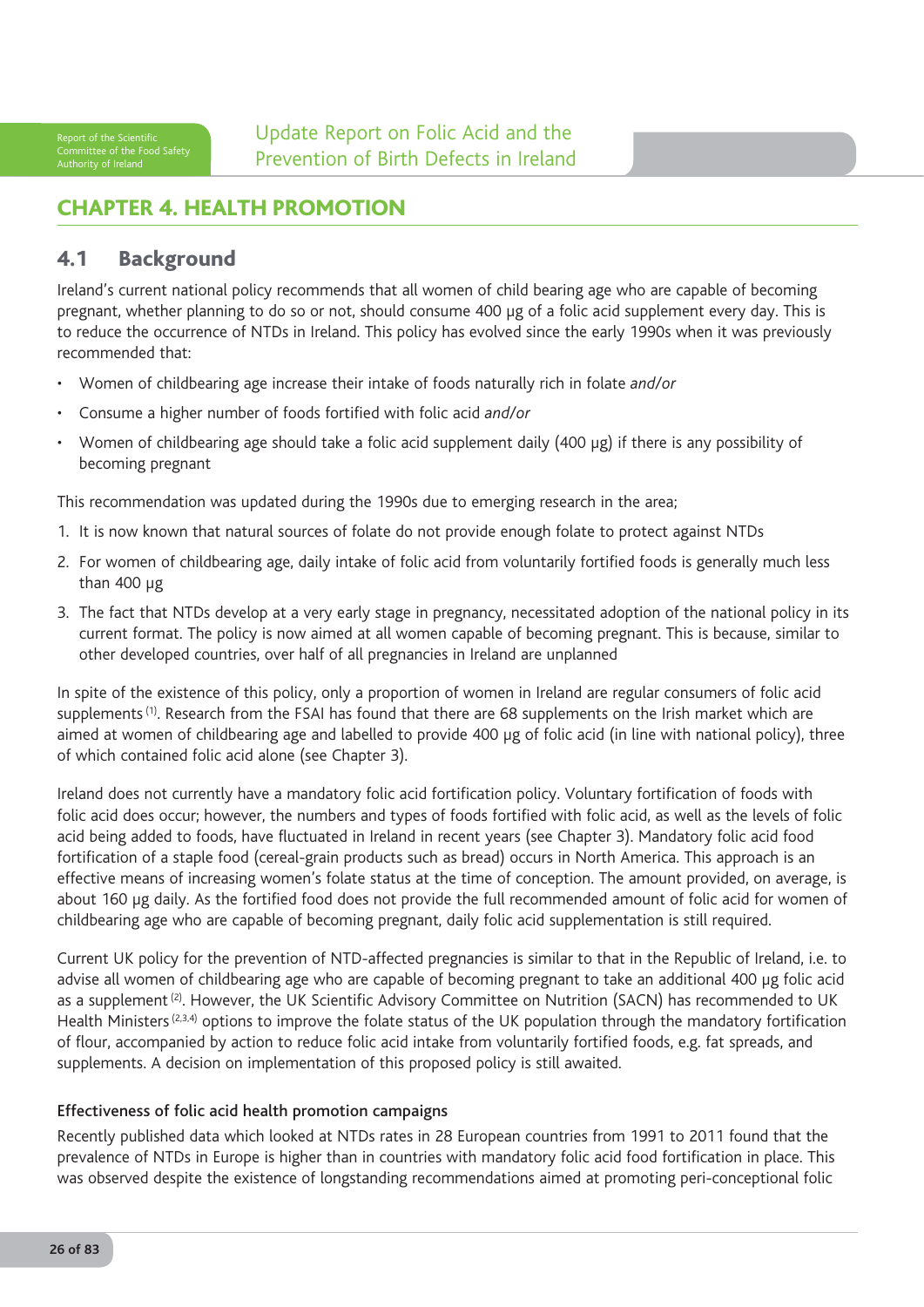<span id="page-28-0"></span>acid supplementation, and voluntary fortification of food with folic acid. This highlights that public health campaigns are limited on their own and need to be supported through other public health initiatives  $(5,6)$ .

# 4.2 Folic Acid Supplementation Promotion in Ireland

### 4.2.1 Promotion of folic acid policy before 2006

A national campaign was undertaken by the Department of Health in 2000-2001. The focus of this campaign was to increase public awareness about the importance of folic acid supplementation of 400 µg/day for women who could become pregnant. A number of leaflets were produced and women were advised on the necessity of consuming folate/folic acid. As science developed and more information became readily available about the necessity of taking folic acid supplements to prevent NTDs, the health promotion messages were updated  $(7)$ .

### 4.2.2 Promotion of folic acid policy from 2006-2008

In 2006, the National Committee on Folic Acid Food Fortification highlighted that an integrated national health promotion programme was required in Ireland.

The recommendations of the report by the National Committee on Folic Acid Food Fortification (2006)<sup>(7)</sup> were:

- 1. To reduce the risk of NTDs, all women of childbearing age who are capable of becoming pregnant, are advised to take an additional 400 µg of folic acid daily in the form of a supplement
- 2. When a women discovers she is pregnant, she is advised to continue taking the folic acid supplement until the 12<sup>th</sup> week of pregnancy or until she attends her consultant or doctor who will advise her
- 3. In addition, women are advised to eat food fortified with folic acid and natural food sources of folate every day to meet their individual needs for the vitamin folate.
- 4. Women on long-term medication, e.g. those with diabetes or on anti-seizure medication, are advised to consult with their doctor, as they may have higher requirements for folic acid
- 5. To allay concerns among the general public about the fortification of foods with folic acid

In 2007, a Health Promotion Working Group was established as part of the implementation group to develop a plan and coordinate activities around the implementation of the recommendations set out in 2006 by the National Committee on Folic Acid Food Fortification.

The main areas of activity of the Health Promotion Working Group included:

- 1. Reviews of folic acid literature/resources, both hard copy and web-based, and an analysis of their compatibility with the current policy on folic acid
- 2. Evaluations of previous folic acid campaigns reviewed and difficulties encountered by organisations in promoting the 'folic acid policy message' collated. Identification of models of good practice from an education and social marketing perspective
- 3. Primary qualitative research, supported with low income groups, to identify barriers to folic acid supplementation. The research was funded by Safefood and supported by the HSE and University College, Cork<sup>(8)</sup>
- 4. Engagement with the pharmaceutical sector and key stakeholders on proposed folic acid education and communication proposals
- 5. Request to the Department of Health and Children to include key policy on folic acid supplementation and fortification in the forthcoming national nutrition policy, and to include the resourcing of a comprehensive folic acid public education programme in the 2009 estimates process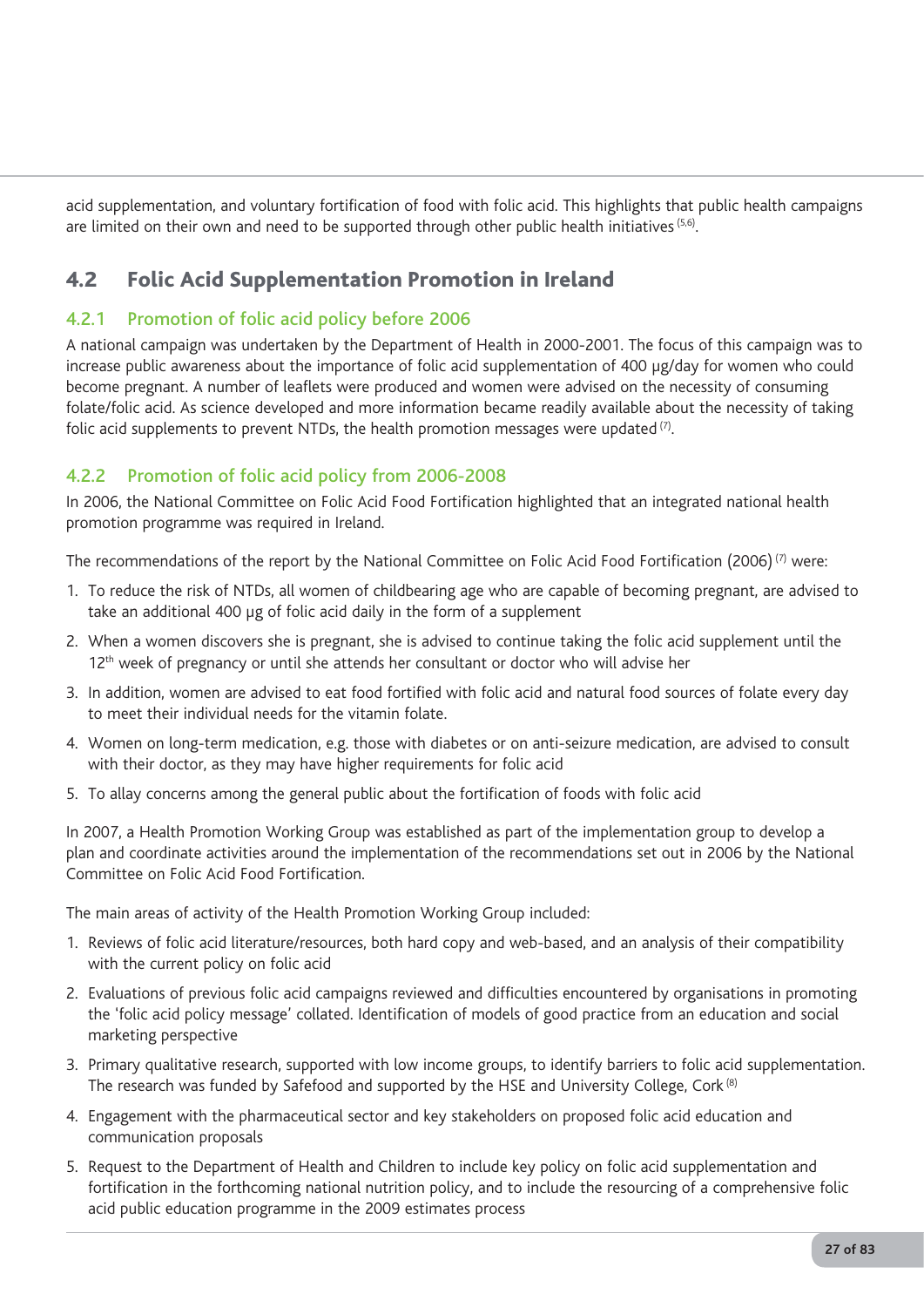Based on the above information, the Health Promotion Working Group then made the following recommendations in 2008 $(9)$ :

- 1. A comprehensive health promotion and social marketing campaign should be resourced and undertaken
- 2. The campaign will be fully integrated and will consider the use of a full spectrum of media channels available, i.e. TV, radio, outdoor, digital, online, information line, direct marketing, consumer publications, professional journals and PR. The use of texting services and popular online web pages should be considered in engaging with young people. In addition, key settings such as education, the workplace and the community should be targeted
- 3. The campaign will develop tailored messages and media to target the wide range of consumers, utilising the evidence arising from the primary qualitative research undertaken to identify barriers to the use of folic acid supplements by women from disadvantaged backgrounds
- 4. The resources identified are widely distributed and available to health care professionals who have a key role to play in promoting folic acid supplementation. Engagement with professional bodies to identify the most efficient education programmes, e.g. Continuing Medical Education, will be explored. Pre- and post-graduate programmes should include the issue of folic acid supplementation
- 5. Evidence-based social marketing methods should be used to target consumers, and in particular, those at risk of health inequalities, to ensure the uptake of folic acid supplementation. In particular, the use of new methods of marketing, such as digital, texting and online, should be fully exploited to ensure maximum uptake
- 6. The availability of folic acid free of charge on the General Medical Services scheme should be highlighted to health-care professionals and consumer groups
- 7. Particular consideration should be given to non-indigenous populations with distinct cultural and lifestyle practices

In 2008, when the decision was taken to put mandatory folic acid food fortification on hold, the health promotion working group led by the HSE and the FSAI expressed the view that health promotion campaigns were vital to increase awareness of the importance of:

- Taking folic acid supplements at 400 µg/day
- The timing of taking these supplements preconception and during the first 12 weeks of pregnancy

Unfortunately however, between 2007 and 2014 there has been no national campaign promoting the use of folic acid. This may have been due to the financial crisis in Ireland which occurred around this time. Up until very recently (July 2015), the main activity undertaken to promote folic acid supplementation was the distribution by health care professionals who have a key role to play (Recommendation 4).

### 4.2.3 Health promotion campaigns since 2008

Since 2008, the following activities have taken place:

- 1. Promotion of folic acid supplementation was maintained by healthcare professionals at a local level
- 2. A section on folic acid was included in the *'Scientific Recommendations for Healthy Eating Guidelines in Ireland'* produced by the FSAI between 2011 and 2012. This highlighted the association with prevention of NTDs (10)
- 3. The importance of taking folic acid both preconception and during the first 12 weeks of pregnancy was highlighted within the *'The Scientific Recommendations for a National Infant Feeding Policy, 2nd Edition (2011)'*. This was outlined in the section which covers nutrition and lifestyle before and during pregnancy<sup>(11)</sup>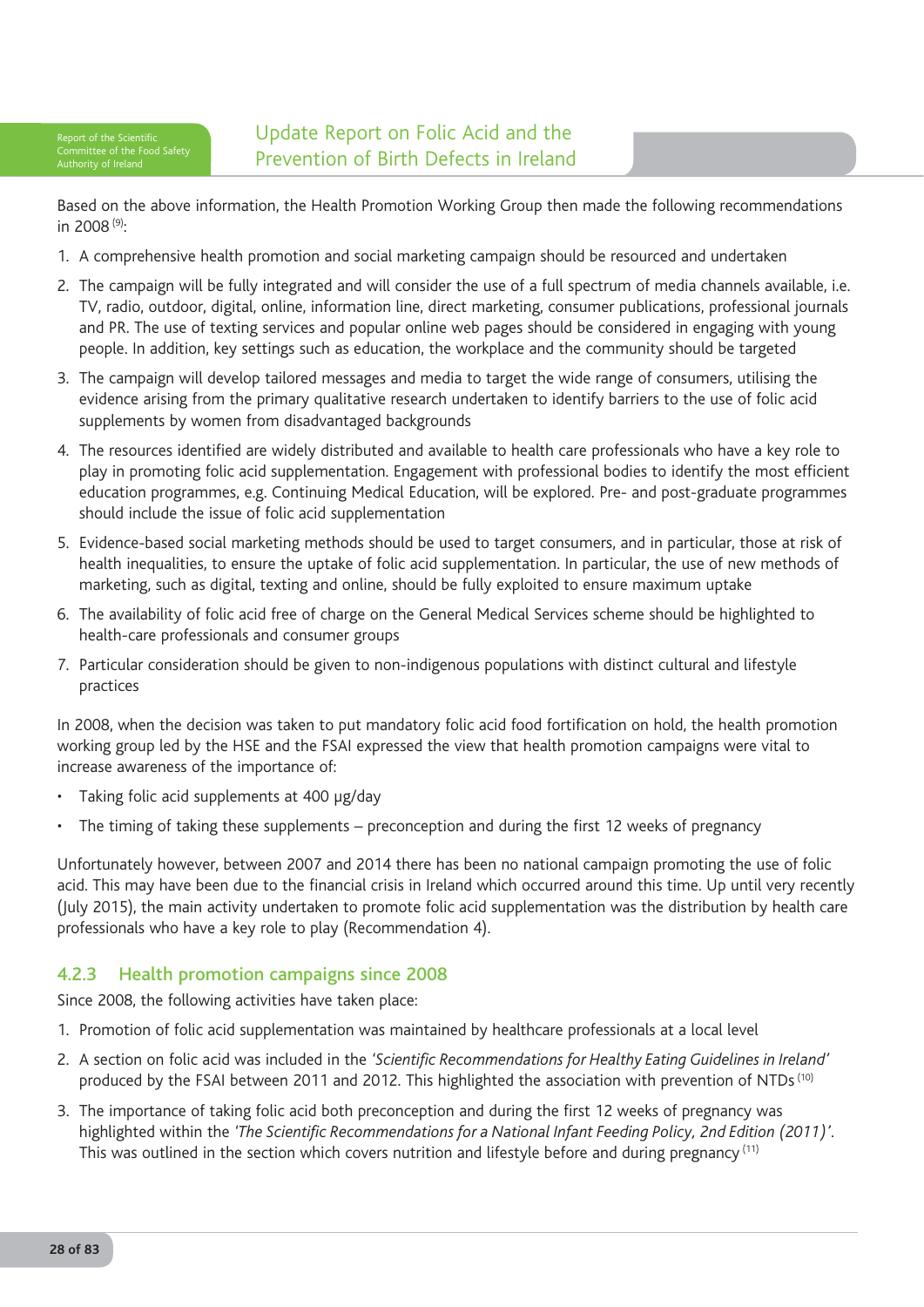No national activity took place until July 2015 when Safefood ran a national campaign. This campaign is part of an all-island integrated multimedia campaign and this initial phase ran for a four week period with further phases planned for 2016 and beyond. The objective of the campaign was to:

- Raise awareness among women of the link between folic acid and NTDs and
- Promote increased consumption of folic acid prior to pregnancy

The first phase of this Safefood campaign was primarily carried out on digital and social channels and based on social marketing principles. It was informed by the evidence base on barriers to supplement use and formative research to test the campaign concept and creative material among the target audience. It addressed common barriers such as folic acid only being relevant if a woman is planning a pregnancy and the assumption that fortified foods and diet provide sufficient folic acid to support pregnancy.

The campaign incorporated three elements: digital and social media marketing, public relations and stakeholder engagement. An online hub was designed on the Safefood website [\(www.safefood.eu/Healthy-Eating/folic-acid](www.safefood.eu/Healthy-Eating/folic-acid)) with key information for the target audience on:

- a. Folic acid facts
- b. Folic acid myths
- c. A folic acid quiz
- d. Real life stories from families who have been affected by NTDs
- e. Useful links
- f. Folic acid FAQs

The videos and information were disseminated throughout the phase through digital and social media channels. A public relations launch event was held and was supported by key advocates and foetal expert spokespersons. An extensive stakeholder engagement process took place involving:

- The HSE and the Irish College of General Practitioners this allowed these organisations to disseminate details of the campaign to their health professional networks in engage with the target audience directly
- Charities for NTDs on the island of Ireland, SHINE and Spina Bifida and Hydrocephalus Ireland to ensure campaign was sensitive to members and to support formative research
- Pharmacies and folic acid manufacturers Safefood developed a suite of design materials for these stakeholders that they could tailor, co-brand and print for their own in-store promotions, signposting folic acid to their own customers. Pharmacies and retailers were also encouraged to share the Safefood campaign content through their own digital channels like Facebook or Twitter or alternatively offer discounts on folic acid products or promote them more prominently in store during the campaign

Evaluation of the first phase of this Safefood campaign was informed by digital and social media monitoring, press coverage, an online survey pre and posts the campaign, advertising and feedback for pharmacies and manufacturers. The key results are summarised in Figure 4.1.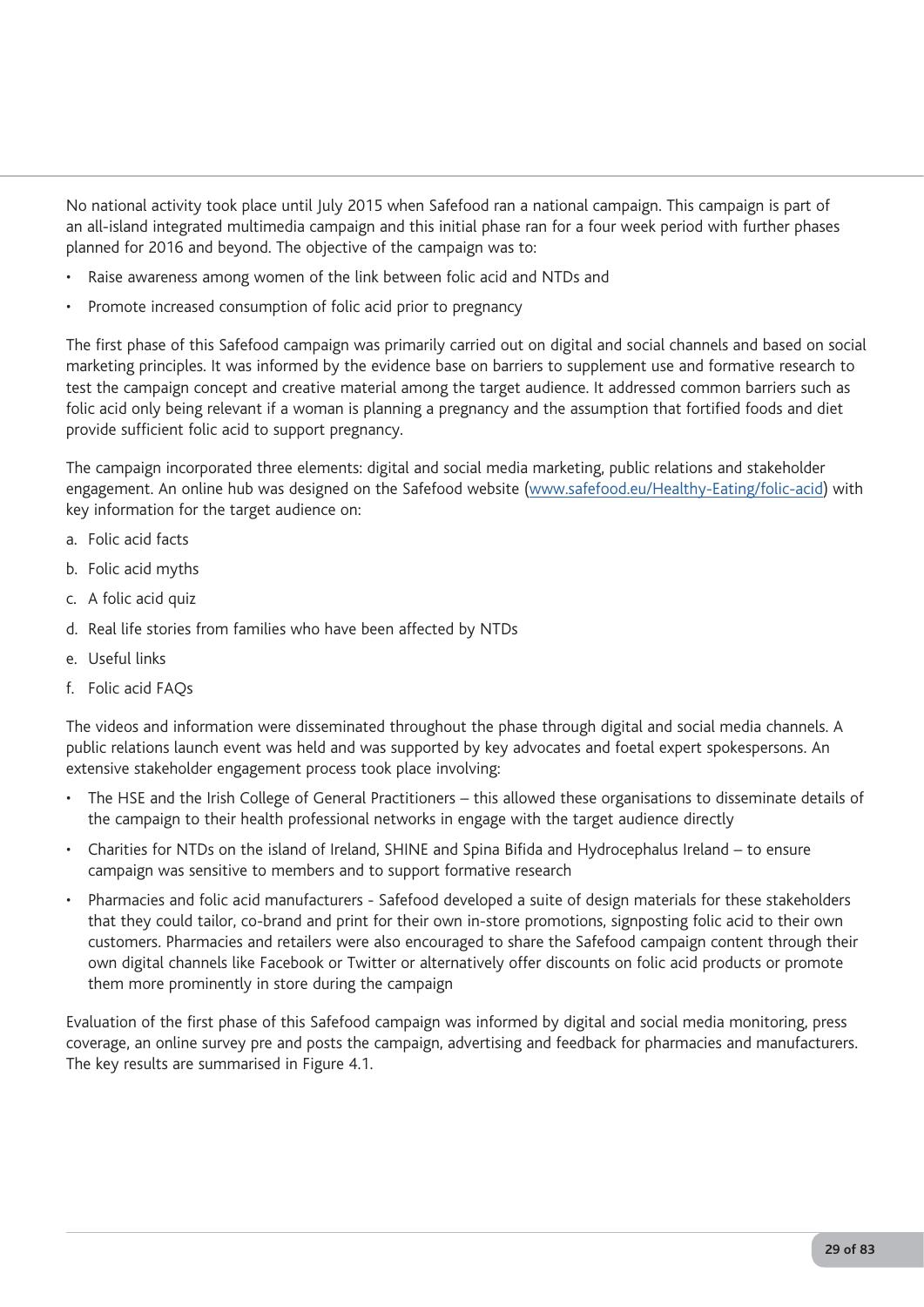### Figure 4.1 Key findings from the evaluation of the Safefood folic acid campaign in 2015

#### Campaign Reach and engagement

- Website visits: **33,481 visits** to the folic acid pages
- YouTube: **3,366 views** of the animated videos on YouTube
- Facebook: posts seen over **830,000 times** with **20,000 engagement**
- Twitter: campaign posts seen **256,000 times** with **5,000 engagement**
- PR: 135 pieces of coverage on the island of Ireland (TV, radio, print, digital)

#### Changes to target audience knowledge, attitudes and behaviours

Positive changes were noted among women after the campaign. These reported changes include:

- The proportion of respondents (*n*=716) who believe all women who could become pregnant should take folic acid has risen from **26.4% to 74.8%**
- Individuals who say they routinely take folic acid even though they are not planning a pregnancy has increased from **7.3% to 14.2%** (*n*=155)
- **90%** of those who saw the campaign (*n*=333) said they were thinking about taking folic acid
- **38%** said they had started taking folic acid in the six weeks after the campaign (*n*=333)

#### Folic acid supplement sales

Folic acid supplements sales increased by **26% on average** from the same period in 2014. The following pharmacies, manufacturers and health stores reported the following sales figures:

- Lloyds pharmacies: sales increased by **30%**
- Confrey pharmacy: sales increased by **47%**
- Clonfolic (folic acid supplement manufacturers): sales increased by **24%** (for July 2015)
- Beeline Healthcare (folic acid supplement manufacturers): sales increased by **10.5%**
- Wholefoods Wholesale (Health Store): sales increased by **19%**

This is the first phase of the campaign and will be developed through subsequent phases and continued support from key stakeholders to reach the target audience. As this campaign was run predominantly online and through social media, it has the limitation that some of the target audience may have been overlooked. In particular, those who come from socio-economical disadvantaged backgrounds and who are of an older age. Therefore, they may remain uninformed about this area and may not have benefitted from such a campaign.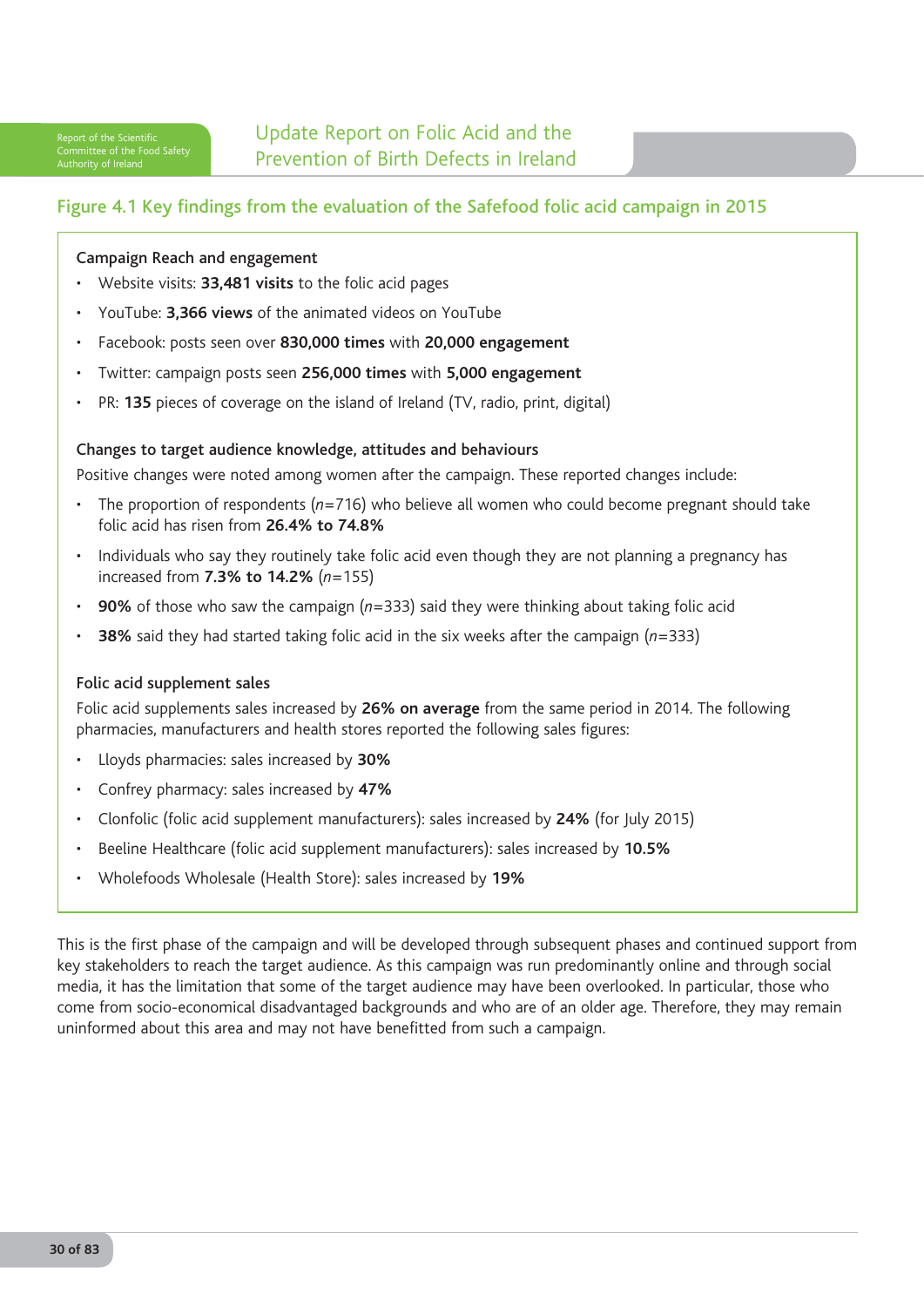# <span id="page-32-0"></span>4.3 Evaluation of Effectiveness of Advising Women to take Folic Acid Supplements in Order to Protect Against NTD-affected Pregnancies

In order to evaluate the effectiveness of advising women to take a 400 µg folic acid supplement daily, two elements need to be evaluated:

- 1. Compliance with recommendations
- 2. Blood folate status of women of childbearing age

### 4.3.1 Prevalence of pre-conceptional folic acid supplementation in Ireland – observational evidence

Globally, pre-conceptional use of folic acid is estimated to be  $< 50\%$  <sup>(12)</sup>. Although there has been a reported increase in the amount of women in Ireland aware of current folic acid recommendations, the proportion of women in Ireland who report consuming folic acid pre-conception remains low.

The studies presented in Table 4.2 (below) provide observational evidence of low to moderate compliance (ranging from 42.9%-64%) with current folic acid peri-conceptional supplementation guidelines within Ireland (13-17).

Although these findings provide useful information for current health promotion agendas, the lack of biomarker data makes it difficult to determine if women's reporting of folic acid use is reflected in their blood folate status.

### 4.3.2 Irish studies examining the effect of folic acid supplementation on blood folate status

A thorough estimation of compliance with recommendations in women of childbearing age within Ireland is necessary. This can be achieved through a comparison of blood folate status in pregnancy with self-reporting of folic acid supplementation use.

Data from the Rotunda Hospital in 2007<sup>(17)</sup> comparing serum folate and red cell folate levels in pregnant women (2003-2004), with values found in a large case-control study based on over 56,000 women attending maternity hospitals in Dublin from 1986 to 1990 showed:

- Low peri-conceptional (13.9%) and post-conceptional (33.5%) folic acid supplementation rates among their obstetric population
- These low supplementation rates coincided with compromised blood folate levels
- 30% of women within this study displayed levels of red cell folate which would not protect their babies from an NTD (<400 µg/L)

Further research undertaken at the Northern Ireland Centre for food and health investigated compliance with current folic acid recommendations in relation to achieving a blood folate status associated with the lowest risk of NTDs (18). This study examined 226 women who reported taking folic acid in the first trimester of pregnancy. Blood samples were taken at 14 weeks; dietary B vitamin intake and folic acid usage were also investigated.

Results showed that:

- 84% of the participants reported taking folic acid throughout the first trimester of pregnancy
- Only 19% of pregnant women reported taking folic acid pre-conception
- At 14 weeks gestation, red cell folate was correlated with the reported duration of folic acid usage
- The proportion of women failing to achieve optimal folate status (RCF concentration of 400 µg/L or greater) ranged from 27% in the preconception group to 38% and 53% in the 0-6 gestational week group and ≥6 gestational week group, respectively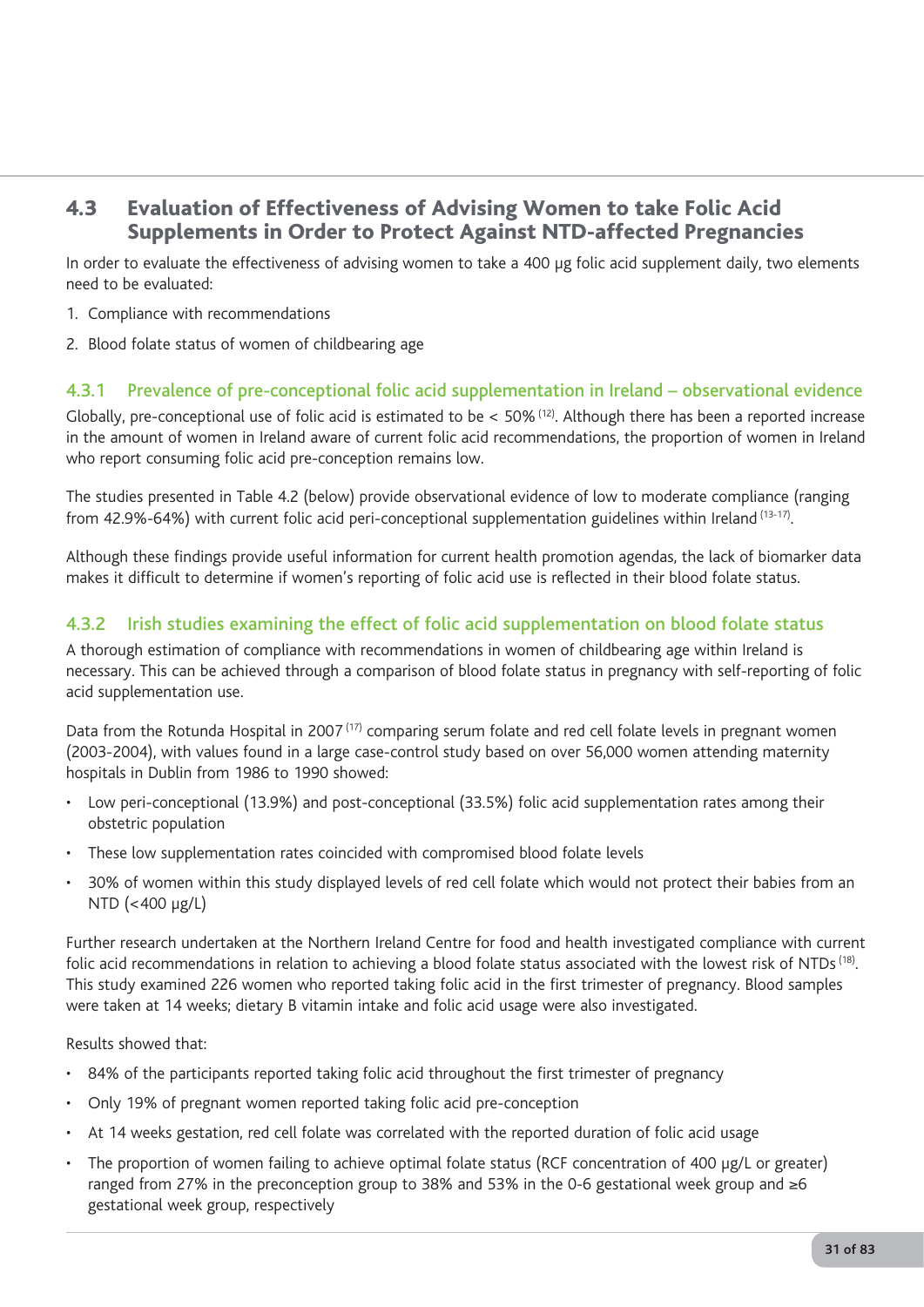Authority of Ireland

These results verify that the use of folic acid as reported by pregnant women in Ireland was reflected in their folate biomarkers. These results are comparable with what was reported in the observational evidence Table 4.2.

#### Table 4.2 Recent observational evidence of folic acid use among women pre-conceptually and at different stages of pregnancy (% women taking folic acid)

| <b>Study</b>                            | Size $(n)$ | <b>Subjects</b>                            | Percentage of women who took folic acid |                       |                        |                        |  |  |
|-----------------------------------------|------------|--------------------------------------------|-----------------------------------------|-----------------------|------------------------|------------------------|--|--|
|                                         |            |                                            | Pre-<br>conception                      | Peri-<br>conceptional | $Post -$<br>conception | No folic<br>acid taken |  |  |
| Mc Keating et al., 2015 <sup>(13)</sup> | 42,042     | Women who<br>delivered a<br>baby           |                                         | 43.9% <sup>a</sup>    | 49.4% <sup>b</sup>     | 6.6%                   |  |  |
| Cawley et al., 2015 <sup>(14)</sup>     | 587        | Women<br>from<br>antenatal<br>clinics      | 42.9%                                   |                       | 96.1% <sup>a</sup>     | 3.9%                   |  |  |
| McNally et al., 2012 <sup>(15)</sup>    | 10,891     | Women<br>9mnths<br>postpartum<br>from GUI* | 64.0%                                   |                       | 93.0%c                 | 7.0%                   |  |  |
| Tarrant et al., 2011 <sup>(16)</sup>    | 450        | Women<br>from<br>antenatal<br>clinics      |                                         | 44.4% <sup>a</sup>    | 87.7% <sup>d</sup>     | 12.2%                  |  |  |
| Walsh et al., 2007 <sup>(17)</sup>      | 454        | Women<br>from 1st<br>prenatal<br>clinic    |                                         | 13.9% <sup>a</sup>    | 33.5% <sup>b</sup>     | 58.8%                  |  |  |

\* GUI; Growing Up in Ireland - the National Longitudinal Study of Children.

<sup>a</sup> Percentage of women taking folic acid supplements at both preconception and post-conception

Percentage of women taking folic acid supplements post-conception only

 $\epsilon$  Percentage of women taking folic acid supplements during the  $1st$  trimester only

<sup>d</sup> Total percentage of women taking folic acid supplements during pregnancy

The National Adult Nutrition Survey (NANS), which was carried out between 2008 and 2010, which did not include pregnant women, found that only 2% of women aged 18-35 years and 1% of women aged 36-50 years consumed the recommended 400 µg folic acid from food supplements<sup>(1)</sup>. Studies in maternity hospitals have shown a much greater proportion of women of childbearing age taking folic acid supplements periconceptionally, ranging from 25-36% <sup>(19,20)</sup>. This greater percentage may be due to the studies being carried out in maternity hospitals where women would be advised to take folic acid at this time. However, as stated previously, more than half of pregnancies in Ireland are unplanned.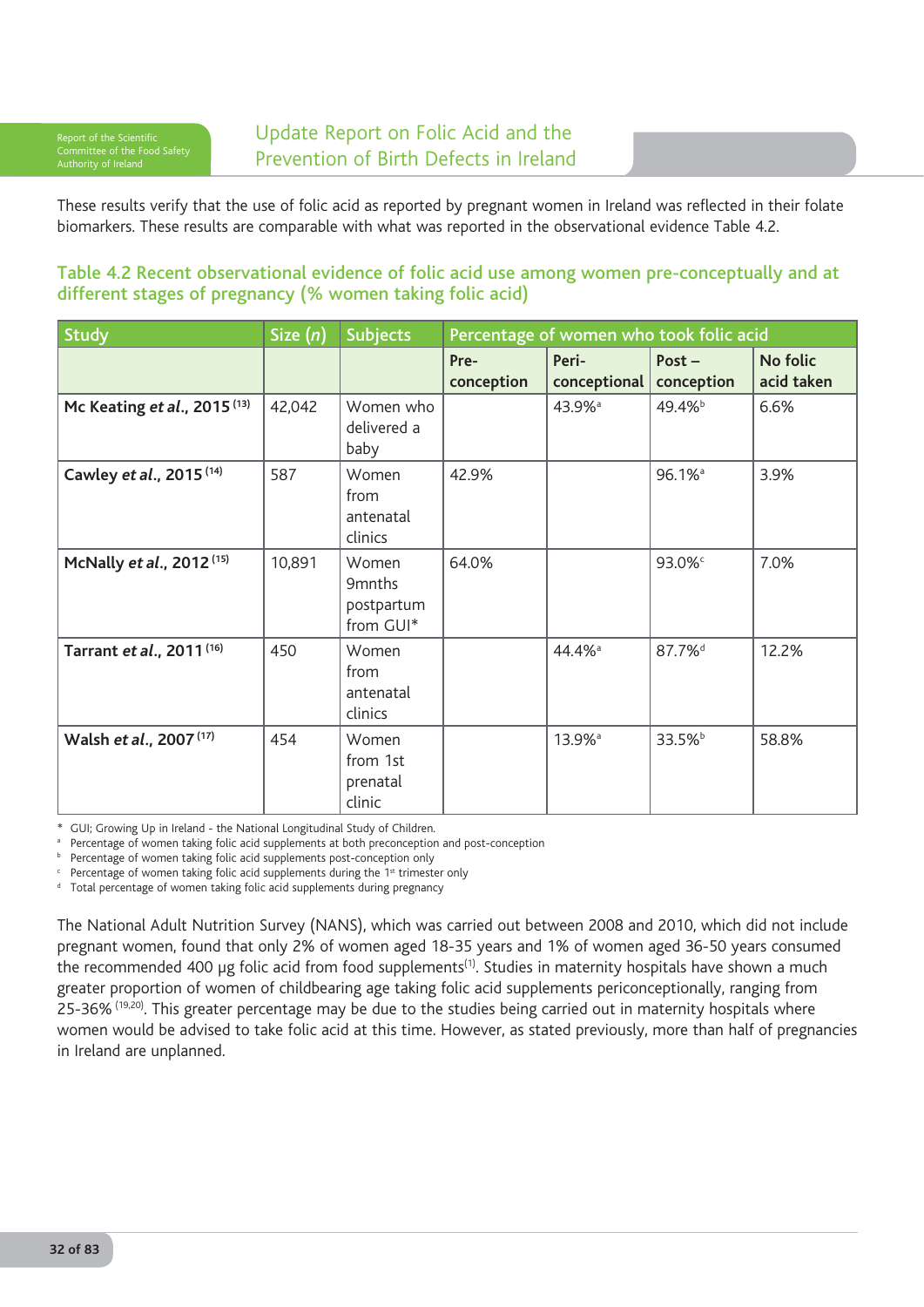# <span id="page-34-0"></span>4.4 Summary

- A national campaign to promote taking folic acid supplements for women of childbearing age who are capable of becoming pregnant whether planning to or not began in July/August 2015 and will be ongoing. It needs to be supported at a local level.
- Findings from the observational studies and strong biomarker evidence show that the proportion of women who take folic acid commencing before conception has remained very low since 2007. These findings strongly support the conclusion that past health-promotion strategies to increase folic acid use pre-conception, have not been effective.
- Compliance with current folic acid policy is low amongst women who are not planning on becoming pregnant <sup>(1)</sup>. Therefore, future campaigns need to increase awareness that all women should be taking folic acid supplements daily.
- Of particular concern for current health promotion guidelines is the need to raise awareness amongst women from lower socio-economic backgrounds and minority ethnic groups.
- Currently there are 68 supplements on the Irish market which are aimed at women of childbearing age and labelled to provide 400 µg of folic acid (in line with national policy), three of which contained folic acid alone (see Chapter 3).
- Any future campaigns will require clear direction from the Department of Health in terms of roles and responsibilities of all stakeholder agencies (FSAI, Safefood, HSE and non-governmental organisations).
- Women of childbearing age in Ireland remain at high risk of having a pregnancy affected by an NTD. Future campaigns promoting the use of folic acid supplements need to be continuous and well-funded in order to increase awareness and enhance compliance with this recommendation.
- Rigorous ongoing evaluation of any campaigns is necessary in order to determine effectiveness in terms of increasing compliance with the recommendations. Ongoing research needs to be conducted to measure compliance with the recommendations.

# 4.5 References

- 1. IUNA (2011) National Adult Nutrition Survey. Dublin; 2011
- 2. Scientific Advisory Committee on Nutrition. (2006) Folate and disease prevention. London: The Stationery Office, 2006 <https://www.gov.uk/government/publications/sacn-folate-and-disease-prevention-report>
- 3. Scientific Advisory Committee on Nutrition (2009) SACN report to CMO on folic acid and colorectal cancer risk. <https://www.gov.uk/government/publications/sacn-report-tocmo-on-folic-acid-and-colorectal-cancer-risk>
- 4. Scientific Advisory Committee on Nutrition (2015) Folate status of women in the United Kingdom and the risk of congenital neural tube defects (NTDs). Letter to Health Ministers in England, Scotland, Wales, Northern Ireland<https://app.box.com/s/p66yloezimv7je6s0j9l962z3gizr381/1/4509873782/42609000313/1>
- 5. Khoshnood, B., Loane, M., Walle, H., *et al*. (2015) Long term trends in prevalence of neural tube defects in Europe: population based study. *BMJ*, p.h5949
- 6. Rofail, D., Colligs, A., Abetz, L., Lindemann, M. and Maguire, L. (2011) Factors contributing to the success of folic acid public health campaigns. *Journal of Public Health*, 34,90-99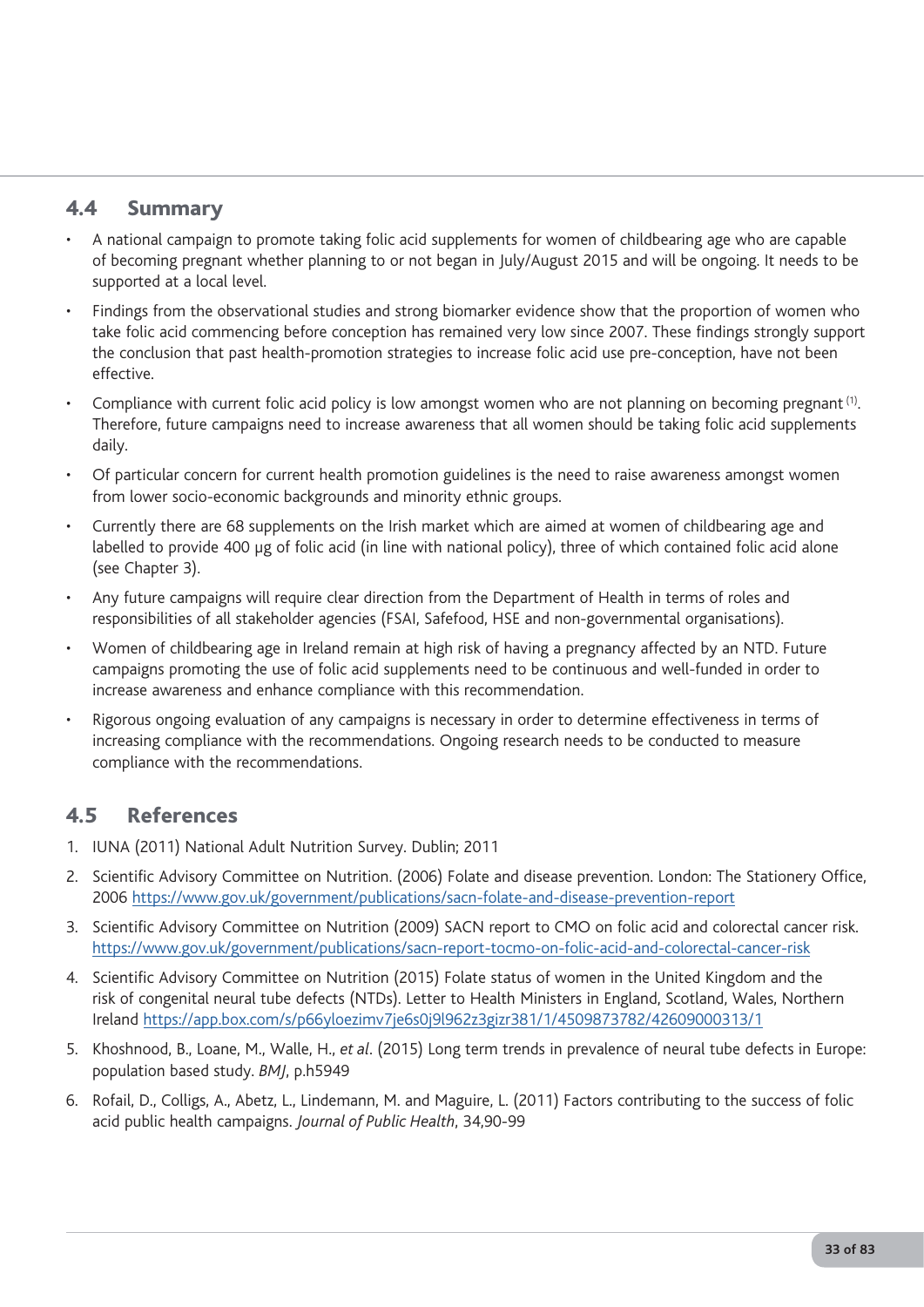### Update Report on Folic Acid and the Prevention of Birth Defects in Ireland

- 7. National Committee on Folic Acid Food Fortification (2006) Report of the National Committee on Folic Acid Food Fortification. Dublin: Food Safety Authority of Ireland; available at http://www.fsai.ie/publications/reports/ folic\_acid.pdf
- 8. Faughnan, M.F., Cahill, D., Burgoyne, L.N. and Perry, I.J. (2009) Barriers and facilitators to taking folic acid supplements among women aged 18–30 years. Proceedings of the Nutrition Society, 68, E149
- 9. Food Safety Authority of Ireland (2008) Report of the implementation group on folic acid food fortification to the Department of Health and Children. Dublin: Food Safety Authority of Ireland
- 10. Food Safety Authority of Ireland (2011) Scientific Recommendations for Healthy Eating Guidelines in Ireland. Dublin: Food Safety Authority of Ireland
- 11. Food Safety Authority of Ireland 2<sup>nd</sup> Edition (2011) The Scientific Recommendations for a National Infant Feeding Policy. Dublin: Food Safety Authority of Ireland
- 12. Ray, J.G., Wyatt P.R., Thompson, M.D., Vermeulen, M.J., Meier, C., Wong, P.Y., Farrell, S.A. and Cole, D.E. (2007) Vitamin B12 and the risk of NTDs in a folic acid fortified population. *Epidemiology* 2007; 18:362-366
- 13. McKeating, A., Farren, M., Cawley, S., Daly, N., McCartney, D. and Turner, M.J. (2015) Maternal folic acid supplementation trends 2009-2013. *Acta Obstet Gynecol Scand*, 94,727-33. doi: 10.1111/aogs.12656
- 14. Cawley, S., Mullaney, L., McKeating, A., Farren, M., McCartney, D. and Turner, M.J. (2015) An analysis of folic acid supplementation in women presenting for antenatal care. *J Public Health (Oxf)*. 2015 Mar 1. pii: fdv019. [Epub ahead of print]
- 15. McNally, S., Bourke, A. (2012) Periconceptional folic acid supplementation in a nationally representative sample of mothers. *Ir Med J*; 105, 236-8
- 16. Tarrant, R.C., Younger, K.M., Sheridan-Pereira, M. *et al*. (2011) Maternal health behaviours during pregnancy in an Irish obstetric population and their associations with socio-demographic and infant characteristics. *Eur J Clin Nutr*; 65, 470–9
- 17. Walsh, T., O'Broin, S., Cooley, S., Donnelly, J., Collins, C., McMillan, H., Harrison, R.F., McMahon, C. and Geary, M. (2007) Maternal folate status and neural tube defects in Ireland: the need for a national food fortification program. *Ir Med J*,100:469-72
- 18. McNulty, B., Pentieva, K., Marshall, B., Ward, M., Molloy, A.M., Scott, J.M. and McNulty, H. (2011) Women's compliance with current folic acid recommendations and achievement of optimal vitamin status for preventing neural tube defects. Hum Reprod, 26, 1530-6. doi:10.1093/humrep/der078
- 19. Cawley S, Mullaney L, McKeating A, Farren M, McCartney D, Turner M (2015) Analysis of folic acid supplementation in women presenting for antenatal care. *Journal of Public Health*. pp. 1–8 doi:10.1093/pubmed/ fdv019
- 20. Delany C, Mc Donnell R, Robson M, Corcoran S, Fitzpatrick C, De La Harpe D (2011) Folic Acid Supplement Use in the Prevention of Neural Tube Defects. *Ir Med J*; 104 (1):12-5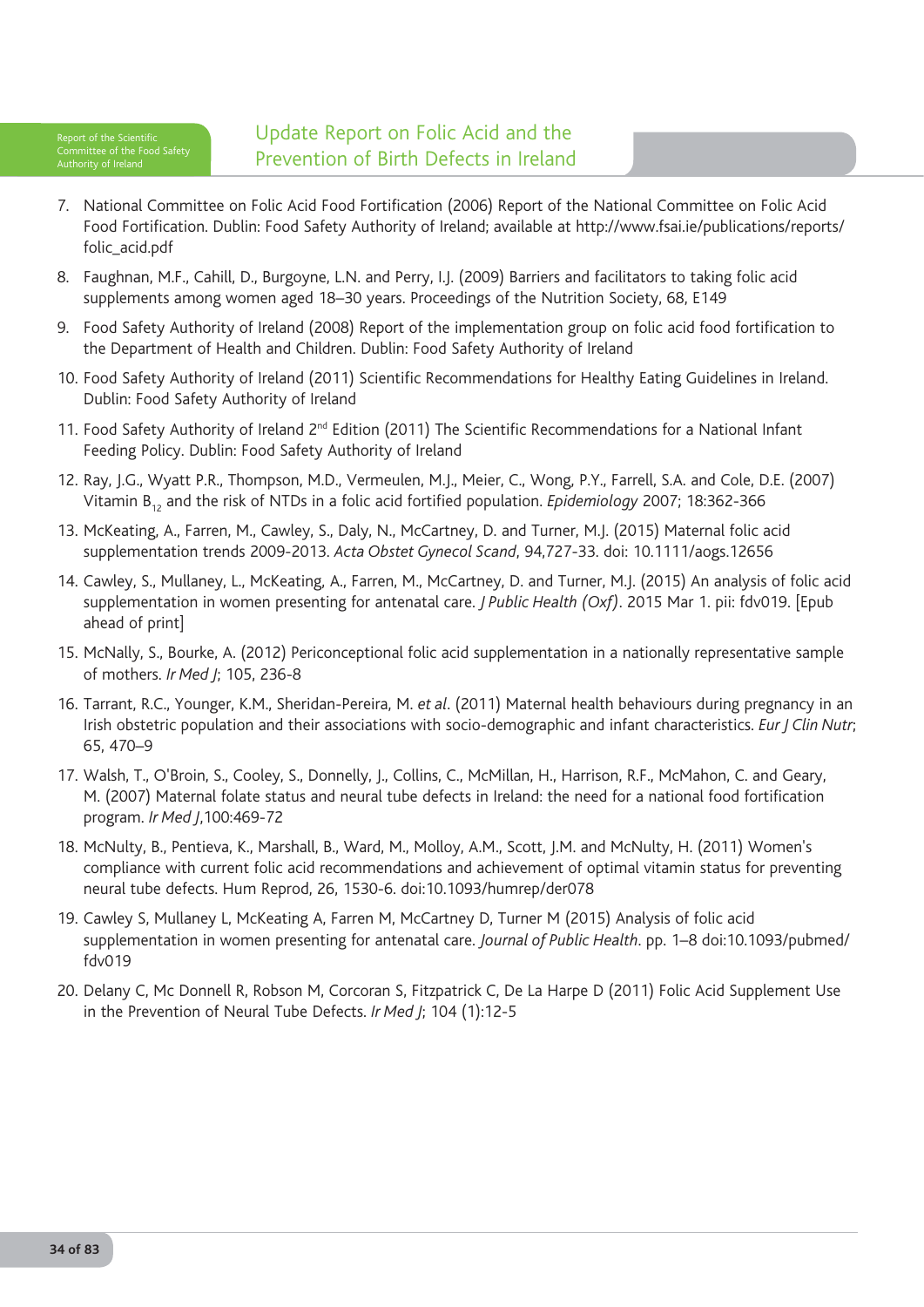# CHAPTER 5. BLOOD FOLATE STATUS

# 5.1 Background

Prior to the proposed introduction of mandatory fortification of most bread with folic acid in 2005, the FSAI initiated a program to obtain background data on the blood folate status of certain sub-populations. This included women of childbearing age (16-50 years), children (2-15 years), a mixed population of males (16-65 years) and females (50-65 years), and older people (66 years and above). This would provide information on:

- Which groups would be most affected by mandatory fortification
- The impact of such a policy on the target population women of childbearing age
- Whether or not voluntary folic acid fortification is providing women of childbearing age with enough folic acid to minimise the number of these women with folate status inadequate for optimal protection against NTDs

This work was undertaken in conjunction with Trinity College, Dublin.

## 5.1.1 Monitoring of blood folate status from 2005-2007

Between 2005 and 2007, both plasma folate and red cell folate were measured in >1,500 blood samples and the data used to estimate the folate status of the population (no red cell folate data were analysed in the cohort of older adults). The two measures were chosen because:

- Plasma folate provides information on the levels of folate circulating in the blood, and this level can be affected by recent food intake, especially folic acid in food or supplements
- In contrast, red cell folate levels represent the long-term intake of folate from the diet, including supplements

The results of this initial assessment of folate status confirmed that:

- Folate status of all surveyed categories had greatly improved since the previous decade <sup>(1,2)</sup>
- Overall, less than 5% of those included in the study had folate status that would have been classed as 'deficient' or 'possibly deficient'
- Some individuals (between 20 and 30%), particularly among young children and older adults, had unusually high blood levels of folate (measured both as plasma and red cell folate)

The reason behind this increase in folate status amongst the Irish population was the voluntary fortification of foods with folic acid by the food industry. This had notably increased in the few years prior to 2006. In addition, ascertainment of the numbers of pregnancies affected by NTDs found that the numbers of cases had dropped considerably compared with the previous decade.

# 5.2 Key Points for Update

## 5.2.1 Monitoring of blood folate status from 2009-2011

In 2009, a second phase of the previous study was commenced. The aims of this study were to:

- 1. Re-assess the blood status of the population sub-groups
- 2. Establish whether the blood folate status of the population had reached a new plateau or whether it was continuing to increase
- 3. Determine the presence of unmetabolised folic acid in blood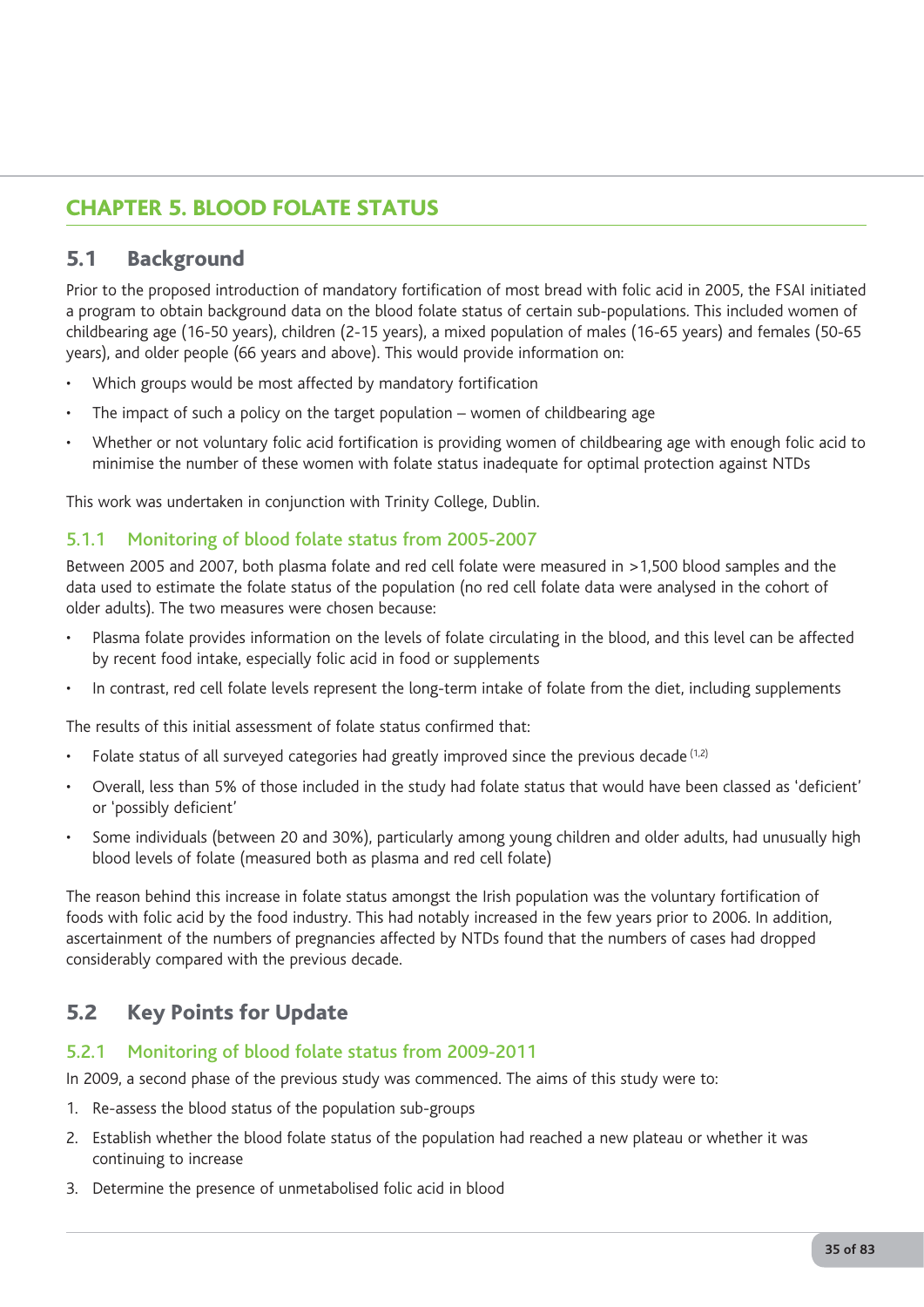## **Methods**

### I. Participant recruitment

As in the 2005-2007 study, four sectors of the population were targeted in the 2009-2011 phase of the study:

- Non-pregnant women of childbearing age (16-50 years) including generally healthy women attending the Coombe Women and Infants University Hospital, with further women recruited from general practitioners (*n*= 442 women). These were then split into four age categories (16-25, 26-40, 41-50, unknown)
- Children (2-15 years) including children attending the outpatients department of the AMNCH Paediatric Unit (*n* = 238). Children were not divided by gender as no previous sex differences had been reported. They were split into four age categories (<3, 3-7, 8-15, unknown)
- General adult population of males (16-65 years) and females (50-65 years) including those recruited from general practitioners surgeries in Dublin and hospital outpatient clinics and the Irish Blood Transfusion platelet donor clinic (*n* = 170). Men were split into four age categories (16-25, 26-40, 41-50, 50-65)
- Older people (66 years and above) recruited from an on-going observational study the Trinity, University of Ulster and Department of Agriculture Study (TUDA) accessed with the permission of Dr Conal Cunningham and Dr Miriam Casey, Consultant Geriatricians in St James Hospital (*n* = 500)

All adult participants gave written consent. In the case of children, written consent was obtained from parents and verbal assent was obtained from the children.

#### II. Questionnaire information

Standard questionnaires were completed for all subjects which provided basic information on gender, age range, fortified food intake that might have a strong impact on folate status and supplement use. For the TUDA cohort participants, an extensive questionnaire was completed – data on age, gender and supplement use were extracted for this study.

### III. Blood sampling (3-6)

Non-fasting blood samples were collected from:

- (a) Colposcopy and minor surgery clinics in the Coombe Hospital
- (b) The children's out-patients ward in AMNCH, where children who were scheduled for venepuncture for other purposes were asked to provide an additional 2.5 mL blood in a separate tube during the phlebotomy procedure
- (c) General practitioners surgeries in the north, south and west Dublin regions
- (d) The memory and bone clinics in the geriatric unit of St James Hospital, where samples and data from persons over 60 years old who were attending these out-patient clinics with mild cognitive dysfunction or bone disease were recruited for the TUDA cohort

Full details of specific analysis of unmetabolised folic acid, serum folate and red cell folate analysis can be found in Appendix I.

### IV. Collation of data and reporting

All blood and questionnaire data were collated into electronic format for the final analysis. Data analysis was carried out using SPSS Version 16 for Windows. In general, data for blood metabolites were not normally distributed and are presented as medians and interquartile ranges. Full details of statistical analysis are available in the Appendix I.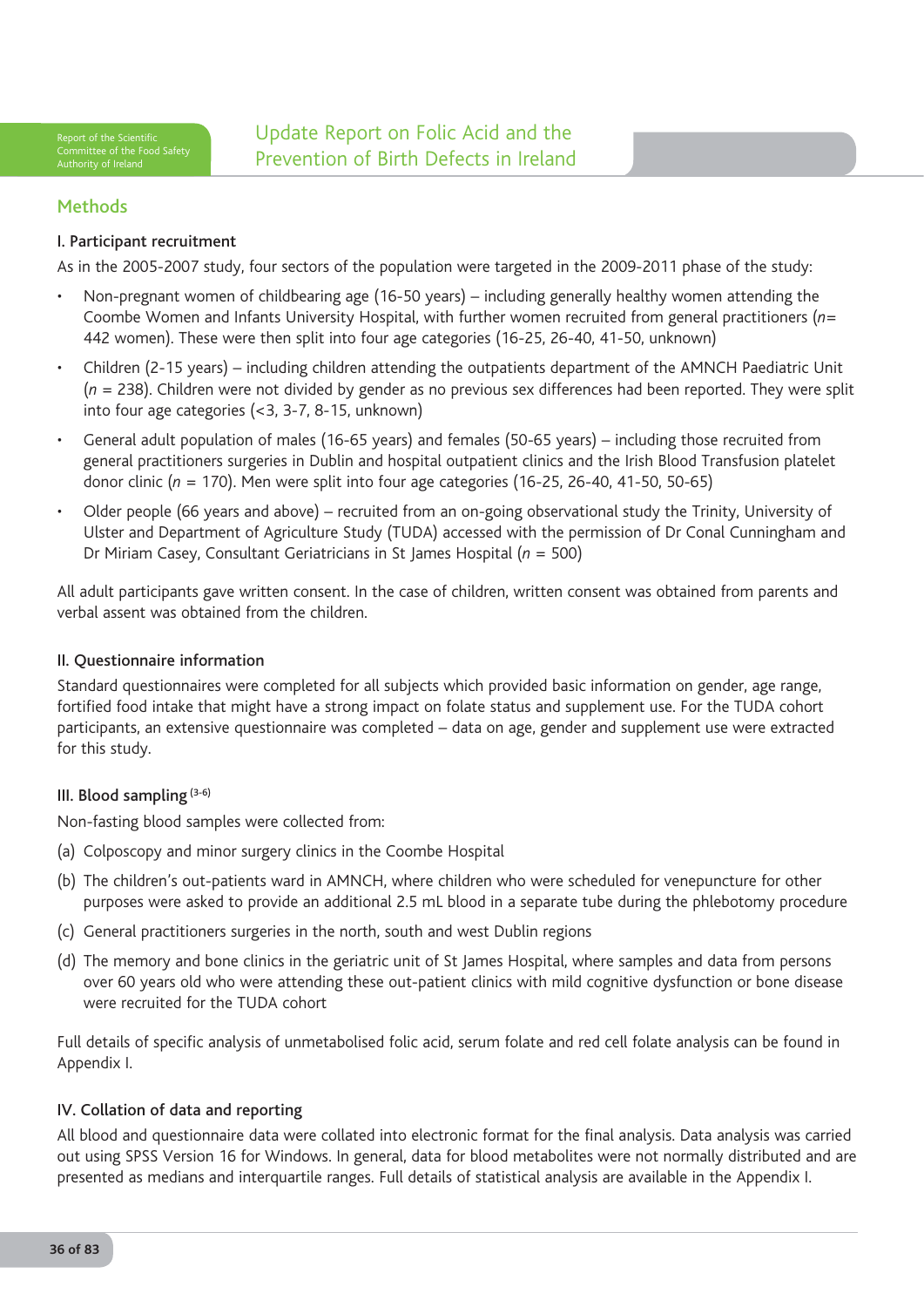The following tables outline the results of blood sampling analysis for all the different population sub-groups. Data are shown in terms of plasma folate and red cell folate. Proportions (%) of individuals whose blood folate levels range from deficient to high are provided in five separate categories. The low-adequate and adequate-high categories contain those individuals who surpass the threshold for adequate blood folate levels which will protect against an NTD-affected pregnancy. It is important to note that women of childbearing age need to have their blood folate status falling within these upper two categories in order to protect them against an NTD-affected pregnancy.

## Results – plasma folate and red cell folate

### I. Women of childbearing age (16-50 years)

| Plasma Folate (A)                                 |                                |                                | <b>Red Cell Folate (B)</b>                           |                                |                                |
|---------------------------------------------------|--------------------------------|--------------------------------|------------------------------------------------------|--------------------------------|--------------------------------|
| <b>Status</b>                                     | 2007<br>All Women<br>$N = 501$ | 2011<br>All Women<br>$N = 442$ | <b>Status</b>                                        | 2007<br>All Women<br>$N = 500$ | 2011<br>All Women<br>$N = 432$ |
| <b>Deficient</b><br>$\leq$ 2 $\mu$ g/L<br>(4.5nM) | 1.2%                           | 2.0%                           | <b>Deficient</b><br>$\leq$ 150 µg/L<br>(340nM)       | 1.2%                           | 2.3%                           |
| <b>Possible</b><br>Deficiency<br>$2-3$ $\mu$ g/L  | 6.2%                           | 3.6%                           | <b>Possible</b><br><b>Deficiency</b><br>151-200 µg/L | 4.2%                           | 3.7%                           |
| Low-Adequate<br>$3 - 10$ µg/L                     | 49.7%                          | 50.7%                          | Low-Adequate<br>201-400 µg/L                         | 40.6%                          | 41.4%                          |
| Adequate-High*<br>10-20 µg/L                      | 33.5%                          | 29.1%                          | Adequate-High*<br>401-1,000 µg/L                     | 50.8%                          | 50.5%                          |
| High*<br>$>20 \mu g/L$<br>(45nM)                  | 9.4%                           | 14.5%                          | High*<br>$>1,000 \mu g/L$<br>(2,265nM)               | 3.2%                           | 2.1%                           |

Table 5.1 Distribution of plasma folate and red cell folate in women of childbearing age (16-50 years)

\* Protective against NTD-affected pregnancies

**Table 5.1** presents the 2007 data summarised alongside the 2011 data for the distribution of **plasma folate (A)** and **red cell folate (B)** in women of childbearing age (16-50 years).

Both plasma folate and red cell folate were strongly correlated at both time points (2007 and 2011) (data not shown).

## Plasma Folate (A)

- Median values for plasma folate remained the same between 2007 and 2011 (data not shown).
- However, a significant proportion of this group (>50%) have levels below the adequate to high range.
- Although there was a difference in the frequency distributions for all women between 2007 and 2011, this is likely due to chance, as there is no apparent evidence of a trend in the data between 2007 and 2011.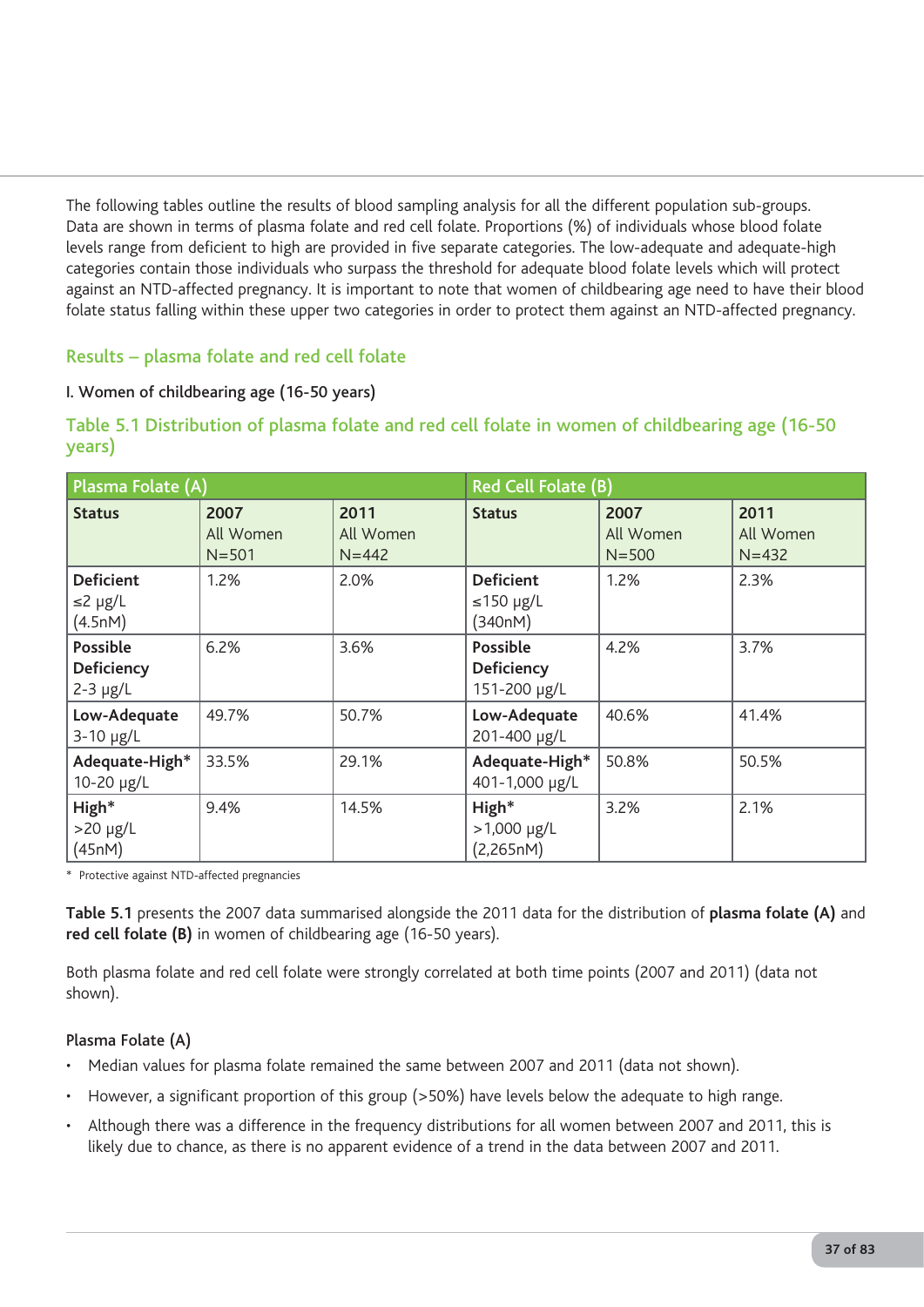#### Red Cell Folate (B)

- The percentage of women with a red cell folate status which would offer substantial protection against an NTD was the same in 2007 and 2011 (>400 µg/L).
- No significant trend is apparent between 2007 and 2011.
- This supports the suggestion that the slight difference between 2007 and 2011 observed for the distribution of plasma folate was due to chance.

These results support the conclusion that folate status has remained stable between the two time-points for women of childbearing age.

#### II. Children (aged 2-15 years)

## Table 5.2 Distribution of plasma total folate and folic acid in children (2-15 years)

| Plasma Folate (A)                                |                                   |                                   | <b>Red Cell Folate(B)</b>                      |                                   |                                   |  |
|--------------------------------------------------|-----------------------------------|-----------------------------------|------------------------------------------------|-----------------------------------|-----------------------------------|--|
| <b>Status</b>                                    | 2007<br>All Children<br>$N = 220$ | 2011<br>All Children<br>$N = 238$ | <b>Status</b>                                  | 2007<br>All Children<br>$N = 218$ | 2011<br>All Children<br>$N = 238$ |  |
| <b>Deficient</b><br>$\leq$ 2 µg/L<br>(4.5nM)     | 0.9%                              | 0%                                | <b>Deficient</b><br>$\leq$ 150 µg/L<br>(340nM) | 0.5%                              | 1.3%                              |  |
| <b>Possible</b><br>Deficiency<br>$2-3$ $\mu$ g/L | 1.4%                              | 1.3%                              | Possible<br>Deficiency<br>151-200 µg/L         | 1.8%                              | 0.4%                              |  |
| Low-Adequate<br>$3 - 10$ µg/L                    | 34.1%                             | 37.4%                             | Low-Adequate<br>201-400 µg/L                   | 27.5%                             | 31.9%                             |  |
| Adequate-High*<br>10-20 µg/L                     | 39.1%                             | 39.1%                             | Adequate-High*<br>401-1,000 µg/L               | 66.5%                             | 66.0%                             |  |
| High*<br>$>20 \mu g/L$<br>(45nM)                 | 24.5%                             | 22.3%                             | High*<br>$>1,000 \mu g/L$<br>(2,265nM)         | 3.7%                              | 0.4%                              |  |

\* Protective against NTD-affected pregnancies

Table 5.2 presents the 2007 data summarised alongside the 2011 data for the distribution of plasma folate and red cell folate in children aged 2-15 years.

#### Plasma Folate (A)

- Plasma folate status declined significantly with increasing age (data not shown) this is consistent with other published data.
- There are no significant differences in the distributions for all children between 2007 and 2011.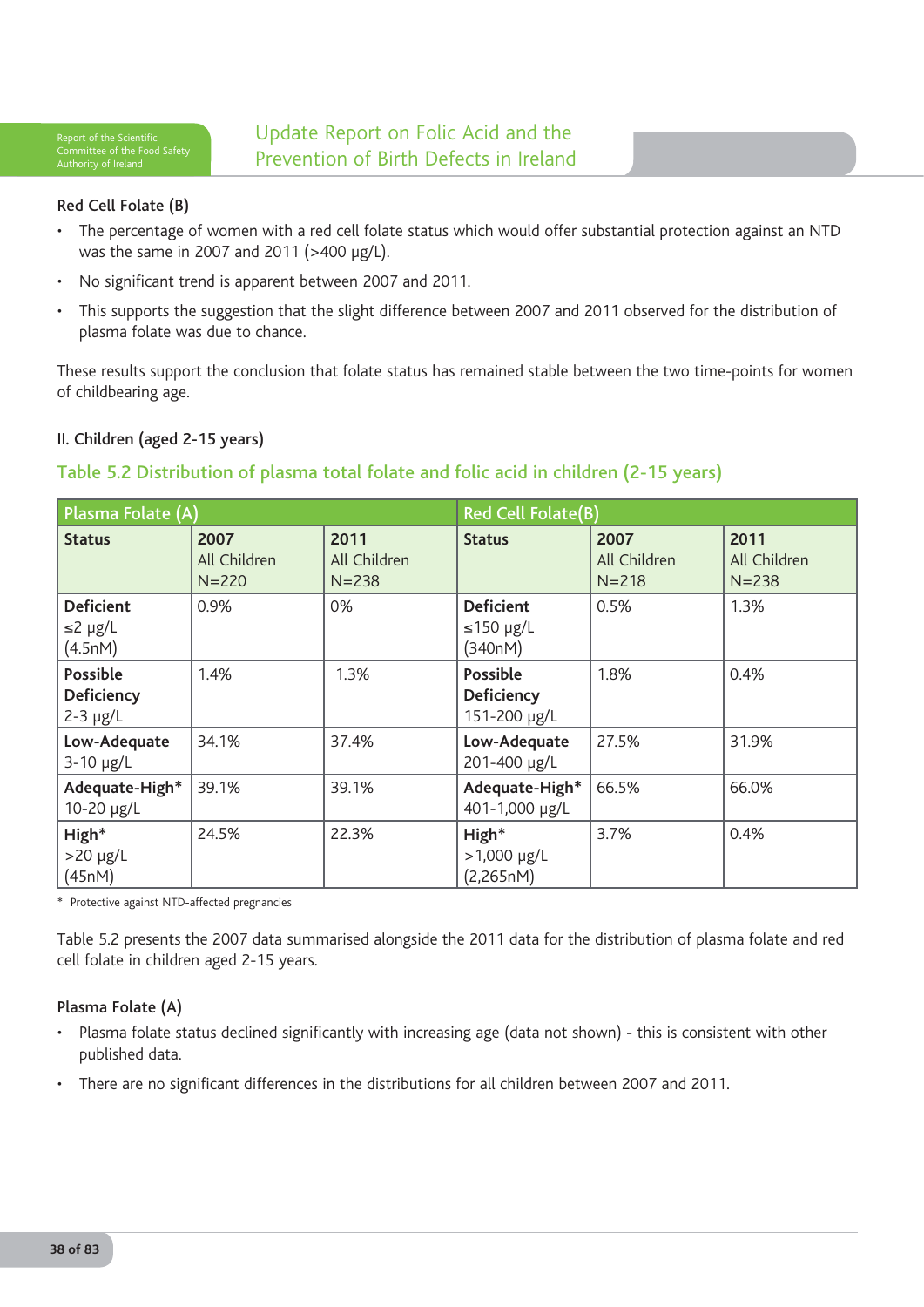### Red Cell Folate (B)

- Red cell folate status declined significantly with increasing age (data not shown) this is consistent with other published data.
- There were no significant differences between the frequency distribution of individuals for red cell folate at the two time points (2007 and 2011).
- This is consistent with the plasma folate data.

These results support the conclusion that folate status has remained static over the five-year period for children aged between 2-15 years.

### III. General adult population

45.9% of this group was women aged between 50-65 years. The remainder was men aged between 16-65 years.

## Table 5.3 (a) Distribution of plasma folate and red cell folate in the general male adult population (16-65 years)

| Plasma Folate (A)                                 |                          |                         | <b>Red Cell Folate (B)</b>                     |                          |                       |
|---------------------------------------------------|--------------------------|-------------------------|------------------------------------------------|--------------------------|-----------------------|
| <b>Status</b>                                     | 2007<br>Men<br>$N = 265$ | 2011<br>Men<br>$N = 88$ | <b>Status</b>                                  | 2007<br>Men<br>$N = 265$ | 2011<br>Men<br>$N=87$ |
| Age (years)                                       | $16 - 65$                | $16 - 65$               | Age (years)                                    | $16 - 65$                | $16 - 65$             |
| <b>Deficient</b><br>$\leq$ 2 $\mu$ g/L<br>(4.5nM) | 1.5%                     | 1.1%                    | <b>Deficient</b><br>$\leq$ 150 µg/L<br>(340nM) | 0 %                      | 2.2%                  |
| <b>Possible</b><br>Deficiency<br>$2-3$ $\mu$ g/L  | 11.3%                    | 3.4%                    | <b>Possible</b><br>Deficiency<br>151-200 µg/L  | 0.8%                     | 5.4%                  |
| Low-Adequate<br>3-10 µg/L                         | 64.2%                    | 59.1%                   | Low-Adequate<br>201-400 µg/L                   | 31.7%                    | 40.2%                 |
| Adequate-High*<br>10-20 µg/L                      | 20.4%                    | 29.5%                   | Adequate-High*<br>401-1,000 µg/L               | 66.8%                    | 45.7%                 |
| High*<br>$>20 \mu g/L$<br>(45nM)                  | 2.6%                     | 6.8%                    | High*<br>$>1,000 \mu g/L$<br>(2,265nM)         | 0.8%                     | 1.1%                  |

\* Protective against NTD-affected pregnancies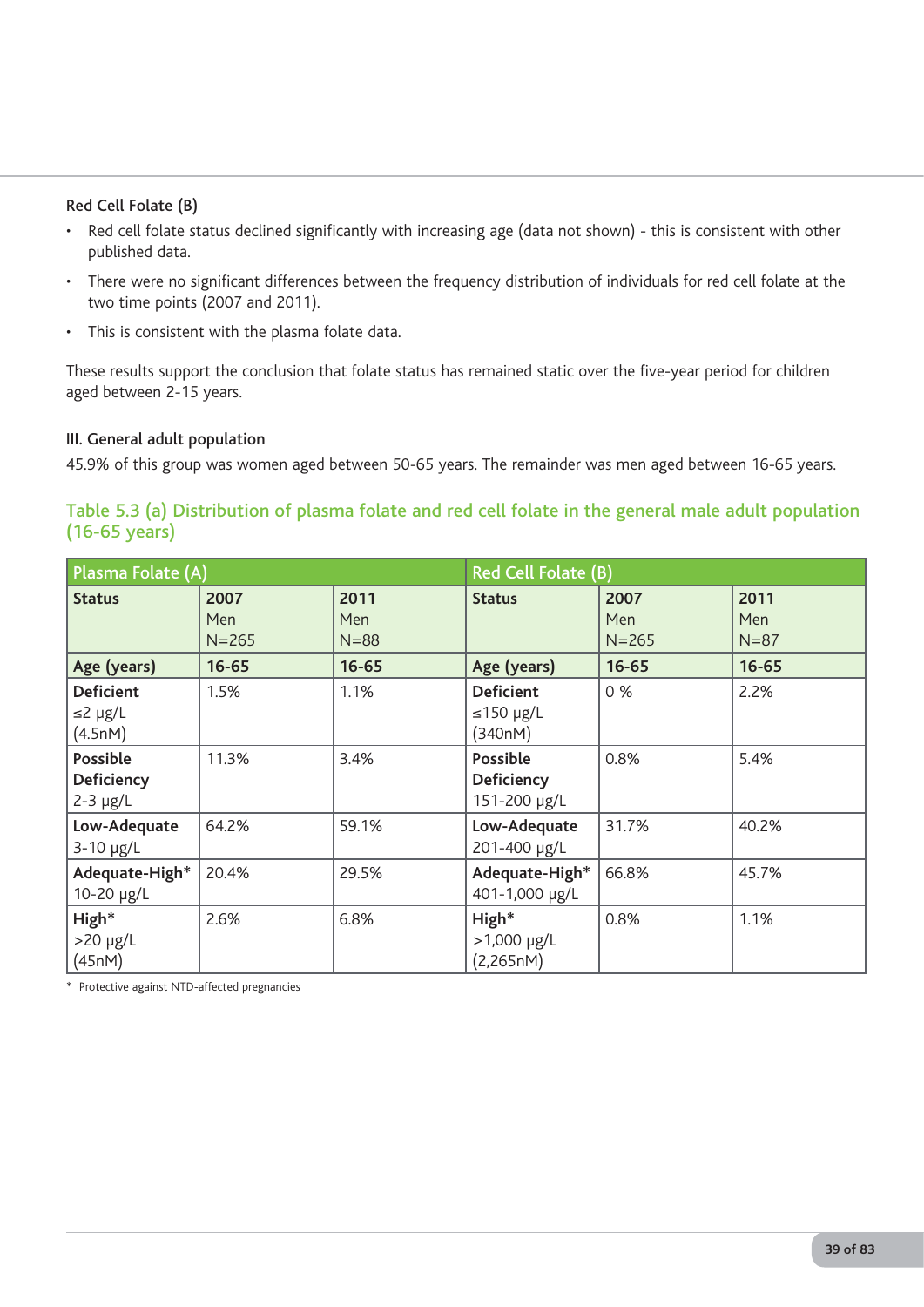## Table 5.3 (b) Distribution of plasma total folate and folic acid in the general female adult population (50-65 years)

| <b>Plasma Folate</b>                                    |                           |                           | <b>Red Cell folate</b>                         |                         |                         |
|---------------------------------------------------------|---------------------------|---------------------------|------------------------------------------------|-------------------------|-------------------------|
| <b>Status</b>                                           | 2007<br>Women<br>$N = 62$ | 2011<br>Women<br>$N = 78$ | <b>Status</b>                                  | 2007<br>Women<br>$N=62$ | 2011<br>Women<br>$N=74$ |
| Age (years)                                             | $50 - 65$                 | $50 - 65$                 | Age (years)                                    | $50 - 65$               | $50 - 65$               |
| <b>Deficient</b><br>$\leq$ 2 $\mu$ g/L<br>(4.5nM)       | 4.8%                      | 0%                        | <b>Deficient</b><br>$\leq$ 150 µg/L<br>(340nM) | 1.6%                    | 1.4%                    |
| <b>Possible</b><br><b>Deficiency</b><br>$2-3$ $\mu$ g/L | 3.2%                      | 5.2%                      | <b>Possible</b><br>Deficiency<br>151-200 µg/L  | 1.6%                    | 1.4%                    |
| Low-Adequate<br>$3 - 10$ µg/L                           | 67.7%                     | 50.6%                     | Low-Adequate<br>201-400 µg/L                   | 48.4%                   | 37.0%                   |
| Adequate-High*<br>10-20 µg/L                            | 22.6%                     | 28.6%                     | Adequate-High*<br>401-1,000 µg/L               | 50.0%                   | 57.5%                   |
| High*<br>$>20 \mu g/L$<br>(45nM)                        | 1.6%                      | 15.6%                     | High*<br>$>1,000 \mu g/L$<br>(2,265nM)         | 0%                      | 2.7%                    |

\* Protective against NTD-affected pregnancies

**Table 5.3 (a)** presents the 2007 data summarised alongside the 2011 data for the distribution of **total plasma folate** and **red cell folate** in the general male adult population. **Table 5.3 (b)** presents the 2007 data summarised alongside the 2011 data for the distribution of **total plasma folate** and **red cell folate** in the general female adult population.

No significant differences in folate status were found between groups.

### Plasma Folate (A)

- Women tended to have a higher plasma folate status than men consistent with published data.
- Median folate for the total group was higher in 2011 than in 2007 (data not shown).
- It appears that there was an increase in the proportion of women with a 'high' folate status in 2011.
- There was a reduction in the proportion of the total group with a 'low-adequate' folate status in 2011 compared with 2007.

### Red Cell Folate (B)

- 86% of men and 95% of women had RCF within the normal range (between 200 µg/L and 1000 µg/L).
- Corresponding with plasma folate there was an increase in the percentage of women within the 'adequate to high category'.
- There was a reduction in the proportion of the total group in the 'low-adequate' category.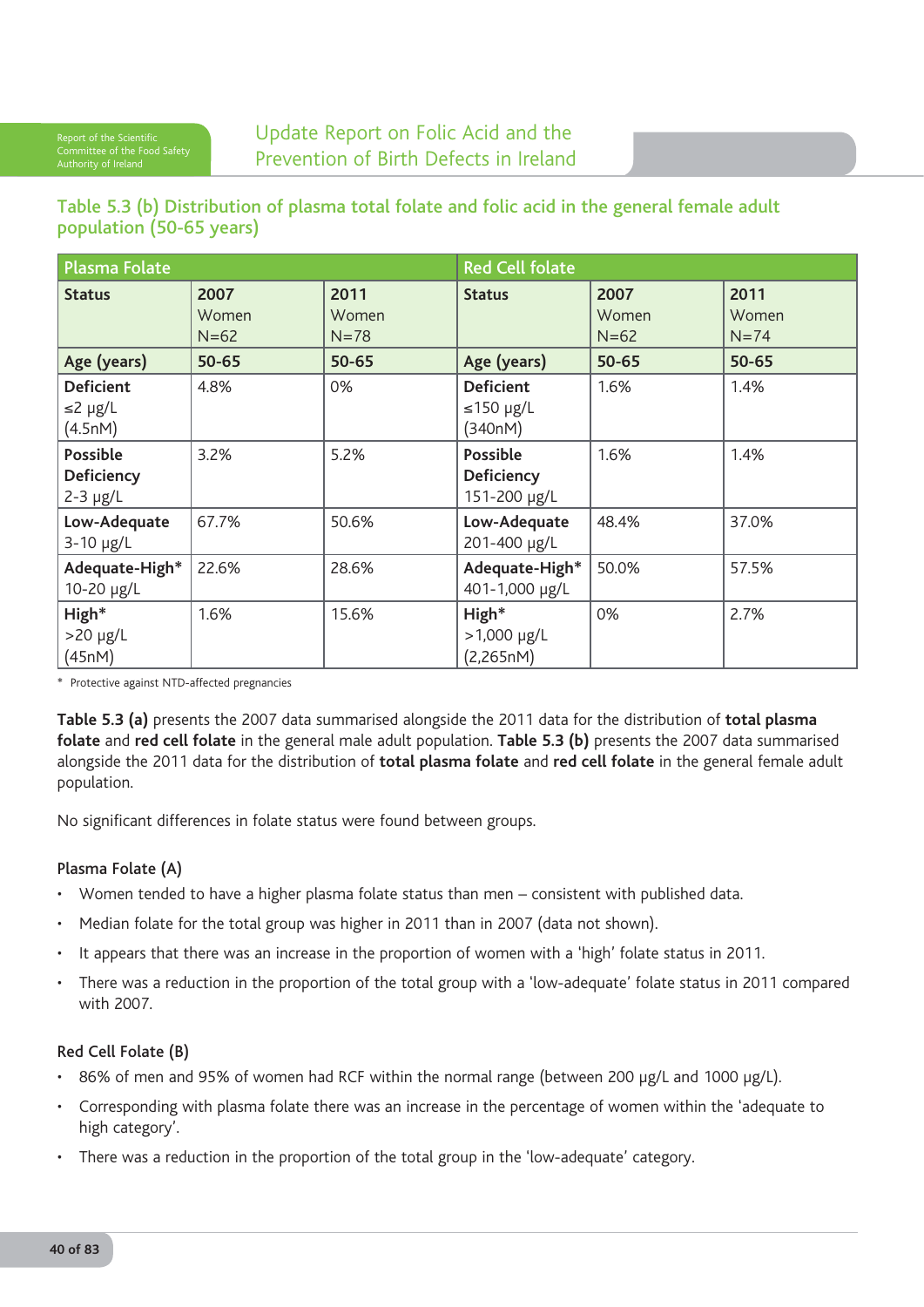### IV. Older adults (over 66 years)

## Table 5.4 (a) Distribution of plasma total folate in elderly subjects in 2007 and 2011

| Plasma folate                                     |                            |                            |                            |                          |
|---------------------------------------------------|----------------------------|----------------------------|----------------------------|--------------------------|
| <b>Status</b>                                     | 2007<br>Total<br>$N = 442$ | 2011<br>Total<br>$N = 540$ | 2011<br>Women<br>$N = 369$ | 2007<br>Men<br>$N = 146$ |
| <b>Deficient</b><br>$\leq$ 2 $\mu$ g/L<br>(4.5nM) | 0.7%                       | 0.2%                       | 0.3%                       | 0%                       |
| <b>Possible Deficiency</b><br>$2-3$ $\mu$ g/L     | 1.8%                       | 2.0%                       | 1.1%                       | 4.1%                     |
| Low-Adequate 3-10<br>µg/L                         | 31.4%                      | 36.9%                      | 36.6%                      | 40.4%                    |
| Adequate-High*<br>10-20 µg/L                      | 31.7%                      | 28.0%                      | 27.6%                      | 28.1%                    |
| High*<br>$>20 \mu g/L$<br>(45nM)                  | 34.4%                      | 33.0%                      | 34.4%                      | 27.4%                    |

\* Protective against NTD-affected pregnancies

Table 5.4 presents the distribution of plasma folate for elderly participants as a total group between 2007 and 2011 and by gender in 2011.

### Plasma Folate (A)

- There was no significant difference between the distributions in 2007 and 2011 for the total group.
- There were no significant gender differences between folate status groups in 2011.
- This indicates that the folate status of older persons was stable over the five year period.

### Red Cell Folate (B)

- No red cell folate data were collected for 2007 so a comparison between time points is not possible.
- In 2011, only 43% of participants were analysed for red cell folate concentration.
- No gender differences were found.

Results for plasma folate and red cell folate were strongly correlated for all elderly adults (r=0.82).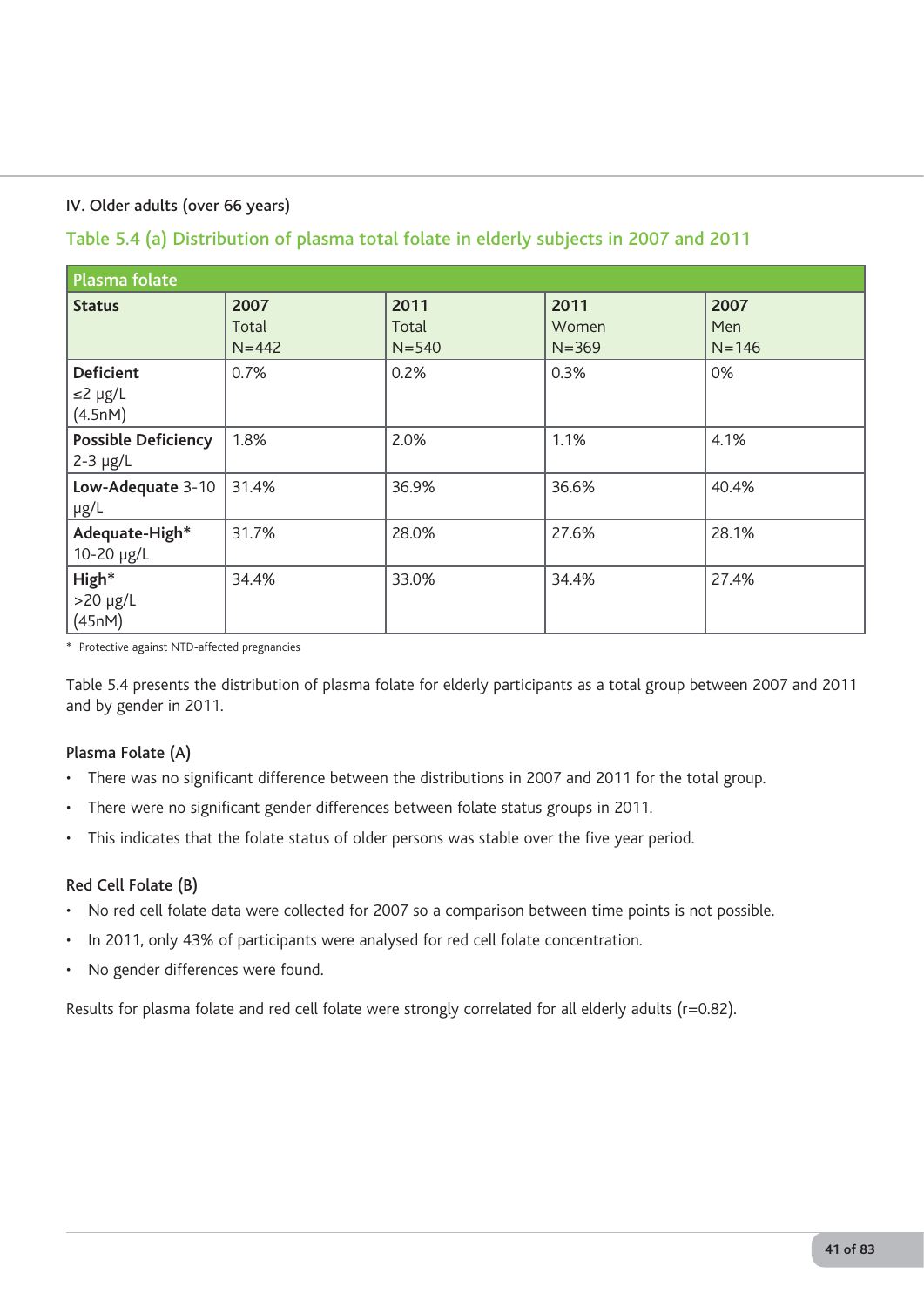### Table 5.4 (b) Distribution of red cell folate in elderly subjects in 2011

| Red Cell folate                                |                            |                            |                       |
|------------------------------------------------|----------------------------|----------------------------|-----------------------|
| <b>Status</b>                                  | 2011<br>Total<br>$N = 234$ | 2011<br>Women<br>$N = 158$ | 2011<br>Men<br>$N=75$ |
| <b>Deficient</b><br>$\leq$ 150 µg/L<br>(340nM) | 1.3%                       | 1.9%                       | 0%                    |
| <b>Possible Deficiency</b><br>151-200 µg/L     | 3.8%                       | 3.2%                       | 5.3%                  |
| Low-Adequate<br>201-400 µg/L                   | 42.7%                      | 40.5%                      | 46.7%                 |
| Adequate-High*<br>401-1,000 µg/L               | 45.7%                      | 48.1%                      | 41.3%                 |
| High*<br>>1,000 µg/L (2,265nM)                 | 6.4%                       | 6.3%                       | 6.7%                  |

\* Protective against NTD-affected pregnancies

### Results - Free Plasma Folic Acid (FFA; see Figure 5.1)

- Free plasma folic acid was measured in a representative sub-set of 800 individuals across all four sectors (57% of the population) in 2011, using a block randomisation strategy and oversampling in those with the highest total folate status in all sectors.
- Unmetabolised folic acid was above the detection limit in 30.2% of samples,
	- 15% of males; 20% in women of childbearing age; 24% of children; 46% of elderly.
- In subjects with measurable folic acid, the median folic acid content as a percentage of total plasma folate was 3.1%.
- Forty seven individuals had > 10% of their total plasma folate as free folic acid.
- The results indicate that 6% of the population (predominantly older adults taking vitamin supplements) have substantial amounts of free folic acid in their circulation.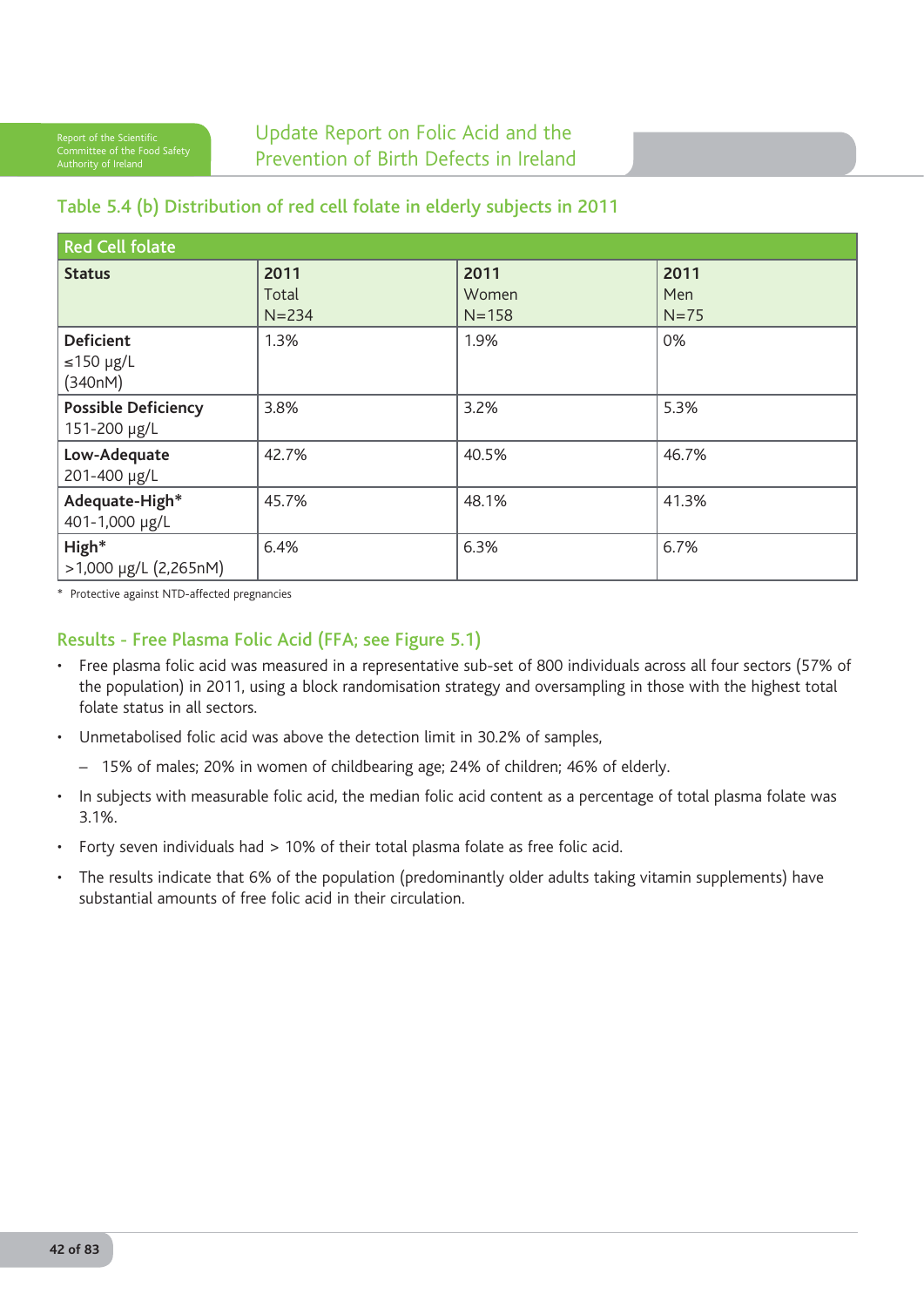

# Figure 5.1 Scatterplots of free folic acid *vs.* total folate for different cohorts with scales adjusted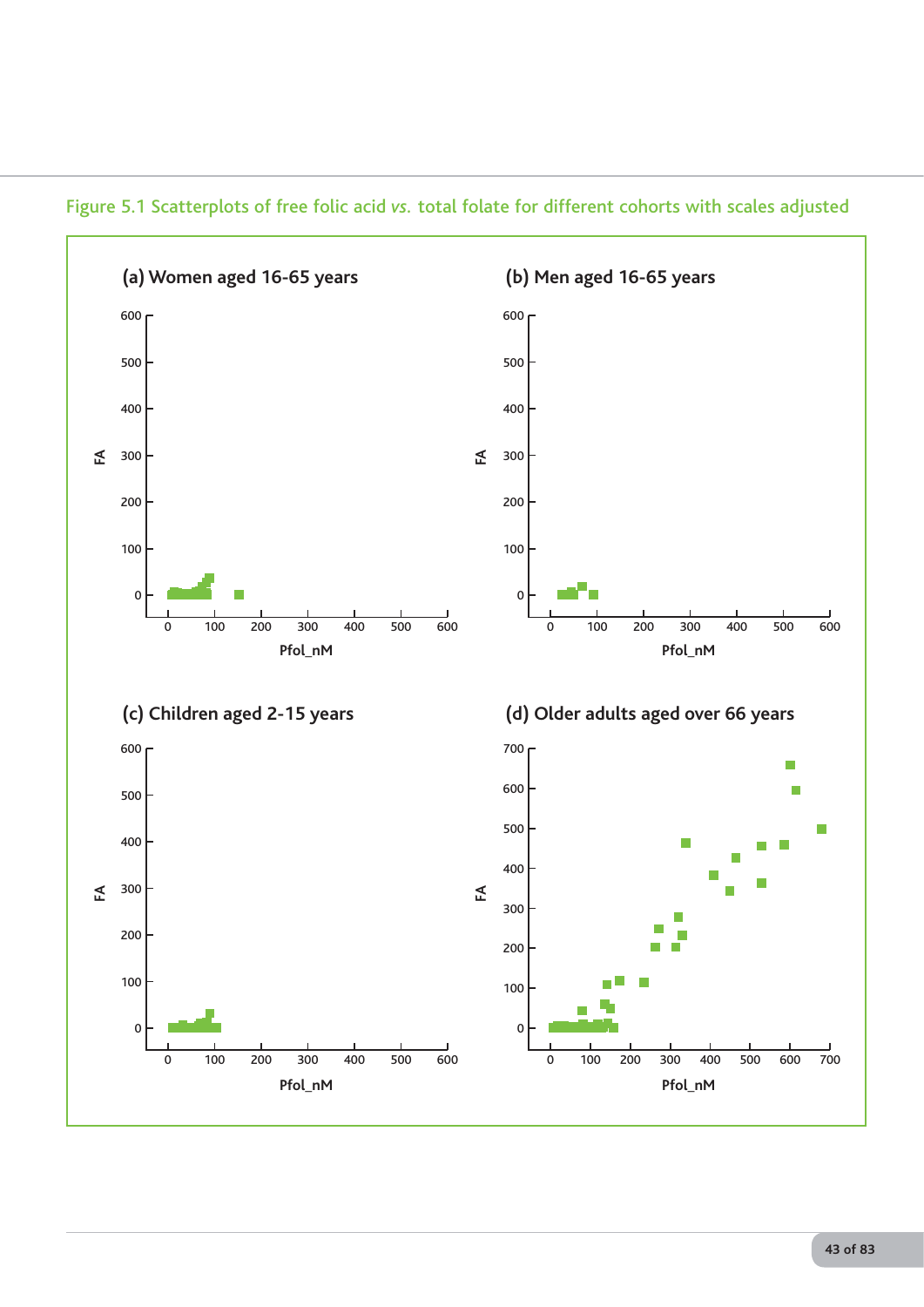# 5.3 Summary

Several important conclusions can be made to date:

- There has been no significant change in folate status among the studied sectors of the Irish population over the five year interval between 2005 and 2010
- Less than 5% of the total population surveyed had red cell folate levels (an indicator of long-term status) below 200 µg/L (453 nmol/L) which is generally accepted to include 'possibly deficient' and 'deficient' status
- The percentage of women of childbearing age with a red cell folate status which would offer substantial protection against NTDs (>400 µg/L; >907 nmol/L) was the same (about 53%) in 2007 and 2011
- In this non-fasting study group, 12% of the population had blood concentrations of unmetabolised folic acid that were above the upper limit as seen in a recent smaller study of fasting Irish elderly persons<sup>(7)</sup>
- The majority of these high folic acid samples from the current survey (69%), were from elderly persons of whom 55.1% of participants reported the use of multivitamin or folic acid supplements

# 5.4 References

- 1. Molloy, A.M., Kirke, P.N., Troendle, J.F., Burke, H., Sutton, M., Brody, L.C., Scott, J.M. and Mills, J.L. (2009) Maternal vitamin  $B_{12}$  status and risk of neural tube defects in a population with high neural tube defect prevalence and no folic acid fortification. *Pediatrics* 123, 917-23
- 2. Kirke, P.N., Molloy, A.M., Daly, L.E., Burke, H., Weir, D.G. and Scott, J.M. (1993) Maternal plasma folate and vitamin B<sub>12</sub> are independent risk factors for neural tube defects. *Q J Med 86*, 703-8
- 3. Molloy, A. M. and Scott, J. M. (1997) Microbiological assay for serum, plasma, and red cell folate using cryopreserved, microtiter plate method, *Methods Enzymol* 281, 43-53
- 4. Kelleher, B. P., Walshe, K. G., Scott, J. M. and O'Broin, S. D. (1987) Microbiological assay for vitamin B<sub>12</sub> with use of a colistin-sulfate-resistant organism, *Clin Chem* 33, 52-54
- 5. Zappacosta, B., Persichilli, S., Scribano, D., Minucci, A., Lazzaro, D., De Sole, P., and Giardina, B. (2002) Comparing different methods for homocysteine determination, *Clin Chem Lab Med* 40, 1139-1142
- 6. Hannisdal, R., Ueland, P. M., and Svardal, A. (2009) Liquid chromatography-tandem mass spectrometry analysis of folate and folate catabolites in human serum, *Clin Chem* 55, 1147-1154
- 7. Boilson, A., Staines, A., Kelleher, C.C., *et al*. (2012) Unmetabolized folic acid prevalence is widespread in the older Irish population despite the lack of a mandatory fortification program, *American Journal of Clinical Nutrition*, 96: 613-621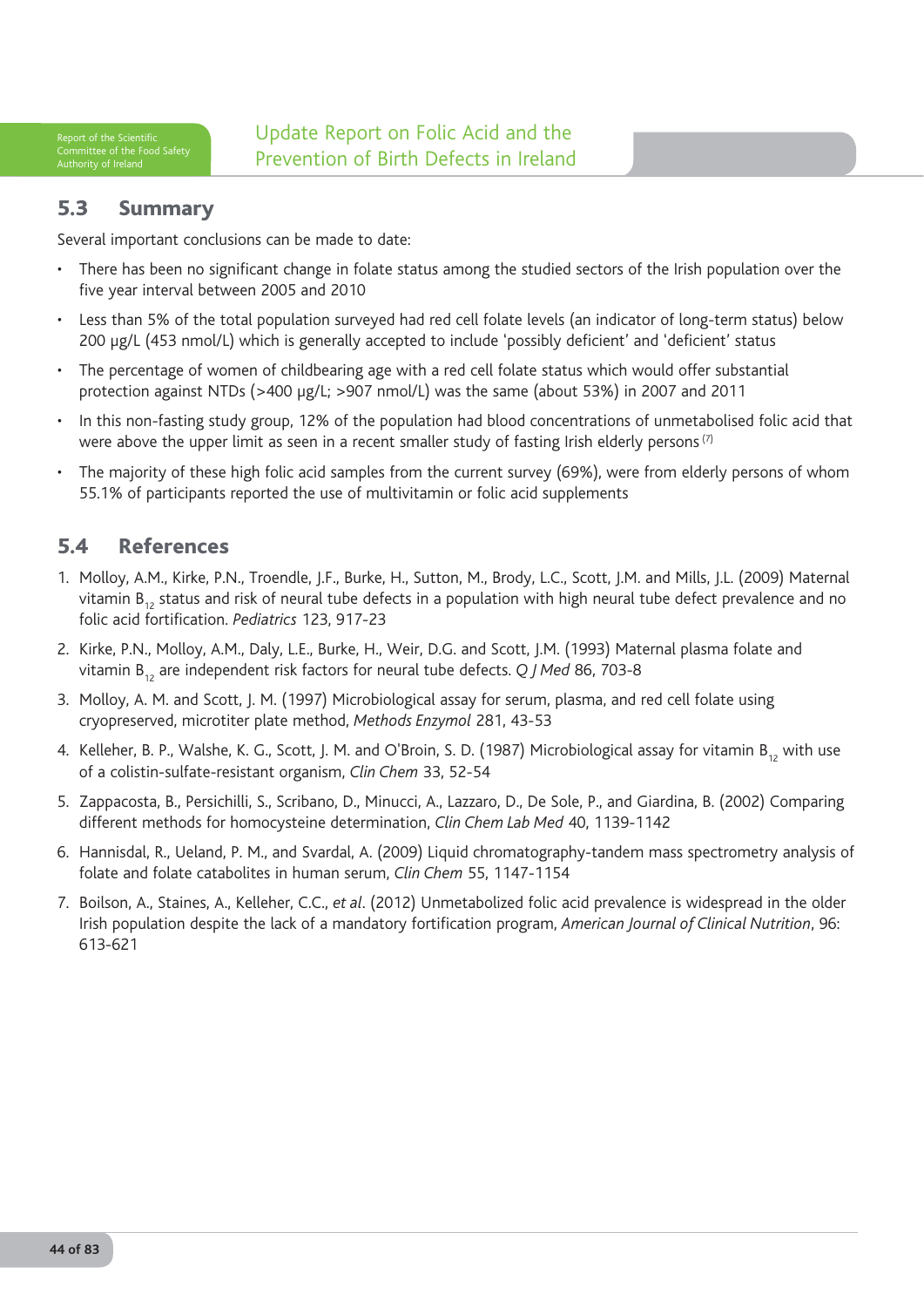# CHAPTER 6. DIETARY FOLATE INTAKES IN RELATION TO BIOMARKER STATUS IN IRISH ADULTS

# 6.1 Background

Folate is available in the diet either in natural forms occurring in a variety of foodstuffs, e.g. green leafy vegetables, asparagus, beans, legumes, liver and yeast, or in the synthetic form known as folic acid occurring in the diet only as fortified foods or dietary supplements, which is readily converted to the natural vitamin forms after ingestion. Compared with natural food folates at equivalent intakes, folic acid provides a more stable and more bioavailable form of the vitamin. Therefore, food fortification with folic acid is potentially an effective means of increasing the folate status of a population.

The Irish National Adult Nutrition Survey (NANS) 2008-2010 is one of the few national dietary surveys in Europe to have collected comprehensive brand level dietary intake data on both fortified foods and dietary supplements in addition to blood folate data. NANS, which was supported by DAFM and HRB (FHRI initiative), therefore provides an excellent resource to assess the impact of voluntary fortification and supplement use in a nationally representative population currently exposed to food fortification on a voluntary basis.

# 6.2 Key Points for Update

A recent analysis was conducted to evaluate dietary intakes and blood folate levels in the Irish adult population, and to examine the relative contribution of voluntary fortification and supplement use to these intakes and corresponding biomarker status.

## 6.2.1 Methods

### The survey

NANS was a cross sectional food consumption survey carried out between May 2008 and April 2010 in the Republic of Ireland in a national sample of 1,500 adults aged 18-90 years (men: n = 760; women: n = 740). Ethical approval was obtained from the Ethics Research Committees at University College, Cork and University College, Dublin and written informed consent obtained from all participants. Outlined below is a concise overview of subject sampling procedures and the analysis relating to folate intake and biomarker status. A more detailed description of the methodologies used has been reported elsewhere (1,2).

## Sampling procedure

Individuals were selected for participation from the Data Ireland (An Post) database of free-living adults in Ireland in twenty geographical clusters across the country, selected to provide proportional representation across the urban– rural continuum. There were few exclusion criteria, other than pregnancy/lactation and inability to complete the survey due to disability. The sample was representative of the Irish adult population with respect to age, gender, social class and urban/rural location when compared with the 2006 Irish census  $(3)$ . In addition to the collection of food and beverage intake data and blood samples, data on lifestyle, health indicators and attitudes to food and health were investigated. The overall response rate was 60%. After the exclusion of participants being prescribed high dose folic acid or  $B_{12}$  injections, the present analysis included only those participants who had provided full dietary intake and blood data for folate (*n*=1,126).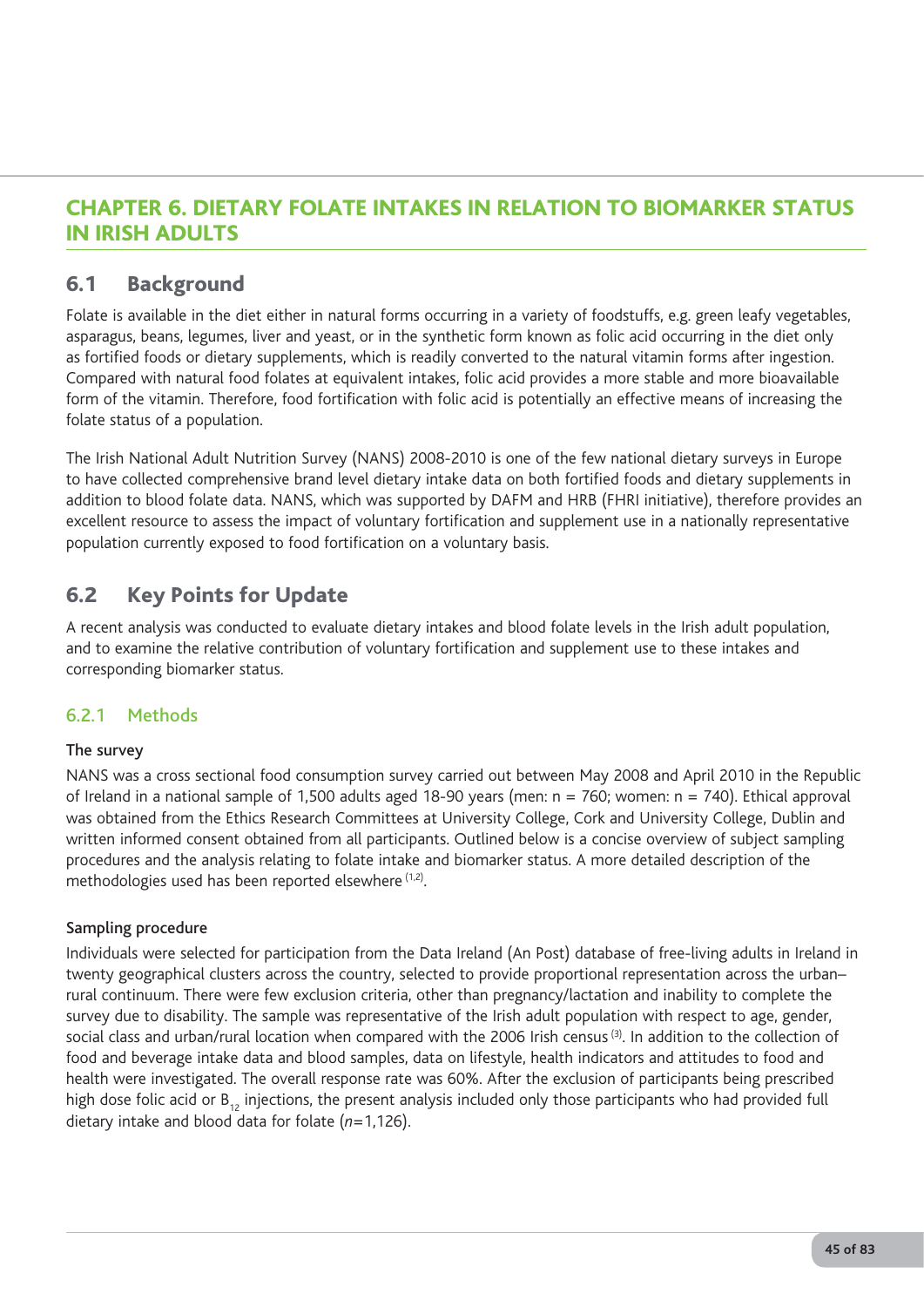#### Assessment of dietary intakes and blood folate levels

Food and beverage intake data were collected using a four consecutive day semi-weighed food diary which included at least one weekend day. Participants were asked to record the type and amount of all food, beverages and supplements consumed, at brand level where possible, and where applicable to record recipes, cooking method and details of leftovers. Participants were asked to retain the packaging of foods and beverages they consumed which was later used to develop the Irish Food and Ingredients Database version 3.0 (INFID)<sup>(4)</sup>. INFID is a multifaceted database which records detailed information printed on food packaging as consumed in NANS and in previous food consumption surveys in Ireland (including nutritional content and ingredients list). Following quantification (5), food intake data were analysed using the food composition database WISP<sup>®</sup> version 3.0 (Tinuviel Software, Anglesey, UK) which uses data from McCance and Widdowson's 'The Composition of Foods' sixth and fifth editions plus all nine supplemental volumes to generate nutrient intake as described elsewhere (1). Adjustments were made to the food composition database to take account of recipes, nutritional supplements, commonly consumed generic Irish foods and new foods on the market. All food and beverages consumed in NANS were grouped into one of 21 food groups.

Folate intakes from natural food sources and from fortified foods were estimated using a customised version of WISP© v3 (Tinuviel Software, Anglesey, UK). However, as WISP© does not distinguish between the natural folates and folic acid, this database needed to be customised before using it for the current study. Additional analysis was completed to identify fortified foods and supplements as consumed in NANS using INFID, manufacturers' websites or supermarket audits. In addition, manufacturers of fortified foods were contacted for information regarding their stated folate content and existing fortified foods in the database were updated to reflect current levels of fortification. Newly identified fortified foods were allocated a new food code. Apart from these modifications, WISP was also customised for the purpose of this study to include the contribution of supplements. The vitamin content of supplements was obtained from INFID or directly from product labels. In this manner, it was possible to distinguish and separately quantify natural food folates and the synthetic folic acid added during manufacturing. Dietary Folate Equivalents (DFE) were calculated as natural folate ( $\mu$ g) + (folic acid from fortified food ( $\mu$ g) x 1.7)<sup>(6)</sup>.

Blood samples were collected and blood folate was measured at Trinity College, Dublin by microbiological assay (7) as described in Chapter 5. Samples were analysed blind and quality control was carried out by repeated analysis of stored batches of pooled samples covering a wide range of values.

To examine the relative impact of voluntary fortification and supplement use, participants were categorised into six mutually exclusive consumption groups formed according to their source of folic acid intake from the four day food diary. Non consumers consumed no folic acid during the food diary recording period (Group 1). Fortified food consumers consumed a folic acid fortified food at least once during the recording period and were further stratified into low, medium and high consumers based on tertiles of folic acid intake (Groups 2-4). Supplement users were defined as participants who consumed folic acid from a supplement at least once during the recording period, but no folic acid from fortified food (Group 5). Supplement users and fortified food consumers consumed folic acid from both sources (Group 6). Dietary folate intakes and biomarker status were subsequently compared across the consumption groups.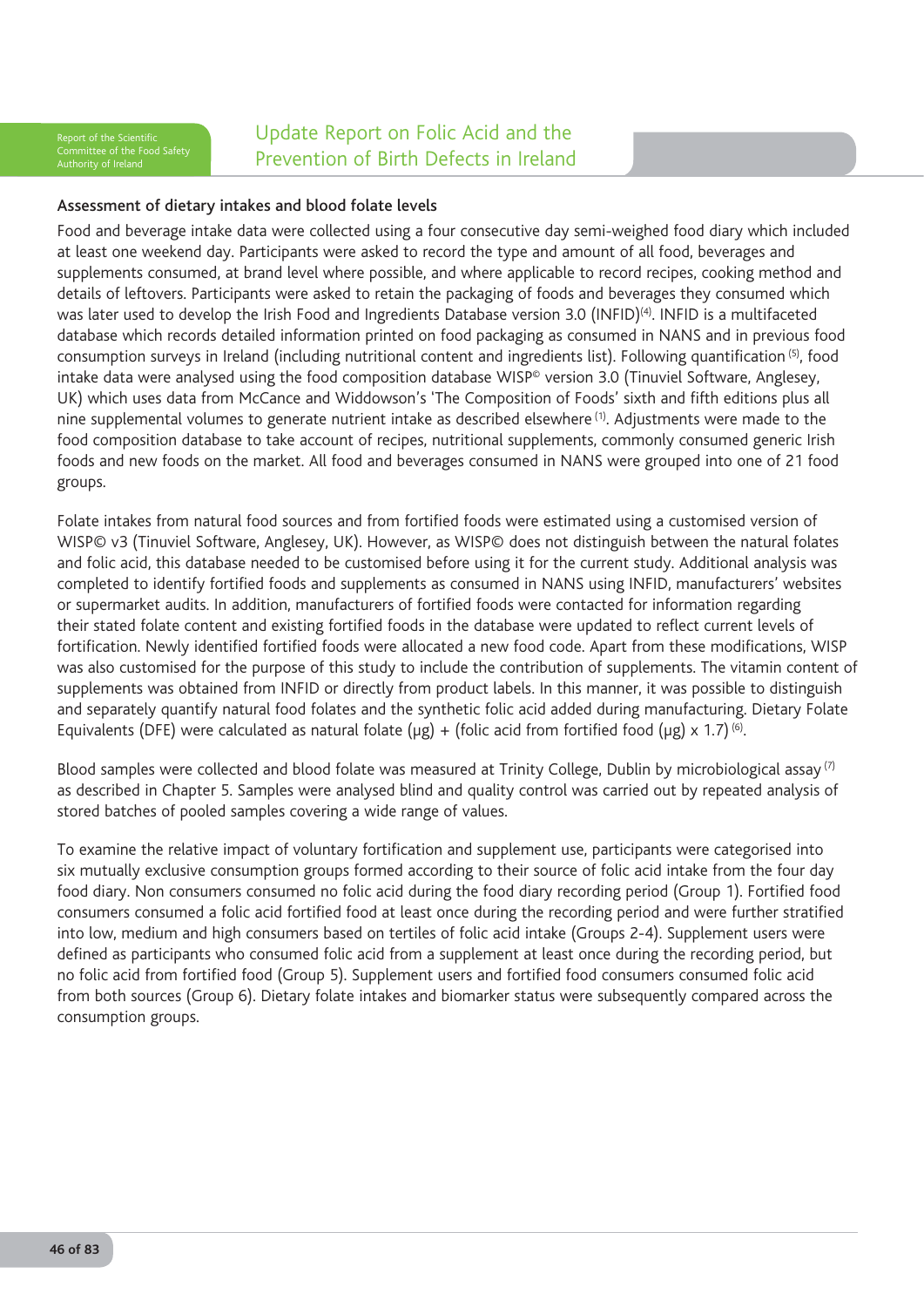## 6.2.2 The findings

As shown in Table 6.1, median intakes of total folate, i.e. from natural folate and folic acid from supplements and fortified foods in the total population were 312 µg/day, with the majority derived from natural folate forms (223 µg/day) and with intakes of 64 µg/day from folic acid, predominately from folic acid-fortified foods (50 µg/ day). Overall, 74% of total folate intake was obtained from natural sources, with 20% from fortified foods and 6% from supplements. The comparable dietary intake value when expressed as DFE (which accounts for differing bioavailability of folate and folic acid in foods) in the total population was 323 µg/day. A distribution of intakes was clearly evident with the lowest intakes of all forms for females aged 18-50 years (who had total folate intakes of 260 µg/day (DFE: 267 µg/day) while the highest were in males aged 51-64 years (total folate: 351 µg/day, DFE: 409 µg/day). The majority of the population were consumers of folic acid-fortified foods (79%), whereas the use of a supplement containing folic acid ranged from 8% in older men to 20% in women aged 51-64 years. Chief dietary sources of natural folate were potatoes, vegetables and brown bread (40% of natural folate intakes), while ready-toeat breakfast cereals, spreads and milks accounted for 68% of total folic acid intakes. Median concentrations of RBC folate and serum folate were 872nmol/L and 25.5nmol/L respectively in the total population. However, biomarker status was generally reflective of intake data, with the lowest red blood cell folate status observed for women aged 18-50 years (799nmol/L) (Table 6.1) which is lower than the optimal red blood cell folate status for NTD protection (>907nmol/L).

Since NANS was completed in 2010 there has been a reduction in the number of fat spreads and breads fortified with folic acid. Updating intake estimates of folic acid for 2015 to take account of these changes shows median (mean) daily intakes of folic acid in women aged 18-50 years to be 43 (92) µg. The mean daily intake of folic acid from foods voluntarily fortified is estimated as 50 µg but could be up to 63 µg if it is assumed that the folic acid content exceeds the declared value on the label by an average of 25%, in keeping with usual practice of manufacturers to allow for losses during processing and storage (L Kehoe, J Walton, A Flynn, personal communication).

### Dietary folate and blood folate according to intakes of folic acid-fortified foods and supplements

Almost one fifth (18%) of the population reported consuming no folic acid from either fortified foods or supplements (Group 1) while the majority (68%) consumed folic acid from fortified foods only (Groups 2-4) (Table 6.2). Among supplement users, 3% did not consume fortified foods (Group 5) while 11% also consumed folic acid from fortified foods (Group 6). There was a significant stepwise increase in total folate and folic acid intakes with increasing intake of fortified foods and with supplement use The dietary intake pattern was typically reflected in serum folate and RBC folate, but concentrations of both reached a plateau among high fortified food consumers with no further significant increases in supplement users. Only three participants had an intake of folic acid exceeding the tolerable upper level (1,000 µg/d); of whom one participant was a high fortified-food consumer and two were supplement users only.

### Folate status in women of reproductive age

Within NANS, women of reproductive age were classed as aged 18-50 years. Women in this age category had median daily intakes of total folate of 260 µg/day, natural folate of 189 µg/day and folic acid from fortified foods and supplements of 52 µg/day. However, while 78% of women in this category consumed fortified foods, only 16% consumed folic acid supplements (Table 6.1). These low intakes were reflected in serum RBC and folate concentrations whereby the lowest RBC folate status was observed for women aged 18-50 years (799nmol/L). Analysis by social class revealed a downward trend in both dietary intakes and biomarker status from the professional/managerial/technical social class (SC1) to the semi-skilled/unskilled (including students) social class (SC4) (Figure 1).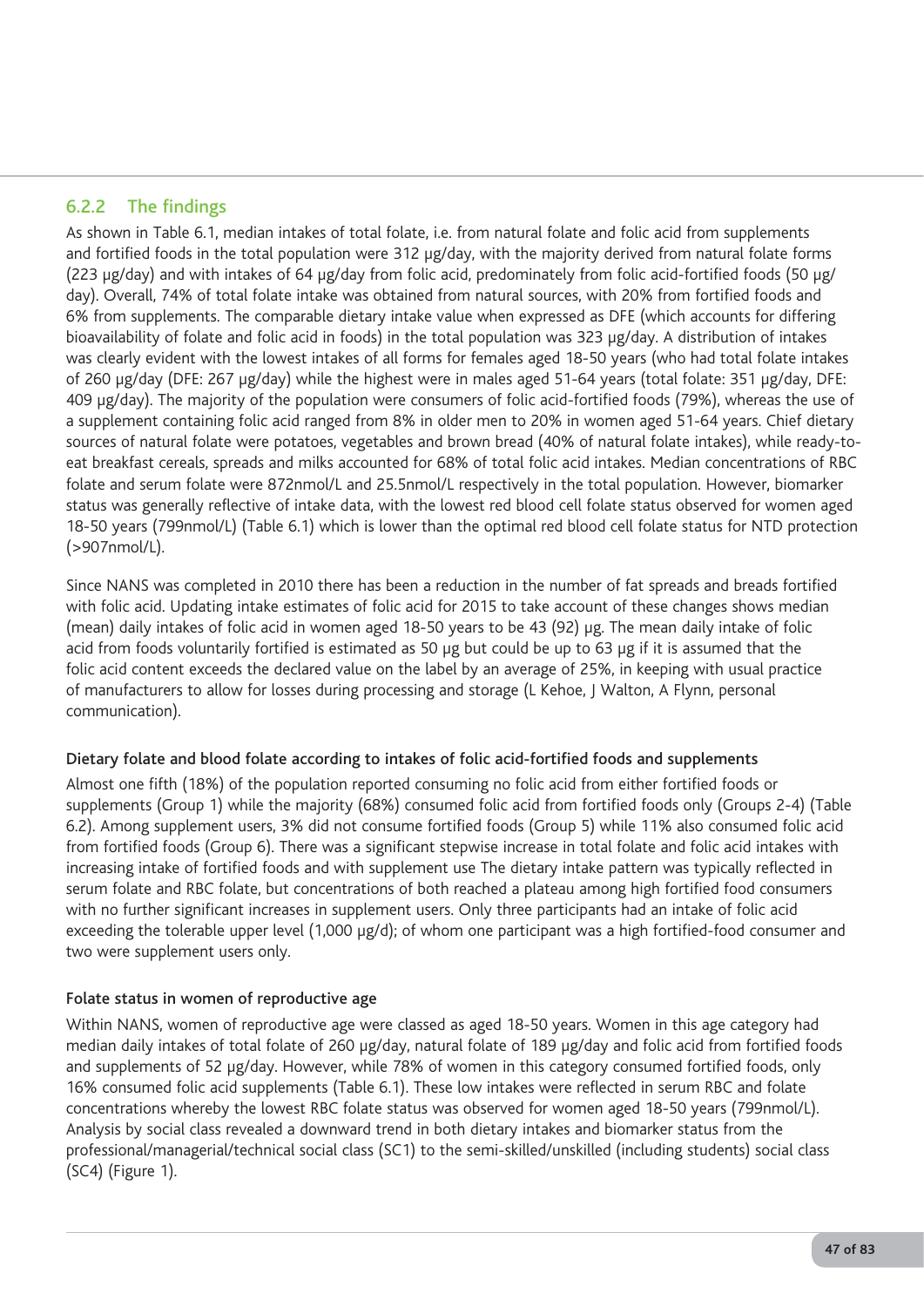



SC1: Professional/managerial/technical; SC2: Non-manual/skilled; SC3: Manual skilled; SC4: Semi-skilled/unskilled (including students)

Overall, only 36% of women of reproductive age (134 out of 371) achieved an optimal folate status for NTD protection (>907nmol/L), of whom a significantly higher proportion were in the high fortified food consumer group (47%) and supplement user group (64%) compared with the other three groups (16-33%) (Figure 2).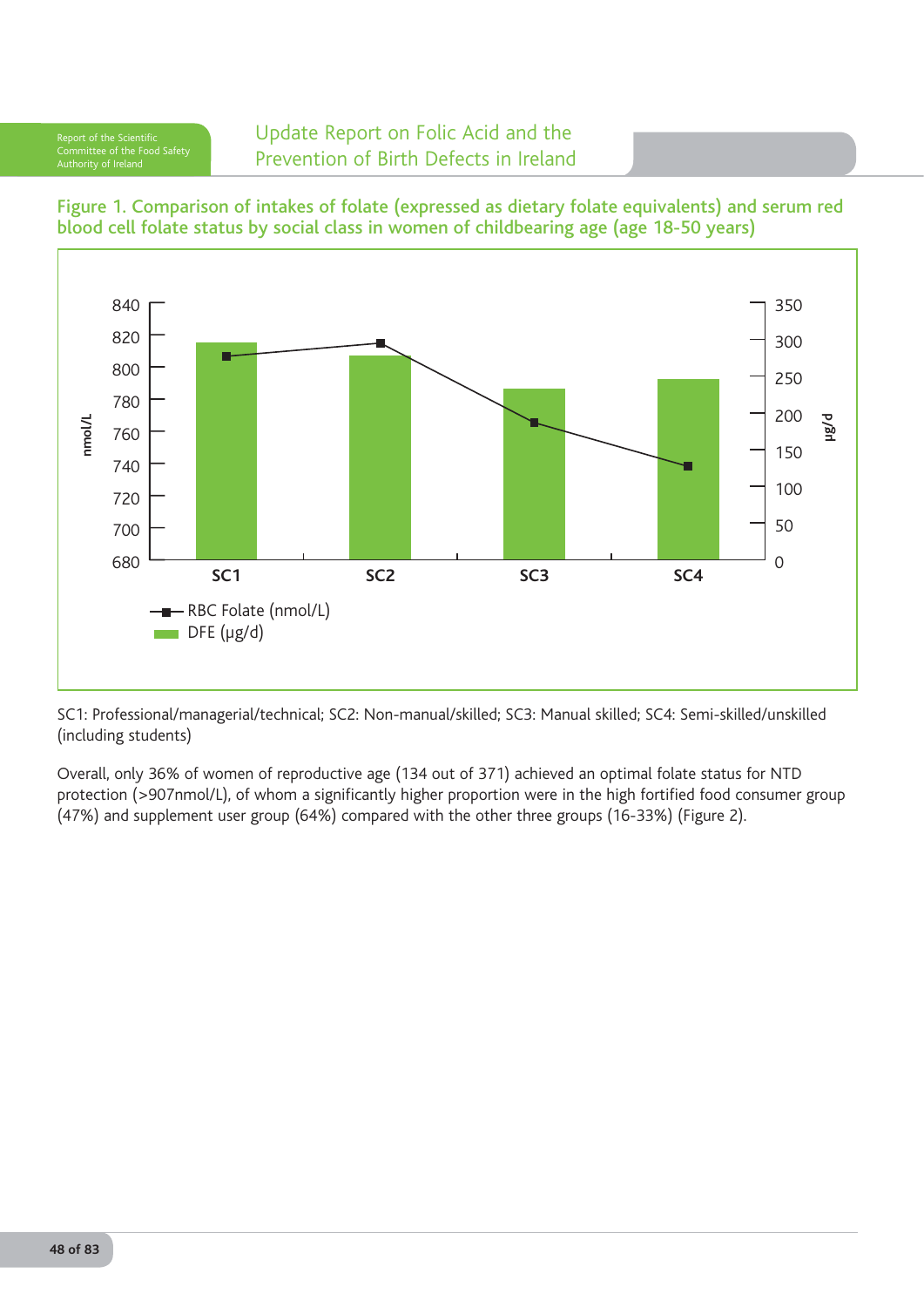

Figure 2. Proportion of Irish women aged 18-50 years with optimal red blood cell (RBC) folate status for protection against NTDs according to folic acid intake from fortified foods and supplements

Data modified from Hopkins *et al* 2015

NANS did not include pregnant women. McGowan and McAuliffe<sup>(8)</sup> have however described dietary patterns and associated folate intakes during pregnancy in a cohort of 398 healthy pregnant women attending the National Maternity Hospital, Dublin during 2007 – 2011. Mean daily intakes of total folate, i.e. combining natural forms and folic acid in fortified foods, were 272 µg/day in pregnancy with only marginally higher intakes in those women who could be classified as being 'health conscious' (*n*161; 287 µg/d) compared to those women classed as 'unhealthy' (*n*124; 252 µg/d). Furthermore, intakes of folate did not vary greatly across trimesters. Overall, only 2.1% were compliant with RDA for folate from dietary sources alone.

There is generally a lack of comprehensive intake-status data in relation to folate during pregnancy, although wellestablished evidence shows that blood folate concentrations decline markedly between the first and third trimesters of pregnancy – irrespective of dietary folate intakes – unless folic acid supplementation is continued beyond the period covered by current folic acid recommendations, i.e. until the end of the 12<sup>th</sup> gestational week. In any case, for the purposes of the current report focussing on NTDs, this is not considered to be an issue given that the relevant public health concern for preventing NTDs relates to folate status before conception and during the very early stages of pregnancy before most women will have come into contact with maternity services. For the purposes of this report, the folate status of non-pregnant women of reproductive age as reported above is key.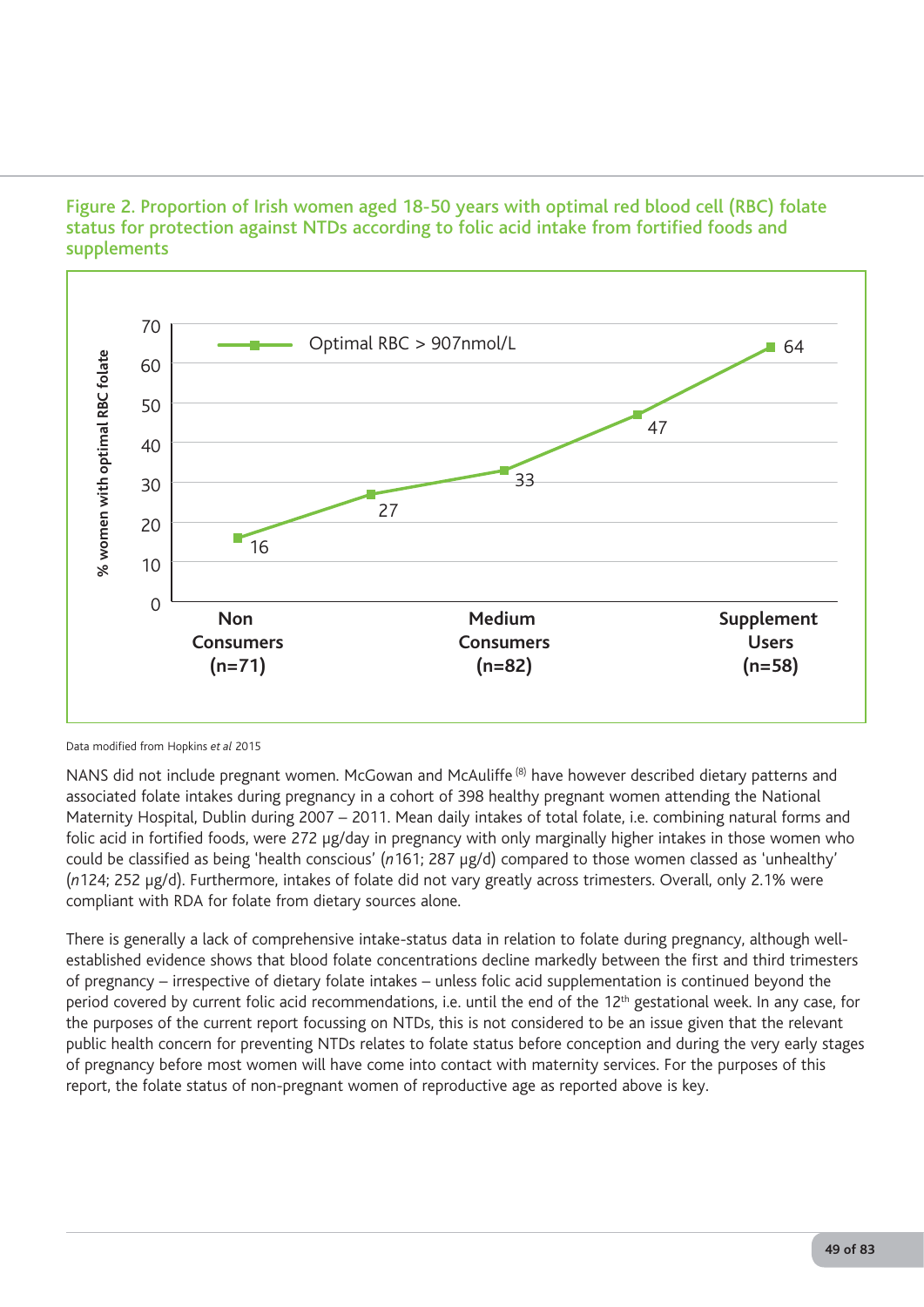## 6.2.3 Conclusion

In conclusion, the above results from NANS showed that consumption of voluntarily fortified foods and supplements were each associated with significantly higher blood levels of folate in a nationally representative sample of Irish adults. Nevertheless, the population impact of these measures was unevenly distributed and their impact was found to be generally inadequate in providing the majority of women of reproductive age with an optimal RBC folate level to protect against NTDs. These folate intake-status data will serve as an important population-based baseline against which any future changes in fortification practices and supplement use in Ireland can be monitored.

## 6.3 Summary

Ireland has traditionally operated a liberal policy of voluntary fortification but little is known about how this practice, along with supplement use, affects population intakes and status of folate. Using data from the Irish National Adult Nutrition Survey (NANS) (2008-2010), the relative impact of voluntary fortification and supplement use on dietary intakes and biomarker status of folate was examined. Folic acid intakes from fortified foods and supplements were estimated using brand information. Dietary and biomarker values for folate were then compared across six mutually exclusive consumption groups formed on the basis of folic acid intake.

The results showed that consumption of folic acid through fortified foods at low, medium and high levels of exposure [median intakes of 22, 69 and 180 µg/d respectively], supplements [203 µg/d] or both [287 µg/d] was associated with significantly higher folate intakes and status compared to non-consumption of folic acid (18% of the Irish population). Median values for red blood cell (RBC) folate increased significantly from 699 nmol/L in nonconsumers to 1,040 nmol/L in consumers with a high intake of fortified foods, with further non-significant increases in supplement users. Overall, only 36% of women of reproductive age achieved an optimal folate status for NTD protection (>907nmol/L). Of note, two thirds of young women had suboptimal RBC folate for protection against NTDs; among non-consumers of folic acid only 16% attained optimal RBC folate. Consumption of voluntarily fortified foods and/or supplement use was associated with significantly higher dietary intakes and biomarker status of folate in Irish adults. Of concern, the majority of young women remain sub-optimally protected against NTDs.

This research described above has been reported in full elsewhere<sup>(2)</sup> was funded by the DAFM, the HRB under their joint Food for Health Research Initiative (2007-12) (grant number FHRIUCC2).

# 6.4 References

- 1. Irish Universities Nutrition Alliance (2011) National Adult Nutrition Survey Summary Report. Cork: Irish Universities Nutrition Alliance. Internet: <http://www.iuna.net/?p=1062012>(accessed Nov 4 2015)
- 2. Hopkins, S.M., Gibney, M.J., Nugent, A.P., McNulty, H., Molloy, A.M., Scott, J.M., Flynn, A., Strain, J.J., Walton, J. and McNulty, B.A. (2015) Impact of voluntary fortification and supplement use on dietary intakes and biomarker status of folate and vitamin B-12 in Irish adults. *American Journal of Clinical Nutrition* 101,1163-72
- 3. Central Statistics Office. Census 2006: Principal demographic results. Dublin (Ireland): The Stationery Office; 2007
- 4. Gilsenan, M.B., Lambe, J. and Gibney, M.J. (2002) Irish National Food Ingredient Database: application for assessing patterns of additive usage in foods. *Food Addit Contam* 19, 1105-1115
- 5. Harrington, K.E., Robson, J., Kiely, M., Livingstone, M.B.E., Lambe, J. and Gibney, M.J. (2001) The North/South Ireland Food Consumption Survey: survey design and methodology. *Public Health Nutr* 4, 1037-42
- 6. Institute of Medicine (1998) DRI Reference Intakes for Thiamin, Riboflavin, Niacin, Vitamin B $_{\rm c}$ , Folate, Vitamin B $_{\rm 12'}$ Pantothenic Acid, Biotin, and Choline. Washington, D.C.: National Academy Press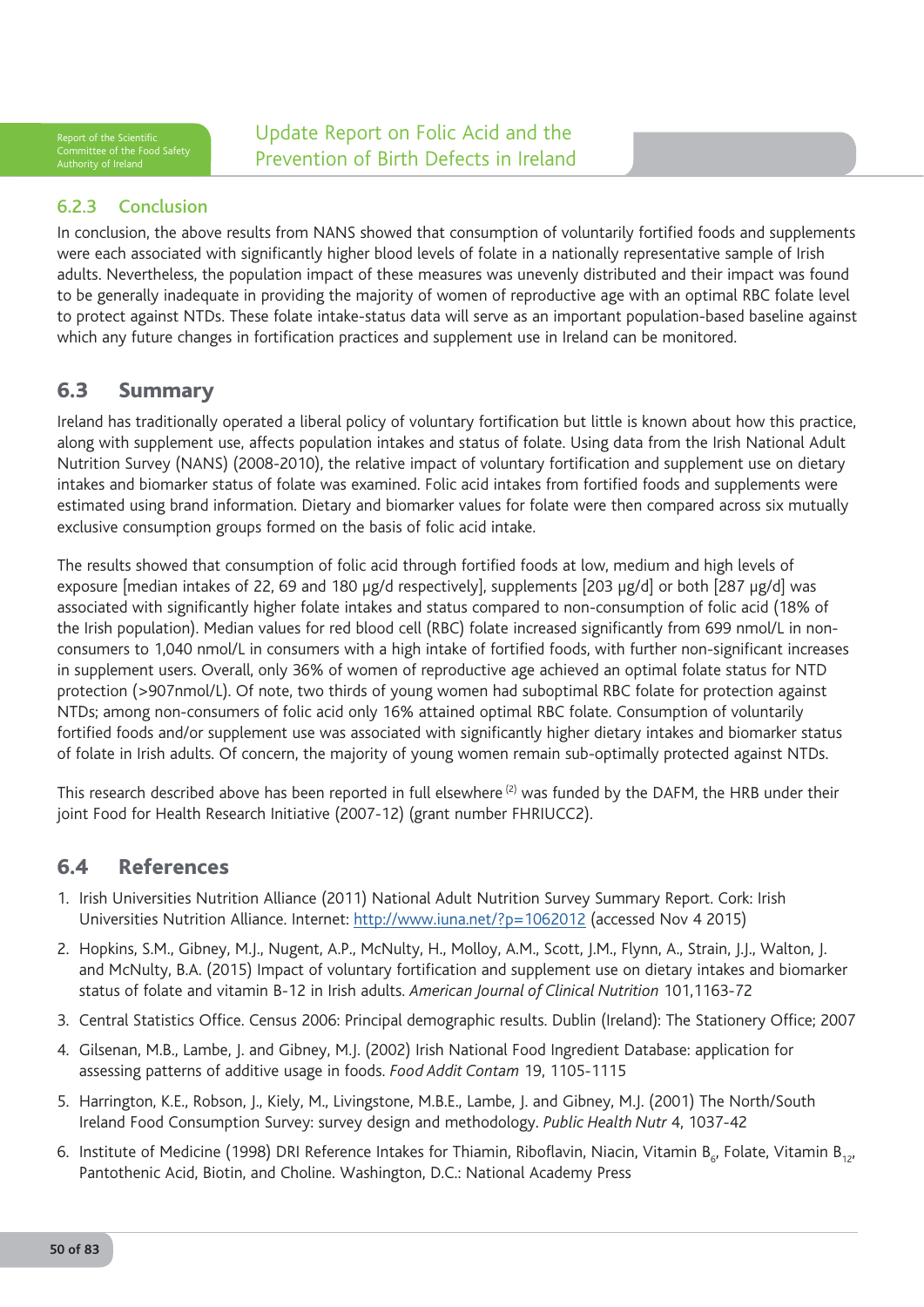- 7. Molloy, A.M. and Scott, J.M. (1997) Microbiological assay for serum, plasma, and red cell folate using cryopreserved, microtiter plate method. *Methods Enzymol* 281, 43-53
- 8. McGowan, C.A. and McAuliffe, F.M. (2012) Maternal dietary patterns and associated nutrient intakes during each trimester of pregnancy. *Public Health Nutr*. Available on CJO 2012 doi:10.1017/S1368980012000997

### Table 6.1 Median intakes of folate and Vitamin B-12 according to dietary source in the total population and percentage consumers of fortified foods and supplements and biomarker status by sex and age group

|                                   | <b>All Ages</b>       | <b>Males</b>                        |                    |                      | <b>Females</b>       |                      |                      |
|-----------------------------------|-----------------------|-------------------------------------|--------------------|----------------------|----------------------|----------------------|----------------------|
|                                   | 18-91y                | $18-50y$                            | 51-64y             | $\geq 65y$           | 18-50y               | 51-64y               | $\geq 65y$           |
|                                   | $(n=1115-$<br>1126)   | $(n=388-$<br>392)                   | $(n=112)$          | $(n=63)$             | $(n=368-$<br>371)    | $(n=109-$<br>110)    | $(n=76-78)$          |
| Folate intakes (µg/d)             |                       |                                     |                    |                      |                      |                      |                      |
| <b>DFE</b>                        | 323<br>$(234, 474)^1$ | 389<br>(294, 554)                   | 409<br>(292, 580)  | 356<br>(233, 581)    | 267<br>(197, 363)    | 303<br>(230, 464)    | 269<br>(210, 451)    |
| Total <sup>2</sup>                | 312<br>(228, 448)     | 372<br>(280, 506)                   | 351<br>(265, 497)  | 314<br>(214, 470)    | 260<br>(192, 349)    | 297<br>(225, 423)    | 277<br>(198, 391)    |
| Natural                           | 223<br>(173, 286)     | 274<br>(204, 344)                   | 271<br>(213, 325)  | 223<br>(184, 274)    | 189<br>(151, 231)    | 207<br>(171, 268)    | 210<br>(158, 248)    |
| Total folic acid <sup>3</sup>     | 64<br>(14, 167)       | 74<br>(20, 175)                     | 68<br>(9, 205)     | 71<br>(12, 183)      | 52<br>(13, 135)      | 66<br>(24, 196)      | 63<br>(12, 177)      |
| Fortified foods <sup>4</sup>      | 50<br>(9, 118)        | 58<br>(12, 125)                     | 60<br>(8, 169)     | 64<br>(11, 180)      | 35<br>(6, 87)        | 40<br>(9, 109)       | 47<br>(0, 138)       |
| Consumers of folic acid (%)       |                       |                                     |                    |                      |                      |                      |                      |
| Fortified foods                   | 79                    | 80                                  | 80                 | 81                   | 78                   | 80                   | 74                   |
| Supplements                       | 14                    | 14                                  | 9                  | 8                    | 16                   | 20                   | 14                   |
| <b>Folate status</b>              |                       |                                     |                    |                      |                      |                      |                      |
| Red blood cell folate<br>(nmol/L) | 872<br>(672, 1196)    | 905<br>(700, 1154)                  | 924<br>(713, 1228) | 964<br>(740, 1414)   | 799<br>(626, 1110)   | 936<br>(969, 1334)   | 926<br>(747, 1296)   |
| Serum folate<br>(mmol/L)          | 25.5<br>(16.7, 38.8)  | 24.4<br>$(17.0, 35.5)$ (16.9, 38.5) | 24.8               | 30.2<br>(19.2, 38.6) | 25.2<br>(16.1, 37.2) | 32.0<br>(18.9, 47.8) | 27.0<br>(14.1, 54.9) |

<sup>1</sup> Interquartile range in parentheses (all such values), smaller 'n' values relate to sample sizes available for biomarker analysis.

<sup>2</sup> Refers to total folate intakes from natural food sources, fortified foods and supplements.

<sup>3</sup> Refers to total folic acid intakes from both fortified foods and supplements.

DFE, dietary folate equivalents calculated as follows: natural folate (µg) + (folic acid from fortified foods (µg) x 1.7) (IOM,1998)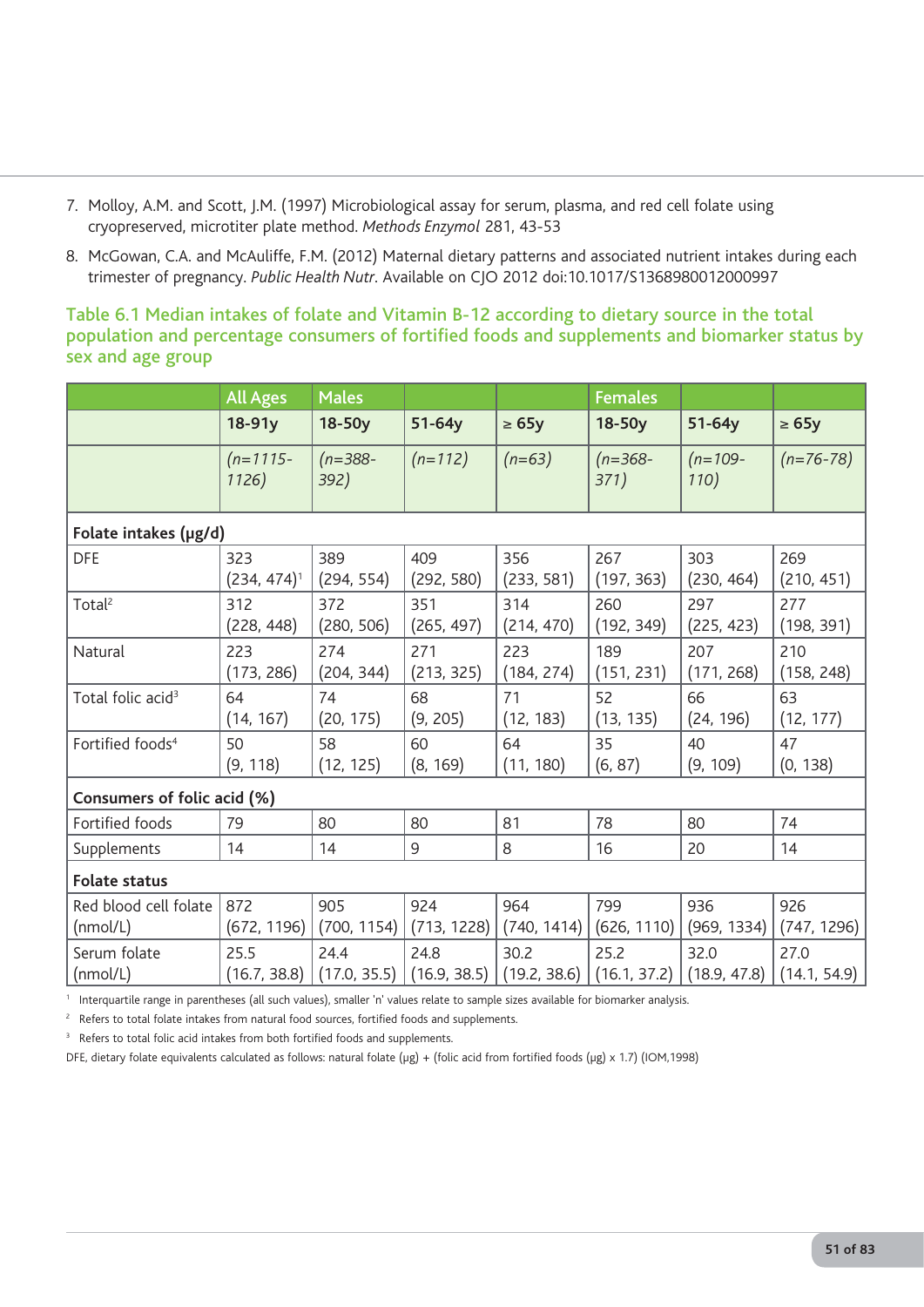## Table 6.2 Dietary intakes and biomarker status of folate and Vitamin B-12 grouped by participants' intake of folic acid fortified foods and supplements<sup>1</sup>

|                                            | Non-<br>consumers<br>(1)            | Low<br><b>Consumers</b><br>(2)   | <b>Medium</b><br><b>Consumers</b><br>(3) | <b>High</b><br><b>Consumers</b><br>(4) | <b>Supplement</b><br><b>Users</b><br>(5) | <b>Supplement</b><br><b>Users &amp; FF</b><br>consumers<br>(6) | P-value <sup>2</sup> |
|--------------------------------------------|-------------------------------------|----------------------------------|------------------------------------------|----------------------------------------|------------------------------------------|----------------------------------------------------------------|----------------------|
|                                            | 18-91y                              | 18-50y                           | 51-64y                                   | $\geq 65y$                             | 18-50y                                   | $51-64y$                                                       | $\geq 65y$           |
| <b>Folic acid</b><br>intake                | $0$ µg/d                            | $1-45$ µg/d                      | 46-108<br>µg/d                           | 109-1,044<br>µg/d                      | 10-2,000<br>µg/d                         | 33-958<br>µg/d                                                 |                      |
| $\mathsf{n}$                               | 200                                 | 254                              | 252                                      | 261                                    | 36                                       | 123                                                            |                      |
| <b>General Characteristics</b>             |                                     |                                  |                                          |                                        |                                          |                                                                |                      |
| Male: female<br>$(\%)$                     | 48:52:00                            | 43:57:00                         | 52:48:00                                 | 62:38:00                               | 42:58:00                                 | 43:57:00                                                       | < 0.001              |
| Age (y)                                    | 45<br>$(31, 56)^3$                  | 43<br>(28, 55)                   | 39<br>(27, 52)                           | 45<br>(28.5, 58)                       | 38<br>(27, 52)                           | 38<br>(26, 57)                                                 | 0.056                |
| BMI $(kg/m2)$                              | 27.1<br>(23.7, 30.1)                | 26.6<br>(23.8, 29.9)             | 26.6<br>(23.8, 30.1)                     | 26.3<br>(23.7, 29.1)                   | 25.6<br>(22.9, 28.3)                     | 25.3<br>(22.8, 28.2)                                           | 0.037                |
| Energy (MJ/d)                              | 7.9<br>$(6.5, 9.7)$ <sup>a</sup>    | 7.9<br>$(6.2, 9.7)$ <sup>a</sup> | 8.2<br>$(6.4, 10.6)^{ab}$                | 9.0<br>$(7.2, 11.3)^{b}$               | 8.7<br>$(6.8, 10.5)$ <sup>ab</sup>       | 8.6<br>$(7.2, 11.2)$ <sup>ab</sup>                             | < 0.001              |
| Smoker (%)                                 | 30                                  | 23                               | 20                                       | 12                                     | 19                                       | 13                                                             | < 0.001              |
| <b>Dietary Intakes</b><br>Folate $(\mu g)$ |                                     |                                  |                                          |                                        |                                          |                                                                |                      |
| Total                                      | 206<br>$(160, 293)$ <sup>a</sup>    | 233<br>$(186, 291)^{b}$          | 288<br>$(242, 349)$ <sup>c</sup>         | 445<br>$(363, 535)^d$                  | 558<br>$(267, 636)$ <sup>de</sup>        | 582<br>$(431, 746)$ <sup>e</sup>                               | < 0.001              |
| Natural                                    | 206<br>(160, 293)                   | 211<br>(161, 272)                | 214<br>(170, 278)                        | 248<br>(195, 309)                      | 237<br>(179, 306)                        | 246<br>(185, 309)                                              | 0.366                |
| Folic acid                                 | 0                                   | 22<br>$(13, 32)^{a}$             | 69<br>$(56, 84)$ <sup>b</sup>            | 180<br>$(137, 248)$ <sup>c</sup>       | 203<br>$(150, 400)$ <sup>cd</sup>        | 287<br>$(220, 438)^d$                                          | < 0.001              |
| <b>DFE</b>                                 | 206<br>$(160, 293)$ <sup>a</sup>    | 249<br>$(199, 310)^{b}$          | 338<br>$(291, 406)$ <sup>c</sup>         | 572<br>$(472, 709)^d$                  | 237<br>$(179, 306)$ <sup>ab</sup>        | 373<br>$(252, 546)$ <sup>e</sup>                               | < 0.001              |
| <b>Biomarkers</b>                          |                                     |                                  |                                          |                                        |                                          |                                                                |                      |
| Serum folate<br>(nmol/L)                   | 17.0<br>$(12.3, 24.8)$ <sup>a</sup> | 21.7<br>$(14.2, 30.3)^{b}$       | 23.2<br>$(16.8, 33.1)^{b}$               | 36.9<br>$(26.3, 53.6)^c$               | 32.9<br>$(22.6, 48.1)$ <sup>c</sup>      | 44.9<br>$(29.2, 68.6)$ <sup>c</sup>                            | < 0.001              |
| RBC folate<br>(nmol/L)                     | 699<br>(538, 934) <sup>a</sup>      | 784<br>$(623, 1018)^{b}$         | 825<br>$(695, 1083)^{b}$                 | 1040<br>$(83, 1390)$ <sup>c</sup>      | 1013<br>$(812, 1487)^c$                  | 1156<br>$(831, 1501)$ <sup>c</sup>                             | < 0.001              |

<sup>1</sup> Non-consumers (1) consumed no folic acid from fortified foods or supplements during the food diary. Those who consumed folic acid from fortified foods at least once during the food diary were categorised as low (2) medium (3) or high (4) consumers based on tertiles of folic acid intake from fortified foods. Supplement users (5) consumed folic acid from supplements at least once during the food diary and no fortified foods. Supplement users and fortified consumers (6) consumed folic acid from both supplements and fortified foods.

 $^2$  General characteristics were compared across the groups using Chi square analysis and one-way ANOVA (scheffe post hoc tests). B vitamin dietary intakes and biomarkers were compared using one-way ANCOVA controlling for gender, BMI, energy intakes and smoking status. <sup>abc</sup> Values across a row with unlike superscript letters were significantly different (bonferroni post hoc tests). P <0.05. 3 Median and interquartile range in parentheses (all such values).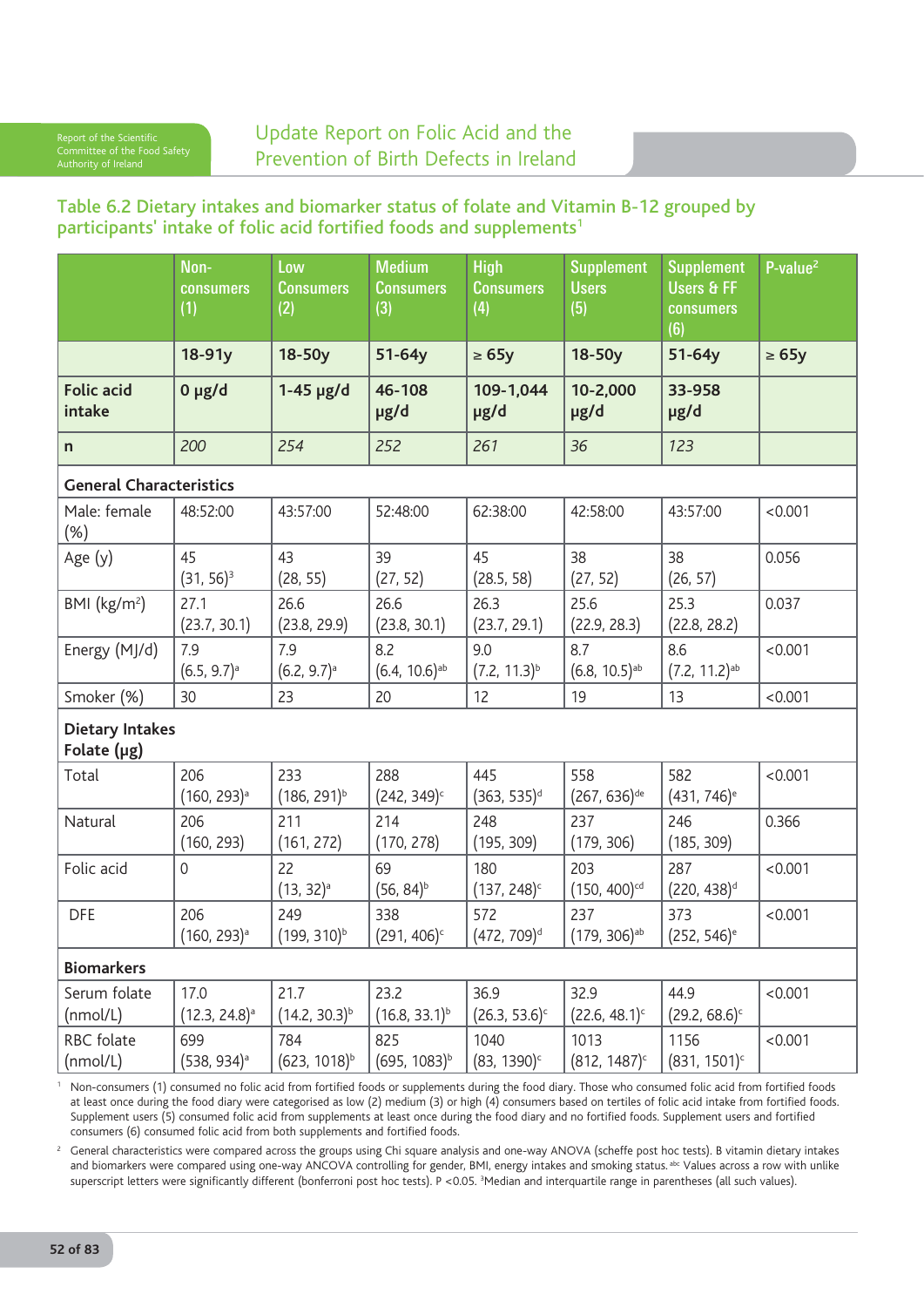# CHAPTER 7. SCIENTIFIC DEVELOPMENTS

# 7.1 Background

Established and emerging evidence indicates that the achievement of optimal folate status should be an important public health goal for populations worldwide. In practice however this is challenging. Folic acid, the form of folate used for fortification, is cheap to produce, is very stable once added to foods and is highly bioavailable when ingested. Thus, depending on local fortification policy, the folate status of populations can vary greatly from one country to the next and this is reflected in differences in health outcomes, most notably in the case of NTDs which are causatively linked with low maternal folate. Apart from preventing NTDs, there are other potential benefits of optimal folate status throughout the lifecycle.

# 7.2 Key Points for Update

## 7.2.1 Roles of folate in human health

Biologically, folate is required for one-carbon metabolism. This involves the transfer of one-carbon units in essential pathways incorporating DNA and RNA synthesis, amino acid metabolism and numerous methylation reactions (1). Folate plays a particularly important role in pregnancy and foetal development as it is essential for cell division and tissue growth. Conclusive evidence has existed for nearly 25 years that folic acid supplementation in early pregnancy protects against NTDs.

Although the preventative role of folate in NTDs is the major focus of public health efforts worldwide, the evidencebase at this time also supports other potential benefits of optimal folate status throughout the lifecycle from pregnancy, through childhood, to preventing chronic disease in ageing, including cardiovascular diseases, certain cancers, osteoporosis, and cognitive dysfunction (Figure 1). Folate in early life is considered fundamental however; indeed recent scientific interest is focused on the effects of maternal folate status during pregnancy on health outcomes in later life.

# Figure 1. Folate throughout the lifecycle

| Known and emerging roles of optimal folate in human health                                |                                                  |  |  |  |  |  |
|-------------------------------------------------------------------------------------------|--------------------------------------------------|--|--|--|--|--|
| Early life<br>Maternal health in pregnancy<br>$\bullet$<br>Fetal development<br>$\bullet$ | Strength of evidence<br>conclusive<br>conclusive |  |  |  |  |  |
| Offspring health and folate in pregnancy<br>$\bullet$                                     | new                                              |  |  |  |  |  |
| Later life                                                                                |                                                  |  |  |  |  |  |
| Prevention of heart disease/stroke<br>$\bullet$                                           | conclusive                                       |  |  |  |  |  |
| Cancer prevention<br>$\bullet$                                                            | promising                                        |  |  |  |  |  |
| Bone health<br>$\bullet$                                                                  | possible role                                    |  |  |  |  |  |
| Cognitive function in ageing<br>$\bullet$                                                 | possible role                                    |  |  |  |  |  |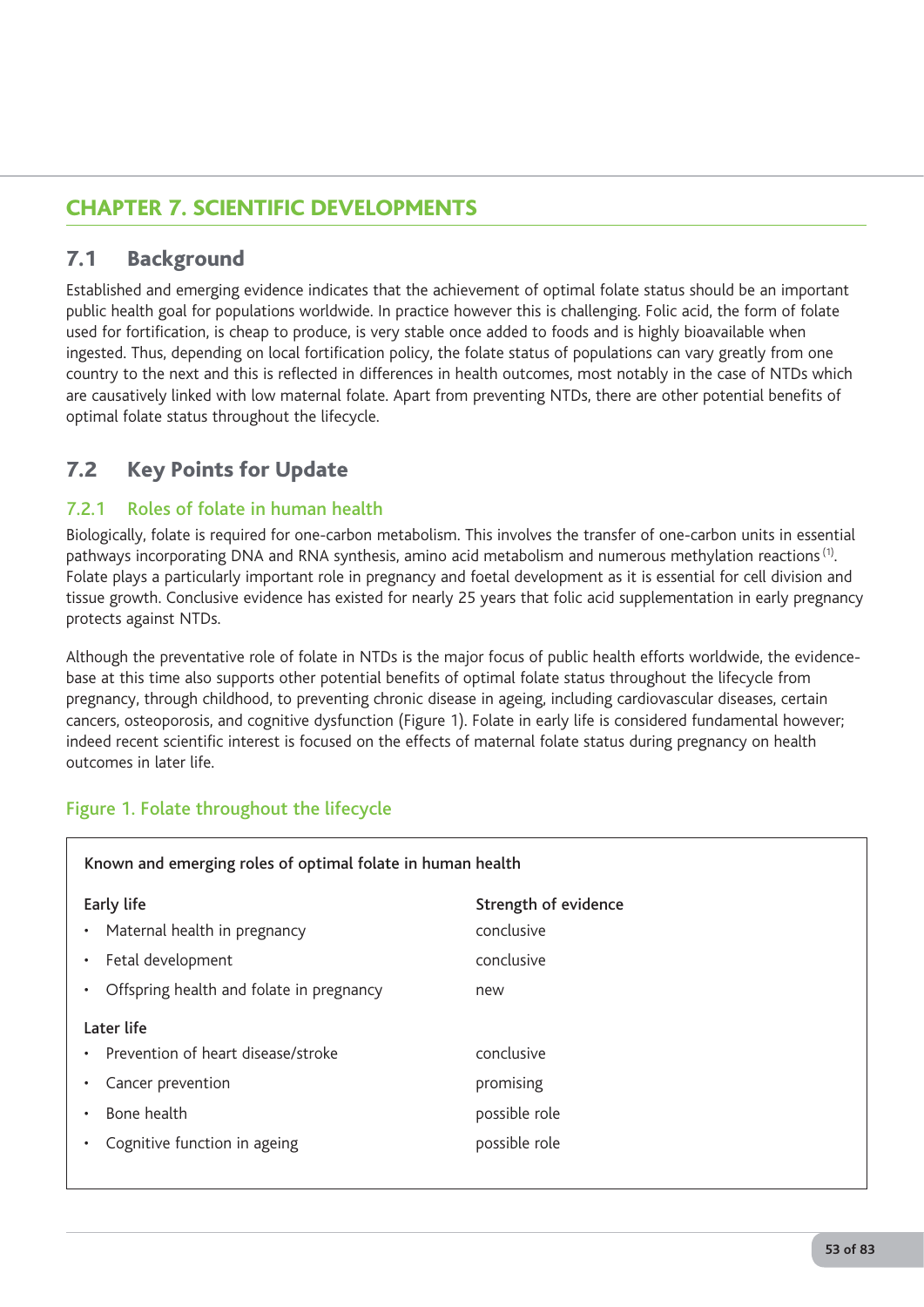Authority of Ireland

In recent years, it is becoming more evident that optimal folate functioning and the health effects of folate involve important metabolic interrelationships with other B vitamins, namely vitamins  $B_{12}$ ,  $B_6$  and  $B_{2}$ , i.e. riboflavin, and indeed highly relevant gene-nutrient interactions<sup>(1)</sup>.

## 7.2.2 Folate insufficiency

Clinical folate deficiency leads to megaloblastic anaemia, a condition which is characterised by immature, enlarged blood cells and which is reversible with folic acid treatment. Folate deficiency of pregnancy is a well-recognised heath concern and dates back to the first discovery of this vitamin in the 1930s. Pregnancy is a time when folate requirement is greatly increased in order to sustain the demand for rapid cell replication and growth of foetal, placental and maternal tissue (1). Certain gastrointestinal conditions, most notably coeliac disease, can cause folate deficiency through chronic malabsorption. In addition, some commonly used drugs can lead to folate depletion through various mechanisms, e.g. phenytoin and primidone (anticonvulsants), pyrimethamine (an antimalarial), and sulfasalazine (used in the treatment of inflammatory bowel disease).

It is important to appreciate that the absence of folate deficiency does not necessarily mean that folate status is optimal in terms of maintaining health and preventing folate-related disease including NTDs. Thus, in Ireland and many other developed countries, folate deficiency may be relatively rare, but sub-optimal folate status for prevention of NTDs is commonly encountered in women of childbearing age (Chapter 6).

Establishing the extent of low or sub-optimal folate status within or between different populations requires dietary intake data to be linked with folate biomarkers. Dietary data only, without corresponding biomarkers, will provide an incomplete picture of folate status in a given population because no account can be taken of the amount of folate absorbed and available for metabolic processes, i.e. bioavailability, in the assessment of folate status.

## 7.2.3 Folate bioavailability from natural food sources and fortified foods

Bioavailability can be defined as the proportion of an ingested nutrient that is absorbed and becomes available for metabolic processes or storage. It is very well established that the bioavailability of folate from naturally occurring food sources is poor, for reasons related to the chemical structure of folate in its natural form which make it inherently unstable, and because other dietary constituents may contribute to the instability of labile folates during digestion <sup>(1)</sup>. As a result, naturally occurring folates show incomplete bioavailability compared with folic acid at equivalent levels of intake<sup>(2)</sup>. Apart from their limited bioavailability once in the body, natural folates in foods can undergo significant losses before they are eaten. Food folates (particularly green vegetables) can be unstable under certain conditions of cooking, and this can substantially reduce the folate content of these foods before they are even ingested<sup>(3)</sup>.

In contrast, folic acid (as used in fortified food and supplements) provides a highly stable and bioavailable vitamin form. The bioavailability of folic acid is assumed to be 100% when ingested as a supplement, while folic acid in fortified food is estimated to have about 85% the bioavailability of supplemental folic acid. Folate intakes and recommendations in the United States and certain other countries are expressed as DFEs, a calculation which was devised to take into account the greater bioavailability of folic acid from fortified foods compared with naturally occurring food folates. DFEs are defined as the micrograms of natural food folate plus 1.7 times the micrograms of folic acid from fortified food $(2)$ .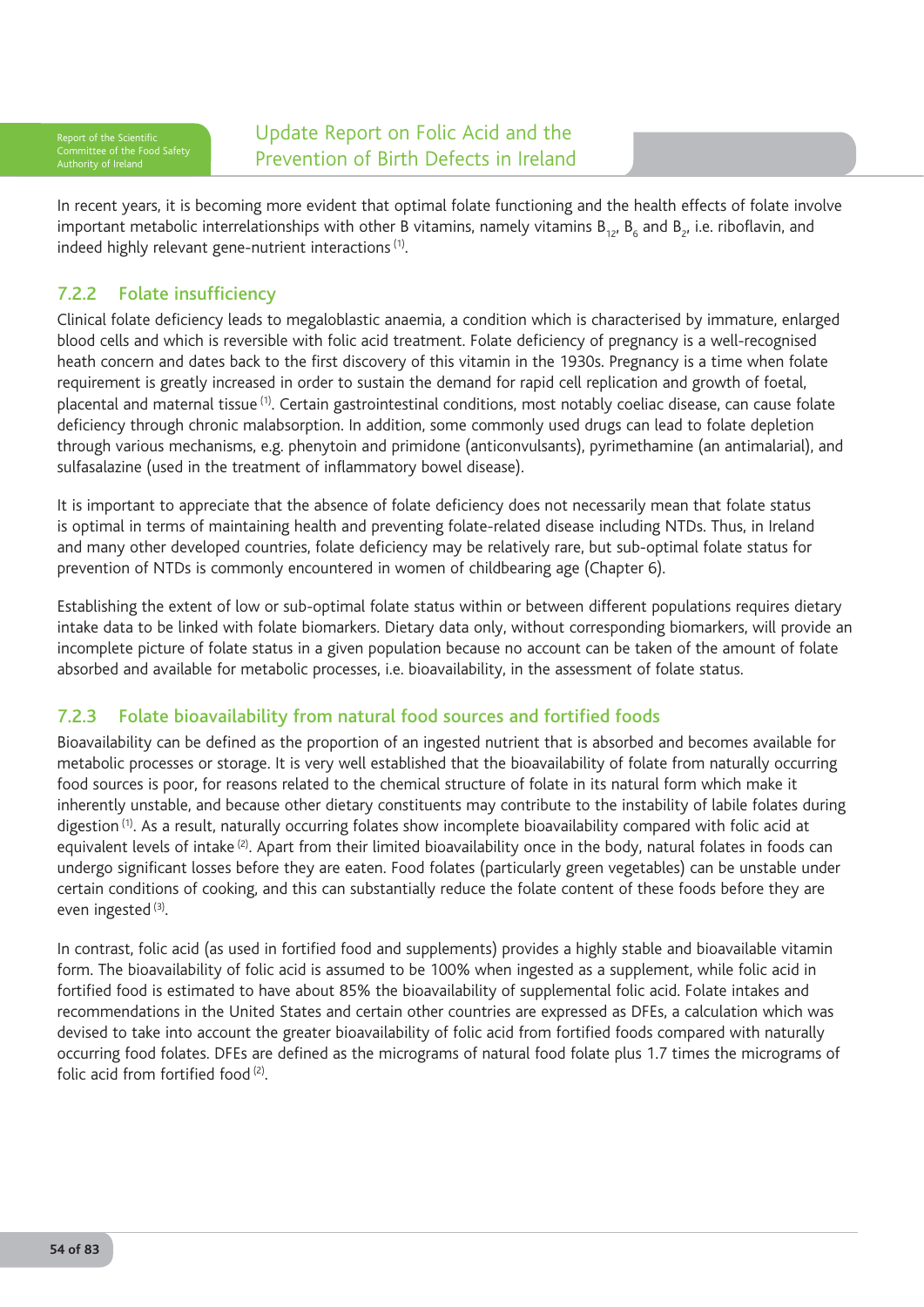## 7.2.4 Achieving optimal biomarker status of folate

There are potentially three options to achieve optimal folate status in individuals and in populations: increased intake of naturally-occurring food folates, folic acid supplementation, folic acid fortification.

Owing to the instability and poor bioavailability of the natural vitamin discussed above, optimising folate biomarkers by means of increasing natural food sources has proven to be largely ineffective even when significantly higher dietary folate intakes are achieved experimentally (4).

Folic acid supplementation is a highly effective means to optimise folate status in individual women who take supplements as recommended <sup>(4)</sup>. However, it has limited effectiveness as a public health strategy for populations. International evidence shows that in practice only about 20-30% of women globally take folic acid supplements as recommended, i.e. 400 µg/day folic acid from preconception until the end of the first trimester of pregnancy  $(5)$ , and there is particular concern that women from lower socioeconomic backgrounds are the least likely to follow the current recommendations. Available evidence shows that patterns of folic acid usage in Irish women appear similar to women in most other developed counties worldwide (Chapter 4).

Folic acid fortification, like folic acid supplementation, is highly effective as a means of optimising folate status in individual women (4). Furthermore, this option has the advantage over folic acid supplementation that it can also be highly effective for populations. In countries with voluntary fortification in place, folic acid fortified foods have been shown to have a significant impact on folate intakes and biomarker status of consumers of these foods.

## 7.2.5 Preventing NTDs – evidence of the effectiveness of different policies

For almost 25 years, conclusive evidence has existed that folic acid in early pregnancy can prevent the occurrence of NTDs. This evidence has led to very clear folic acid recommendations for women of reproductive age which are in place worldwide. For the prevention of NTDs, women worldwide are recommended to take 400 µg/day folic acid from preconception until the end of the first trimester of pregnancy. In the absence of mandatory fortification, folic acid supplementation has been the focus of health promotion for the prevention of NTDs in Ireland and elsewhere in Europe for more than 20 years.

Over the years, health promotion campaigns have been introduced to encourage women to follow the recommendations correctly. Despite these efforts however, it is evident that promoting folic acid supplementation has had limited impact as a strategy to achieve further reductions in the rate of NTDs. This is primarily because the neural tube closes in the first few weeks of pregnancy (between the 3rd and 4th week post-conception) and therefore, the timing of folic acid usage by women is critical to preventing NTD-affected pregnancies. In many cases the malformations of NTDs may have occurred before a woman even knows that she is pregnant. Although this is a particular concern for women with unplanned pregnancies (estimated to account for up to 50% of all pregnancies in Ireland and elsewhere), the problem of poor compliance with current recommendations is not confined to this group. Thus for the majority of women the period from preconception until the 28th day of the pregnancy (during which folic acid is protective against NTDs) may have passed before folic acid supplementation is started.

While there was a large decrease in incidence rate of NTDs in Ireland from the early 1980s (about 3.5 per 1,000 births) to the mid-1990s<sup>c</sup>, the rate has remained relatively stable since then at about 1 per 1,000 births. The current rate of 1 per 1,000 births means that there are about 80 cases per annum (see Fig 2.1) similar to the UK, despite the introduction in both countries of a policy of advice on peri-conceptional supplementation with folic acid in 1993. This rate remains significantly higher than in countries with mandatory fortification such as the United States (about 0.6 per 1,000 births). Compliance by women of childbearing age with this recommendation in Ireland (and elsewhere) is generally poor and therefore, it has had limited effectiveness. This has been similar to experiences in other European countries that have a similar policy.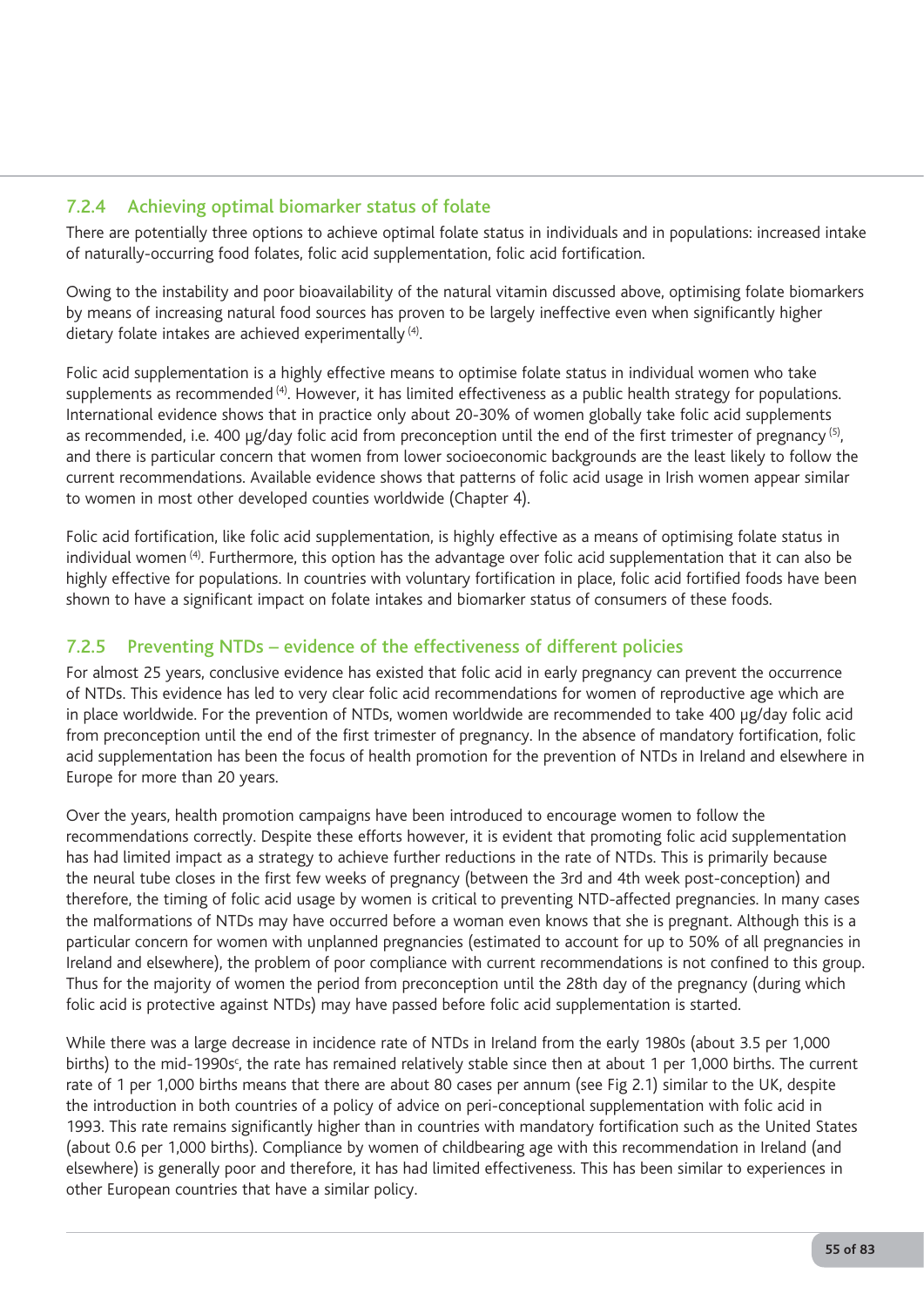Committee of the Food Safety Authority of Ireland

## Update Report on Folic Acid and the Prevention of Birth Defects in Ireland

Evidence from a large multicentre study examining 13 million birth records from nine European countries, showed that there was no detectable impact on incidence of NTDs in any country over the ten year period from 1988 to 1998, covering the time before and after current folic acid recommendations were introduced and actively promoted  $<sup>(6)</sup>$ . In general, agreement with these findings, evidence just published estimated that there had been 7,484 cases of</sup> spina bifida and anencephaly (of 8,400 documented NTDs cases) in Europe in the period 2000-2010 (0.8 per 1,000 births), and this equated with a 1.6 times higher prevalence of NTDs in Europe compared to regions of the world with mandatory fortification policies in place  $(7)$ . The latter paper estimated the lifetime direct costs for spina bifidaaffected live births for Germany in 2009 alone at €65.5 million. Both of these papers show the limited effectiveness of current public health strategies - based on folic acid supplementation - for preventing NTDs in Europe.

### Voluntary fortification

The question often arises as to the impact of voluntary fortification on NTDs. Foods voluntarily fortified with folic acid currently make a significant contribution to folic acid intakes in women of childbearing age and reduction in risk of NTD-affected pregnancies in Ireland (estimated as 11-14%, see Chapter 8). There is potential to improve the effectiveness of voluntary fortification. In New Zealand, encouragement of voluntary fortification of selected foods with folic acid by manufacturers led to a significant increase in folic acid intake by women of childbearing age, but much less than could be achieved if mandatory fortification had been implemented (8).

The measurement of red blood cell (RBC) folate in women of reproductive age is a useful way to assess NTD risk within populations on the basis of the known continuous dose-response inverse relationship between maternal RBC folate concentrations and NTDs (9). Of note, the New Zealand Adult Nutrition Survey (NZANS)(10) identified that while mean folate concentrations appeared satisfactory in women aged 16 to 44 years under conditions of voluntary fortification, only 27% had RBC folate concentrations considered optimal in terms of reaching the level associated with lowest risk of an NTD-affected pregnancy, i.e. 907 nmol/L or higher. Likewise, the recent National Adult Nutrition Survey (NANS) in Ireland<sup>(11)</sup> (Chapter 6) showed that mean folate intakes and status were generally high in the Irish population, but non-consumers of folic acid from fortified food or supplements (18% of the population) were at high risk of suboptimal folate status. Overall, only 36% of women of reproductive age achieved an optimal folate status for NTD protection (>907nmol/L). Of concern, among young women who were non-consumers of folic acid, only 16% had attained a folate biomarker level for optimal protection against NTDs (11) (Chapter 6). What these studies show is that it is not enough to rely on mean dietary intake (and/or biomarker) data when assessing folate status within populations. At-risk groups (especially women of childbearing age) need to be more thoroughly investigated with a focus on those with lower folate intakes and status, i.e. non-consumers of folic acid from fortified foods or supplements.

The recent population-based evidence from Ireland and New Zealand shows that, while voluntary fortification can make a significant contribution to reduction in risk of NTD-affected pregnancies, the lower level and uneven distribution of intake of folic acid among women of childbearing age makes it less effective than mandatory fortification.

### Mandatory fortification

Over 80 countries to date have passed regulations for the mandatory fortification of staple foods with folic acid (Figure 2). Compared with voluntary fortification, the policy of mandatory fortification of foods with folic acid, by ensuring a higher level of intake and more even distribution of folate status in women of childbearing age, has been shown to be more effective for lowering the risk of NTDs. Those countries worldwide where mandatory folic

c Although voluntary fortification of food with folic acid started in Ireland around the mid-1980s it is not entirely clear what drove the reduction in the incidence rates of NTDs up to the mid-1990s. Other factors cannot be ruled out.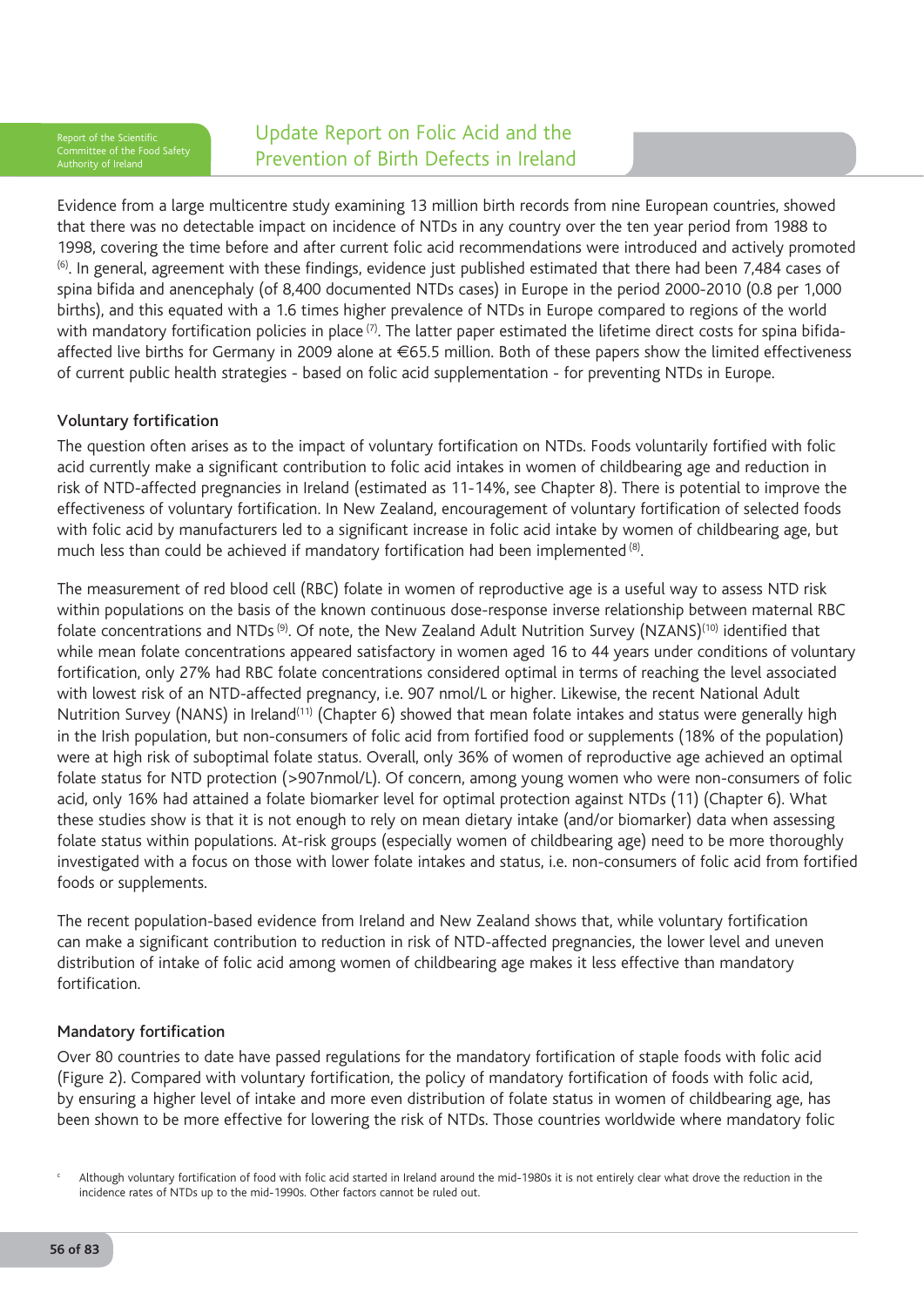acid-fortification has been introduced have experienced marked reductions in NTDs. Reported rates of NTDs have declined by between 27% and 50% in the USA, Canada and Chile in response to mandatory folic acid fortification of food (12,13,14). Such evidence makes a strong case for adopting mandatory fortification in European countries, particularly given recent reports that the incidence of NTDs in Ireland and UK may be increasing in recent years <sup>(15)</sup>.

## Figure 2. Wheat flour fortification legislation

October 2012: 75 countries require iron and/or folic acid in wheat flour



# 7.3 Safety Issues

Folic acid, the synthetic form of folate, is used widely for food fortification and supplementation purposes. Traditionally the main safety concern related to the potential risk that long-term exposure to high dose folic acid might mask the anaemia of vitamin  $B_{12}$  deficiency in older people, while allowing the associated irreversible neurological symptoms to progress. This is no longer considered to be a public health concern given the experience of mandatory fortification of foods with folic acid in the US where there is no evidence of a higher prevalence of vitamin B<sub>12</sub> deficiency in the absence of anaemia or macrocytosis among nationally representative U.S. adults aged >50 years. This indicates that exposure to higher levels of folic acid in fortified foods and supplements has not resulted in masking of undiagnosed vitamin  $B_{12}$  deficiency in the population or delayed its diagnosis (16). A risk assessment carried out during the preparation of this report has shown that the effect of mandatory fortification of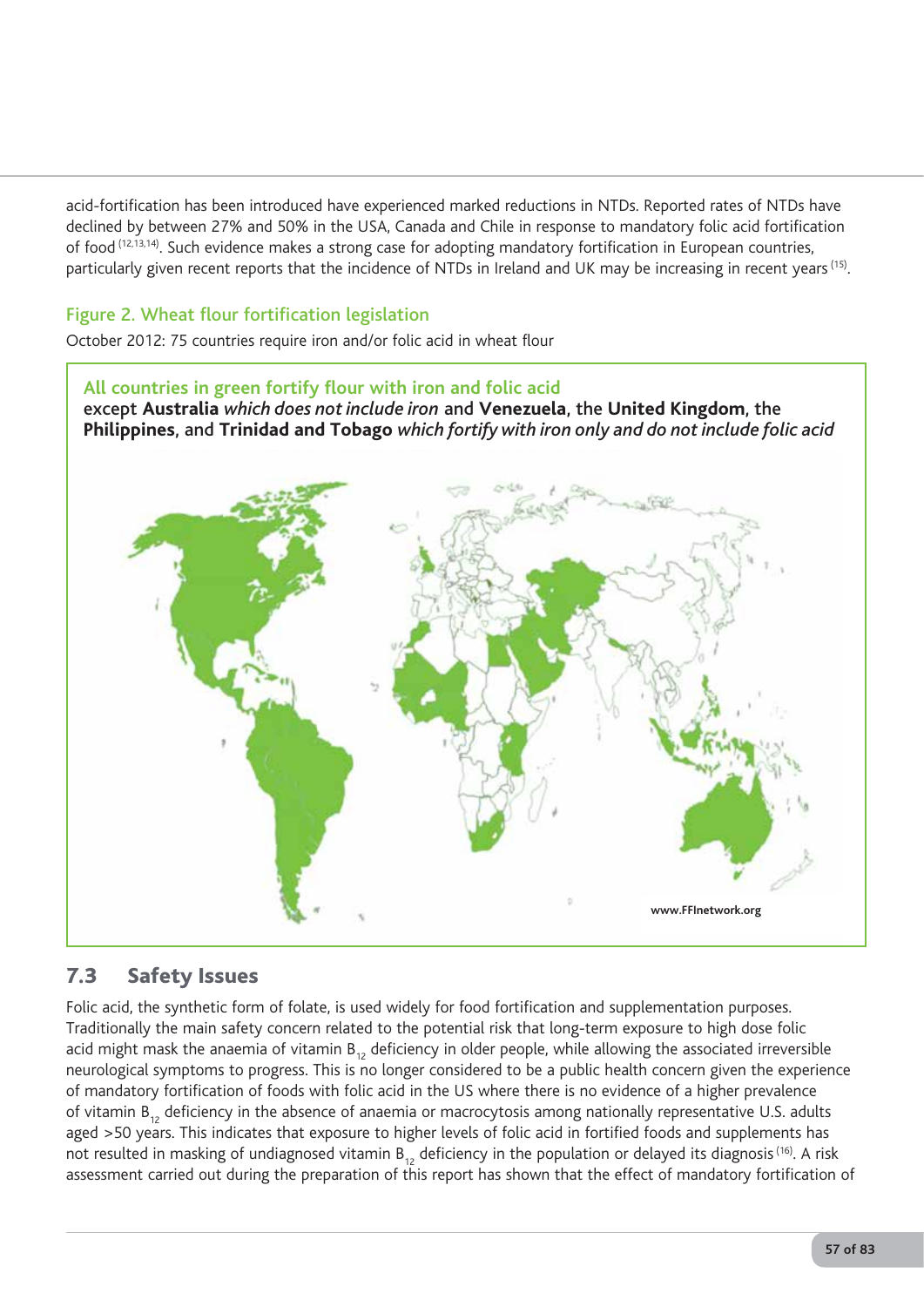Authority of Ireland

bread or flour on the risk of masking of anaemia associated with (undiagnosed) vitamin  $B_{12}$  deficiency in older adults in Ireland would be negligible (Chapter 8; Appendix II).

It has been suggested that in older adults the combination of high folic acid intakes and low vitamin  $B_{12}$  status might impair cognitive performance. A recent review by the US National Toxicology Program (17) concluded that while there is some evidence from observational studies, the available data are limited and there are no available randomised controlled trials that were designed to address this question. The available evidence shows that cognitively intact individuals consuming high levels of folic acid are not at increased risk of cognitive impairment  $(17)$ .

Once ingested, folic acid is reduced by dihydrofolate reductase (DHFR) and after subsequent methylation, it is released in the systemic circulation as 5-methyltetrahydrofolate. However, the capacity of DHFR in humans to efficiently metabolise folic acid is limited and thus exposure to high oral doses of folic acid can result in the appearance of unmetabolised folic acid in the circulation <sup>(1)</sup>. The latter is not a normal constituent of plasma or other tissues. On this basis, concerns have been raised regarding potential (though not established) adverse health effects of unmetabolised folic acid in the circulation arising through high folic acid intakes from supplements and fortified foods. A number of observational studies conducted in countries with either mandatory or voluntary folic acid food fortification have reported detectable amounts of unmetabolised folic acid in the circulation in considerable proportions of adults and children (albeit at low concentrations). However, there are no definitive studies that have found adverse health effects from exposure to unmetabolised folic acid (18). An expert international panel recently provided an in-depth review of folate in health and disease including safety issues and concluded that it was 'not aware of any toxic or abnormal effects of circulating folic acid' even from much higher exposures than those typically obtained through food fortification<sup>(1)</sup>. At the generally low concentrations arising through food fortification, the balance of evidence shows that it is unlikely that there are any adverse health effects associated with the presence of unmetabolised folic acid in the circulation.

Other evidence suggested that folic acid doses in excess of 1 mg/d may potentially promote the growth of undiagnosed colorectal adenomas in those with pre-existing lesions<sup>(19)</sup>. An extensive review by SACN in 2009<sup>(20)</sup> concluded that there were insufficient data to support the concerns that mandatory folic acid fortification would promote cancer. A recent review by an expert panel for the US National Toxicology Program (17) concluded that although there are numerous studies of high folic acid intake across multiple cancer types in a wide variety of populations the results were inconsistent in relation to folic acid exposure and cancer risk. Nevertheless, the panel found that there is a consistent enough suggestion in human studies of an adverse effect on cancer growth from folic acid from supplements to justify further research. One recent meta-analysis of randomised controlled trials (involving 50,000 individuals in 13 trials of folic acid supplements with a median dose of 2mg/d) concluded that folic acid supplementation neither increased nor decreased site-specific cancer within the first five years of treatment <sup>(21)</sup>. This finding is supported by two other meta-analyses (22,23) of trials with supplements providing total folic acid intakes from supplements and diet (about 2.1-2.3 mg/d) equivalent to two to three times higher than those experienced by high consumers in the USA mandatory fortification programme or than would be expected in high consumers with the introduction of mandatory fortification in Ireland (about 0.6-0.8mg/d). Since mandatory folic acid food fortification was introduced in the United States in 1996, rates of all cancer, colorectal cancer, and prostate cancer have not significantly increased (24).

The evidence for possible effects of folic acid on diabetes-related disorders was reviewed recently by the US National Toxicology Program (17) which concluded that, based on the limited data available, there is no consistent evidence for any effects of high folic acid intakes or high folate status on diabetes risk or glucose/insulin metabolism.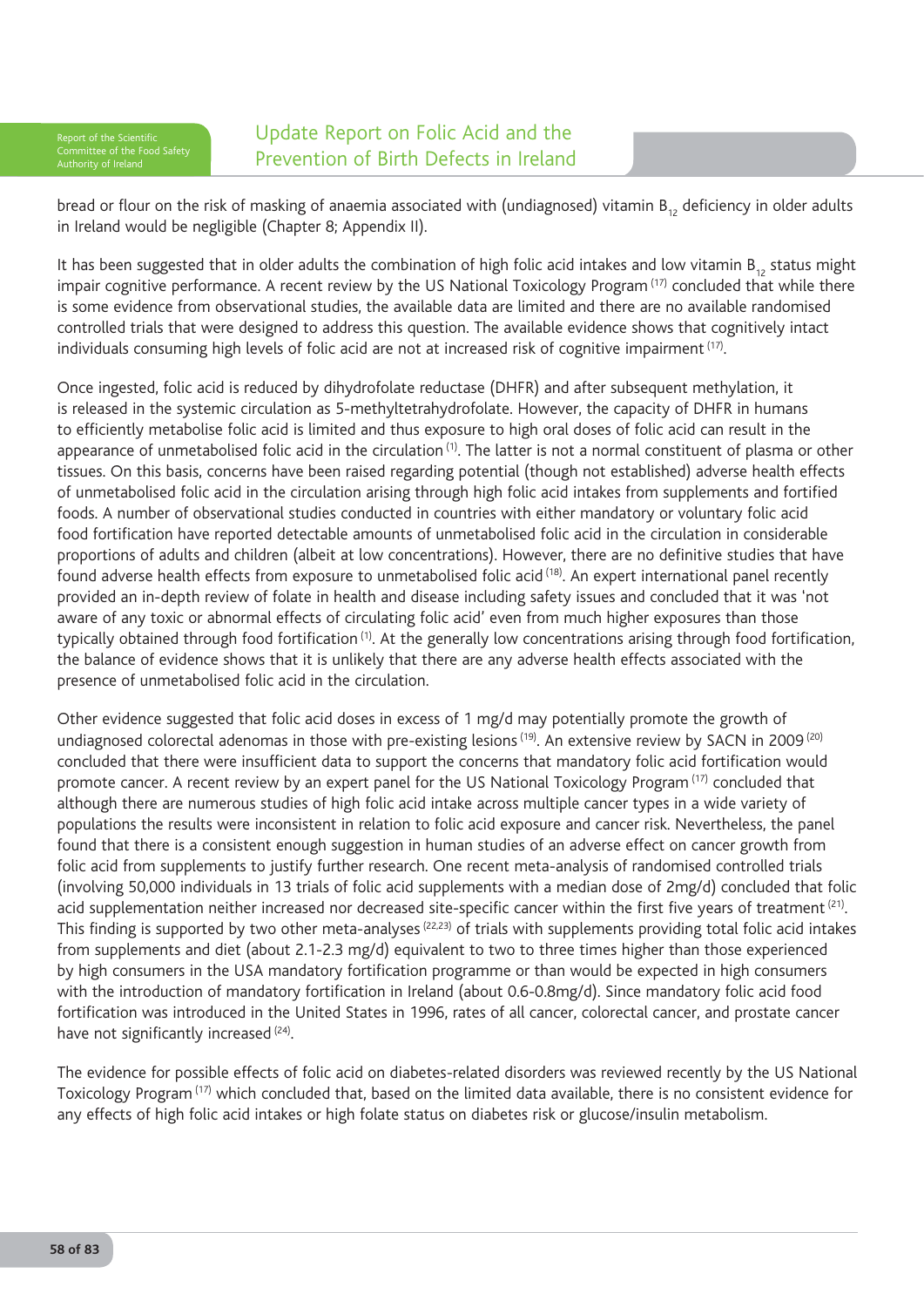Other possible adverse health effects of folic acid fortification related to epilepsy, multiple births and embryo selection have been reviewed by the UK Scientific Committee on Nutrition<sup>(25)</sup> which concluded that there is no basis for public health concern regarding these. Neither high folic acid intake nor high levels of biomarkers of folate in blood have been shown to induce asthma in either adults or children (17).

Regarding possible adverse effects in children, a review by the UK Scientific Committee on Nutrition concluded that there are no data to suggest that high intakes of folic acid have any adverse effects on children <sup>(25)</sup>. This conclusion was based in part on a review by the UK Expert Group on Vitamins and Minerals <sup>(26)</sup> which found no data reporting adverse effects in children.

The experience of mandatory fortification of foods with folic acid in the US since 1996 has shown that there is no evidence for the occurrence of adverse health effects in any population group following introduction of fortification(18).

The available evidence shows that programmes of mandatory fortification of foods with folic acid at levels sufficient to provide significant protection to women of childbearing age against NTD-affected pregnancies do not increase the risk of adverse health effects in the population. Nevertheless, it is prudent to avoid population-wide long-term intakes of folic acid at levels higher than are necessary for beneficial effects.

# 7.4 Summary

- The evidence linking low, but not necessarily deficient, folate status in women of childbearing age with pregnancies affected by NTDs is conclusive and beyond debate. Folate levels inadequate to minimise risk of NTDs is a significant problem in European countries including Ireland, and this has resulted in an unacceptably and unnecessarily high rate of NTDs.
- Despite the known benefit in preventing NTDs, achieving optimal folate status in women of childbearing age presents significant challenges. This is partly because natural food folates are inherently unstable and have limited bioavailability; thus their ability to influence folate biomarker status is limited. Folic acid is a more stable and bioavailable form of folate which may be obtained from food supplements or from fortified foods.
- Advice on folic acid supplementation as a sole health promotion measure to prevent NTDs in Ireland and most European countries, has had limited effectiveness in achieving further reductions in the occurrence of NTDs owing to generally poor compliance with advice to take daily supplements. Recent evidence shows that there has been no change in the rate of NTDs in Ireland or other European countries over the 20 year period that this strategy has been in place.
- Folic acid fortification of food can overcome the challenges of optimising folate status in women of childbearing age by providing a highly stable and bioavailable form of the vitamin. When this is undertaken on a populationwide basis, i.e. mandatory fortification, it has proven effective in increasing folate status in women of childbearing age and in turn reducing rates of NTDs. While voluntary fortification of foods with folic acid can make a significant contribution to reduction in risk of NTD-affected pregnancies, it is less effective than mandatory fortification.
- Folate status in women of childbearing age in Ireland, like other European countries, is insufficient for protecting against the occurrence of NTDs, and rates of NTDs are higher than in countries where mandatory fortification is implemented.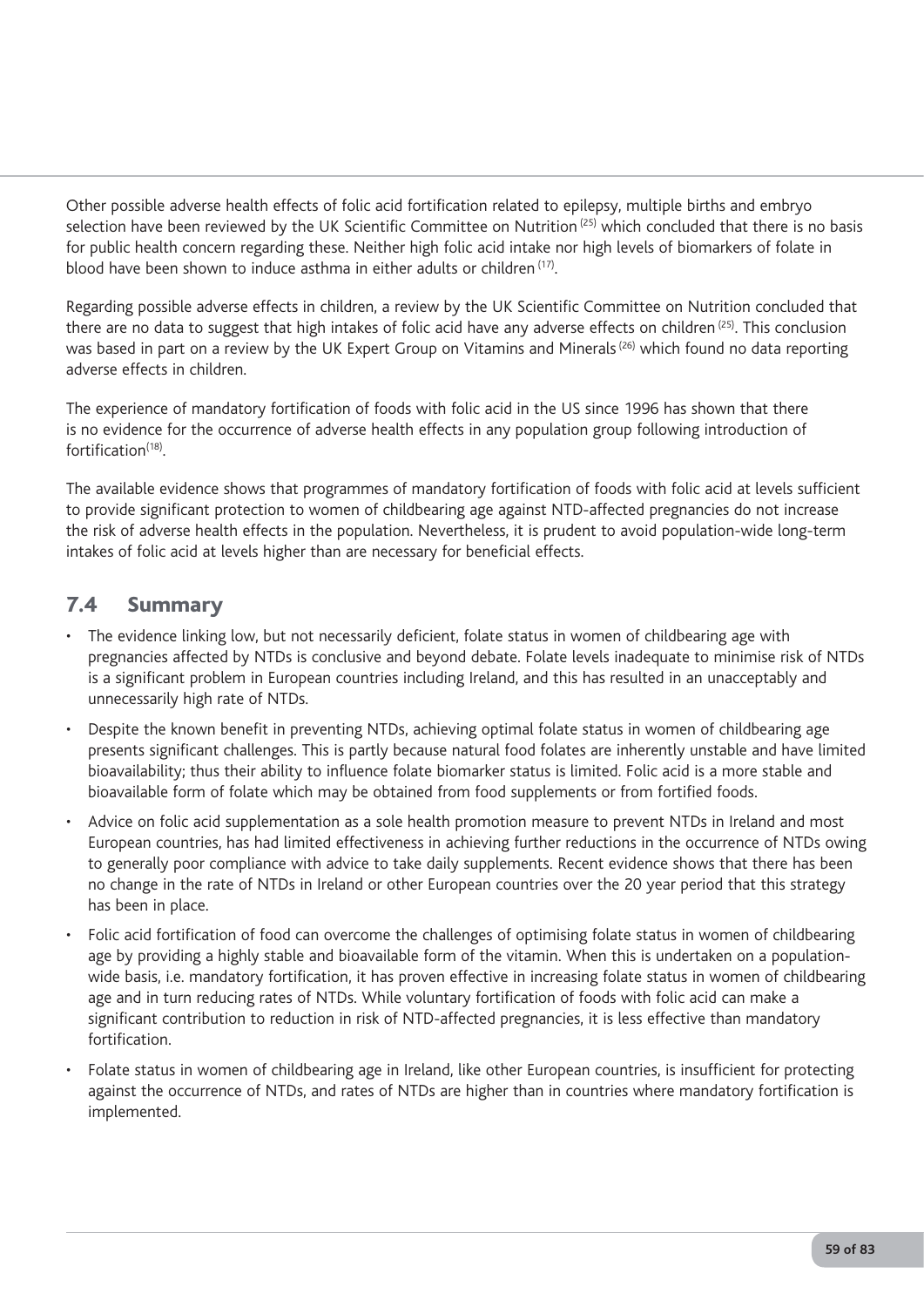## Update Report on Folic Acid and the Prevention of Birth Defects in Ireland

• Ireland, the UK and other European countries have delayed decisions to introduce mandatory fortification with folic acid on the basis of concerns relating to possible risk. In 20 years of widespread international use of mandatory folic acid fortification, the putative health risks have not materialised. The balance of evidence at this time, including the experience of the USA and other countries that have introduced mandatory fortification, shows a very strong case for fortification and indicates that there are proven benefits in terms of reducing NTDs without increasing risk of adverse health effects in the population.

# 7.5 References

- 1. Bailey LB, Stover PJ, McNulty H, Fenech MF, Gregory JF, Mills JL, Pfeiffer CM, Fazili Z, Zhang M, Ueland PM, Molloy AM, Caudill MA, Shane B, Berry RJ, Bailey LR, Hausman D, Raghavan R & Raiten DJ. Biomarkers of Nutrition for Development—Folate Review. *Journal of Nutrition* 2015; 145: 1636S-1680S
- 2. Institute of Medicine. Dietary Reference Intakes for thiamin, riboflavin, niacin, vitamin B<sub>6</sub>, folate, vitamin B<sub>12</sub>, pantothenic acid, biotin, and choline. Washington (DC): National Academy Press, 1998
- 3. McKillop D, Pentieva K, Daly D, McPartlin J, Hughes J, Strain JJ, Scott JM, McNulty H. The effect of different cooking methods on folate retention in various foods which are amongst the major contributors to folate intake in the UK diet. British *Journal of Nutrition* 2002; 88: 681-688
- 4. Cuskelly, G. J., McNulty, H. and Scott, J. M. (1996) Effect of increasing dietary folate on red-cell folate: Implications for prevention of neural tube defects. *Lancet* 347(9002), 657-659
- 5. Berry R, Mullinare J, Hamner HC. Folic acid fortification: neural tube defect risk reduction a global perspective. In: Bailey L.B, editor. Folate in Health and Disease, 2nd ed. Boca Raton (FL): CRC Press, Taylor and Francis Group; 2010. pp. 179-204
- 6. Botto LD, Lisi A, Robert-Gnansia E, Erickson JD, Vollset SE, Mastroiacovo P, Botting B, Cocchi G, de Vigan C, de Walle H, *et al* International retrospective cohort study of neural tube defects in relation to folic acid recommendations: are the recommendations working. *Br Med J* 2005; 330:571-573
- 7. Obeid R, Pietrzik K, Oakley Jr GP, Kancherla V, Holzgreve W, Wieser S. Preventable spina bifida and anencephaly in Europe. Birth Defects Research (Part A) 2015; 103:763–771, 2015
- 8. Evans SE, Mygind VL, Peddie MC, *et al*. Effect of increasing voluntary folic acid food fortification on dietary folate intakes and adequacy of reproductive-age women in New Zealand. *Public Health Nutr*. 2014 Jul;17(7):1447-53. doi: 10.1017/S1368980013001717. Epub 2013 Jul 9
- 9. Daly LE, Kirke PN, Molloy AM, Weir DC, Scott JM Folate levels and Neural tube defects. Implications for prevention. *J Am Med Assoc* 1995; 274:1698-1702
- 10. University of Otago and Ministry of Health. A Focus on Nutrition: Key findings of the 2008/09 New Zealand Adult Nutrition Survey. Wellington: Ministry of Health. 2011
- 11. Hopkins SM, Gibney MJ, Nugent AP, McNulty H, Molloy AM, Scott JM, Flynn A, Strain JJ, Ward M, Walton J, McNulty BA. Impact of voluntary fortification and supplement use on dietary intakes and biomarker status of folate and vitamin B12 in Irish adults. *American Journal of Clinical Nutrition* 2015; 101: 1163-1172
- 12. Williams J, Mai CT, Mulinare J, Isenberg J, Flood TJ, Ethan M, Frohnert B Kirby RS. Updated estimates of neural tube defects prevented by mandatory folic acid fortification - United States, 1995–2011. MMWR Morb Mortal Wkly Rep 2015; 64:1–5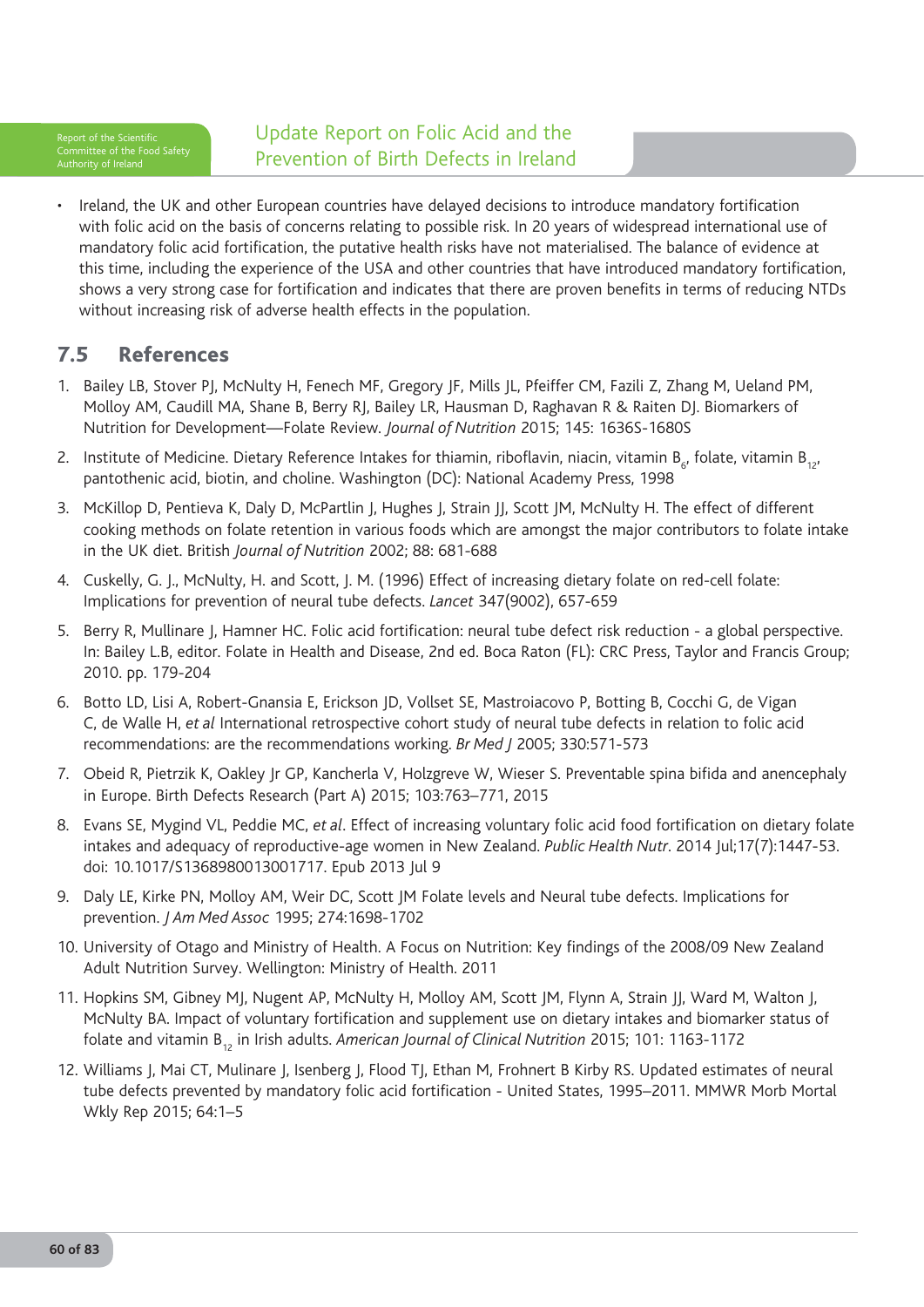- 13. De Wals P, Tairou F, Van Allen MI, Uh S-H, Lowry RB, Sibbald B, Evans JA, Van den Hof MC, Zimmer P, Crowley M, Fernandez B, Lee NS, Niyonsenga T. Reduction in neural-tube defects after folic acid fortification in Canada. *New Engl. J. Med*. 2007; 357: 135-142
- 14. Cortés F, Mellado C, Pardo RA, Villarroel LA, Hertrampf E. Wheat flour fortification with folic acid: changes in neural tube defects rates in Chile. *Am J Med Genet* A 2012; 158A:1885-90
- 15. Scientific Advisory Committee on Nutrition (2015) Folate status of women in the United Kingdom and the risk of congenital neural tube defects (NTDs). Letter to Health Ministers in England, Scotland, Wales, Northern Ireland<https://app.box.com/s/p66yloezimv7je6s0j9l962z3gizr381/1/4509873782/42609000313/1>
- 16. Qi YP, Hamner HC, Pfeiffer CM Berry RJ (2014) The prevalence of low serum vitamin B-12 status in the absence of anemia or macrocytosis did not increase among older U.S. adults after mandatory folic acid fortification. *J Nutr*.144(2):170-6
- 17. National Toxicology Program (NTP) (2015) Identifying research needs for safe use of high intakes of folic acid. NTP Monograph. U.S. Department of Health and Human Services
- 18. Crider KS, Bailey LB, Berry RJ. Folic acid food fortification Its history, effect, concerns, and future directions. *Nutrients* 2011;3:370-384
- 19. Cole BF, Baron JA, Sandler RS, Haile RW, Ahnen DJ, Bresalier RS, McKeown-Eyssen G, Summers RW, Rothstein RI, Burke CA, *et al*. Folic acid for the prevention of colorectal adenomas: a randomised clinical trial. *JAMA* 2007; 297: 2351-2359
- 20. Scientific Advisory Committee on Nutrition (2009) SACN report to CMO on folic acid and colorectal cancer risk. <https://www.gov.uk/government/publications/sacn-report-tocmo-on-folic-acid-and-colorectal-cancer-risk>
- 21. Vollset SE, Clarke R, Lewington S, Ebbing M, Halsey J, Lonn E, Armitage J, Manson JE, Hankey GJ, Spence JD, *et al*. Effects of folic acid supplementation on overall and site-specific cancer incidence during the randomised trials: meta-analyses of data on 50,000 individuals. *Lancet* 2013;381:1029–36
- 22. Qin X, Cui Y, Shen L, Sun N, Zhang Y, Li J, Xu X, Wang B, Xu X, Huo Y, Wang X. (2013) Folic acid supplementation and cancer risk: A meta-analysis of randomized controlled trials. *Int J Cancer* 133(5): 1033-1041
- 23. Mackerras D, Tan J & Larter C (2014) Folic acid, selected cancers and all cause mortality: A meta-analysis. International Food Risk Analysis Journal 4: 1–27
- 24. National Cancer Institute (2015) Cancer trends progress report 1975-2012 progressreport.cancer.gov/diagnosis/ incidence
- 25. Scientific Advisory Committee on Nutrition. (2006) Folate and disease prevention. London: The Stationery Office, 2006 <https://www.gov.uk/government/publications/sacn-folate-and-disease-prevention-report>
- 26. Expert Group on Vitamins and Minerals (EVM) Safe Upper Levels for Vitamins and Minerals. Food Standards Agency: London, 2003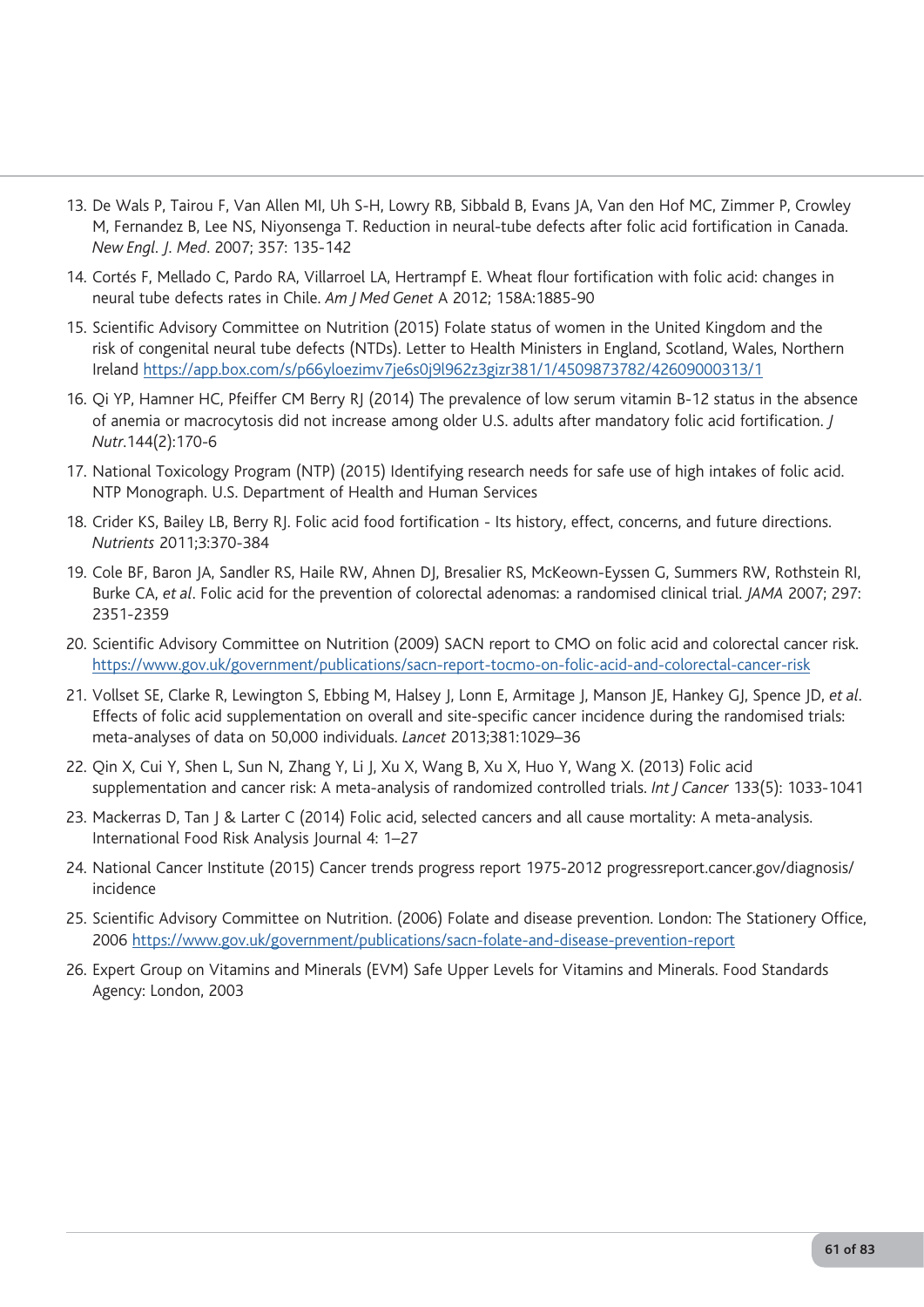# CHAPTER 8. OPTIONS FOR THE PREVENTION OF NTDS IN IRELAND

## 8.1 Introduction

Two options to reduce risk of NTD-affected pregnancies in Ireland are presented:

#### **Option 1. Mandatory Fortification Together with Voluntary Fortification and Advice on Supplementation**

Mandatory fortification of bread or flour with folic acid. This should be accompanied by advice to all women of childbearing age who are capable of becoming pregnant to take an additional 400 µg folic acid daily as a food supplement. Voluntary fortification of foods with folic acid would continue. Mandatory fortification of flour or bread with folic acid would require legislation.

#### **Option 2: Voluntary Fortification Together with Advice on Supplementation**

Continuation of current policy to advise all women of childbearing age who are capable of becoming pregnant, to take an additional 400 µg folic acid daily as a food supplement. Voluntary fortification of foods with folic acid would continue.

As advice on folic acid supplementation for women of childbearing age is an important element of both options, there will be a need for an ongoing programme for promotion and monitoring of awareness and compliance with this advice regardless of the policy adopted (Chapter 4). In addition, both options would require comprehensive, national monitoring of rates of NTD-affected pregnancies, and monitoring of folic acid intake and blood folate status of women of childbearing age and other population groups (Chapter 2).

# 8.2 Option 1. Mandatory Fortification Together with Voluntary Fortification and Advice on Supplementation

One option to reduce the risk of NTD-affected pregnancies is to introduce mandatory fortification of bread or flour with folic acid together with advice to all women of childbearing age who are capable of becoming pregnant to take an additional 400 µg folic acid as a supplement, and continuing voluntary fortification of foods with folic acid.

In several countries, mandatory folic acid fortification of staple foods has been shown to be effective in further reducing the occurrence of NTD-affected pregnancies in a sustained manner with no adverse effects on health of other population groups, e.g. USA, Canada and Chile: see Chapter 1.

An analysis of the health benefits and possible health risks of mandatory fortification of bread and flour with folic acid was performed (see Text Box and Appendix II). This was based on levels of fortification with folic acid previously recommended for bread (120 µg/100 g, as consumed) by the Irish National Committee on Folic Acid Food Fortification (1) and for flour (225 µg/100 g, as consumed) by the UK Scientific Advisory Committee on Nutrition (2).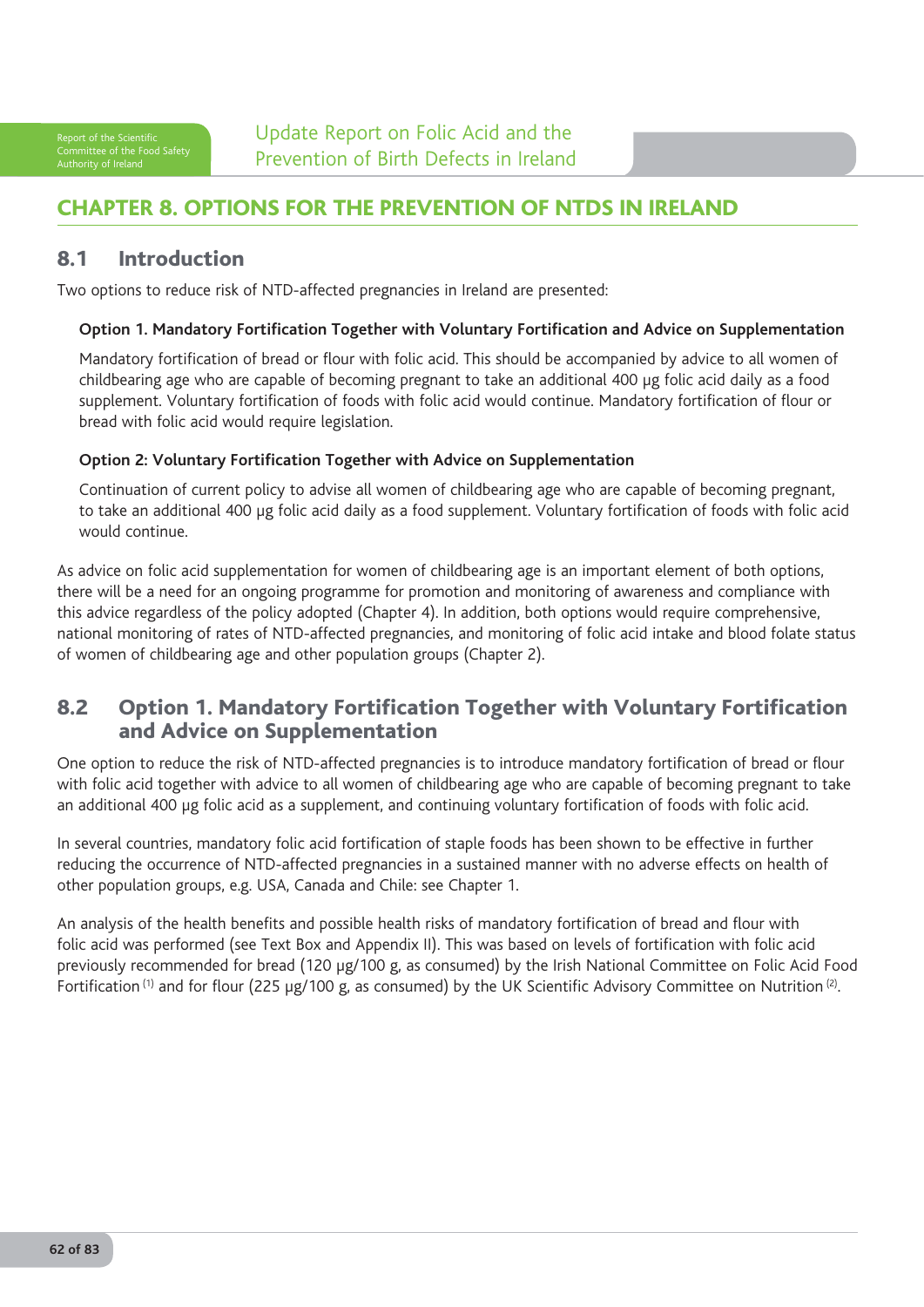Estimates were made of the reduction in risk of occurrence of NTD-affected pregnancies based on the increase in average daily folic acid intake from fortified bread or flour in women aged 18-50 years. The possible risk of masking of anaemia associated with (undiagnosed) vitamin  $B_{12}$  deficiency in older adults was assessed from the probability of exceeding the UL of 1,000 µg for folic acid, together with the magnitude of any possible excess, based on the total intake of folic acid from fortified bread or flour (as well as other fortified foods and food supplements) in men and women aged over 50 years.

Addition of folic acid to (most) breads at a level of 120 µg or 225 µg/100 g bread would reduce the risk of NTDaffected pregnancies by approximately 17-31%, while addition of folic acid to all wheat flour at a level of 225 µg/100 g would reduce the risk of NTD-affected pregnancies by approximately 32%. For all three scenarios, the effect on the risk of masking of anaemia associated with (undiagnosed) vitamin  $B_{12}$  deficiency in older adults would be negligible.

The benefit for reduction in the risk of occurrence of NTD-affected pregnancies by foods voluntarily fortified with folic acid (about 11-14%) could be retained. There is potential to improve the contribution of voluntary fortification by providing guidance to manufacturers, e.g. for levels of fortification and the range of foods fortified, in conjunction with a voluntary labelling scheme. Intakes of folic acid from food supplements and foods voluntarily fortified with folic acid should be monitored as maximum levels of folic acid in these sources are not currently regulated.

Mandatory addition of folic acid to flour or bread would require legislation and an implementation programme would be needed to address:

- **Legislation**
- Consumer acceptability and consumer choice
- Technical issues, in consultation with the food industry, e.g. optimal level of addition of folic acid to bread or flour, most appropriate point of addition of folic acid, labelling, cost, trade
- Monitoring dietary intake and blood folate levels of all population sub-groups in addition to folic acid levels in food (flour, bread, other fortified foods and food supplements)

Compared with Option 2 - folic acid supplementation (in association with voluntary fortification), this option:

- Has stronger evidence to support its effectiveness in further reducing rates of NTD-affected pregnancies below the present rate
- Would require legislation and an implementation plan for management of mandatory fortification of bread or flour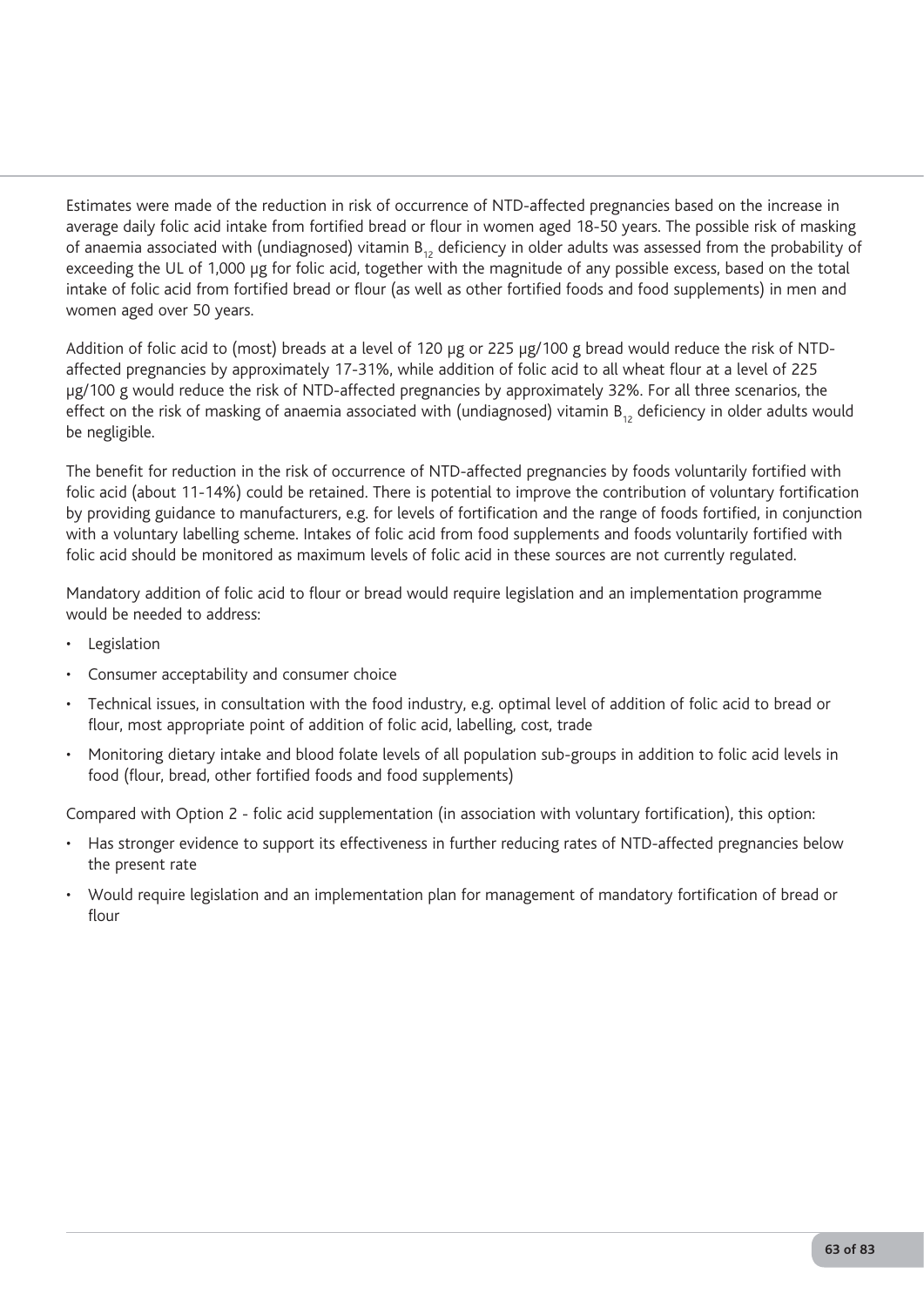#### Impact of mandatory fortification of bread and flour with folic acid in the Republic of Ireland

The effects of fortification of bread and flour with folic acid on reduction in risk of occurrence of NTD-affected pregnancies and on possible risks of masking of anaemia associated with (undiagnosed) vitamin  $B_{12}$  deficiency in older adults were estimated by simulation of dietary intake data for adults in the Republic of Ireland from the Irish National Adult Nutrition Survey (2008-10).

Estimates were made of the reduction in risk of occurrence of NTD-affected pregnancies based on the increase in average daily folic acid intake from fortified bread or flour in women aged 18-50 years. Two studies carried out in Ireland in 1995 and 1997 were used to relate the change in risk of NTDs to the additional intake of folic acid.

Addition of folic acid to breads (all commercial white, brown and whole meal breads, but excluding soda breads) at a level of 120 µg or 225 µg/100g bread, as consumed, would reduce the risk of NTD-affected pregnancies by approximately 17% and 31%, corresponding to an increase of 77 µg and 148 µg, respectively, in the average daily folic acid intake of women of childbearing age.

Addition of folic acid to all wheat flour at a level of 225 µg/100 g as consumed, would reduce the risk of NTDaffected pregnancies by approximately 32%, corresponding to an increase of 151 µg in the average daily folic acid intake of women of childbearing age.

The possible risk of masking of anaemia associated with (undiagnosed) vitamin  $B_{12}$  deficiency in older adults was assessed from the probability of exceeding the UL of 1,000 µg for folic acid, together with the magnitude of any possible excess, based on the total intake of folic acid from fortified bread or flour (as well as other fortified foods and food supplements) in men and women aged over 50 years.

For these levels of addition of folic acid to bread and flour, the risk of masking of anaemia associated with (undiagnosed) vitamin  $B_{12}$  deficiency in older adults would be negligible. This is because the probability of exceeding the UL for folic acid, even by a small amount, is very low (0.1-0.2%), with 95% of adults aged over 50 years having usual daily folic acid intake less than 623 µg, and 99% having usual daily folic acid intake less than 822 µg.

These levels of addition of folic acid to bread and flour would allow safe consumption of folic acid at current levels from other foods fortified with folic acid and supplements. Foods that are voluntarily fortified with folic acid at current levels reduce the risk of occurrence of NTD-affected pregnancies by about 11-14%.

# 8.3 Option 2. Voluntary Fortification Together with Advice on Supplementation

An alternative option to reduce the risk of NTD-affected pregnancies in Ireland is to continue current policy, i.e. to advise all women of childbearing age who are capable of becoming pregnant to take an additional 400 µg folic acid as a supplement, while continuing voluntary fortification of foods with folic acid. Evidence indicates that this has limited effectiveness at present, as there is low compliance with this advice (see Chapters 3 and 6). This is similar to experience in many other countries. In order to improve the effectiveness of this policy in Ireland, there would need to be an ongoing programme to increase awareness and improve compliance. In addition, effectiveness would need to be evaluated by monitoring awareness and compliance.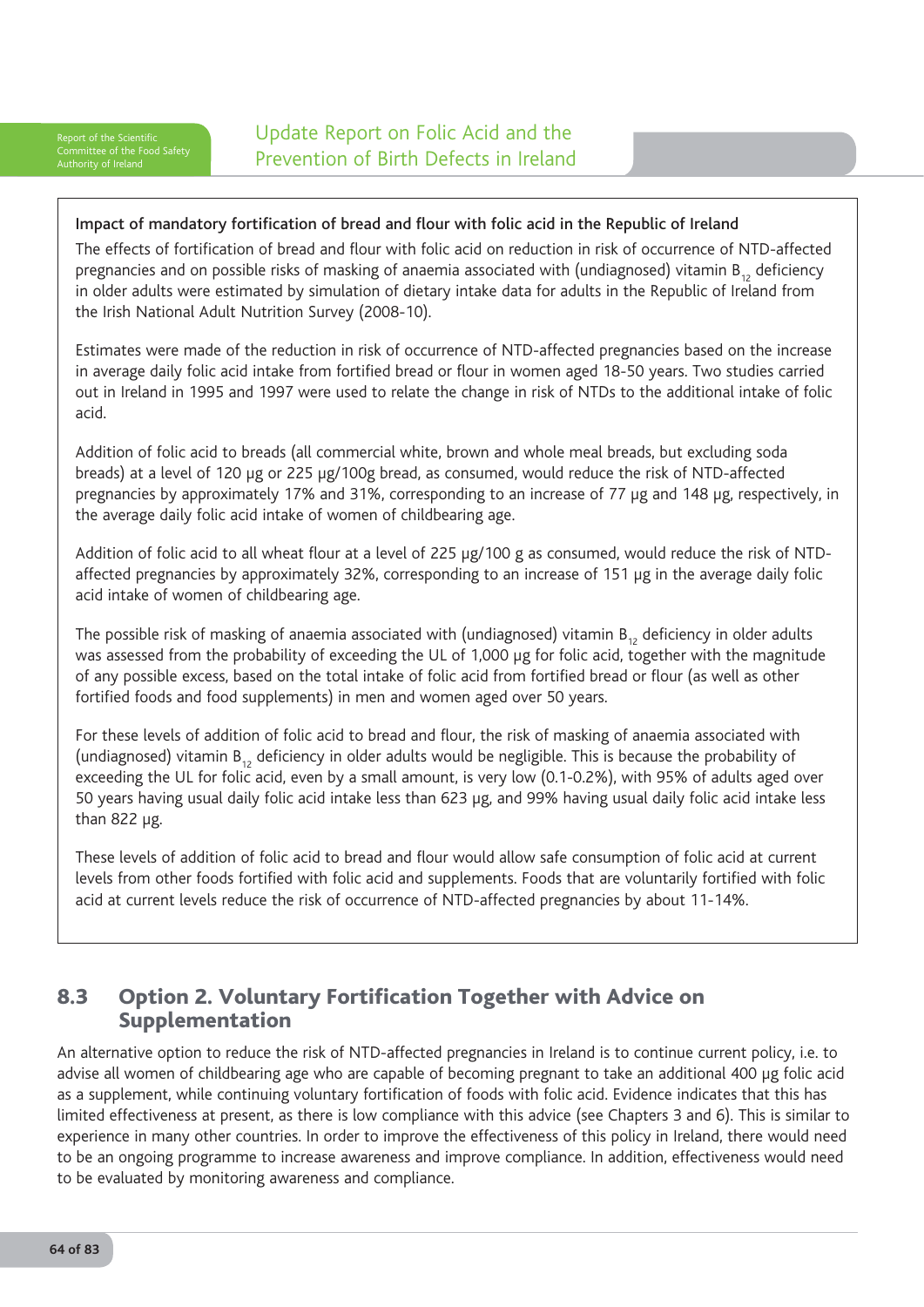Promotion of the use of folic acid supplements may be supported by a health claim related to reducing risk of neural tube defects in the developing foetus which has been authorised recently by the EU which may be made on supplements with at least 400 µg folic acid (see Chapter 3).

Because foods voluntarily fortified with folic acid currently make a significant contribution to folic acid intakes and reduction in risk of NTD-affected pregnancies (estimated as 11-14%, see Chapter 3) in women of childbearing age, the policy of advising on use of folic acid supplements could be complemented by measures to increase intake of folic acid from this source. For example, manufacturers could be guided to fortify certain foods with folic acid in conjunction with a voluntary labelling scheme similar to the 'Flash Labelling Scheme' administered by the FSAI in the past where the label could be used on condition that the food contained a minimum amount of folic acid, e.g. 'source or 'high' as defined in the Regulation on Nutrition and Health Claims made on Foods (see Chapter 3). Foods which would be most suitable could be identified and consultation with industry would be required to establish potential level of interest in such a scheme.

Compared with the option for mandatory fortification of bread or flour with folic acid, together with folic acid supplementation, this option:

- Has weaker evidence to support its effectiveness in further reducing rates of NTD-affected pregnancies below the present rate
- Would not require legislation or an implementation programme for mandatory fortification of bread or flour

## 8.4 References

- 1. National Committee on Folic Acid Food Fortification (2006) Report of the National Committee on Folic Acid Food Fortification. Dublin: Food Safety Authority of Ireland, 2006
- 2. Scientific Advisory Committee on Nutrition (2006) Folate and disease prevention. London: The Stationery Office, 2006<https://www.gov.uk/government/publications/sacn-folate-and-disease-prevention-report>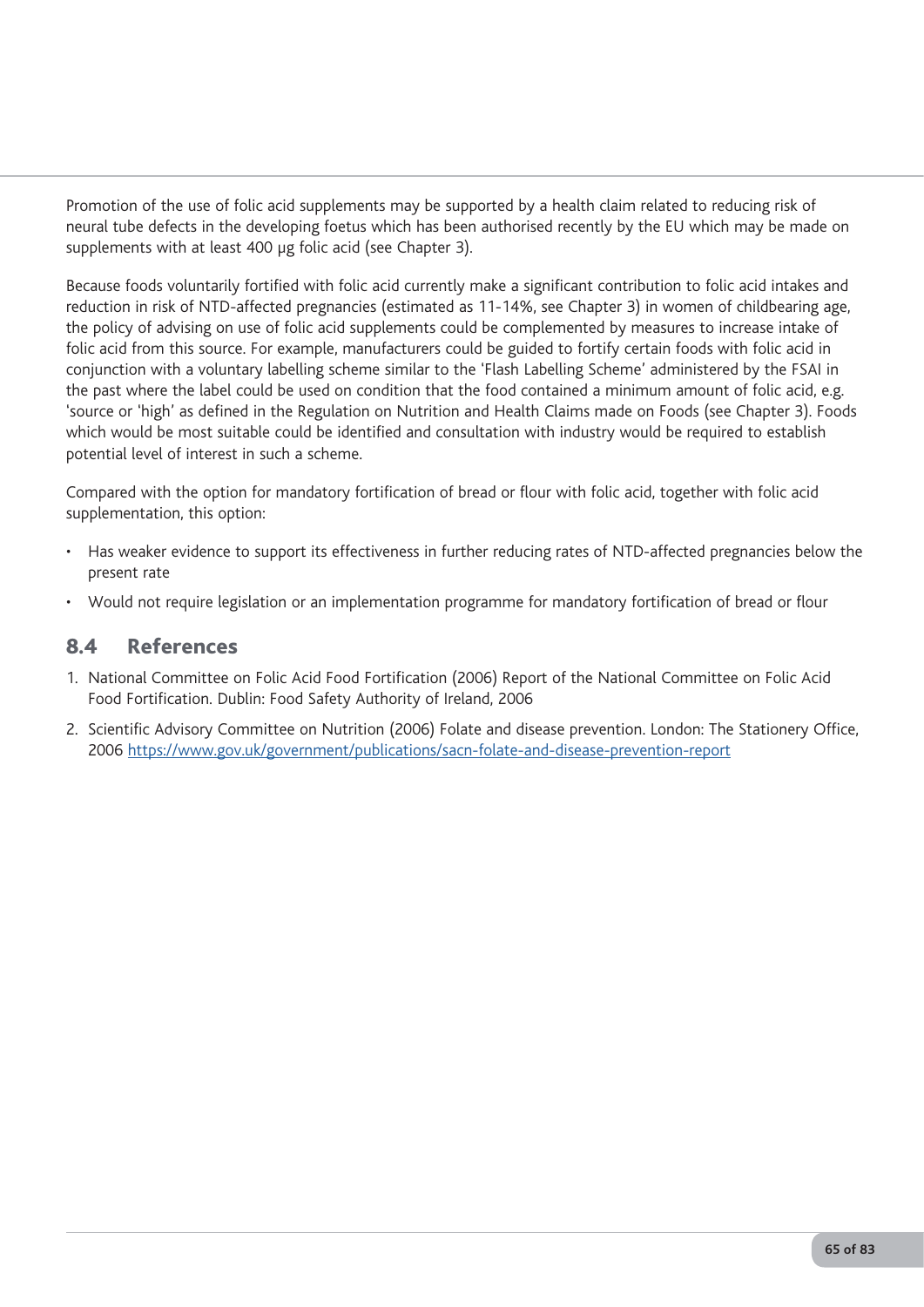Authority of Ireland

# CHAPTER 9. CONCLUSIONS AND RECOMMENDATIONS

This report provides a comprehensive update on folic acid nutrition and the prevention of NTDs in Ireland since the last national reports of 2006 and 2008. The aspects covered include the possible increase in the incidence of pregnancies affected by NTDs in 2009-11 compared with incidence in 2005-6 (see Chapter 2), how the food environment has changed in relation to folic acid (food supplements and fortified foods) (see Chapter 3), national folic acid health promotion campaigns (Chapter 4), dietary folate (natural folate and folic acid) intakes and blood folate status of all population sub-groups (see Chapters 5 and 6). All of this information was compiled having considered international scientific developments in this area (Chapter 7). In Chapter 8, two options to reduce risk of NTD-affected pregnancies in Ireland are presented.

# 9.1 Conclusions

## 1. Recommended options to reduce risk of NTD-affected pregnancies in Ireland

Two possible options are recommended. For both options, the available evidence shows that the levels of intake of folic acid that would occur would not increase the risk of adverse health effects in the population.

### Option 1) Mandatory fortification together with voluntary fortification and advice on supplementation

Mandatory fortification of food staples, such as flour or cereals, has proved effective in decreasing the prevalence of pregnancies affected by NTDs in countries that have implemented this approach, e.g. by 35% in the USA. This report shows that in Ireland mandatory fortification of bread or flour to provide about 150 µg of folic acid per day in women of childbearing age could reduce the prevalence of NTDs by approximately 30%. The benefit for reduction in the risk of occurrence of NTD-affected pregnancies by foods that are now voluntarily fortified with folic acid (about 11-14%) could be retained. There is potential to improve the contribution of voluntary fortification by providing guidance to manufacturers, e.g. for levels of fortification and the range of foods fortified, in conjunction with a voluntary labelling scheme. Intakes of folic acid from food supplements and foods voluntarily fortified with folic acid should be monitored as maximum levels of folic acid in these sources are not currently regulated.

Mandatory fortification of flour or bread with folic acid would require legislation. An implementation programme would be needed to address legislation, consumer acceptability and consumer choice, technical issues, cost, and trade implications.

Mandatory fortification of food with folic acid would only provide women with a proportion of the recommended amount to prevent occurrence of NTDs. Therefore, promotion of the current recommendation for all women of childbearing age who are capable of becoming pregnant to take an additional 400 µg folic acid daily as a food supplement, needs to be continued, as in other countries worldwide in which mandatory folic acid fortification is practiced.

### Option 2) Voluntary fortification together with advice on supplementation

While there was a large decrease in incidence rate of NTDs in Ireland from the early 1980s (about 3.5 per 1,000 births) to the mid-1990s, the rate has remained relatively stable since then at about 1 per 1,000 births (about 80 cases per annum), similar to the UK, despite introduction of a policy of advice on peri-conceptional supplementation with folic acid in 1993. This rate remains significantly higher than in countries with mandatory fortification such as the United States (about 0.6 per 1,000 births). Compliance by women of childbearing age with this recommendation in Ireland (and elsewhere) is generally poor and therefore, it has had limited effectiveness. This has been similar to experiences in other European countries that have a similar policy. While voluntary food fortification with folic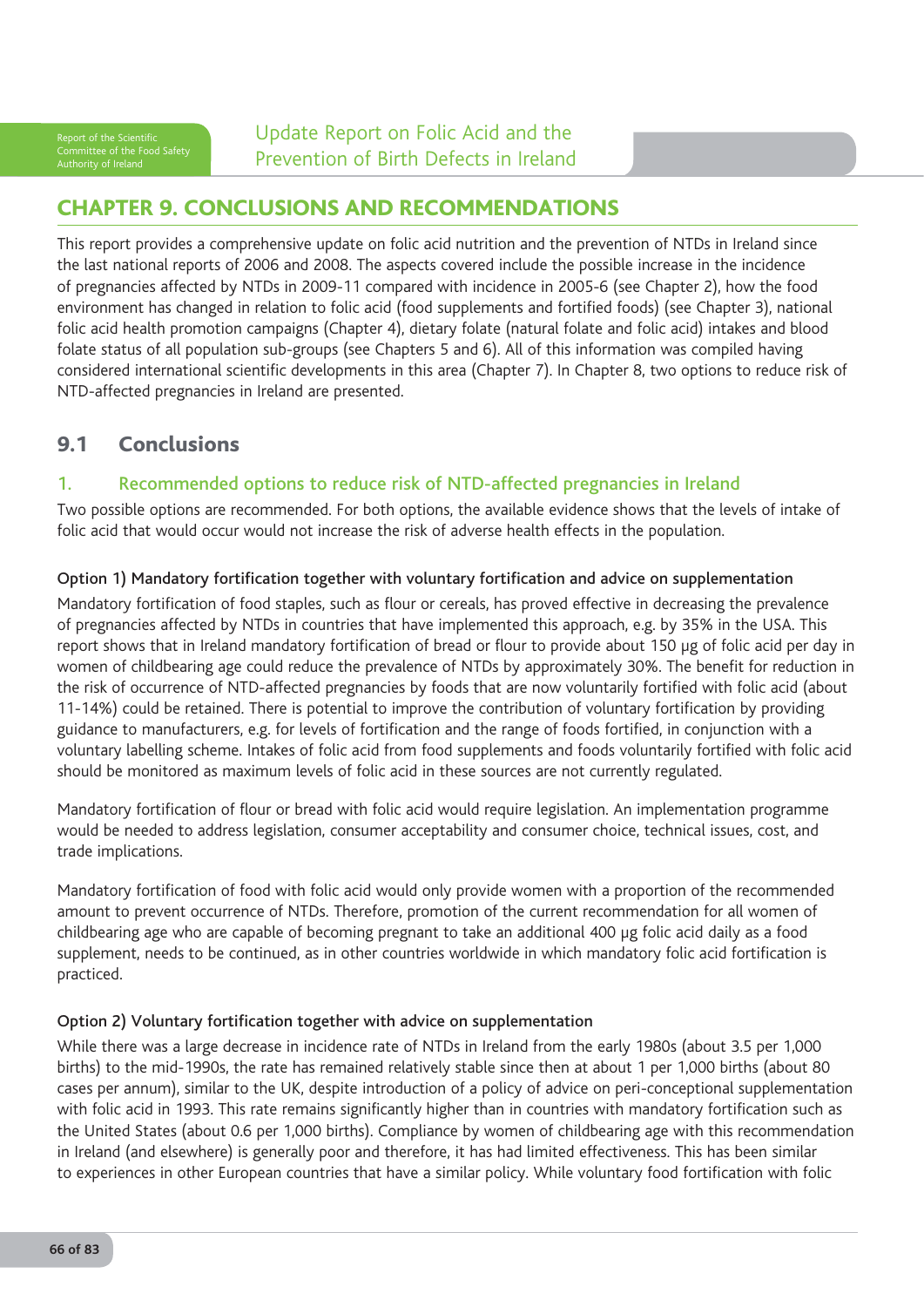acid does make a significant contribution to reduction in the risk of NTD-affected pregnancies, the lower level and uneven distribution of intake of folic acid among women of childbearing age makes it less effective than mandatory fortification. There is potential to improve the effectiveness of voluntary fortification by providing guidance on voluntary fortification of selected foods with folic acid by manufacturers, e.g. for levels of fortification and the range of foods fortified, in conjunction with a voluntary labelling scheme. Intakes of folic acid from food supplements and foods voluntarily fortified with folic acid should be monitored as maximum levels of folic acid in these sources are not currently regulated.

## 2. Health promotion campaigns on folic acid for the prevention of NTDs

Ongoing campaigns to promote folic acid supplement use by women of childbearing age are essential to guide the young women continuously entering this target group. These should be implemented through an ongoing multifaceted national campaign, sustained local health promotion activities and by health professionals. From 2006 until 2015, health promotion activities were undertaken at a local level. An ongoing national health promotion campaign that reaches all women in the target group regardless of socio-economic status, age, cultural background or education level achieved, are required. Such a campaign was initiated in 2015 and plans are in place to continue this campaign. Regular evaluation studies of these campaigns should be undertaken to develop innovative and captivating strategies that are effective.

## 3. Monitoring the incidence of pregnancies affected by NTDs in Ireland

It is difficult to obtain reliable estimates of the current incidence of NTDs in Ireland due to the absence of a comprehensive register of pregnancies affected by NTDs. Special national studies undertaken in 2005-2006 and 2009-2011 show the incidence of pregnancies in Ireland affected by NTDs may have increased from the earlier time period to the later (from 0.92/1000 pregnancies to 1.04/1,000 pregnancies). A similar national study should be undertaken in order to establish baseline data on levels of NTDs in Ireland prior to introduction of a new policy as recommended in the current report. To assess the continuing impact of policy and health promotion campaigns, ongoing comprehensive information on all pregnancies affected by NTDs is essential.

## 4. Monitoring of dietary intake and blood levels of folate

There should be continuous monitoring of folic acid in flour/bread products, other fortified foods and food supplements. Foods marketed in Ireland that are voluntarily fortified with folic acid are randomly assessed in food inspection surveys. This includes laboratory testing to ensure that the amounts present are accurate in relation to the amounts declared in labelling.

Representative national surveys are required on a regular basis, e.g. approximately every five years, to assess a) intakes of total folate (natural food folate and added folic acid) of women of childbearing years as well as all other population sub-groups and b) blood folate status in women of childbearing age and other population sub-groups, to include several blood folate variables to provide comprehensive data on the effectiveness and safety of the policy.

## 5. Regular review

The policy should be reviewed on a regular basis to assess its effectiveness and safety. This should be based on outcomes of monitoring of the rate of NTDs, compliance with advice on supplements, dietary intake and blood levels of folate for all population groups and updates on research related to safety.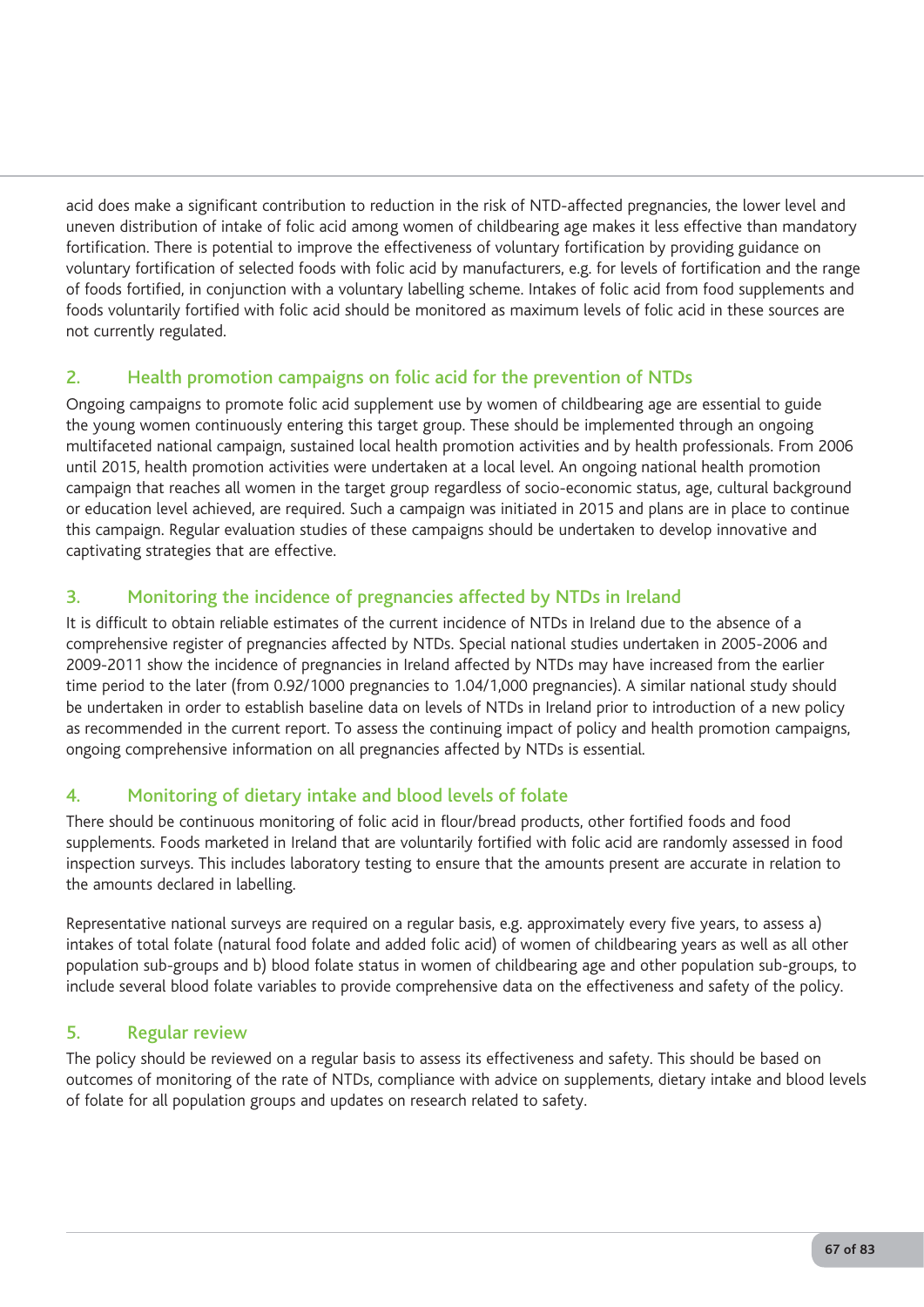## 9.2 Recommendations

Authority of Ireland

1. One of the following two options should be implemented to reduce risk of NTD-affected pregnancies in Ireland:

Option 1: Mandatory fortification together with voluntary fortification and advice on supplementation

 Mandatory fortification of bread or flour with folic acid. This should be accompanied by advice to all women of childbearing age who are capable of becoming pregnant to take an additional 400 µg folic acid daily as a food supplement. Voluntary fortification of foods with folic acid would continue. Mandatory fortification of flour or bread with folic acid would require legislation. Compared to the other option, this option has stronger evidence to support its effectiveness in further reducing the rate of NTD-affected pregnancies from the current rate.

#### Option 2: Voluntary fortification together with advice on supplementation

 Continuation of current policy to advise all women of childbearing age who are capable of becoming pregnant, to take an additional 400 µg folic acid daily as a food supplement. Voluntary fortification of foods with folic acid would continue. Compared to Option 1, this has weaker evidence to support its possible effectiveness in further reducing rates of NTD-affected pregnancies from the current rate.

- 2. Guidance should be provided to food manufacturers for voluntary food fortification with folic acid to support the effectiveness of the chosen national policy.
- 3. Advice to women of childbearing age capable of becoming pregnant to take an additional 400 µg folic acid daily as a food supplement should be actively promoted and its effectiveness monitored.
- 4. A comprehensive nationwide register of pregnancies affected by congenital birth defects including NTDs, underpinned by specific legislation, needs to be introduced in Ireland. In addition, a national retrospective study on the incidence of NTDs in Ireland since 2012 should be undertaken.
- 5. There should be ongoing monitoring, informed by international best practice, of dietary intake and blood levels of folate, including:
	- a) Folic acid in the food supply (folic acid in flour/bread products, other fortified foods and food supplements) and;
	- b) Total folate intake (natural food folate and added folic acid) and corresponding blood folate status for the target group (women of childbearing age) in addition to other population sub-groups
- 6. The policy should be reviewed on a regular basis to assess its effectiveness and safety.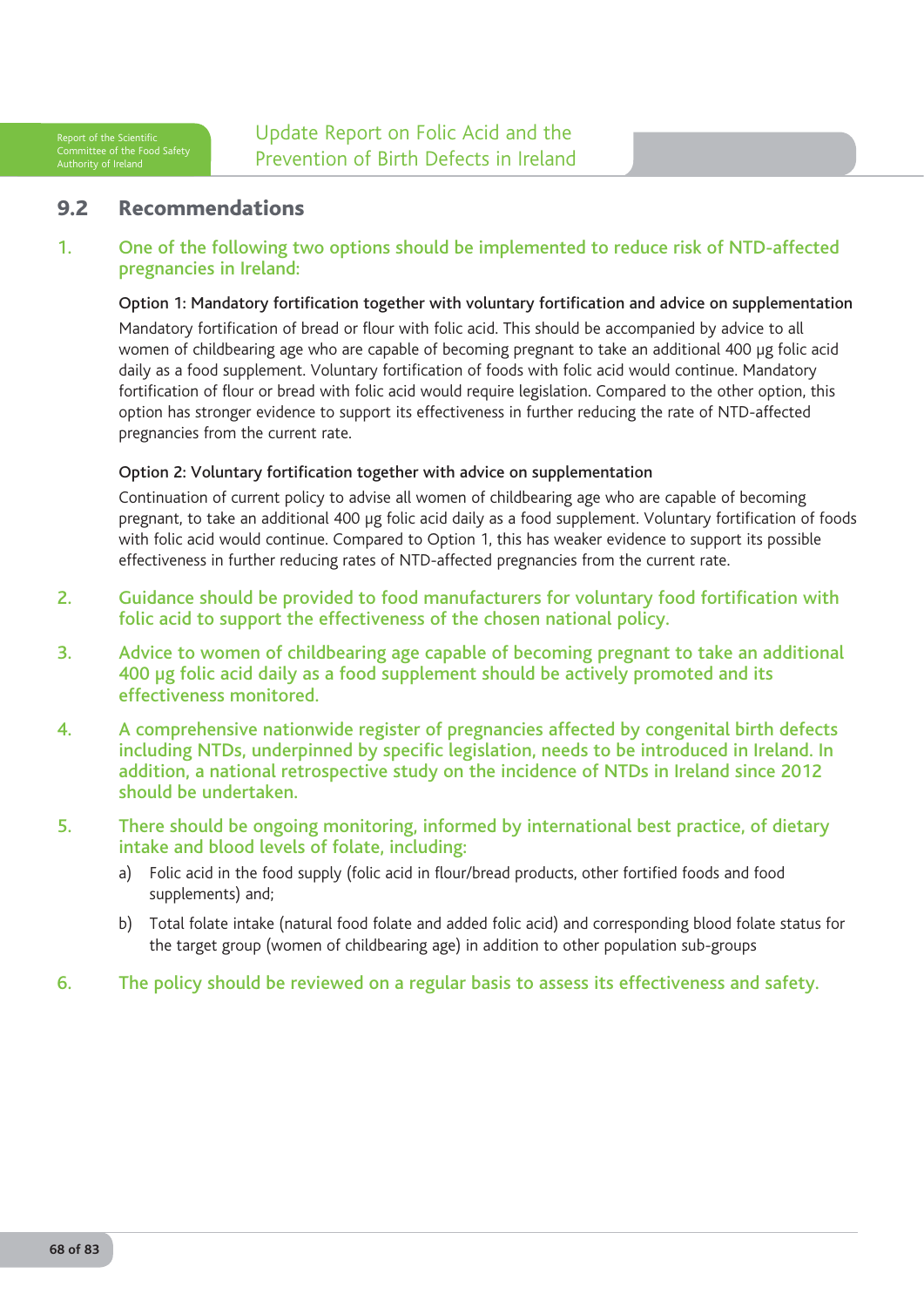# APPENDIX I: BLOOD FOLATE STATUS MODELLING METHOD

# A. Recruitment of participants

As in the first program carried out between 2005 and 2007, four sectors of the population were targeted in the 2009-2011 phase of the study. These included non-pregnant women of childbearing age (between the ages of 16 and 50), children (aged 2-15), a population of older people (aged 66 years and above) and a mixed population of males (aged 16-65) and females (aged 50-65). Ethical approval was obtained from the Faculty of Health Sciences Research Ethics Committee, Trinity College, Dublin, the Coombe University Hospital Research Ethics Committee and the Federated Hospitals Research Ethics Committee. All adult participants gave written consent. In the case of children, written consent was obtained from parents and verbal assent was obtained from the children.

## I. Non-pregnant women of childbearing age

As noted earlier, this cohort was sampled from generally healthy women attending the Coombe Women and Infants University Hospital for routine non-pregnancy related tests such as colposcopy, with a target of 500 subjects. Although over 500 women were recruited from this source, some were over 50 years old and were re-categorised. Additional women were recruited from GP practices.

## II. Children (2-15years)

This cohort was sampled from children attending the outpatients department of the AMNCH Pediatric Unit who were scheduled for phlebotomy. The recruitment was planned to start in the first few months of 2010, in order to tie in with the previous phase when children were sampled during the winter months. Recruitment was carried out by 4th year medical students who were on rotation in AMNCH. The target of 200 samples was exceeded with a total of 251 bloods and questionnaires collected. However, some of these were 16 year old girls and these were re-categorised into cohort 1 (women of childbearing age). One limitation of this collection was the low amount of blood obtained per sample, because only an additional 2.5 mL of EDTA blood was requested in addition to the phlebotomy that was scheduled for the children. The volume of plasma was always a limiting factor, especially since the full 2.5 mL was not always available. We were aware that children would be an important group for monitoring the prevalence of very high folate status and the occurrence of free folic acid in plasma, therefore a priority list of variables to be measured was set up, with the order of assay to be (i) total folate, (ii) free folic acid, (iii) vitamin  $B_{12}$ , (iv) tHcy. In the end we were able to report plasma and red cell folate data on all samples, Vitamin  $B_{12}$  on 95% and tHcy on 86% as well as carrying out folic acid analysis on a random subset of 55% of the children. Data analysis was carried out on all children within each age range, with no separate analysis by gender since we had observed no differences by gender in the previous study. The final group of 238 children between the ages of 2 and 15 consisted of 108 girls (45.3%) and 130 boys (54.7%)

## III. General adult population

This cohort was sampled from several sources including general practitioners surgeries in the Dublin area and hospital out-patients clinics. The group includes adult males between 16 and 65 years and women between 50 and 65 years old. The recruitment setting differed from the previous study in which participants were recruited from the Irish Blood Transfusion platelet donor clinic. The target of 200 samples was difficult to reach and recruitment had to be closed at 170 because of time constraints with the medical students who were the recruiting researchers. Data analysis was carried out on men within four age ranges, and women as one additional separate group. In total, the group consisted of 45.9% women and 54.1% men with an even distribution of men across all the age ranges considered.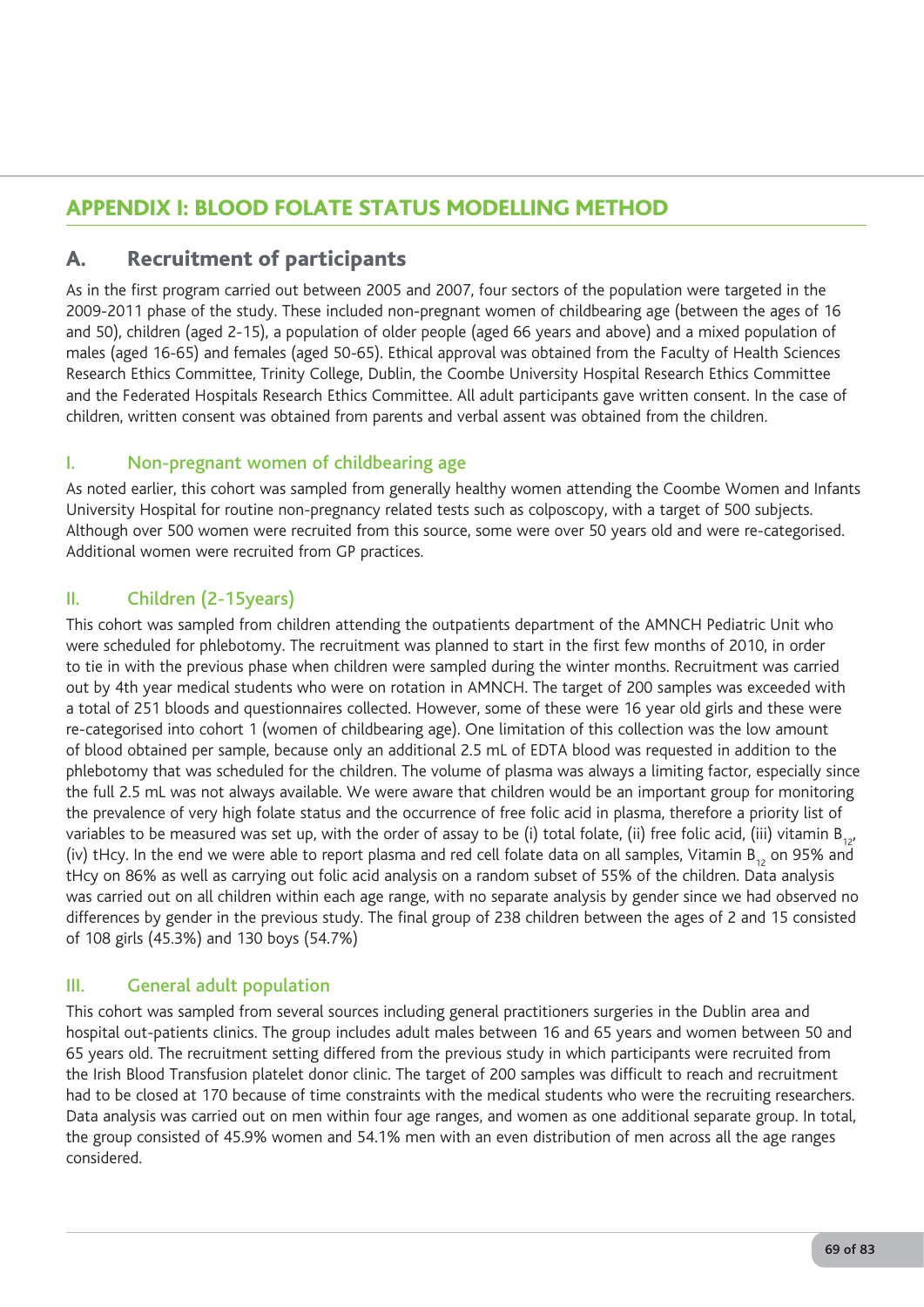## IV. Older people (66+ years)

The population of older people was accessed with the permission of Dr Conal Cunningham and Dr Miriam Casey, Geriatric Consultants in St. James Hospital, and forms part of an ongoing observational cohort study of over 5,000 participants (the TUDA cohort), designed to collect environmental, medical, metabolic and genotype data on older persons with mild cognitive dysfunction, bone disease or hypertension. The TUDA cohort is funded by the Irish Department of Agriculture through the Food Institutional Research Measure (FIRM) and additional support was received from the Northern Ireland Government. The cohort is the product of a collaborative project between the University of Ulster at Coleraine and Trinity College Dublin.

# **B.** Blood sampling:

Non-fasting blood samples were collected from (a) colposcopy and minor surgery clinics in the Coombe Hospital; (b) the children's out-patients ward in AMNCH, where children who were scheduled for venepuncture for other purposes were asked for an additional 2.5 mL blood in a separate tube during the phlebotomy procedure, (c) general practitioners' surgeries in the north, south and west Dublin regions, (d) the memory and bone clinics in the geriatric unit of St James Hospital, where samples and data from persons over 60 years old, who were attending these outpatient clinics with mild cognitive dysfunction or bone disease were recruited for the TUDA cohort.

Bloods were collected into a 7 – 10 ml EDTA tube and all were processed within 2-3 hours after collection. On receipt into the laboratory, samples were mixed well on a blood roller and the packed cell volume was determined. 100 µl of whole-blood was aliquotted into a tube containing 900 µl of freshly prepared 1% ascorbic acid solution and mixed well. The whole-blood/ascorbic acid mixture was left at room temperature for 30 minutes to allow folate polyglutamates released from the lysed red cells to be converted to the assayable monoglutamate forms by endogenous serum folate conjugase. These ascorbic acid lysates were then be stored at -80°C until assayed. The remainder of the blood was centrifuged to separate the plasma (2,500rpm for 12 min). The plasma was aspirated carefully from the packed cells and aliquotted into duplicate labelled micro-tubes for storage at -80°C prior to assay.

## I. Development of methodology to measure unmetabolised folic acid in serum

As noted in our first report, a new HPLC instrument was purchased in October 2008 and a postdoctoral fellow (Dr Rosalia Poo-Prieto) was recruited in January 2009 for six months, to develop the new method. The basic development was successfully conducted and a senior research technician in the laboratory completed the assay validation. Progress was slow because the initial solid-phase extraction step left the recovery of folic acid too low to quantitate with acceptable precision. Nevertheless, most of the recovery problems were solved but after exhaustive concentration and validation experiments, it became clear that sample extracts were reading close to the limit of detection of the microbiological assay and, with recoveries less than 50% after the initial solid-phase extraction step, the final calculated amount of folic acid present in spiked samples used for recovery studies was too imprecise. While this work was on-going, colleagues in Bergen, Norway published the development and validation of a new HPLC/MS/MS method for free folic acid that required ten-fold less serum for analysis. In order to ensure that our obligations to the FSAI with regard to providing information on free folic acid in blood were met, we decided to use the remaining funds to have as many samples as possible assayed in Bergen. The cost negotiated allowed analysis of 800 samples (57% of the population).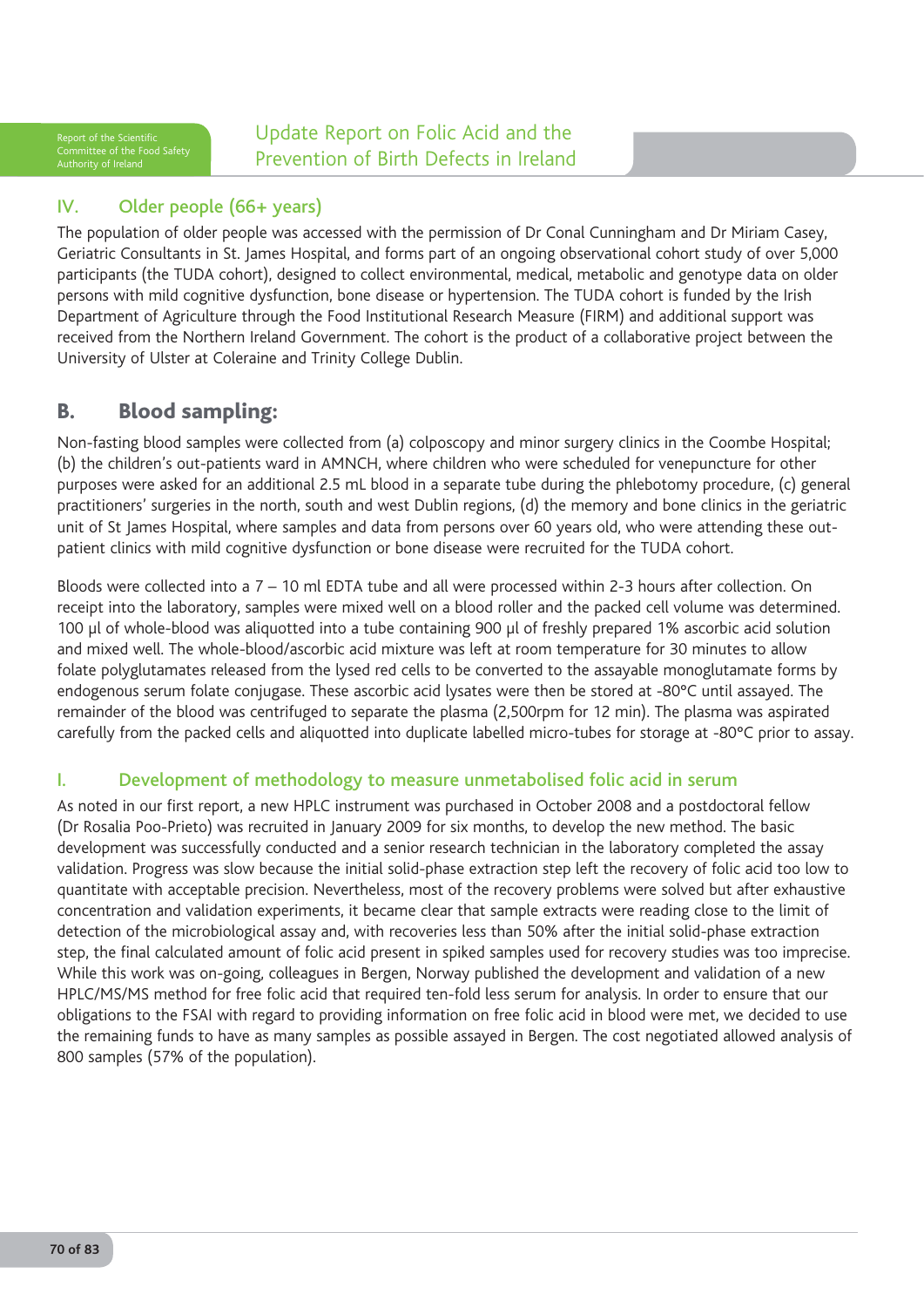In order to optimise the value of this sub-set, a block randomisation scheme was used to select samples for free folic acid analysis. In total, 1,392 blood samples were collected and available for analysis in this study. For free folic acid analysis, a subset of 800 samples was selected using the following strategy:

- 1. All samples in the upper 90th Percentile for plasma folate were selected for analysis. This included 141 samples with total plasma folate  $\geq 30 \mu g/L$
- 2. All samples with total plasma folate < 3 µg/L were excluded (N=50) because these were in the clinically deficient/marginal range and would have had concentrations close to free folic acid limit of detection (this approximates the lower 2.5th percentile)
- 3. All other samples (1,392-191=1,201) with free folic acid between 3 and 30 µg/L were randomly selected to generate a further 659 samples for free folic acid analysis (using a random number generator)

### II. Analysis of total folate and related metabolites in serum

Plasma and red cell folate were measured using a microtitre plate, high-throughput microbiological assay based on growth of chloramphenicol resistant *Lactobacillus casei (L. rhamnosus)*. Vitamin B<sub>12</sub> was also measured by a microbiological method using a microtitre plate adaptation of the colistin resistant microorganism *Lactobacillus leichmannii* after carrying out an initial extraction step. Plasma total homocysteine (tHcy) was measured on an Abbott AxSym analyser using a fluorescent polarisation immunoassay technique.

### III. Analysis of folic acid levels in serum

Free folic acid analysis was carried out using a high throughput LC/MS/MS method recently developed in Bergen, Norway. The method measures 5-methyltetrahydrofolate (5mTHF), 4-alpha-hydroxy-5 methyltetrahydrofolate (hmTHF), folic acid, 5-formyltrahydrofolate (5fTHF), p-aminobenzoylglutamate (pABG), and p-acetamidobenzoylglutamate (apABG) simultaneously. The authors reported a detection limit of 0.07-0.52 nmol/L for all folate vitamer species. Using the method, the authors found in a Norwegian reference group that on average, 2.1% of serum folate was present as free folic acid but there was a wide range. The HPLC method correlated well with the microbiologic assay  $(r = 0.92)$ 

## IV. Collation of data and reporting

All blood and questionnaire data were collated into electronic format for the final analysis. Data analysis was carried out using SPSS Version 16 for Windows. In general, data for blood metabolites were not normally distributed and are presented as medians and interquartile ranges. Where comparative analysis was performed, this was carried out on data transformed to base10 logarithm (log). One-way analysis of variance (ANOVA) was used to compare quantitative data across groups. Chi Square tests were used for comparison of categorical data. Because of nonnormal distributions, Spearman correlation coefficients were used to determine associations between blood nutrient variables.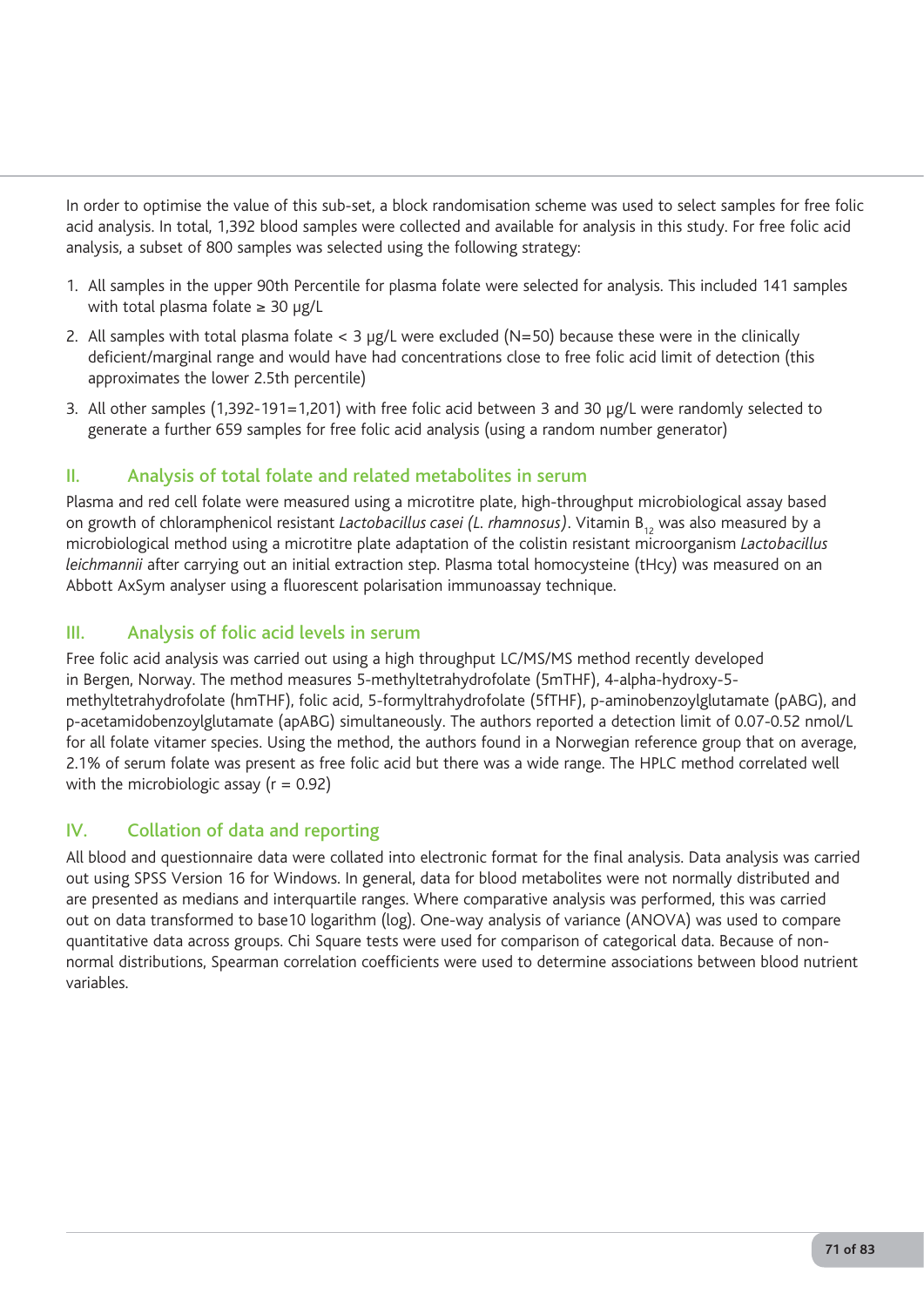# APPENDIX II. IMPACT OF MANDATORY FORTIFICATION OF BREAD AND FLOUR WITH FOLIC ACID IN THE REPUBLIC OF IRELAND

### Summary

- The effects of fortification of bread and flour with folic acid on reduction in risk of occurrence of NTD-affected pregnancies and on possible risks of masking of anaemia associated with (undiagnosed) vitamin  $B_{12}$  deficiency in older adults were estimated by simulation of dietary intake data for adults in the Republic of Ireland from the Irish National Adult Nutrition Survey<sup>(1)</sup>.
- Estimates were made of the reduction in risk of occurrence of NTD-affected pregnancies based on the increase in average daily folic acid intake from fortified bread or flour in women aged 18-50 years. The studies of Daly *et al* (2) and Daly *et al* (3) were used to relate the change in risk of NTDs to the additional intake of folic acid.
- Addition of folic acid to breads (all commercial white, brown and whole meal breads, but excluding soda breads) at a level of 120 µg and 225 µg/100 g bread, as consumed, would reduce the risk of NTD-affected pregnancies by approximately 17% and 31%, corresponding to an increase of 77 µg and 148 µg, respectively, in the average daily folic acid intake of women of childbearing age.
- Addition of folic acid to all wheat flour at a level of 225 µg/100 g, as consumed, would reduce the risk of NTDaffected pregnancies by approximately 32%, corresponding to an increase of 151 µg in the average daily folic acid intake of women of childbearing age.
- The possible risk of masking of anaemia associated with (undiagnosed) vitamin  $B_{12}$  deficiency in older adults was assessed from the probability of exceeding the UL of 1,000 µg for folic acid, together with the magnitude of any possible excess, based on the total intake of folic acid from fortified bread or flour (as well as other fortified foods and food supplements) in men and women aged over 50 years.
- For these levels of addition of folic acid to bread and flour, the risk of masking anaemia associated with (undiagnosed) vitamin  $B_{12}$  deficiency in older adults would be negligible. This is because the probability of exceeding the UL for folic acid, even by a small amount, is very low (0.1-0.2%), with 95% of adults aged over 50 years having usual daily folic acid intake less than 623 µg, and 99% having usual daily folic acid intake less than 822 µg.
- These levels of addition of folic acid to bread and flour would allow safe consumption of folic acid at current levels from other foods fortified with folic acid and supplements. Foods that are voluntarily fortified with folic acid at current levels reduce the risk of occurrence of NTD-affected pregnancies by about 11-14%.

## Introduction

There is strong evidence that folic acid, when taken before conception and during the early months of pregnancy, can reduce the risk of occurrence of neural tube defects in the foetus (see Chapter 1). In several countries, mandatory folic acid fortification of staple foods has been shown to be effective in reducing the risk of occurrence of NTD-affected pregnancies, e.g. USA, Canada and Chile: see Chapter 1.

The effects of increasing folic acid intake on reduction in risk of occurrence of NTD-affected pregnancies may be estimated from the studies of Daly *et al* (2) which describes the relationship between maternal folate status (as determined by red cell folate measurement) and the risk of NTDs, and Daly *et al* (3) which describes the relationship between additional intake of folic acid (100 µg, 200 µg and 400 µg as supplements) and median red cell folate in women.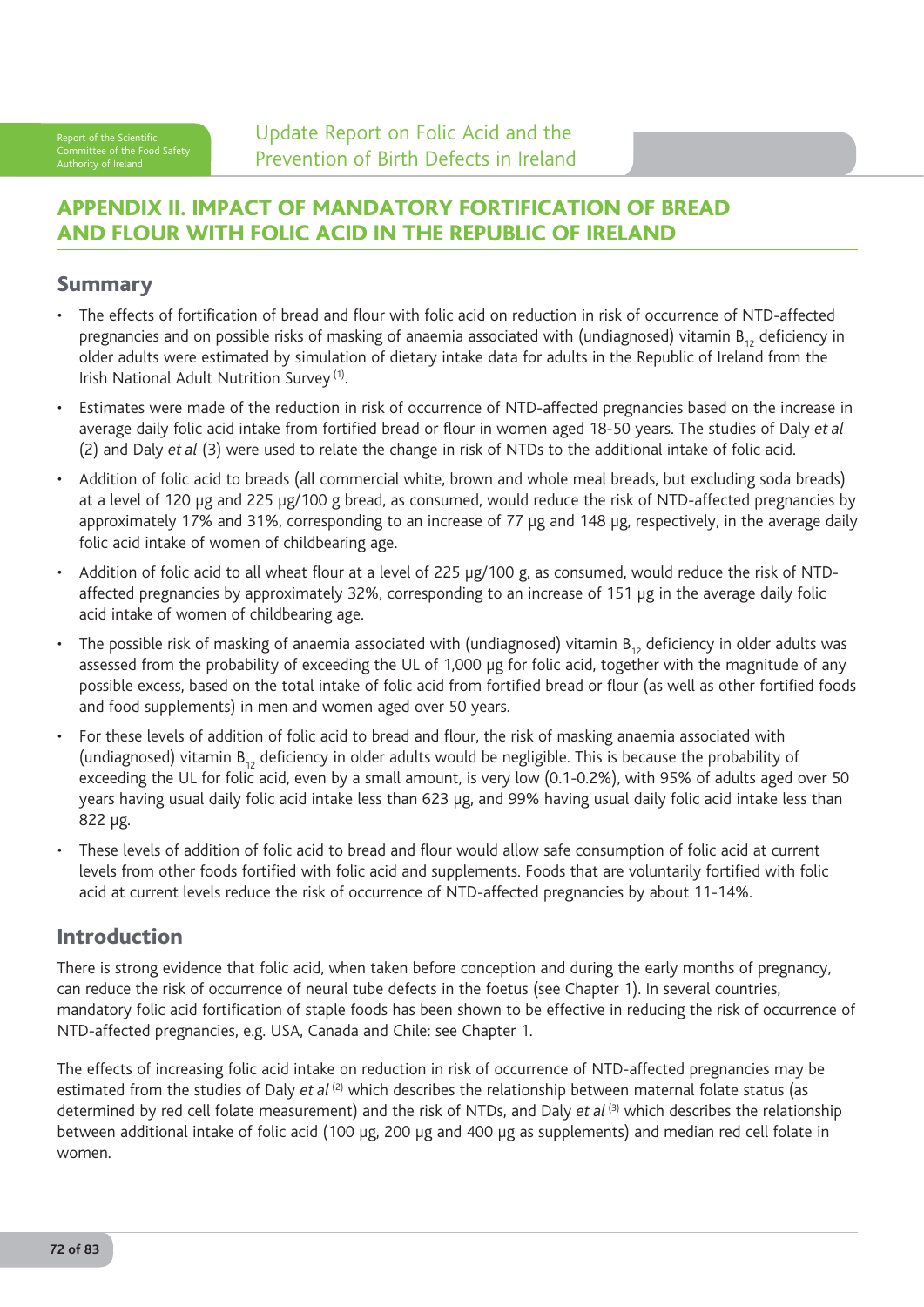The possible health risk associated with increasing folic acid intakes of the population concerns the potential for high intakes of folic acid to mask the anaemia that is an early symptom of vitamin  $B_{12}$  deficiency (megaloblastic anaemia) in older people and delay its diagnosis, facilitating progression of the neurological symptoms of the deficiency (see Chapter 7). Prolonged deficiency of vitamin  $B_{12}$  can cause irreversible damage to the nerves and the spinal cord (neuropathy) (there is no evidence for risk associated with high intakes of the natural folates present in food) (see Chapter 7). A UL of 1,000 µg for folic acid per day in adults has been established by the EU Scientific Committee on Food<sup>(4)</sup> and the US Food and Nutrition Board<sup>(5)</sup> from a Lowest Observed Adverse Effect Level (LOAEL) of 5,000 µg per day for masking of the haematological signs and possible progression of the neurological symptoms in vitamin B<sub>12</sub>-deficient individuals, using a five-fold safety margin in order to protect those individuals most sensitive to this adverse effect. The UL is an estimate of the highest (usual) level of intake which carries no appreciable risk of adverse health effects in a population, including the most sensitive individuals.

The effects of increasing folic acid intake on possible risk of masking of undiagnosed vitamin  $B_{12}$  deficiency in older adults may be assessed from the probability of exceeding the UL of 1,000 µg for folic acid, together with the magnitude of any possible excess.

The objectives of this study were to estimate the effects of fortification of bread and flour with folic acid on reduction in risk of occurrence of NTD-affected pregnancies and on possible risks of masking of undiagnosed vitamin  $B_{12}$  deficiency in older adults. The scenarios examined were the addition of folic acid to:

- 1) Breads (all commercial white, brown and whole meal breads, but excluding soda breads) at a level of 120 µg/ 100 g bread, as consumed, as recommended by the Irish National Committee on Folic Acid Food Fortification (6)
- 2) Breads (all commercial white, brown and whole meal breads, but excluding soda breads) at a level of 225 µg/ 100 g bread, as consumed, equivalent to the level of addition to flour recommended by the UK Scientific Advisory Committee on Nutrition<sup>(7)</sup> and
- 3) All wheat flour at a level of 225 µg/100 g, as consumed, as recommended by the UK Scientific Advisory Committee on Nutrition (7)

# Methods

The effects of fortification of bread and flour with folic acid on reduction in risk of occurrence of NTD-affected pregnancies and on possible risks of masking of undiagnosed vitamin  $B_{12}$  deficiency in older adults were estimated by simulation of dietary intake data for adults in the Republic of Ireland studied in the Irish National Adult Nutrition Survey (1) in 2008-10.

# Subjects and Methods

# Study population

Data for this analysis were derived from the NANS, a nationally representative cross sectional food consumption survey carried out between 2008 and 2010 in the Republic of Ireland. The survey collected data on habitual food and beverage consumption in a nationally representative sample of 1,500 adults aged 18 - 90 years (men: n=760; women: n=740). A more detailed description of the study population, recruitment methods and sampling procedures are outlined in the main survey report  $(1)$ .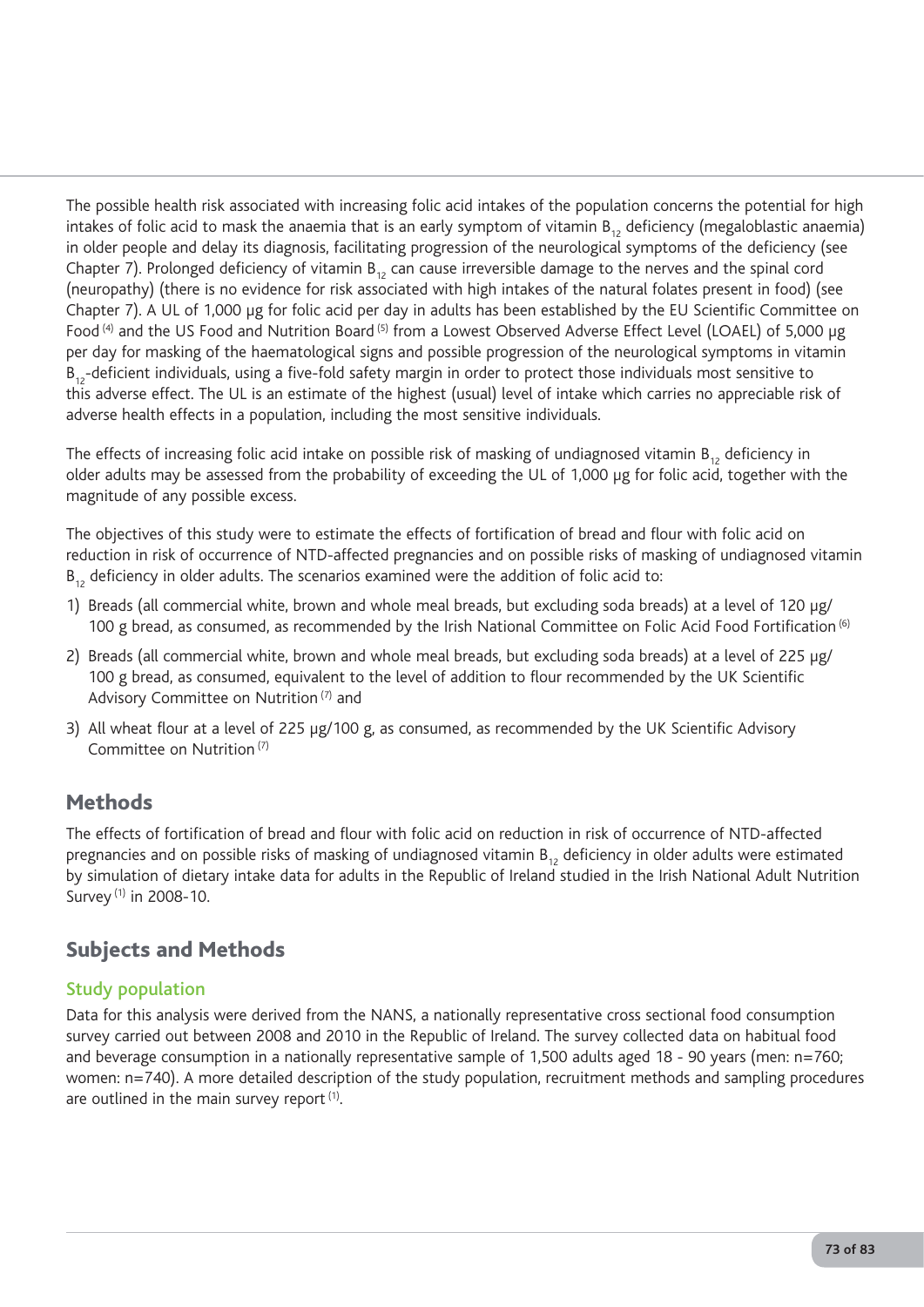### Assessment of dietary intakes of folic acid

Food and beverage intake data were collected using a four day semi-weighed food diary which included at least one weekend day. Participants were asked to record the type and amount of all food, beverages and supplements consumed, at brand level where possible, over four consecutive days and where applicable, record recipes, cooking method and details of leftovers. Participants were asked to retain the packaging of foods and beverages they consumed which was later used to develop the Irish Food and Ingredients Database version 3.0 (INFID)(8). INFID is a multifaceted database which records detailed information printed on food packaging as consumed in NANS and in previous food consumption surveys in Ireland (including nutritional content and ingredients list). Food intakes were quantified using the protocol developed by the Irish Universities Nutrition Alliance(9), updated for NANS and is described in the main survey report <sup>(1)</sup>.

Fortified foods and supplements containing folic were identified using the ingredients list on the label as recorded in INFID. Folic acid intakes from fortified foods and supplements were estimated using a customised version of WISP© v3 (Tinuviel Software, Anglesey, UK), which includes data from McCance and Widdowson's 'The Composition of Foods' sixth and fifth editions plus all nine supplemental volumes. The database was amended to include folic acid content of foods and supplements. Folic acid content of fortified foods was estimated as the difference between total folate content as declared on the label and the natural folate content obtained from published food composition data(1) (as described in Chapter 6). The folic acid content of supplements was obtained from INFID or directly from product labels. The food composition database was further updated in 2015 to take account of the reduction in the number of fat spreads and breads fortified with folic acid. Seven individuals consuming supplements which contained levels of folic acid (5,000 µg) deemed to be medicinal were removed from the analyses.

#### Simulation scenarios for bread and flour fortification

The scenarios examined were the addition of folic acid to:

- 1) Breads (all commercial white, brown and whole meal breads, but excluding soda breads) at a level of 120 µg/100 g bread, as consumed, as recommended by the Irish National Committee on Folic Acid Food Fortification (6)
- 2) Breads (all commercial white, brown and whole meal breads, but excluding soda breads) at a level of 225 µg/100 g bread, as consumed, equivalent to the level of addition to flour recommended by the UK Scientific Advisory Committee on Nutrition (7) and
- 3) All wheat flour at a level of 225 µg/100 g, as consumed, as recommended by the UK Scientific Advisory Committee on Nutrition (7)

The simulation scenarios examined are based on intakes of folic acid at current levels in voluntarily fortified foods and supplements. As it is usual for manufacturers to include additional folic acid ('overage') in fortified foods and supplements to allow for losses during processing and shelf-life, estimates of intakes of folic acid were made assuming the folic acid content of voluntarily fortified foods and supplements exceeded the declared value on the label by an average of 25%.

In order to assess the possible effect of restriction of voluntarily fortified foods (as considered by SACN $(7)$ ), additional scenarios were examined for flour fortification: 1) effect of exclusion of folic acid from voluntarily fortified foods, 2) effect of exclusion of folic acid from supplements, 3) effect of exclusion of folic acid from voluntarily fortified foods and supplements.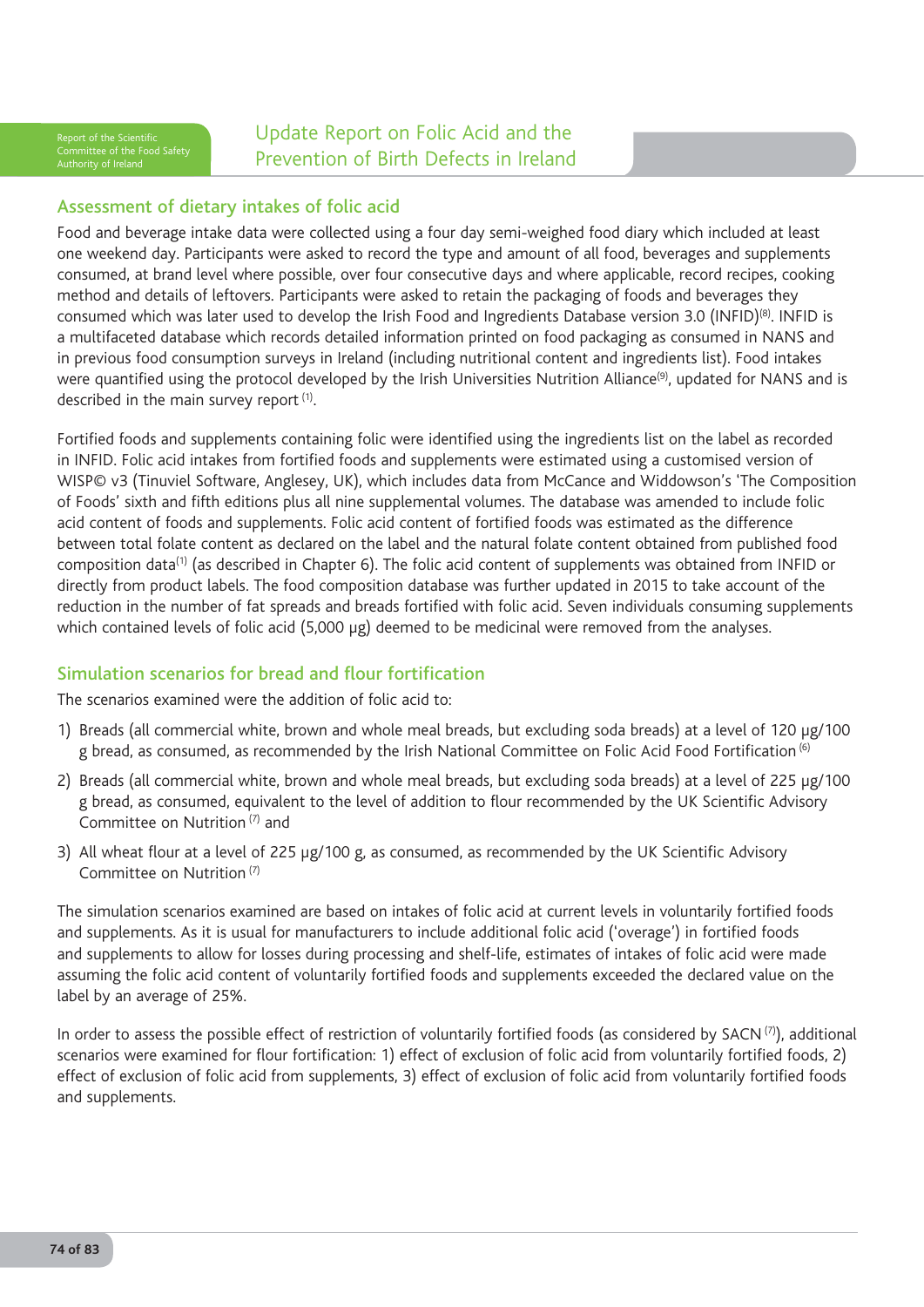For bread, all food codes relating to white, whole meal and brown breads and rolls and recipes containing white or brown bread in which the weight of bread contributed >10% of the total weight were identified. White and brown soda breads, gluten free breads, pitta breads, scones, bagels, croissants, paninis, tortillas, bracks, currant breads, muffins, malt and rye breads, naan breads were excluded. Folic acid in breads that are currently fortified with folic acid voluntarily was excluded from the analysis. The amount of folic acid from mandatory fortification was calculated for each bread as follows:

Folic acid intake ( $\mu$ g) = weight of bread consumed (g) x 1.2

For recipes, the proportion of the total weight made up by bread was estimated and the folic acid content for that proportion was calculated as *per* the above formula.

For flour, food groups which were contributors to wheat flour in the diet were identified and included breads, biscuits, savouries, cakes, pastries, buns, sponge and other cereal-based puddings. The amount of wheat flour per 100 g of each food was estimated from the starch content of the food based on the assumption that all the starch content came from flour and that 1 g of flour contains 0.762 g of starch <sup>(10)</sup>. The amount of flour was calculated for each food as follows:

Flour content  $(g)$  = starch content  $(g)/0.762$ 

The amount of folic acid from mandatory fortification was calculated for each food as follows:

Folic acid intake ( $\mu$ g) = weight of food flour consumed (g) x 2.25

Folic acid in flour-containing foods that are currently fortified with folic acid voluntarily was excluded from the analysis.

## Statistical analysis

Analysis was conducted using SAS Enterprise Guide© for Windows™ Version 6.1 (SAS Institute Inc., Cary, NC, USA). Usual intake distributions of folic acid were estimated using the validated National Cancer Institute (NCI)- Method <sup>(11)</sup>. The NCI-Method calculates estimates of usual intake based on non-linear mixed regression models. The model separates usual intake into two parts: the probability to consume a food or nutrient on a particular day, and given that the food/nutrient was consumed, the amount eaten on the consumption day. The NCI-Method was implemented in SAS macros (v2.1), which were downloaded from the website [http://appliedresearch.cancer.gov/diet/](http://appliedresearch.cancer.gov/diet/usualintakes/macros.html) [usualintakes/macros.html](http://appliedresearch.cancer.gov/diet/usualintakes/macros.html) (date of download: 27th July 2015).

Mean daily folic acid intakes were estimated for women aged 18-50 years and P<sub>95</sub>, P<sub>99</sub> of folic acid intake and %> UL were estimated for adults aged over 50 years.

## Estimation of risk reduction for NTDs

Estimates were made of the reduction in risk of occurrence of NTD-affected pregnancies based on the increase in average daily folic acid intake from fortified bread or flour in women aged 18-50 years. The studies of Daly *et al* (2) and Daly *et al* (3) were used to relate the reduction in risk of NTDs to the additional intake of folic acid. The effect of additional folic acid intake on risk of NTDs was estimated by linear interpolation between the observations provided by Daly *et al* (3) for 100 µg and 200 µg supplements of folic acid.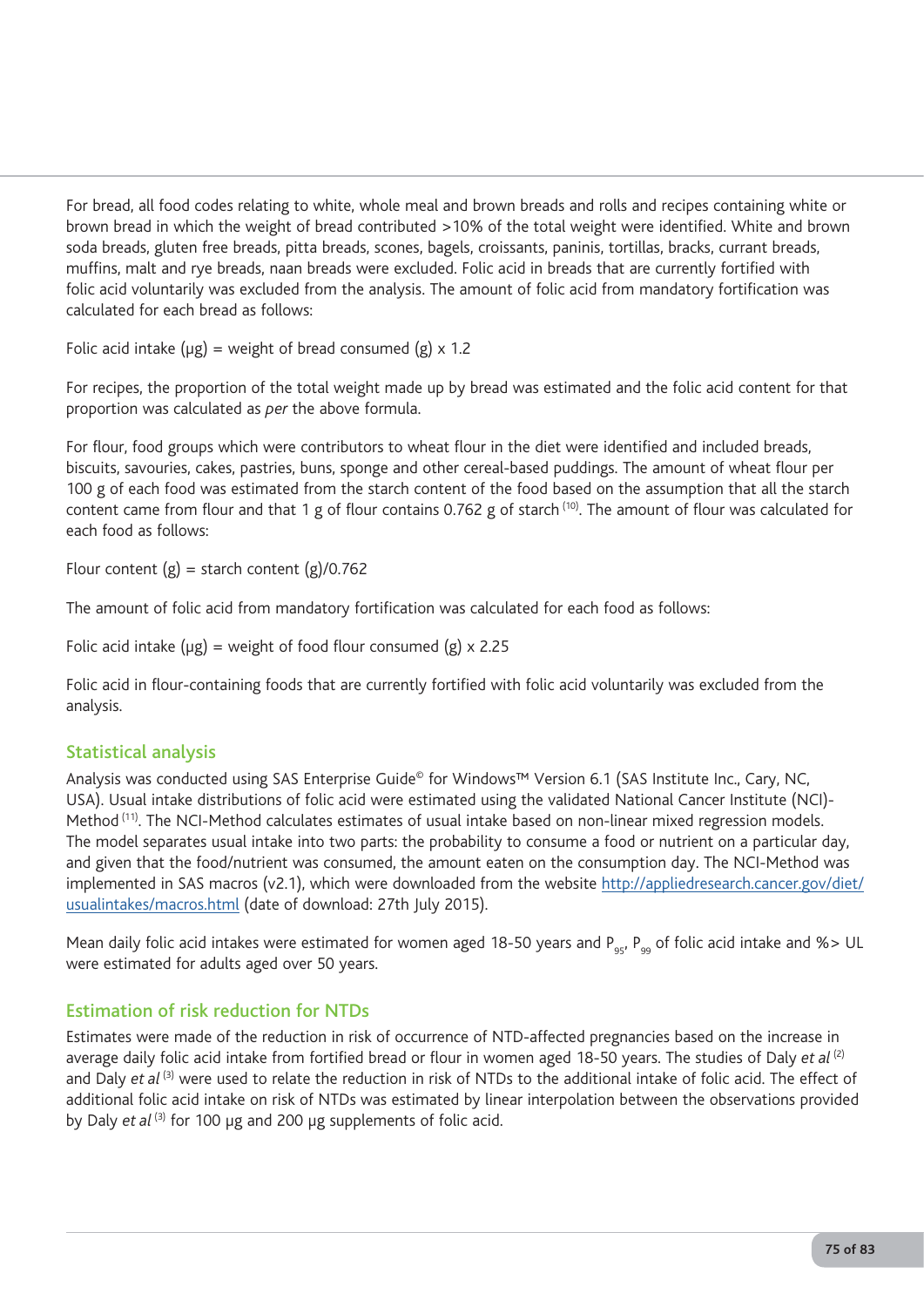### Assessment of possible risk of masking undiagnosed vitamin  $B_{12}$  deficiency

The possible risk of masking of megalobalstic anaemia associated with (undiagnosed) vitamin  $B_{12}$  deficiency in older adults was assessed from the probability of exceeding the Tolerable Upper Intake Level (UL) of 1,000 µg for folic acid<sup>(4,5)</sup> based on the total intake of folic acid from fortified bread or flour (as well as other fortified foods and food supplements) in men and women aged over 50 years, together with the magnitude of any possible excess above the UL.

For each fortification scenario the increase in the %> UL and the 95<sup>th</sup> and 99<sup>th</sup> percentile of folic acid intake were calculated for adults aged >50 years. In addition, intakes of folic acid in the highest consumers were examined to estimate the magnitude of any possible excess above the UL.

### Effect of energy underreporting

Preliminary analyses excluding potential energy under-reporters had little effect on the change in risk of NTDs in women of childbearing age or on the upper percentiles of intake or the proportion exceeding the UL among of older adults with each fortification scenario, and it was decided therefore, not to exclude under-reporters from further analyses.

# Results and discussion

The mean daily intake of folic acid in women aged 18-50 years in the Republic of Ireland in 2015 is estimated as 92 µg (median= 43 µg), but could be as high as 114 µg if it assumed that the folic acid content of fortified foods and supplements exceeds the declared value on the label by an average of 25% in keeping with usual practice of manufacturers to allow for losses during processing and storage. This is equivalent to a reduction in risk of NTDaffected pregnancies of 20-25%. For foods voluntarily fortified, the mean daily intake of folic acid is estimated as 50 µg but could be up to 63 µg, equivalent to a reduction in risk of NTD-affected pregnancies of 11-14%.

For the bread and flour fortification scenarios examined, the mean daily intake of folic acid of women aged 18-50 years would increase by 77 – 151 µg/day, equivalent to a reduction in risk of NTD-affected pregnancies of 17-32% (Table 1). For the flour fortification scenario, exclusion of folic acid in fortified foods, supplements or both would result in smaller reductions in risk of NTD-affected pregnancies (20%, 22% and 8%, respectively).

The estimates of reductions in NTDs risk resulting from fortification should be considered as broad indicators rather than precise estimates. This is because of uncertainties in the relationship between change in folic acid intake and risk of NTDs, as estimated by Daly *et al* (2,3), and because this relationship depends on the folate status of the mother in early pregnancy, e.g. lower folate status results in a greater reduction in NTD risk.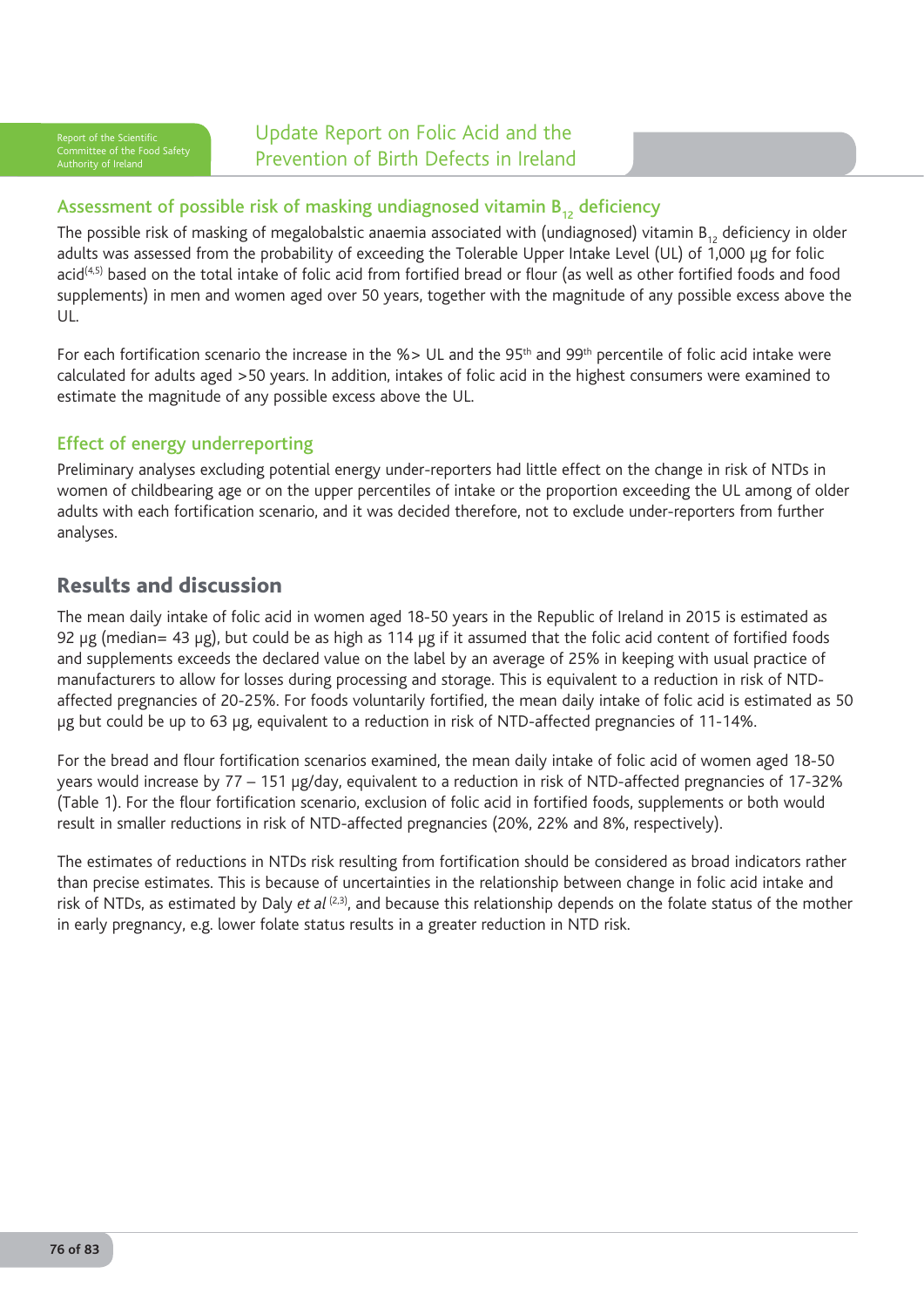| Table 1. Effect of mandatory fortification of breads (all commercial white, brown and wholemeal   |  |
|---------------------------------------------------------------------------------------------------|--|
| breads, but excluding soda breads), or all wheat flour, on folic acid intakes and risk of NTDs in |  |
| women 18-50 years (n= 485)                                                                        |  |

| <b>Fortification scenario</b>                                               | Folic acid intake µg/d | Folic acid intake µg/d | % reduction in NTDs |
|-----------------------------------------------------------------------------|------------------------|------------------------|---------------------|
| Baseline*                                                                   | 114                    | 0                      | O                   |
| Bread 120 µg/100 g                                                          | 191                    | 77                     | 17                  |
| Bread 225 µg/100 g                                                          | 262                    | 148                    | 31                  |
| Flour 225 µg/100 g                                                          | 265                    | 151                    | 32                  |
| Flour 225 $\mu$ g/100 g and<br>excluding fortified foods                    | 204                    | 90                     | 20                  |
| Flour 225 µg/100 g and<br>excluding supplements                             | 215                    | 101                    | 22                  |
| Flour 225 $\mu$ g/100 g and<br>excluding fortified foods<br>and supplements | 152                    | 38                     | 8                   |

\* Baseline represents current intakes of folic acid from voluntarily fortified foods and supplements, including an additional 25% as overage.

The probability of exceeding the UL for folic acid in older adults (>50 year olds) is very low (0.1%) at present levels of intake from fortified foods and supplements and would remain very low (0.1-0.2%) with the fortification scenarios from bread and flour which also include folic acid from voluntarily fortified foods and supplements (Table 2). The magnitude of any possible excess intake of folic acid above the UL would be small, given the patterns of folic acid intake observed in highest consumers.  $P_{95}$  and  $P_{99}$  intakes of folic acid did not exceed 623 µg/d or 822 µg/d, respectively, for any fortification scenario examined. Highest consumption of folic acid in these fortification scenarios was mainly associated with use of multiple supplements and supplements containing 400 µg folic acid per daily amount.

For the flour fortification scenario, exclusion of folic acid in fortified foods, supplements or both would result in zero probability of exceeding the UL for folic acid in older adults and  $P_{95}$  and  $P_{99}$  intakes of folic acid would not exceed 477 µg/d or 604 µg/d, respectively (Table 2).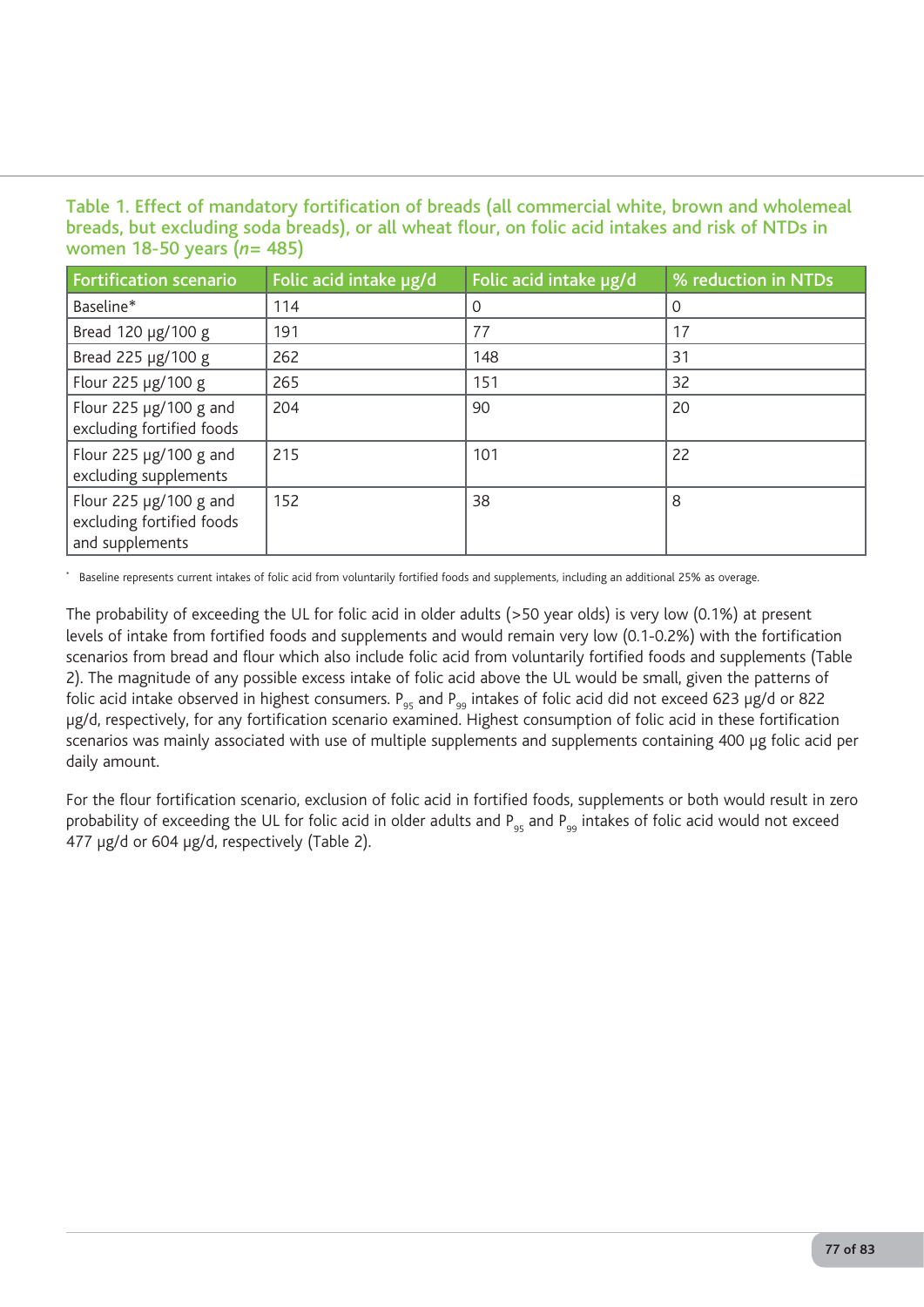Table 2. Effect of mandatory fortification breads (all commercial white, brown and whole meal breads, but excluding soda breads), or all wheat flour, on folic acid intake in adults aged ≥50 years (*n*=527)

| <b>Fortification scenario</b>                                               |     | $P_{\alpha\varsigma}$ folic acid intake $\mu$ g/d $P_{\alpha\varsigma}$ folic acid intake $\mu$ g/d   %>UL |     |
|-----------------------------------------------------------------------------|-----|------------------------------------------------------------------------------------------------------------|-----|
| <b>Baseline</b>                                                             | 409 | 682                                                                                                        | 0.1 |
| Bread 120 µg/100 g                                                          | 489 | 695                                                                                                        | 0.1 |
| Bread 225 µg/100 g                                                          | 623 | 822                                                                                                        | 0.2 |
| Flour 225 µg/100 g                                                          | 592 | 774                                                                                                        | 0.1 |
| Flour 225 $\mu$ g/100 g and<br>excluding fortified foods                    | 455 | 594                                                                                                        | 0   |
| Flour 225 µg/100 g and<br>excluding supplements                             | 477 | 604                                                                                                        | 0   |
| Flour 225 $\mu$ g/100 g and<br>excluding fortified foods<br>and supplements | 328 | 408                                                                                                        | 0   |

The risk of masking of megaloblastic anaemia associated with (undiagnosed) vitamin  $B_{12}$  deficiency, with possible progression of neurological symptoms, from excessive intake of folic acid in older people may be considered to be negligible with the fortification scenarios examined when the following are considered:

- 5-10% of older adults may have (undiagnosed) vitamin  $B_{12}$  deficiency <sup>(7)</sup>, a small fraction of whom will have megaloblastic anaemia (12)
- 0.1-0.2% of older adults with megaloblastic anaemia may also have usual daily folic acid exceeding UL (Table 2), only by a small magnitude
- At this level of intake, only a small fraction of these, i.e. the most sensitive, would be susceptible to masking (undiagnosed) vitamin  $B_{12}$  deficiency anaemia because this level is about five times lower than lowest intake at which masking has been observed, i.e. the LOAEL of 5,000  $\mu$ g<sup>(4,5)</sup>

This conclusion is supported by the experience of mandatory fortification of foods with folic acid in the US where there is no evidence of a higher prevalence of vitamin  $B_{12}$  deficiency in the absence of anaemia or macrocytosis among nationally representative U.S. adults aged >50 years. This indicates that exposure to higher levels of folic acid in fortified foods and supplements have not resulted in masking of undiagnosed vitamin  $B_{12}$  deficiency in the population or delayed its diagnosis (13).

Soda bread was excluded from the scenarios for bread fortification because it may not be amenable to fortification as readily as other breads and considerable losses of folic acid occur. However, inclusion of soda bread in the simulation scenarios for bread fortification had little effect on risk of NTDs in women aged 18-50 years or on  $P_{q5}$  or  $P_{\infty}$  of folic acid intake in older adults (data not shown).

The simulation scenarios examined for bread and flour include intakes of folic acid at current levels in voluntarily fortified foods and supplements, assuming the folic acid content of voluntarily fortified foods and supplements exceeded the declared value on the label by an average of 25%.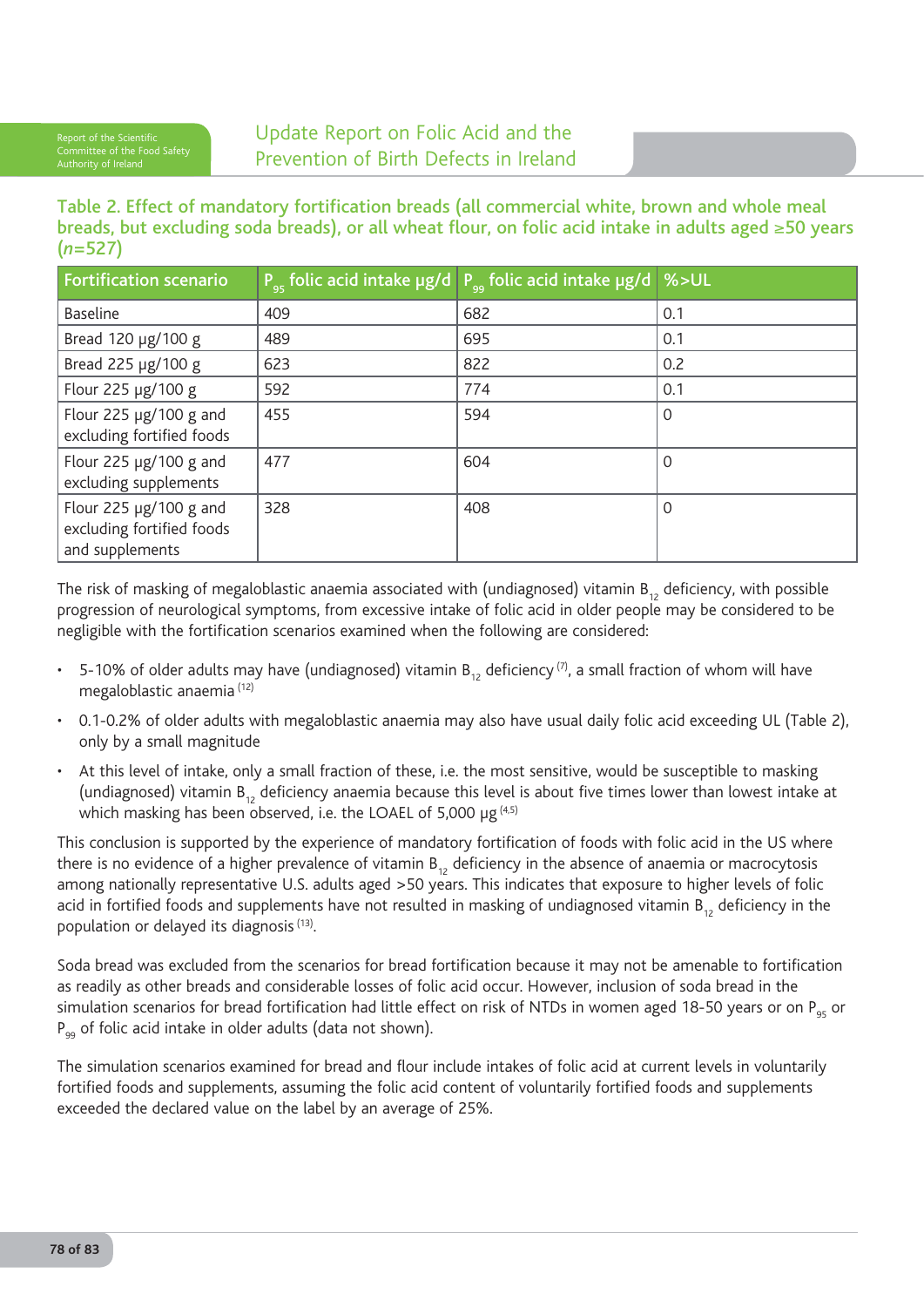# Conclusions

The three scenarios reduce the risk of NTD-affected pregnancies by approximately 17-32%, corresponding to an increase in the average daily folic acid intake of women of childbearing age of 77-151 µg. For these levels of addition of folic acid to bread and flour the risk of masking of undiagnosed vitamin B<sub>12</sub> deficiency in older adults would be negligible. These levels of addition of folic acid to bread and flour would allow safe consumption of folic acid at current levels from other foods fortified with folic acid and supplements. Foods that are voluntarily fortified with folic acid reduce the risk of occurrence of NTD-affected pregnancies by about 11-14%.

## References

- 1. Irish Universities Nutrition Alliance. National Adult Nutrition Survey Report. Cork: Irish Universities Nutrition Alliance. 2011. Internet: http://www.iuna.net/?p=1062012 (accessed Nov 4 2015)
- 2. Daly LE, Kirke PN, Molloy A, Weir DG, Scott JM. Folate levels and neural-tube defects implications for prevention. *JAMA* 1995;274:1698-1702
- 3. Daly S, Mills JL, Molloy AM, Conley M, Lee YJ, Kirke PN, Weir DG, Scott JM. Minimum effective dose of folic acid for food fortification to prevent neural-tube defects. *Lancet* 1997;350:1666-1669
- 4. European Commission (2000) Opinion of the Scientific Committee for Food on the tolerable upper intake level of folate (19 October 2000) Available at: http://ec.europa.eu/food/fs/sc/scf/out80e\_en.pdf
- 5. Food and Nutrition Board, Institute of Medicine. Dietary Reference Intakes for thiamine, riboflavin, niacin, vitamin B<sub>6</sub>, folate, vitamin B<sub>12</sub>, pantothenic acid, biotin and choline. Washington DC: National Academic Press, 1998
- 6. National Committee on Folic Acid Food Fortification (2006) Report of the National Committee on Folic Acid Food Fortification. Dublin: Food Safety Authority of Ireland, 2006
- 7. Scientific Advisory Committee on Nutrition. Folate and disease prevention. London: The Stationery Office, 2006
- 8. Gilsenan MB, Lambe J, Gibney MJ. Irish National Food Ingredient Database: application for assessing patterns of additive usage in foods. *Food Addit Contam* 2002;19:1105-1115
- 9. Harrington K.E., Robson P.J., Kiely M., Livingstone M.B., Lambe J. & Gibney M.J. (2001) The North/South Ireland Food Consumption Survey: survey design and methodology. *Public Health Nutrition*, 4, 1037-1042
- 10.The Food Standards Agency. McCance and Widdowson's: The Composition of Foods: 6th summary edition. Cambridge: Royal Society of Chemistry, 2002
- 11.Tooze JA, Kipnis V, Buckman DW *et al*. (2010) A mixed-effects model approach for estimating the distribution of usual intake of nutrients: The NCI method. Statistics in Medicine 29, 2857-2868
- 12.Hin H, Clarke R, Sherliker P, Atoyebi W, Emmens K, Birks J, Schneede J, Ueland PM, Nexo E, Scott J, Molloy A, Donaghy M, Frost C, grimly Evans J. (2006) Clinical relevance of low serum vitamin  $B_{12}$  concentrations in older people: the Banbury B12 study. *Age and Ageing* 35: 416–422
- 13.Qi YP, Hamner HC, Pfeiffer CM Berry RJ (2014) The prevalence of low serum vitamin B-12 status in the absence of anemia or macrocytosis did not increase among older U.S. adults after mandatory folic acid fortification. *J Nutr*.144(2):170-6

# Acknowledgement

This report was prepared by Laura Kehoe, Janette Walton and Albert Flynn, University College, Cork and Anne Nugent, University College, Dublin.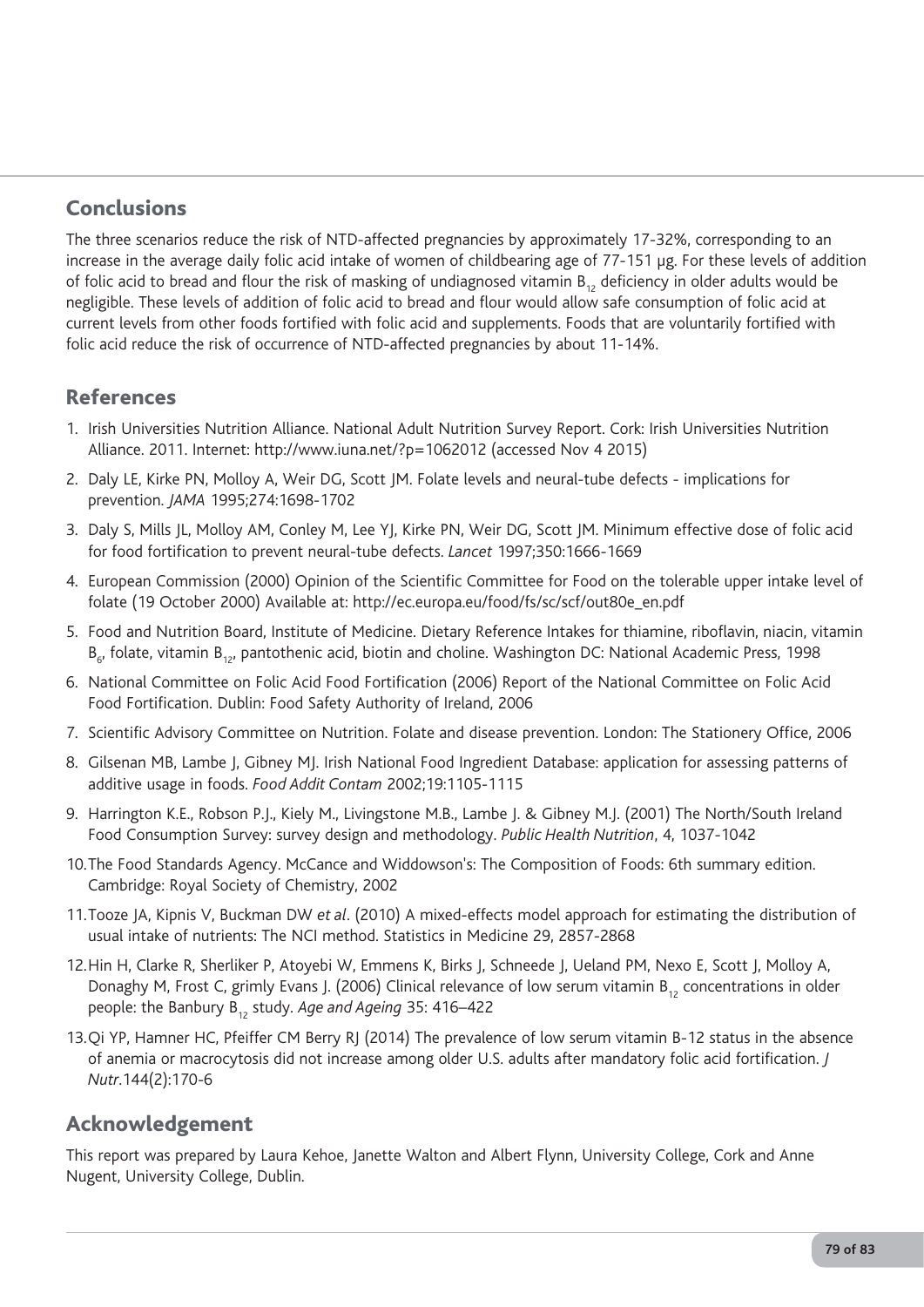# TERMS OF REFERENCE – FOLIC ACID WORKING GROUP

- 1. To provide an update on the data relevant to the prevention of pregnancies affected by NTDs in Ireland and to provide recommendations on 'best practice' monitoring systems necessary to generate these data into the future. The update should as a minimum, address the following questions:
	- What is the trend to date in pregnancies affected by NTDs in Ireland and what are the features of a 'best practice' monitoring system for NTDs?
	- What is the trend to date in blood folate status of the target group (women of childbearing age) and other population groups and what are the features of a 'best practice' monitoring system for blood folate status?
	- What is the dietary intake of folate, folic acid from fortified foods and food supplements among all sub-groups and what are the features of a 'best practice' monitoring programme for such dietary intake assessments?
- 2. To provide an update on the latest scientific developments relevant to safe and effective dietary intakes of folic acid for the target group (women of childbearing age) in addition to other population groups exposed.
- 3. To provide recommendations on suitable risk management options for the prevention of NTDs in Ireland.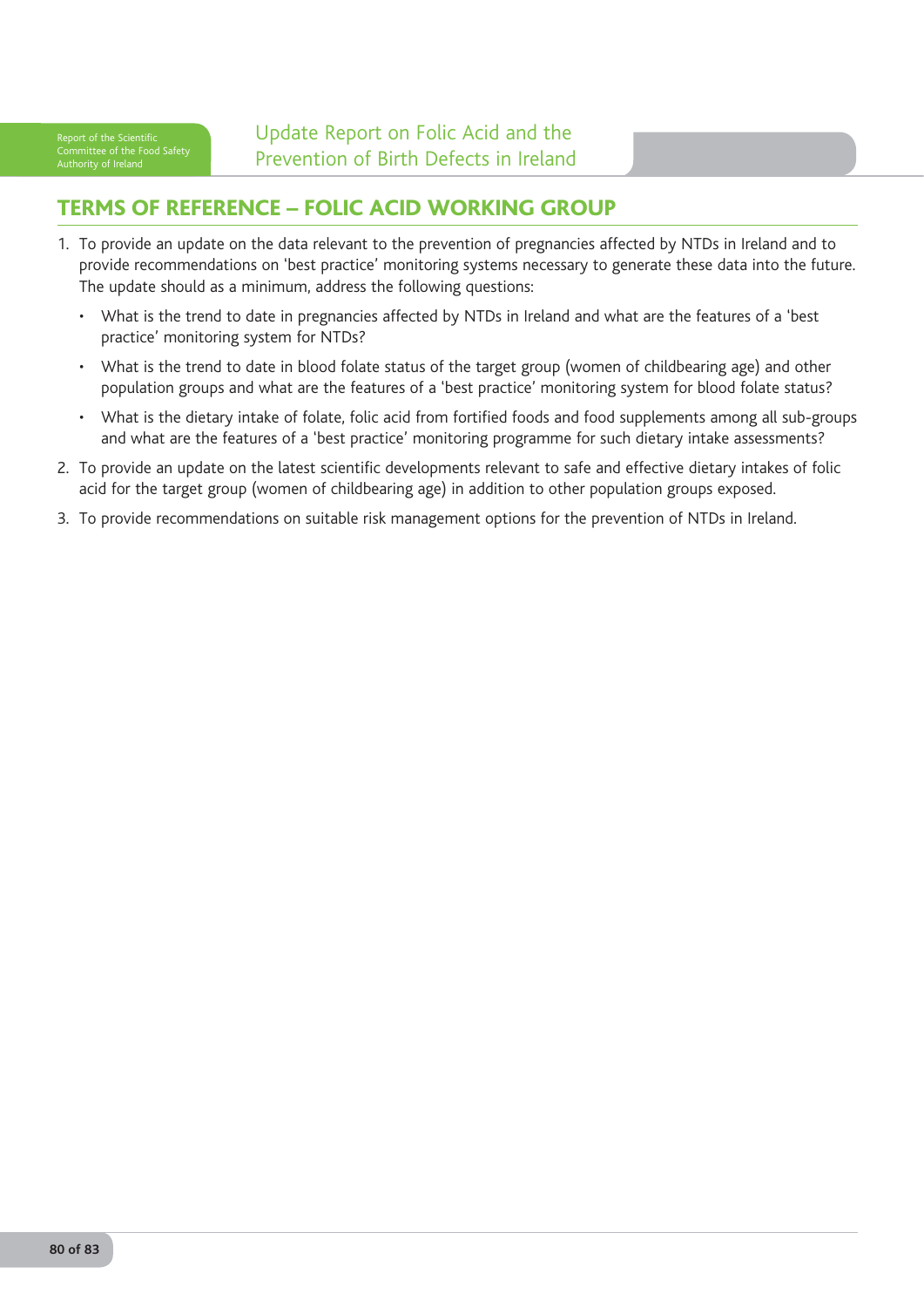# MEMBERSHIP OF THE SCIENTIFIC COMMITTEE OF THE FSAI

#### **Chair**

Prof Albert Flynn, University College, Cork

#### **Members**

Dr Colette Bonner, Department of Health Prof. Martin Cormican, University College Hospital, Galway Dr Geraldine Duffy, Teagasc Prof. Peter Jones, University College, Cork Prof. Brian McKenna, University College, Dublin Dr Paul McKeown, Health Protection Surveillance Centre Dr Michael O'Keeffe, Residue Specialist Dr Dan O'Sullivan, Department of Agriculture, Food and the Marine Dr Margaret O'Sullivan, Health Service Executive Mr Ray Parle, Health Service Executive Ms Ita Saul, Our Lady's Children's Hospital, Crumlin Dr Paula Barry Walsh, Department of Agriculture, Food and the Marine

### **Technical Secretariat to the Scientific Committee** Prof. Mary Flynn Dr Wayne Anderson

**Secretariat to the Scientific Committee** Ms Eileen Lippert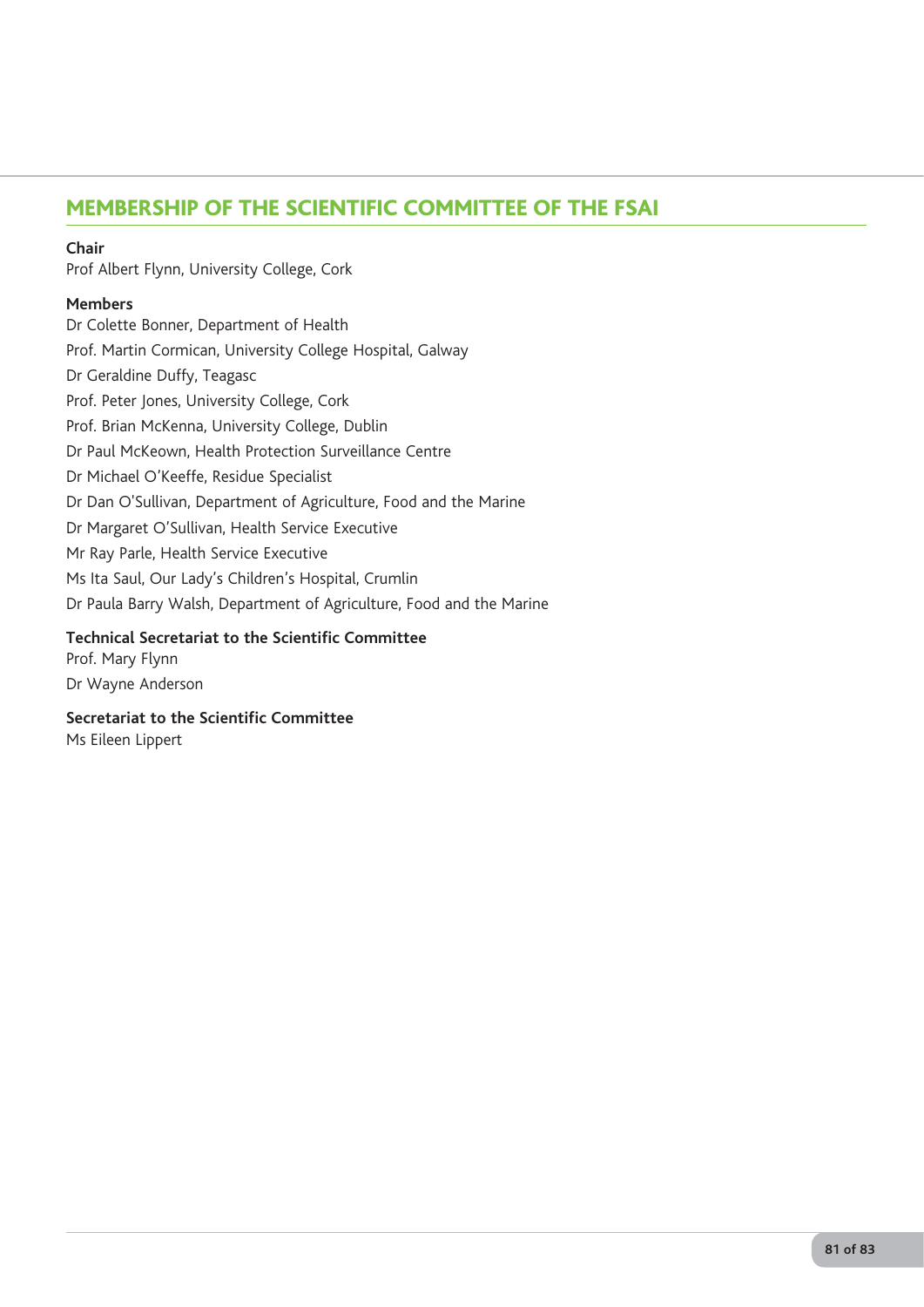# MEMBERSHIP OF THE PUBLIC HEALTH NUTRITION SUB-COMMITTEE

#### **Chair**

Ms Ita Saul, Our Lady's Children's Hospital, Crumlin

#### **Members**

Dr Teresa Bennett, Health Service Executive Dr Clare Corish, Dublin Institute of Technology Dr Eileen Gibney, University College, Dublin Dr Hilda Griffin, St Mary's Hospital Dr Tom Hill, Newcastle University Dr Mairead Kiely, University College, Cork Prof. Barbara Livingstone, Ulster University Prof. Fionnuala McAuliffe, National Maternity Hospital Dr Sinead McCarthy, Teagasc Dr Malachi McKenna, St Vincent's University Hospital Prof. Helene McNulty, Ulster University Dr Anne Nugent, University College, Dublin Dr Claire O'Brien, Nutrition Science Research Consultant Dr Margaret O'Neill, Health Service Executive Dr Kate Younger, Dublin Institute of Technology

#### **Technical Secretariat to the Public Health Nutrition Sub-Committee**

Prof. Mary Flynn Ms Oonagh Lyons

#### **Secretariat to the Public Health Nutrition Sub-Committee**

Ms Eileen Lippert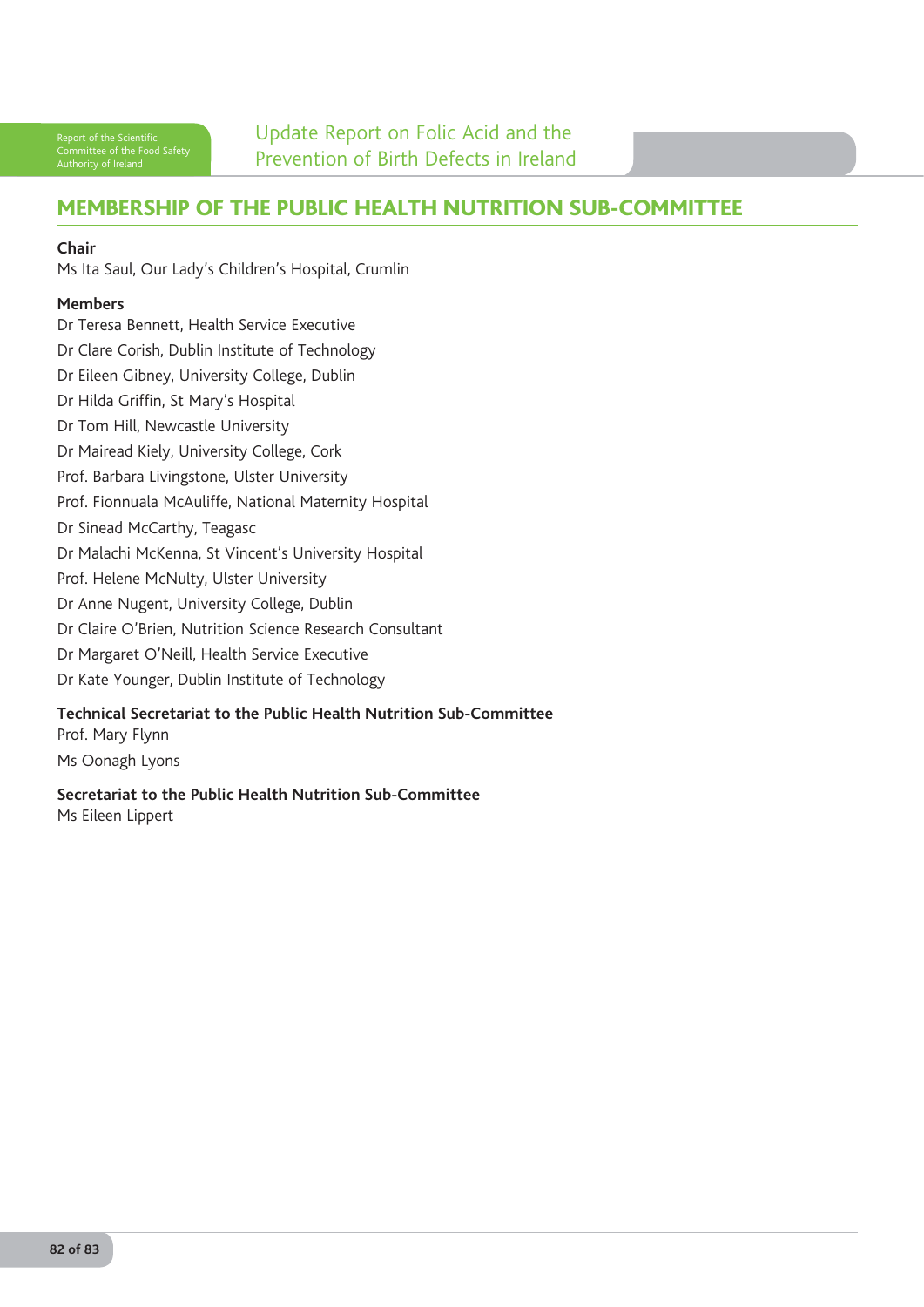# MEMBERSHIP OF THE FOLIC ACID WORKING GROUP

#### **Chair**

Prof. Helene McNulty, Ulster University

#### **Members**

Ms Ita Saul, Our Lady's Children's Hospital, Crumlin Prof. Albert Flynn, University College, Cork Prof. Mary Flynn, Food Safety Authority of Ireland Prof. Fionnuala McAuliffe, National Maternity Hospital Dr Daniel McCartney, Dublin Institute of Technology Dr Bob McDonnell, Health Service Executive Dr Cliodhna Foley-Nolan, Safefood Dr Anne Molloy, Trinity College, Dublin Dr Anne Nugent, University College, Dublin Ms Ursula O'Dwyer, Department of Health Prof. Michael Turner, University College, Dublin Dr Kate Younger, Dublin Institute of Technology

**Technical Secretariat to the Folic Acid Working Group** Ms Oonagh Lyons **Secretariat to the Folic Acid Working Group** Ms Eileen Lippert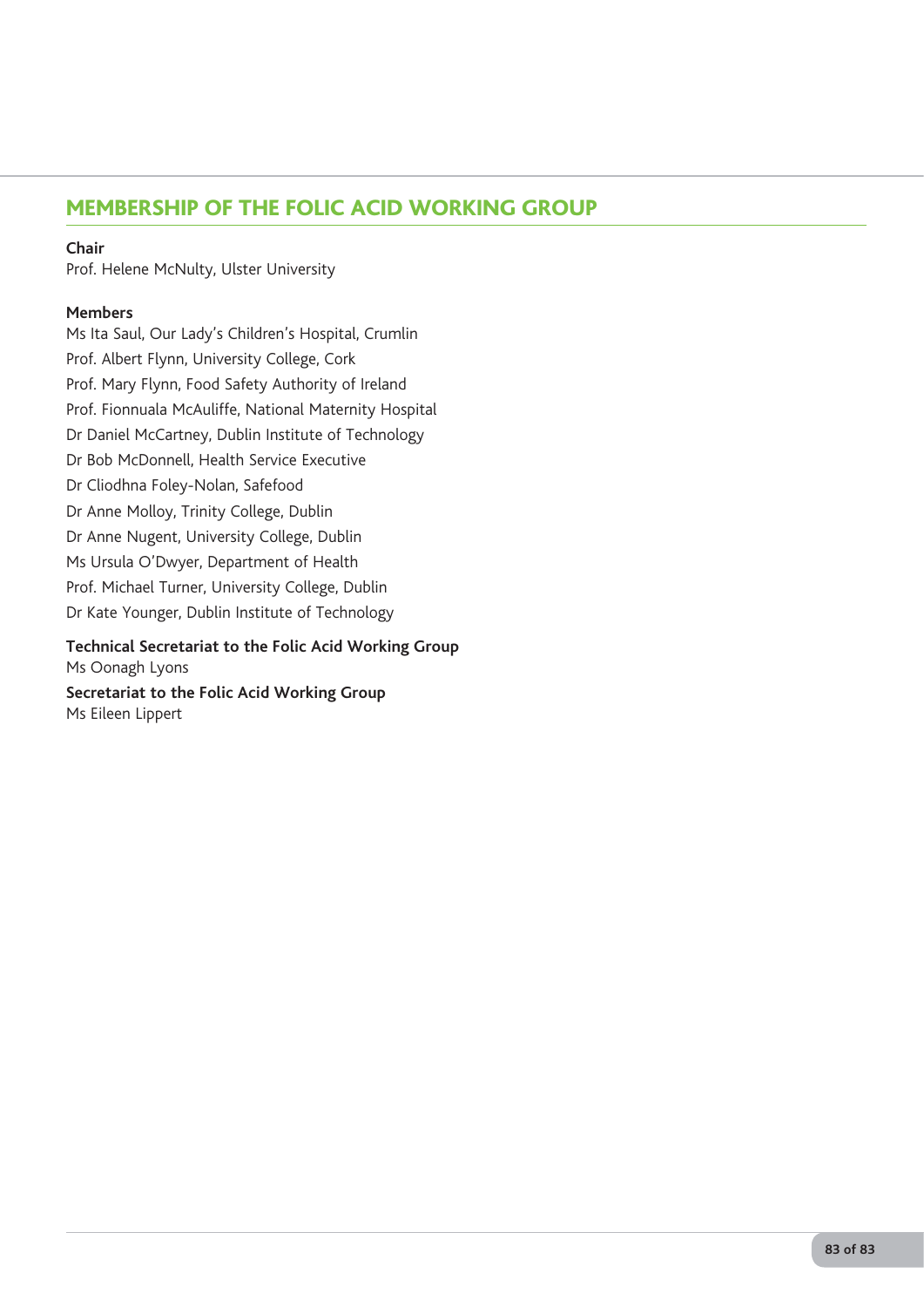